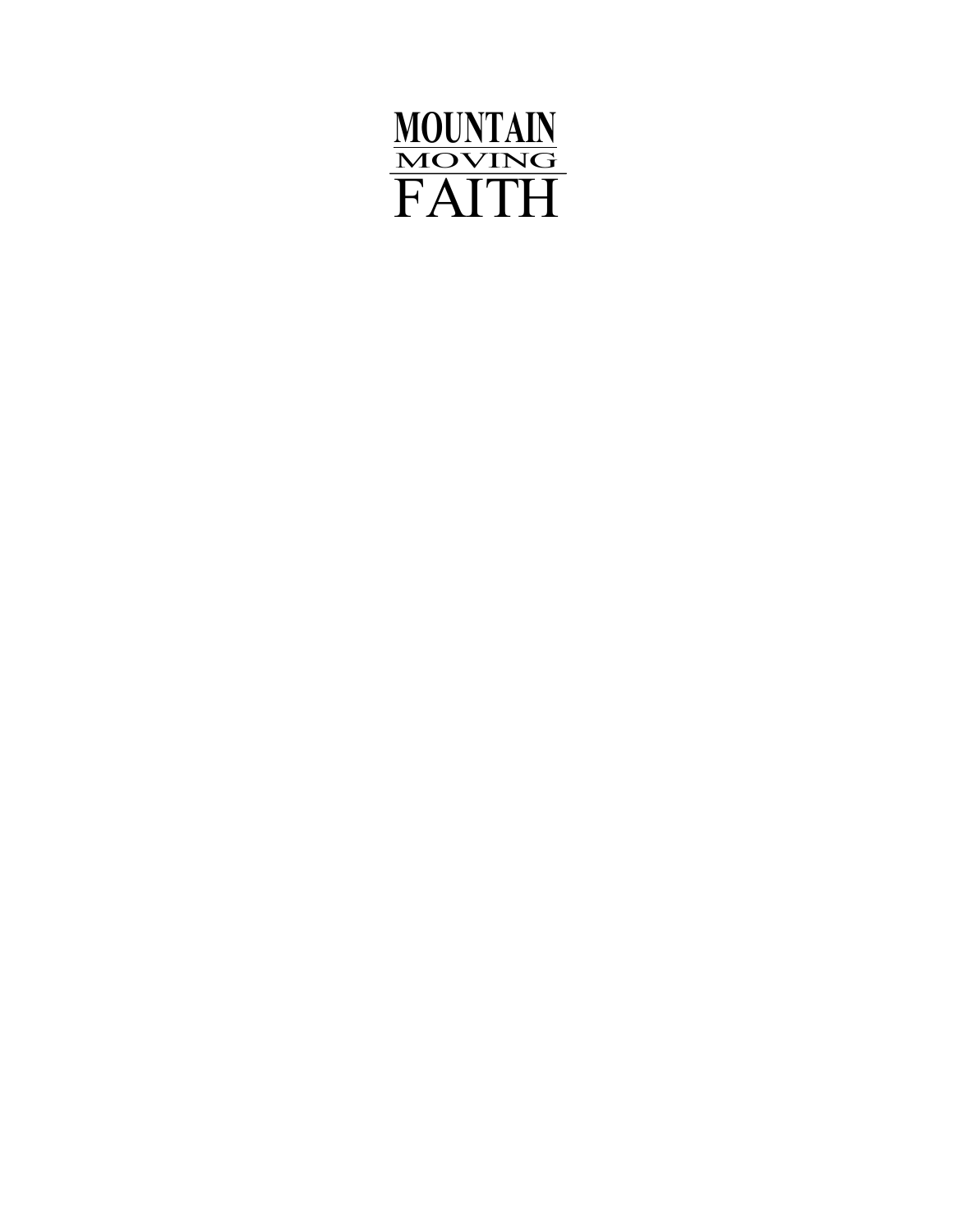Unless otherwise indicated, all Scripture quotations in this volume are from the *King James Version* of the Bible.

First Printing 1993

ISBN 0-89276-522-4

In the U.S. write: In Canada write:<br> **Kenneth Hagin Ministries** Kenneth Hagin Minis P.O. Box 50126<br>Tulsa, OK 74150-0126

Kenneth Hagin Ministries<br>P.O. Box 335 Islington (Toronto), Ontario Canada, M9A 4X3

Copyright © 1993 RHEMA Bible Church AKA Kenneth Hagin Ministries, Inc. All Rights Reserved Printed in USA

The Faith Shield is a trademark of RHEMA Bible Church, AKA Kenneth Hagin Ministries, Inc., registered with the U.S. Patent and Trademark Office and therefore may not be duplicated.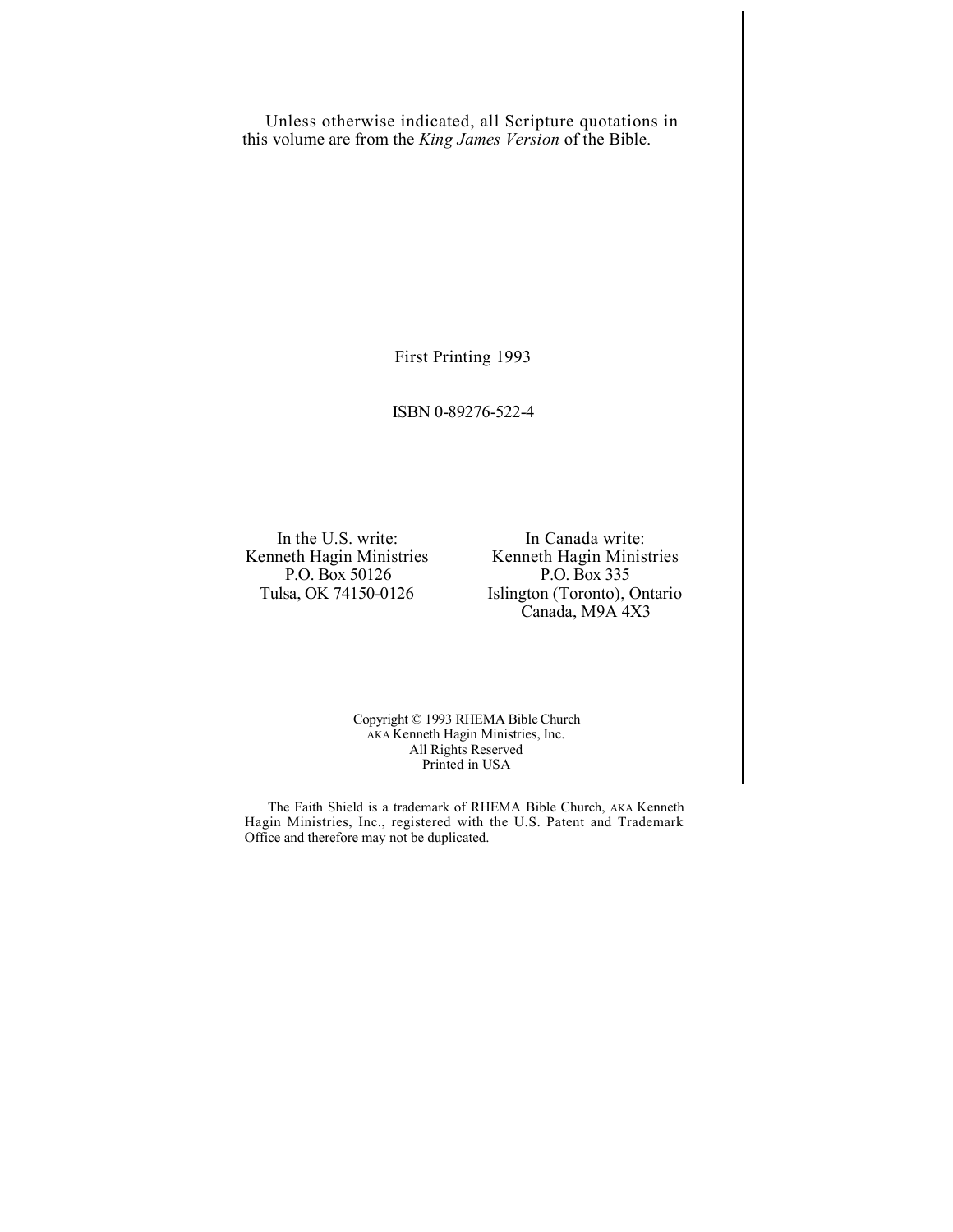## *BOOKS BY KENNETH E. HAGIN*

- \**Redeemed From Poverty, Sickness and Spiritual Death*
- \**What Faith Is*
- \* *Seven Vital Steps To Receiving the Holy Spirit*
- \**Right and Wrong Thinking*
- *Prayer Secrets*
- \**Authority of the Believer (foreign only)*

\**How To Turn Your Faith Loose The Key to Scriptural Healing Praying To Get Results The Present-Day Ministry of Jesus Christ The Gift of Prophecy Healing Belongs to Us The Real Faith How You Can Know the Will of God Man on Three Dimensions The Human Spirit Turning Hopeless Situations Around Casting Your Cares Upon the Lord Seven Steps for Judging Prophecy* \**The Interceding Christian Faith Food for Autumn* \**Faith Food for Winter Faith Food for Spring Faith Food for Summer* \**New Thresholds of Faith* \**Prevailing Prayer to Peace* \**Concerning Spiritual Gifts Bible Faith Study Course Bible Prayer Study Course The Holy Spirit and His Gifts* \**The Ministry Gifts (Study Guide) Seven Things You Should Know About Divine Healing El Shaddai Zoe: The God-Kind of Life A Commonsense Guide to Fasting Must Christians Suffer? The Woman Question The Believer's Authority Ministering to Your Family What To Do When Faith Seems Weak and Victory Lost Growing Up, Spiritually Bodily Healing and the Atonement Exceedingly Growing Faith Understanding the Anointing I Believe in Visions Understanding How To Fight the Good Fight of Faith Plans, Purposes, and Pursuits How You Can Be Led by the Spirit of God A Fresh Anointing Classic Sermons He Gave Gifts Unto Men: A Biblical Perspective of Apostles, Prophets, and Pastors The Art of Prayer*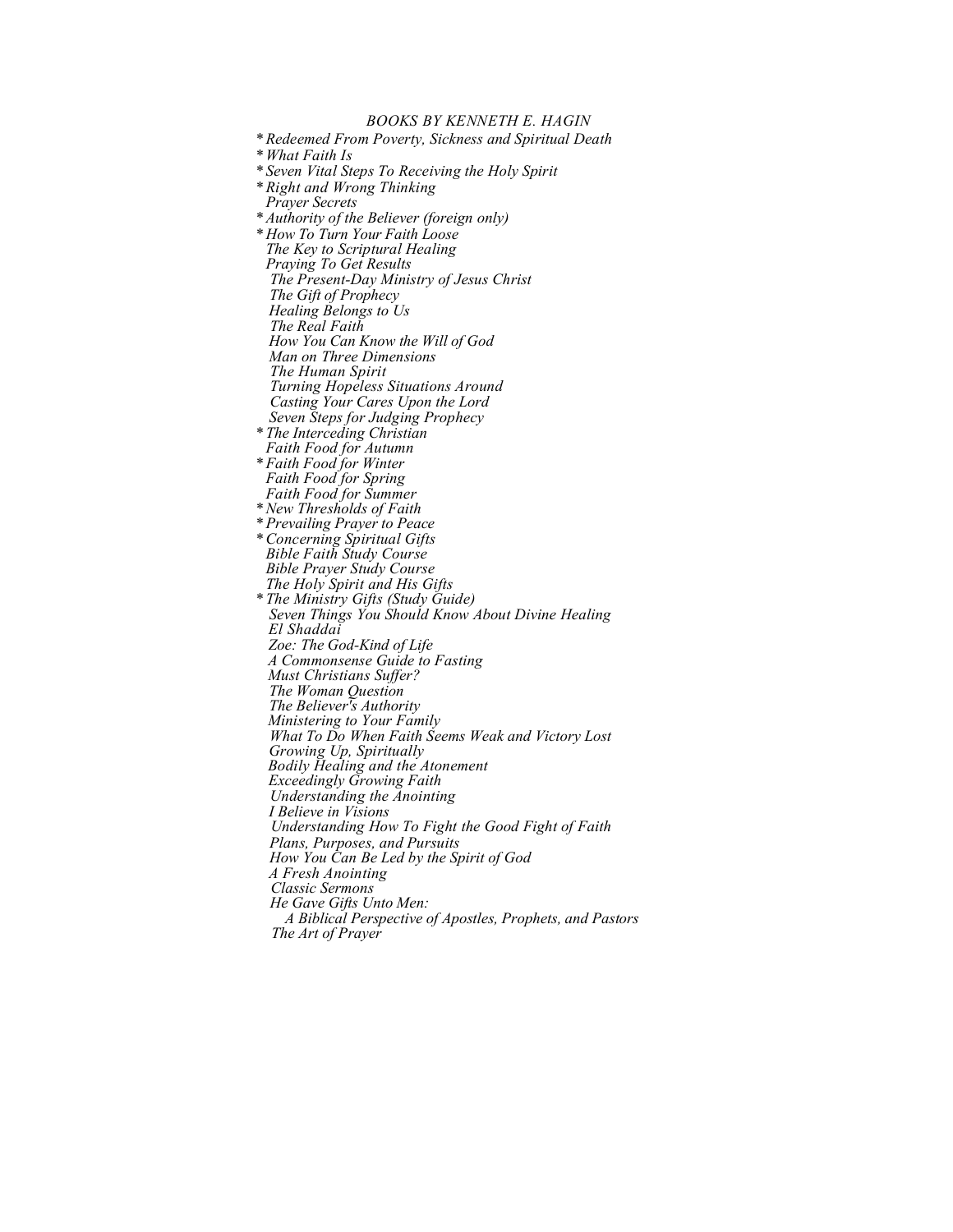*Following God's Plan For Your Life The Triumphant Church Healing Scriptures Mountain Moving Faith The Price Is Not Greater Than God's Grace (Mrs. Oretha Hagin)*

*MINIBOOKS* (A partial listing) \* *The New Birth*

- 
- \* *Why Tongues?*
- \* *In Him*
- \* *God's Medicine* \* *You Can Have What You Say How To Write Your Own Ticket With God* \* *Don't Blame God*
- \* *Words*
- *Plead Your Case \* How To Keep Your Healing The Bible Way To Receive the Holy Spirit I Went to Hell How To Walk in Love The Precious Blood of Jesus \* Love Never Fails*

*Your Faith in God Will Work*

#### *BOOKS BY KENNETH HAGIN JR.*

*\* Man's Impossibility* — *God's Possibility Because of Jesus How To Make the Dream God Gave You Come True The Life of Obedience God's Irresistible Word Healing: Forever Settled Don't Quit! Your Faith Will See You Through The Untapped Power in Praise Listen to Your Heart What Comes After Faith? Speak to Your Mountain Come Out of the Valley!*

## *MINIBOOKS* (A partial listing)

\* *Faith Worketh by Love*

*Blueprint for Building Strong Faith*

- \* *Seven Hindrances to Healing*
- *\* The Past Tense of God's Word Faith Takes Back What the Devil's Stolen "The Prison Door Is Open* — *What Are You Still Doing Inside?" How To Be a Success in Life Get Acquainted With God Showdown With the Devil Unforgiveness Ministering to the Brokenhearted*

:|:These titles are also available in Spanish. Information about other foreign translations of several of the above titles (i.e., Finnish, French, German, Indonesian, Polish, Russian, etc.) may be obtained by writing to: Kenneth Hagin Ministries, P.O. Box 50126, Tulsa, Oklahoma 74150-0126.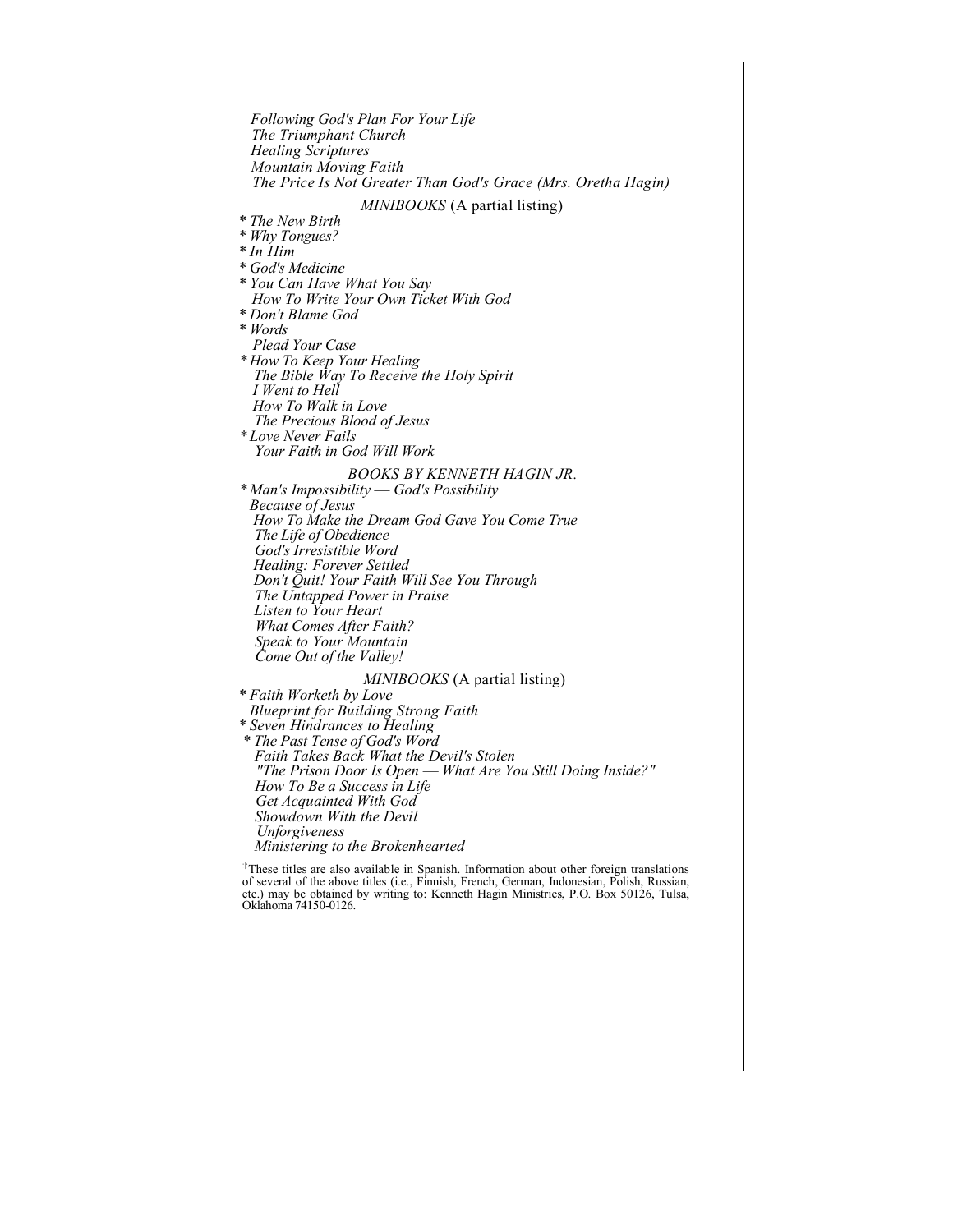# *Contents*

| 7. Using Mountain-Moving Faith For Others  153 |
|------------------------------------------------|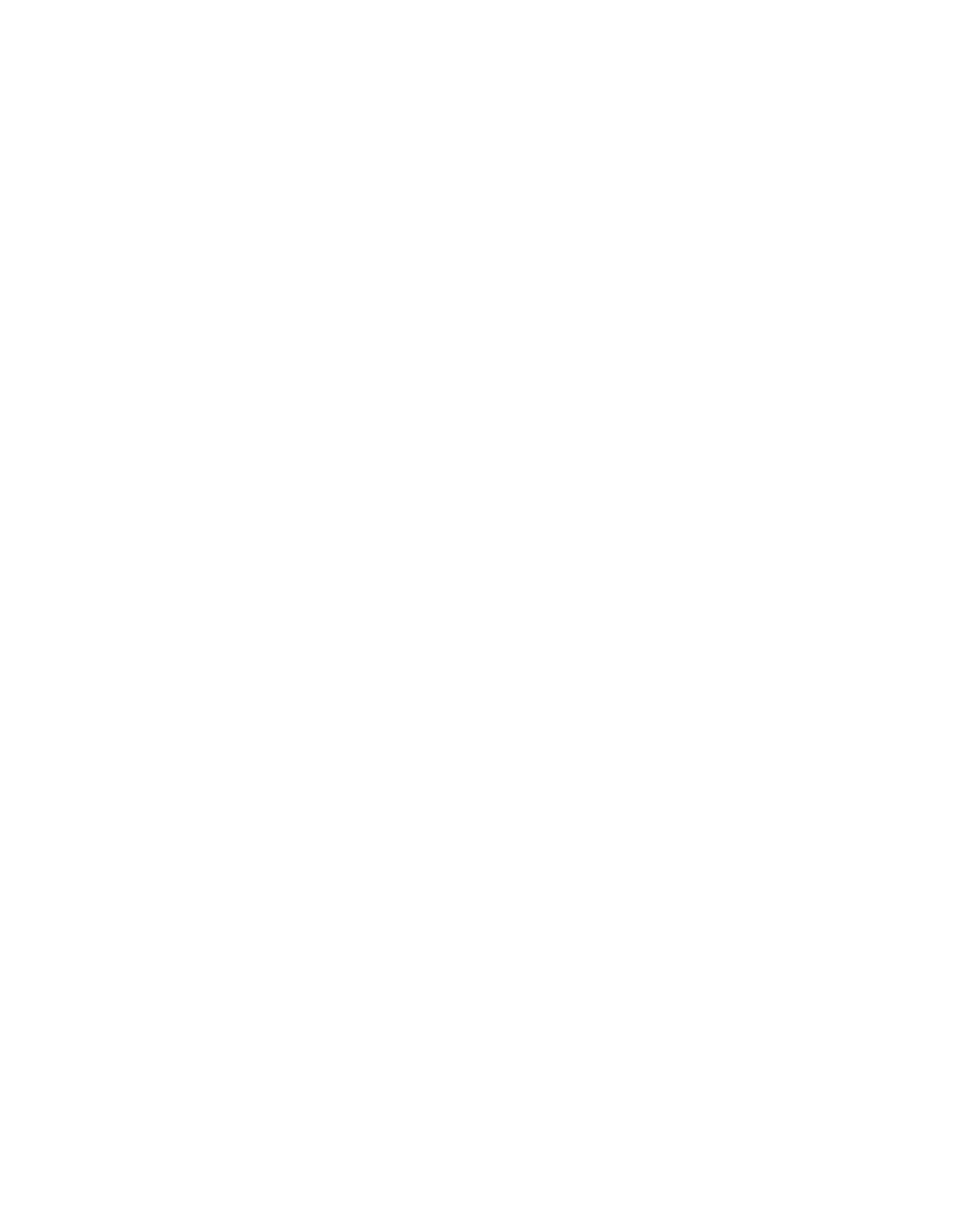## *Chapter 1 Every Believer Has Faith*

You just can't talk about the subject of faith without getting into Mark chapter 11, because in this passage of Scripture are the most amazing, thrilling, wonderful statements on the subject of faith that ever fell from the lips of the Master.

#### **MARK 11:22-26**

**22 And Jesus answering saith unto them [the disci ples], Have faith in God.**

**23 For verily I say unto you, That whosoever shall say unto this mountain, Be thou removed, and be thou cast into the sea; and shall not doubt in his heart, but shall believe that those things which he saith shall come to pass; he shall have whatsoever he saith.**

**24 Therefore I say unto you, What things soever ye desire, when ye pray, believe that ye receive them, and ye shall have them.**

**25 And when ye stand praying, forgive, if ye have ought against any: that your Father also which is in heaven may forgive you your trespasses.**

**26 But if ye do not forgive, neither will your Father which is in heaven forgive your trespasses.**

What I've done in this book is to sum up the seven most important things on the subject of faith. And the first most important fact about faith is that *every believer has a measure of the God-kind of faith.*

I used to hold quite lengthy meetings. For years, I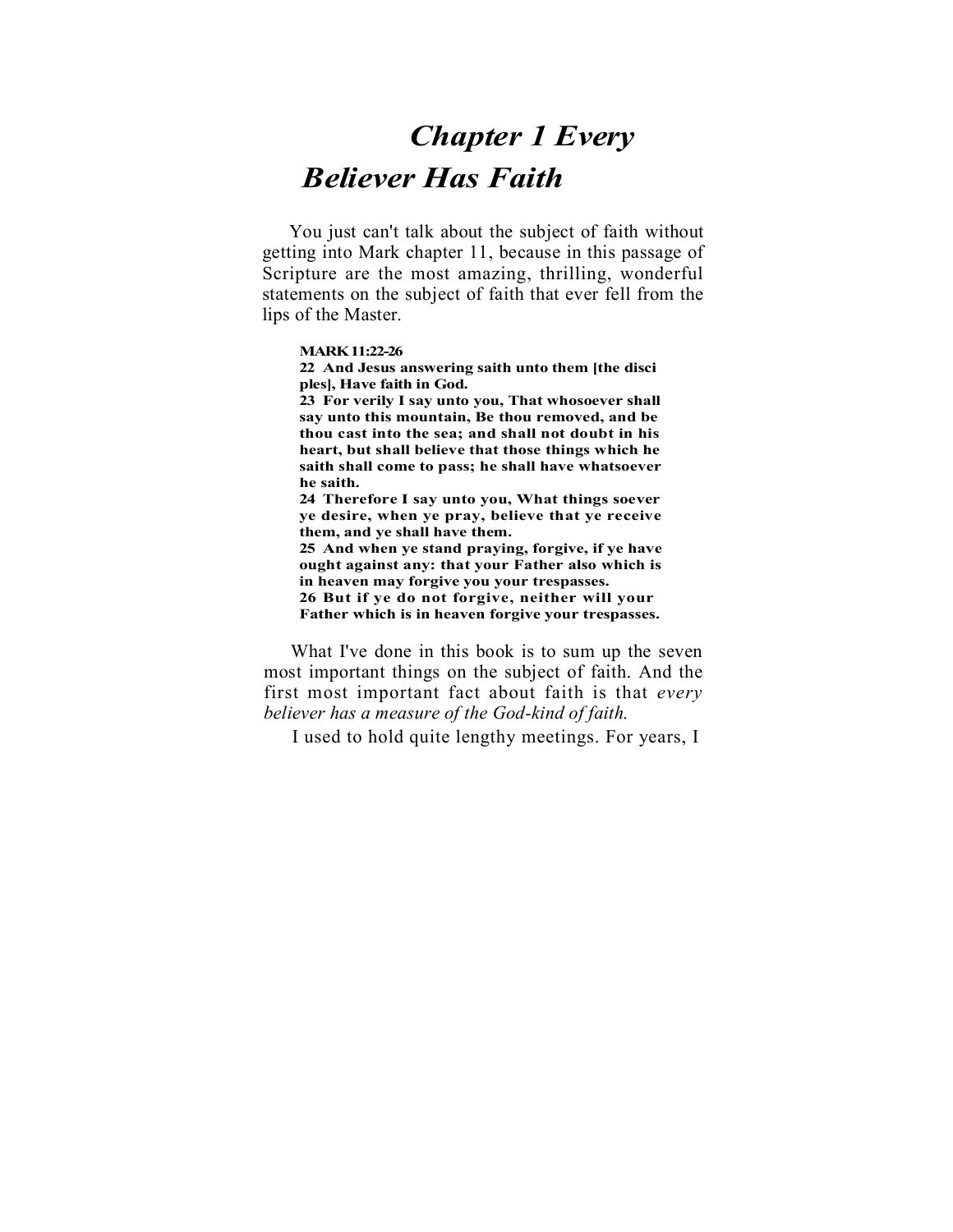## *Mountain-Moving Faith*

never accepted an invitation for less than three weeks. We would hold meetings for local churches, and sometimes we would put on our own meetings.

Back in those days, I'd never accept an invitation for less than three weeks. And then many times we'd stay four to eight weeks in one place. One time we stayed nine weeks. We held two services a day, five days a week.

Of course, when we stayed that long — anywhere from four to nine weeks — we had plenty of time to go into detail on the subject of faith and just sort of turn over every stone and look under every rock. For example, we'd talk about things like, *If your faith is not working, why isn't it working?* We'd deal with this and other areas of faith, and we'd call it a "Faith Clinic."

But when you're in a meeting just a week with the people, and you have only five or six services, you've got to condense your teaching and give it to them in capsule form. In other words, you give them the most important points on the subject of faith.

So in this book, I'll get you headed in the right direction. Then you continue to feed along the line of faith yourself.

Notice Mark 11:22 of our text: *"And Jesus answering saith unto them, Have faith in God."* The margin of the *King James* translation reads that Jesus said, ". . . Have the faith *of* God."

Another translation reads (in fact, Greek scholars tell us it is a literal translation): "Have the God-kind of faith." Literally, Jesus actually said, "Have the God-kind of faith"!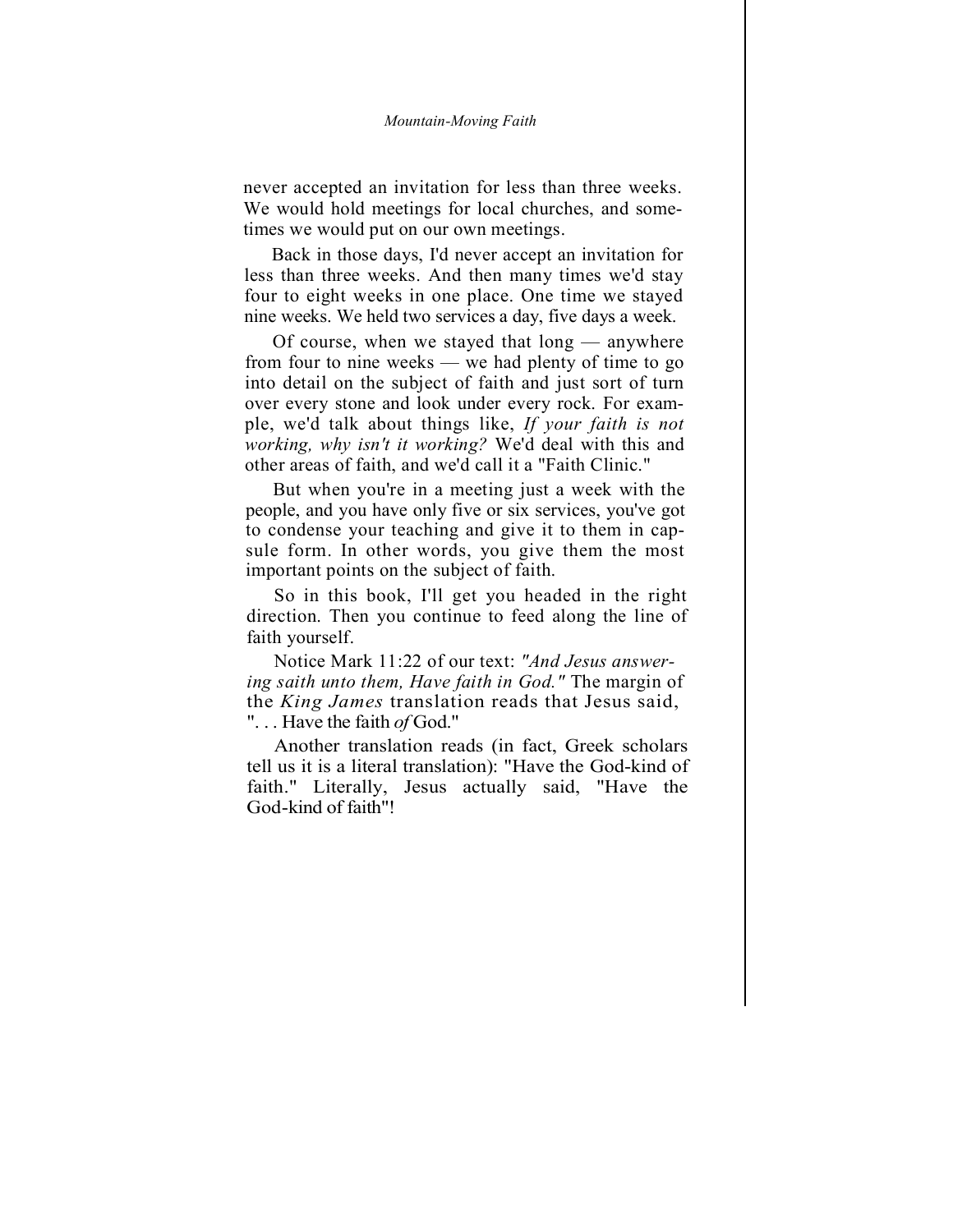#### **Every Believer Has Faith**

If you didn't know a thing in the world about the Greek language, you could still readily see that that's a correct translation, for Jesus had just demonstrated to the disciples that He had that kind of faith — the God-kind of faith.

**MARK 11:12-14,20-22**

**12 And on the morrow, when they were come from Bethany, he was hungry:**

**13 And seeing a fig tree afar off having leaves, he came, if haply he might find any thing thereon: and when he came to it, he found nothing but leaves; for the time of figs was not yet.**

**14 And Jesus answered and said unto it, No man eat fruit of thee hereafter for ever. And his disci ples heard it.. . .**

**20 And in the morning, as they passed by, they saw the fig tree dried up from the roots.**

**21 And Peter calling to remembrance saith unto him, Master, behold, the fig tree which thou cursedst is withered away.**

**22 And Jesus answering saith unto them, Have faith in God [or Have the God-kind of faith].**

Then in verse 23, Jesus goes on to describe or to define the God-kind of faith.

**MARK 1133**

**23 For verily I say unto you, That whosoever shall SAY unto this mountain, Be thou removed, and be thou cast into the sea; and shall not DOUBT in his heart, but shall BELIEVE that those things which he SAITH shall come to pass; he shall have what soever he SAITH.**

The God-kind of faith is the kind of faith in which a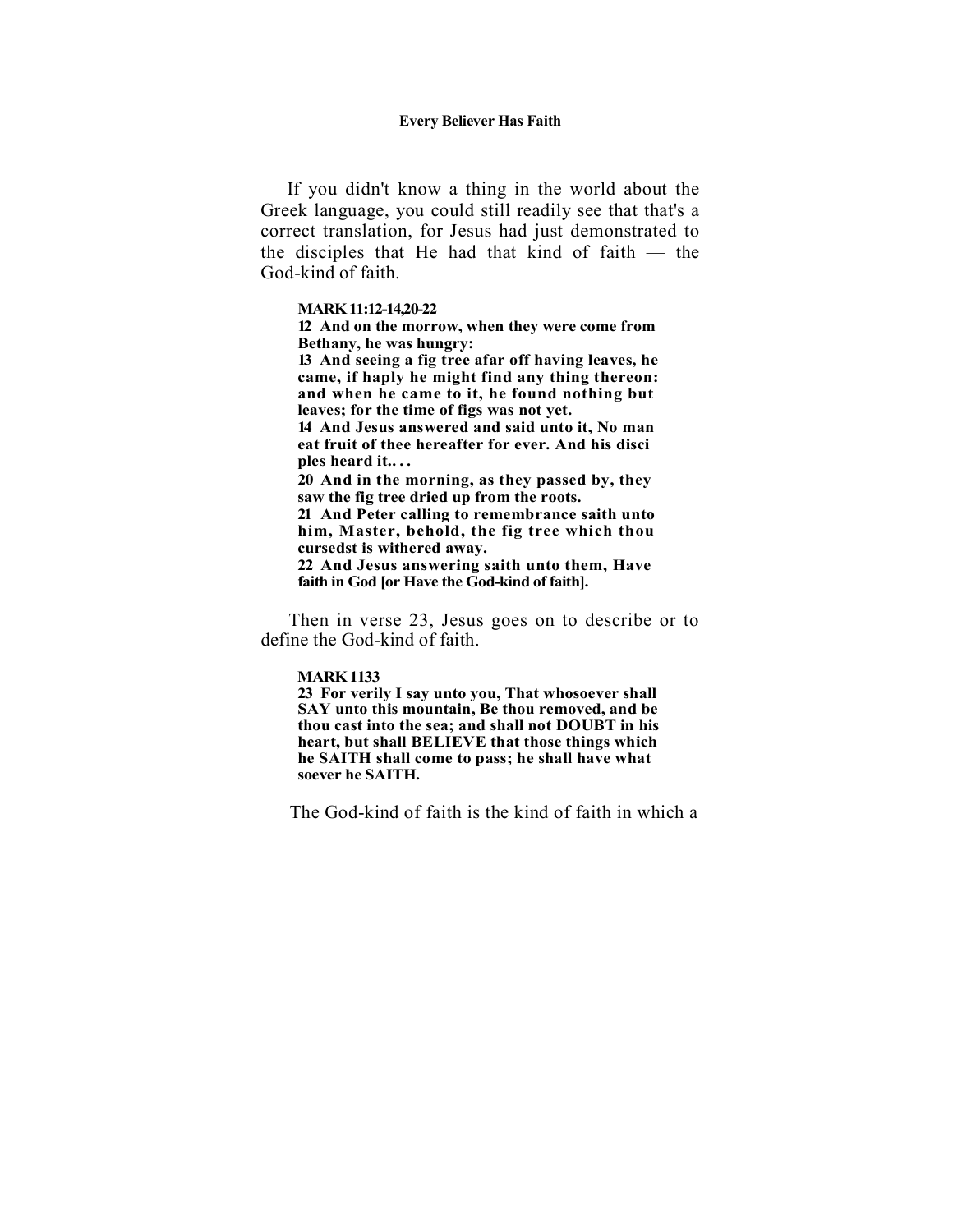#### *Mountain-Moving Faith*

person believes in his heart, and then he says with his mouth what he believes in his heart. And Jesus said, "When that happens, it'll come to pass."

That's the same kind of faith God used to create the worlds in the beginning. He simply believed that what He said would come to pass, so He said, "Let there be an earth." And there was an earth. Then He said, "Let the animals be." And they became!

Everything that's here  $-$  the sun, the moon, the stars — God created by simply speaking them into existence and believing that what He said would come to pass. He said it, and it came to pass!

Now everything that's here, except man, came that way. All of creation came into being because God spoke them into being. That is the God-kind of faith.

## **Don't Pray for Faith**

You see, in Mark 11:12-21, Jesus had just demonstrated that He had that kind of faith — the same kind of faith that God used to create the worlds in the beginning. Then He said to the disciples, *"You,* have the God-kind of faith"!

Now most folks would say, "That's what I *want,* and I'm praying that God will give it to me." Well, if that's what you're doing, you're wasting your time. Actually, it would do no more good to pray that God would give you faith than it would be for you to twiddle your thumbs and say, "Twinkle, twinkle, little star, how I wonder what you are"!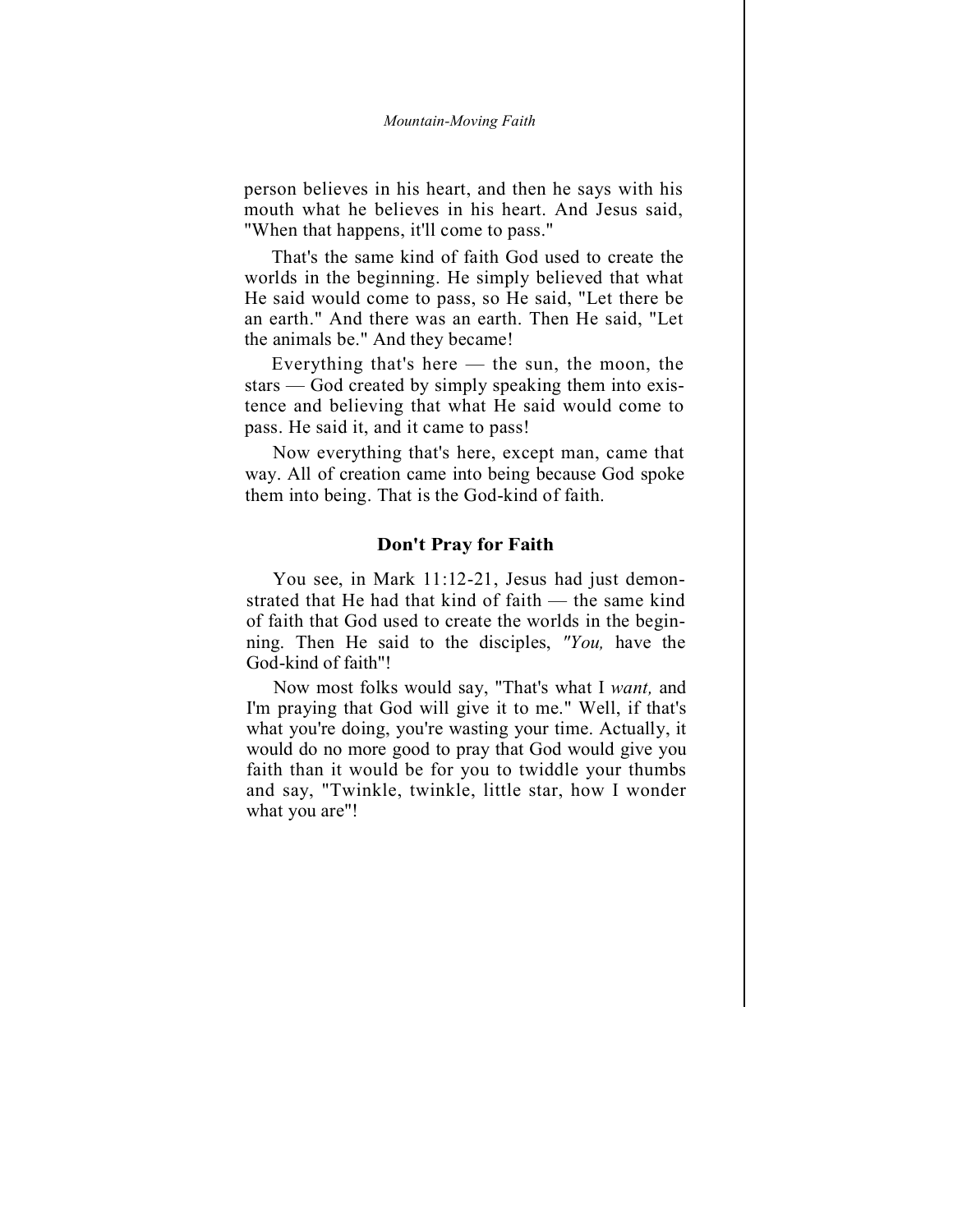You see, much of our praying is lost motion and wasted time, because *every* believer already has a measure of this kind of faith. You don't have to *get* it; you've already *got* it, praise God! You have a measure of this God-kind of faith!

So my first thought to you is this: This faith Jesus is talking about in Mark chapter 11 is the God-kind of faith, and every believer already has a measure of this kind of faith. You don't have to get it; you don't have to pray for it; you don't have to fast for it; and you don't have to promise to do better and be good in order to get it. You already *have* it! I can prove that by the Bible.

## ROMANS 12:3

3 For I say, through the grace given unto me, to every man that is among you, not to think of himself more highly than he ought to think; but to think soberly, according as GOD HATH DEALT TO EVERY MAN THE MEASURE OF FAITH.

I want to call your attention to the fact that in this verse, Paul is not writing to sinners, or the world, but to *believers* — to Christians. He said, "I say to every man that is among *you,"* not every man that is in the world.

Some people just try to find contradictions in the Bible. There aren't any contradictions in the Bible. But if you take verses out of their setting, there may seem to be contradictions.

For example, in Paul's second letter to the Thessalo-nians, he made this statement: ". . . *all men HAVE NOT FAITH"* (2 Thess. 3:2). Yet here in Romans 12:3, Paul said, ". . . *according as God hath dealt TO EVERY*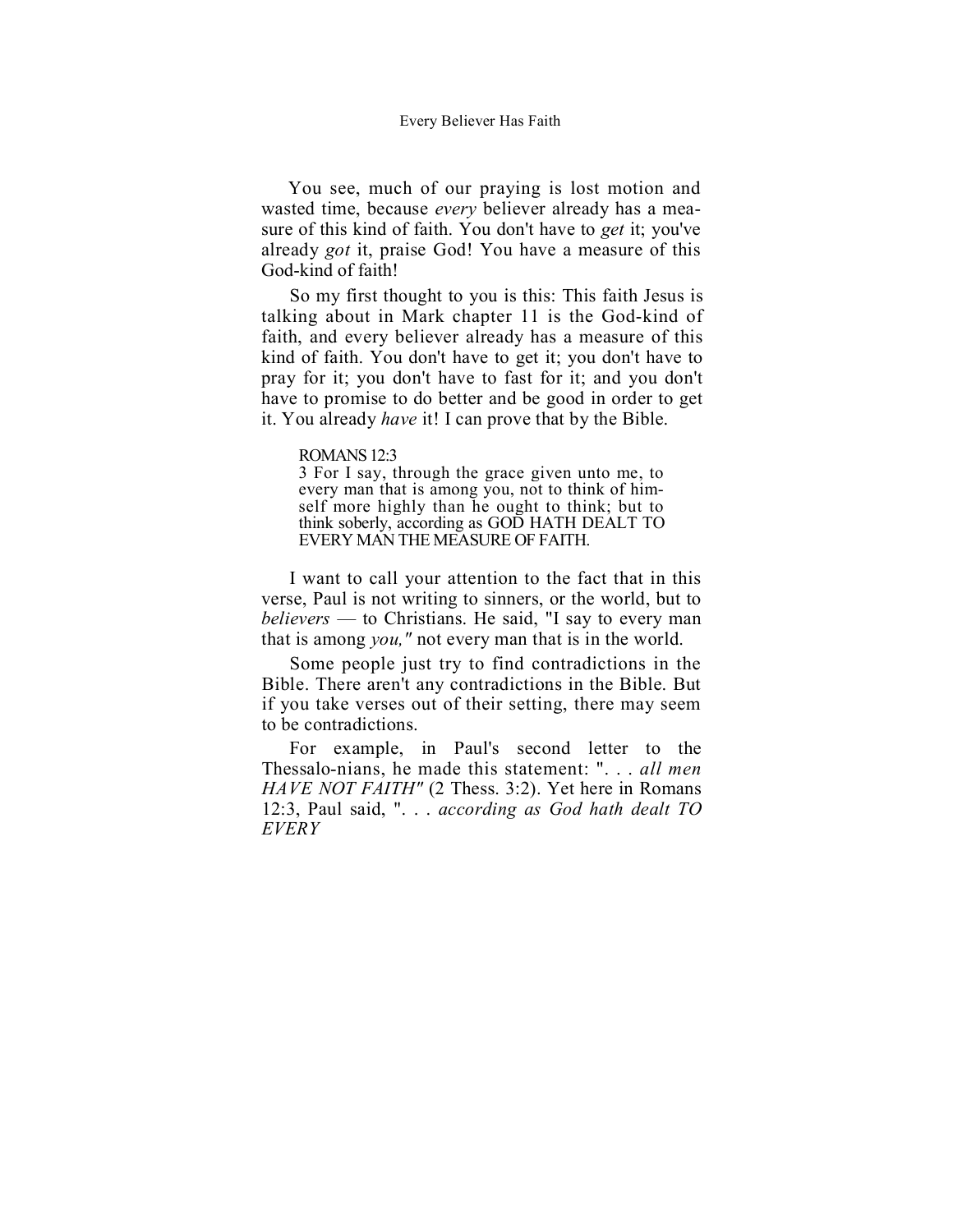## *MAN THE MEASURE OF FAITH."*

Now if you just looked at those two statements (and, really, each statement is just *part* of a verse taken out of its setting), they would seem to contradict each other. The same writer says one thing in one verse and something that seems completely different in another verse. Some folks would say, "Then it must not be inspired of God. It just shows up Paul's confusion."

In Second Thessalonians 3:2, Paul said, ". . . *all men have not faith."* And in Romans 12:3, he said that *every*  man has the measure of faith. But if you'll read the entire verse of Second Thessalonians 3:2, you can see that Paul is speaking here of *ungodly* men, not believers. He said, *"And that we may be delivered from unreasonable and WICKED men: for all men have not faith."*

Paul was talking about folks in the world — ungodly men — people without God. All men in the world do not have faith; that is, they don't have the God-kind of faith. They may have a natural human faith, or a head faith. But they don't have the God-kind of faith.

But all believers *do* have the God-kind of faith! Paul said, *"For I say, through the grace given unto me, TO EVERY MAN THAT IS AMONG YOU . . . according as God hath dealt to EVERY MAN the measure of faith"*  (Rom. 12:3). You see, all believers have faith.

Here's where a lot of believers make a mistake. They say, "My trouble is, I don't have any faith." I always say to them, "Well, why don't you get saved then, because *saved* people have faith! You can't be saved without having faith."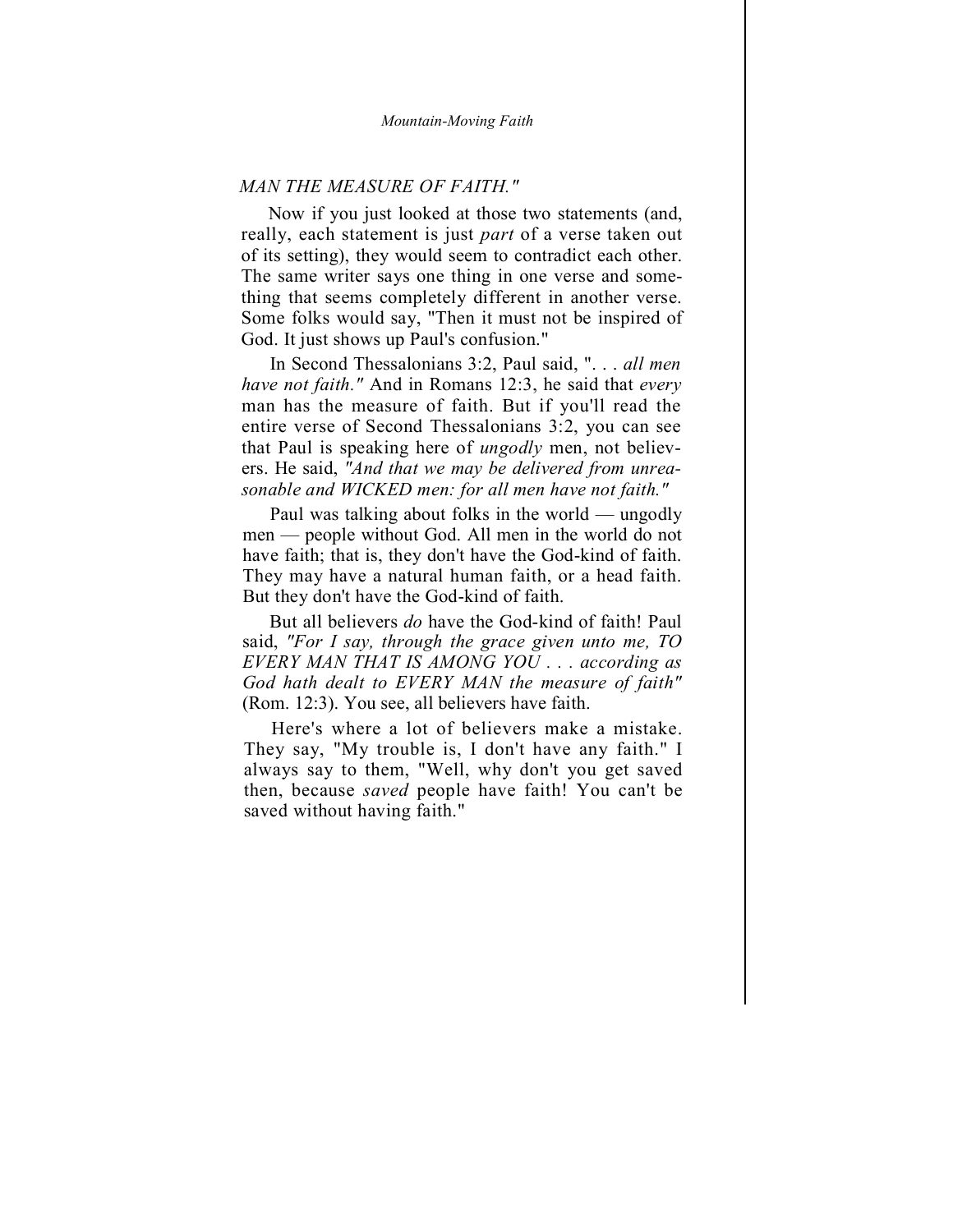#### **EPHESIANS 2:8**

## **8 For by grace are ye saved THROUGH FAITH; and that not of yourselves: it is the gift of God.**

I tell folks, "If you really don't have faith, then you're not saved. What you need to do is get saved, and that will solve your problem of not having faith."

The truth about the matter is, all believers have faith. The Bible says so. But many believers don't recognize it or realize it, and they're not *using* their faith.

## **Use the Faith You Have**

Years ago, a woman came rushing up to me after one meeting and said, "Brother Hagin, I want you to pray for me."

"What for, Sister?" I answered.

She said, "I want you to pray that I'll have faith. I need healing for my body." In other words, she implied that she didn't have faith to receive healing.

"I'm not going to do it," I said.

It startled the woman when I said that to her. I don't think anybody had ever talked to her like that before.

I said that to get her attention, and I got it! Many times, you've got to get people's attention before you can help them.

When I said that to the woman, she said, "You're really not going to pray?"

I said, "No, ma'am. I'm not."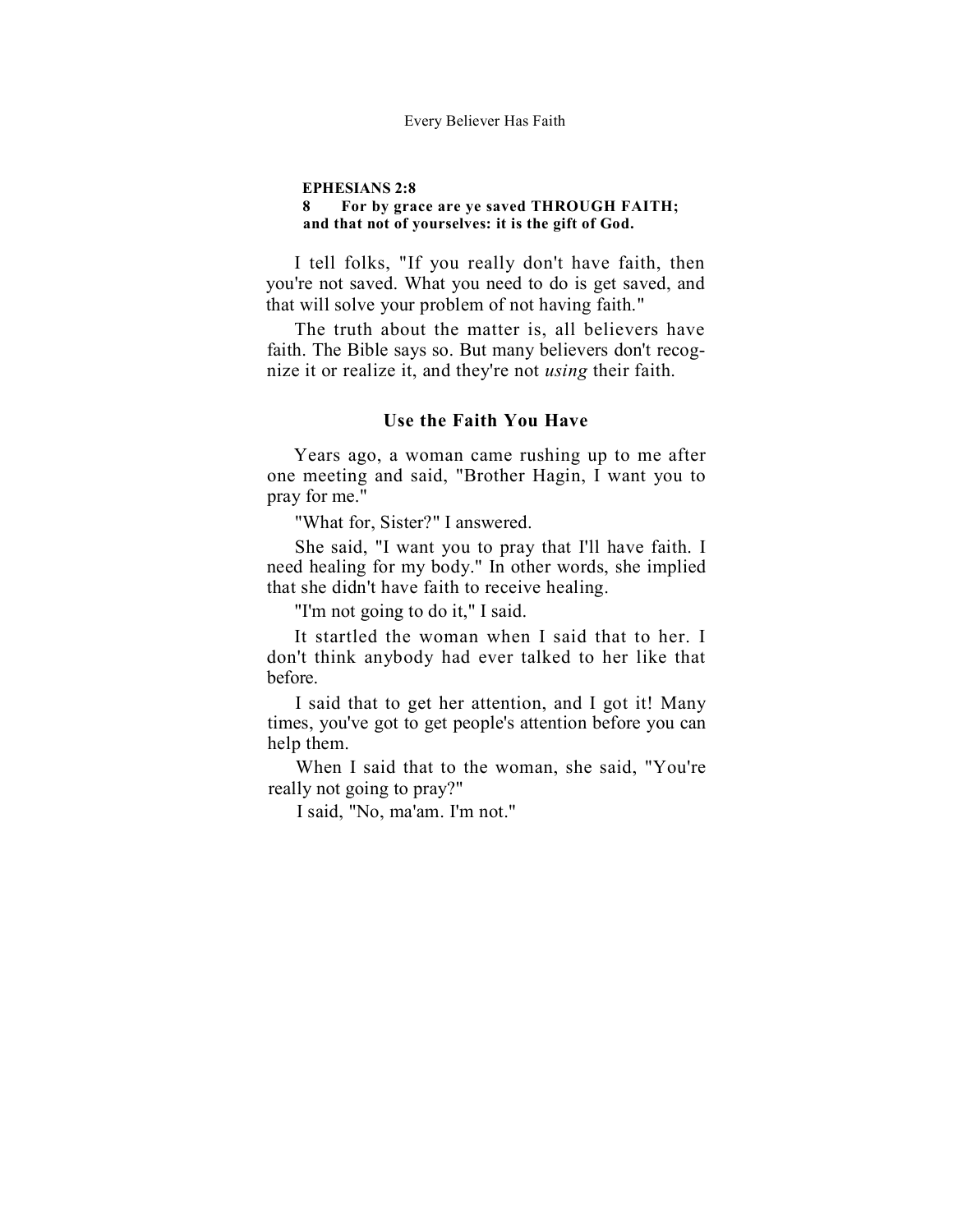Again she said, "You're really not?"

I said, "I'm really not. I'm not going to pray one lick. I'm not going to pray one time that you'll have faith."

"Well," she said, "I sure do need healing." I

said to her, "Aren't you a believer, Sister?"

"Oh, why, of course I am!" she said.

I said, "Well, who ever heard of a believer who doesn't believe? How could you be a believer without believing?"

I continued: "There's no use for me to pray that you'll have faith. You *have* faith. Use the faith you have."

The very next night this woman was in the healing line. When I got to her, I said, "Well, I see you've come." She had come for her healing. The night before she wanted me to pray that she'd have faith so she could receive her healing. But now she was acting on the faith she already had.

"Yeah," she said, "I've come, and I'll be healed too. Just lay your hands on me."

*She decided to use her faith!*

I laid hands on her for her healing, and when I did, I also perceived that she did not have the fullness of the Spirit. That is, she had been *born* of the Spirit, but had not been *filled* with the Spirit.

So I said to her, "You don't have the Holy Ghost."

She knew what I meant by that. I knew she had been born of the Spirit and had the witness of the Spirit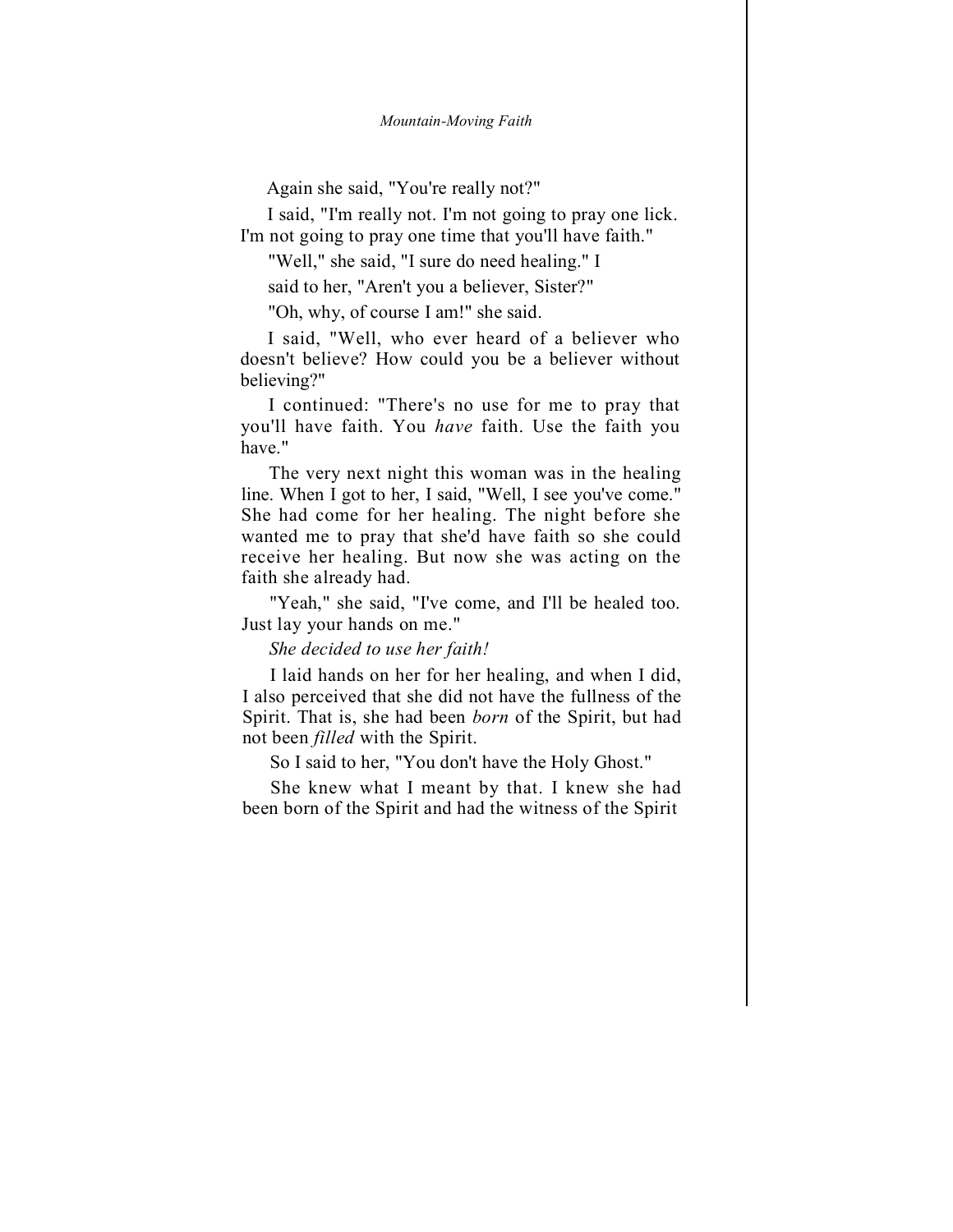in her heart that she was a child of God. But she had not been filled with the Holy Spirit with the evidence of speaking in other tongues.

She answered, "No, I don't have the Holy Ghost." So I just laid my hand on her head again and said, "Receive the Holy Ghost in the Name of Jesus."

Immediately, without stammering or stuttering or waiting a second, she lifted both hands and started talking in tongues instantly.

Later on she said, "If I had known this, I could have had this experience fifteen years ago, and I wouldn't have had to wait until now."

This woman had faith all the time to receive healing, the baptism of the Holy Ghost, or *whatever* she needed from God. She just wasn't *using* her faith.

## **Don't Take Sides Against God**

That's what so many Christians are doing. They're really taking sides against God, against the Bible, and against themselves without recognizing what they're doing.

They wouldn't do it if they knew for sure just what they were doing. But they keep talking about how they don't have any faith. That's taking sides against God, because every time you say you don't have faith, you're unconsciously saying, "God, You lied to me. You told me a lie."

*God's Word* is *God* speaking! God and His Word are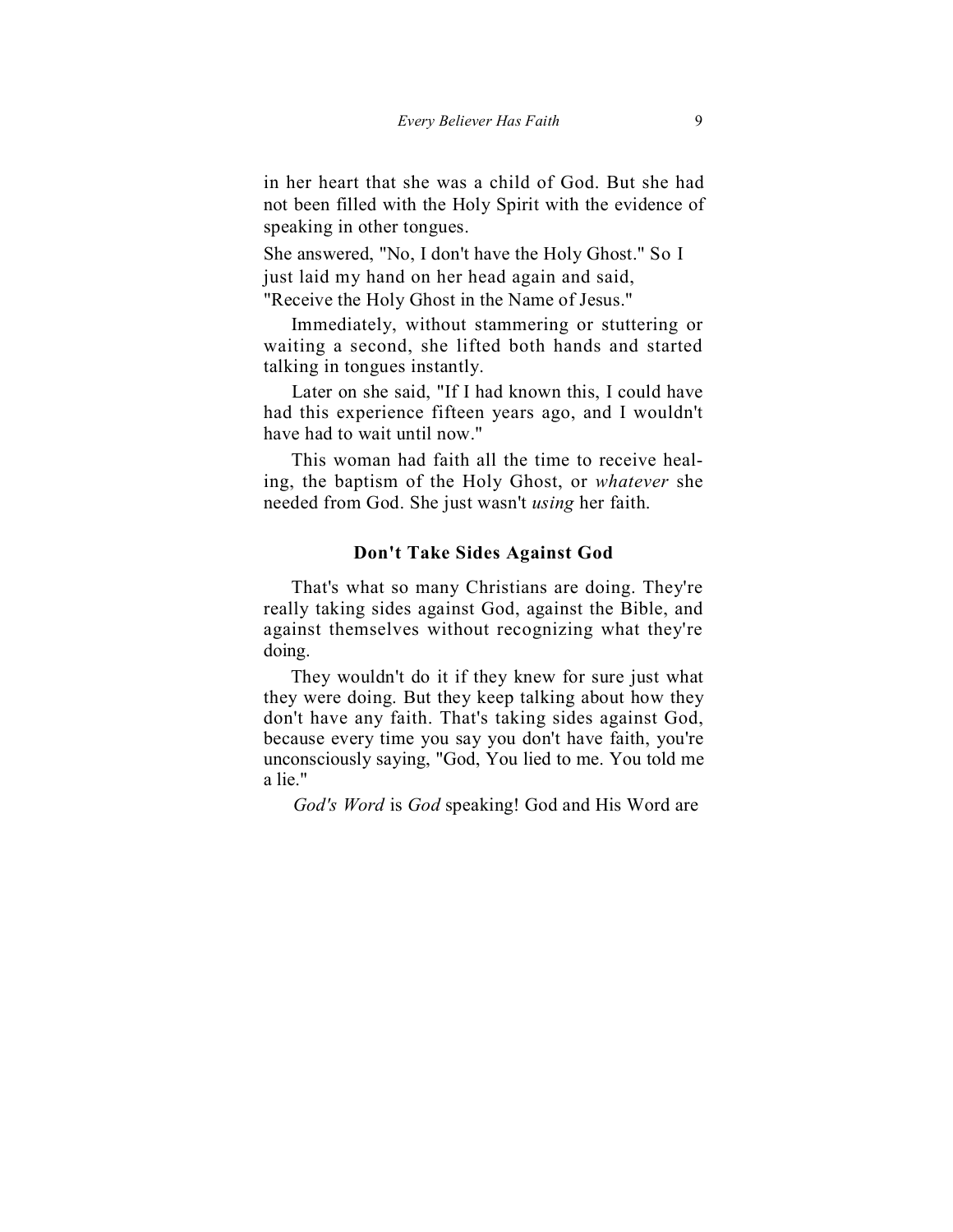one just like you and your word are one.

You know if your word is no good, you're no good. And if God's Word is no good, then He's no good. But God's Word is good! And God and His Word are one! And God's Word says that you have faith: ". . . *God hath dealt to every man the measure of faith"* (Rom. 12:3).

You have a measure of the God-kind of faith! God's Word says you do. You have a measure of the kind of faith that created the worlds in the beginning. You have a measure of the mountain-moving faith!

One woman said to me, "Yeah, but I know I don't."

"Well," I said, "you or God is lying about it then, because He said you *do* have a measure of the mountain-moving faith."

How in the world can you get God to work *with* you and *for* you with you taking sides against Him? Whether you're taking sides consciously or unconsciously, you're still on the wrong side.

A lot of people are sincere, but they're sincerely wrong. And just because they are sincere doesn't change the fact that they're wrong. So let's just come to the Word and walk in the light of it. God's Word will solve our problems for us.

Let's look again at Ephesians 2:8: ". . . *by grace are ye saved through faith. . . ."* So then if a person didn't have faith, he wouldn't be saved, because the Bible says, *"For by grace are ye saved through FAITH; and that not of yourselves: it is the gift of God."*

Notice Paul said that the faith you're saved by is not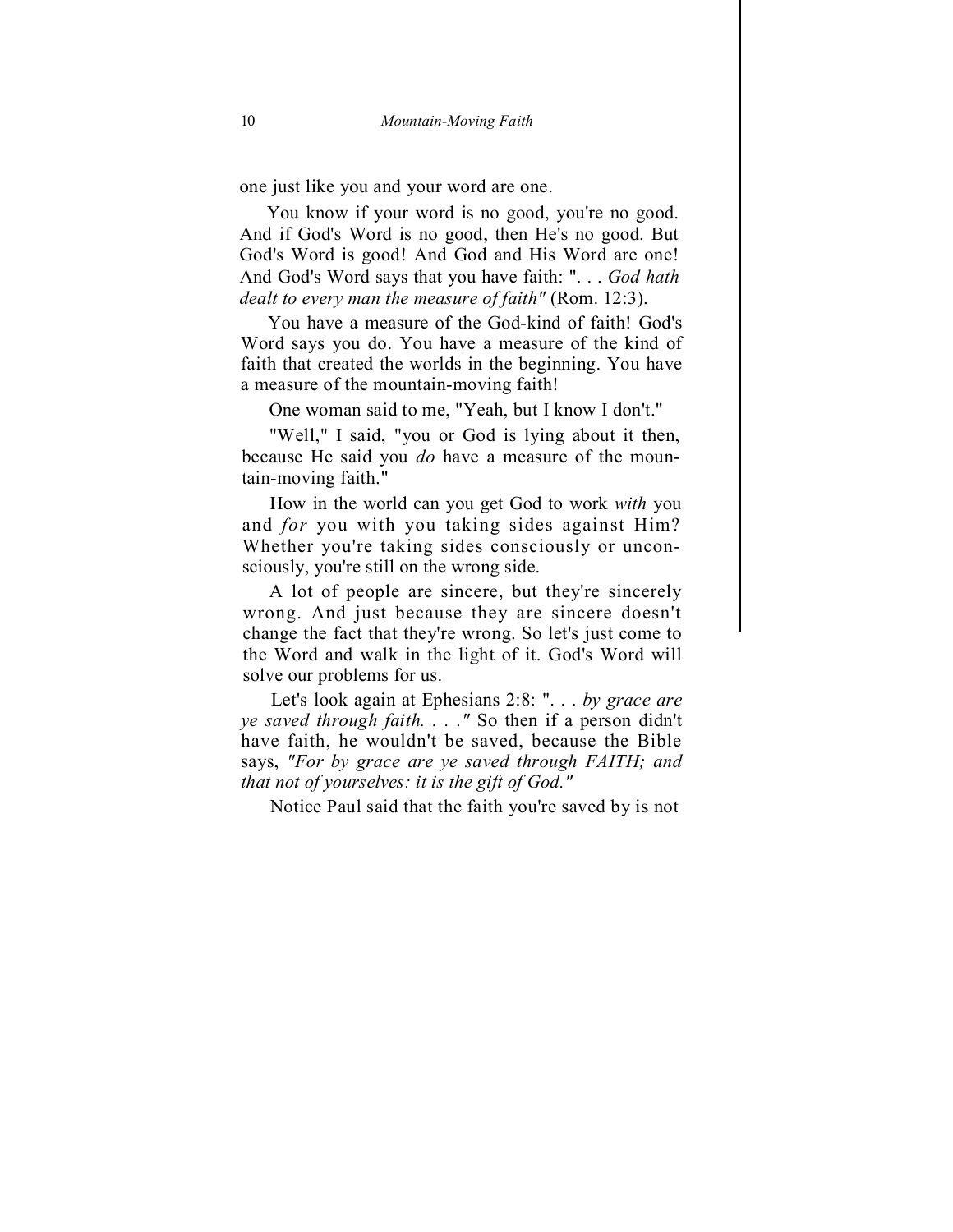of yourself; it's not a natural human faith. *God* gave you faith to be saved. That agrees with what he said in Romans 12:3: *".* . . *GOD hath dealt to every man the measure of faith."*

But how does God give the sinner faith to be saved? The Bible tells us.

## **ROMANS 10:17**

**17 So then faith cometh by hearing, and hearing by the word of God.**

If you'll read Romans chapter 10, you'll see that Paul is talking here about salvation and about getting faith to be saved.

## **ROMANS 10:8**

**8 But what saith it? The word is nigh thee, even in thy mouth, and in thy heart: that is, the WORD of FAITH, which we preach.**

Notice God's Word is called the word *of faith,*  because God's Word builds faith. God's Word causes faith to come to the heart of those who are open to it.

## **ROMANS 10:9,10,13,14**

**9 That if thou shalt confess with thy mouth the Lord Jesus, and shalt believe in thine heart that God hath raised him from the dead, thou shalt be saved.**

**10 For with the heart man believeth unto righ teousness; and with the mouth confession is made unto salvation....**

**13 For whosoever shall call upon the name of the Lord shall be saved.**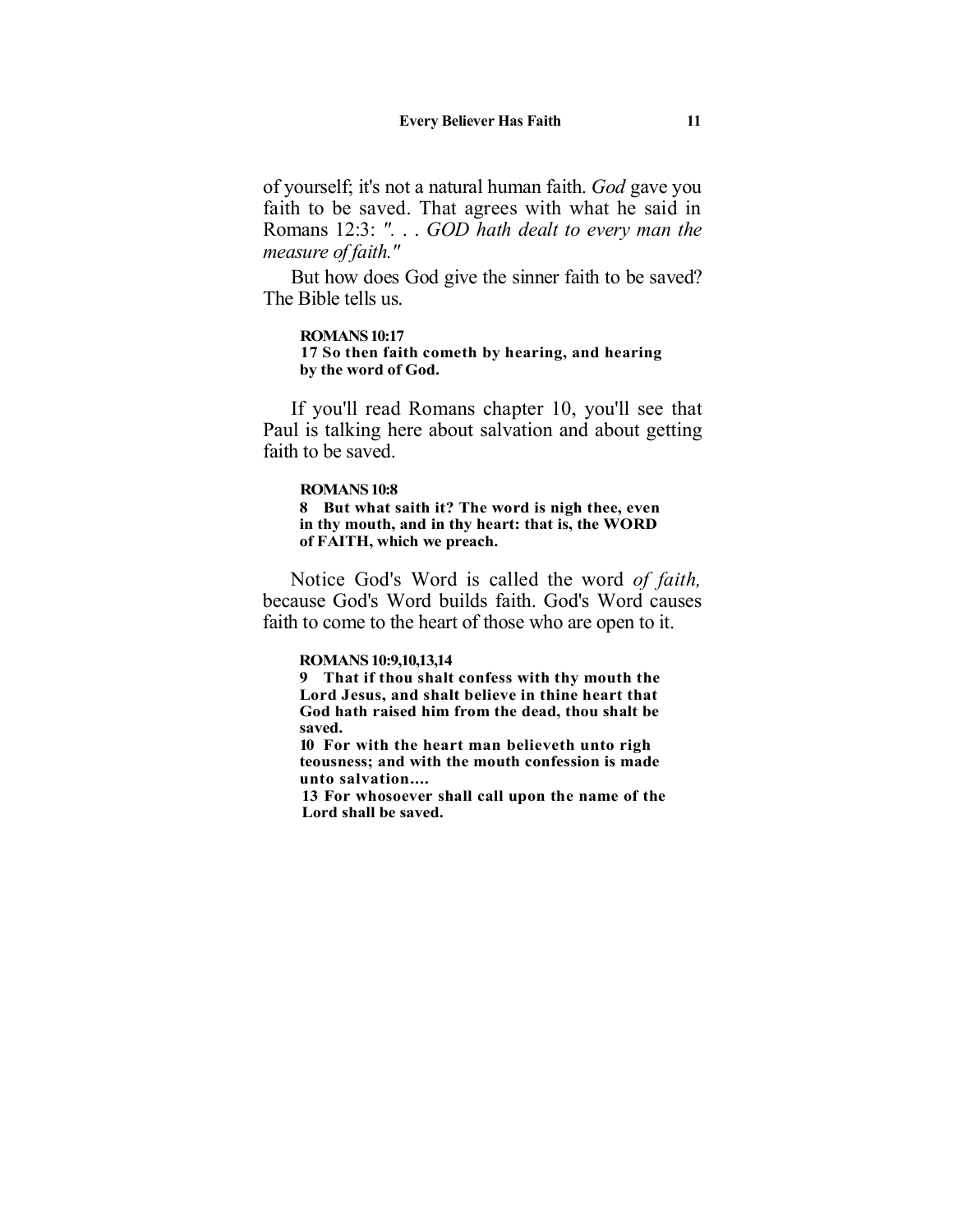## **14 How then shall they call on him in whom they have not believed? and how shall they believe in him of whom they have not HEARD?**...

You can't believe without hearing, because *". . . faith cometh by hearing, and hearing by the word of God"*  (Rom. 10:17). That's the way faith comes — by *hearingl*  Hearing what? *The Word of God.*

Too many times in services, we hear a little bit of the Word and a whole lot of something else. That's the reason there's not much of a faith-producing element to those services.

I tell folks all the time, "If what you hear preached — whether it's in my meetings or somebody else's meetings — doesn't cause faith to come and build faith in your spirit, then it either isn't the Word of God or else you're not hearing it." The Bible says, *". . . faith cometh by hearing, and hearing by the word of God"*  (Rom. 10:17).

A lot of times, folks can sit in a meeting, and the Word of God just goes in one ear and out the other ear, so to speak. In other words, they're sitting there in the meeting all right, but they're not listening. But as I said, if what you hear preached doesn't cause faith to come, it either isn't God's Word or else you aren't hearing it.

So many times what we hear preached in many areas and many quarters is really not the Word. Now sometimes folks will quote a scripture and put their own interpretation on it. But that's not going to build faith. Let the scriptures interpret themselves. Find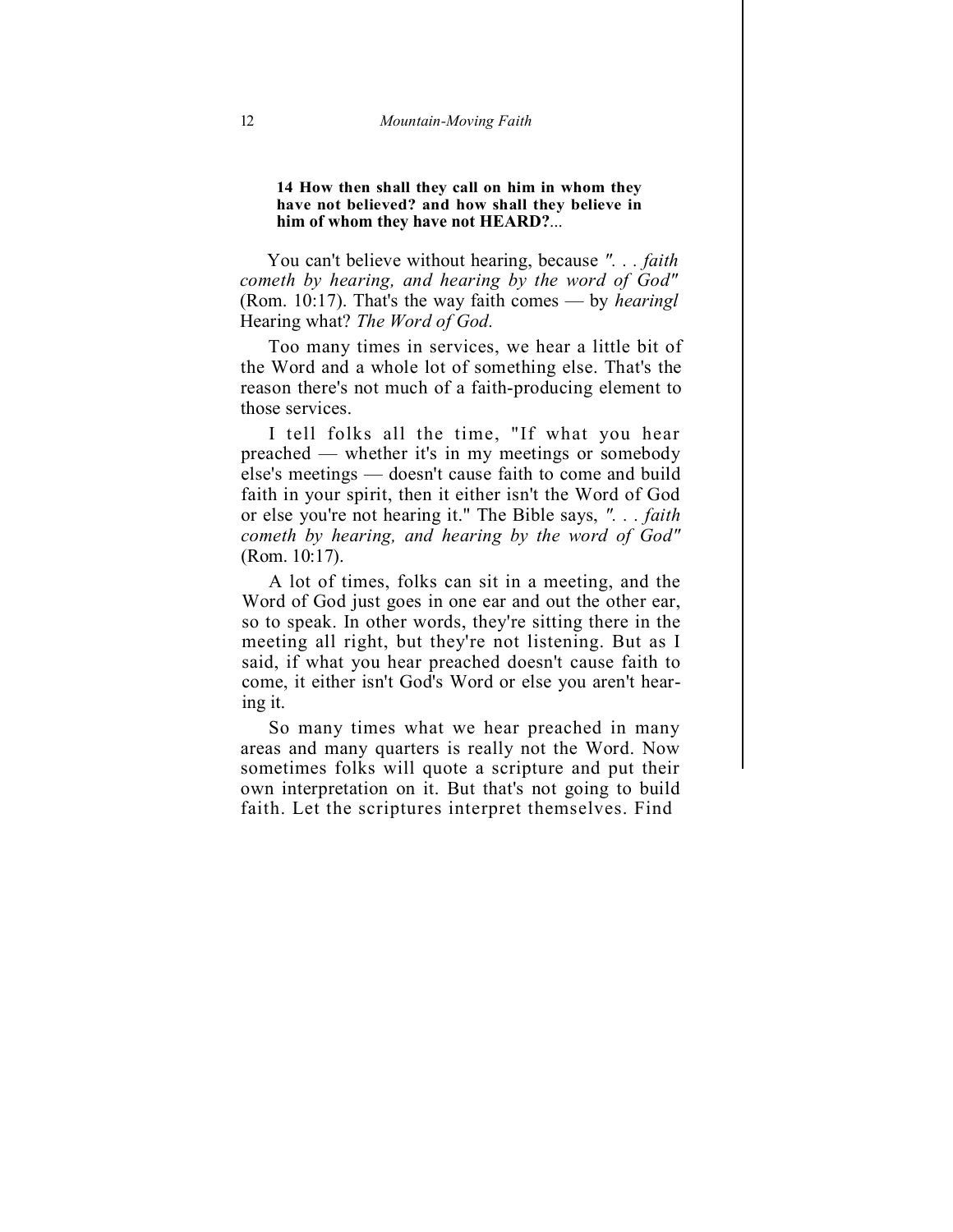other scriptures beside just one to prove what you're saying. You can't build doctrine on just one verse. The Bible says that in the mouth of two or three witnesses shall every word be established (Deut. 19:15; Matt. 18:16; 2 Cor. 13:1).

I've seen people — even ministers sometimes take a verse of Scripture out of its setting and try to build a doctrine on it. They've done this when, actually, there were other verses of Scripture on the same subject they could have used to get a clearer picture of what the Bible was talking about. But they wouldn't listen to the other scriptures, because they wanted it the way *they* believed.

Some fellows seem to have gone to seed on some subjects and have taken them to extremes. And some of those subjects are very unimportant. Sometimes folks have majored in the minors. In other words, instead of majoring in the main subjects in God's Word — the things that are important, like faith — they major in the minor things that aren't as important.

## **Why Faith Is So Important**

Faith is the most important subject in the whole Bible. A preacher asked me one time, "Brother Hagin, you know, I've been preaching for years, and I never preached on the subject of faith yet. Why do you preach on it so much?"

I said, "Because a man who has never preached faith has never preached the Bible. There's not any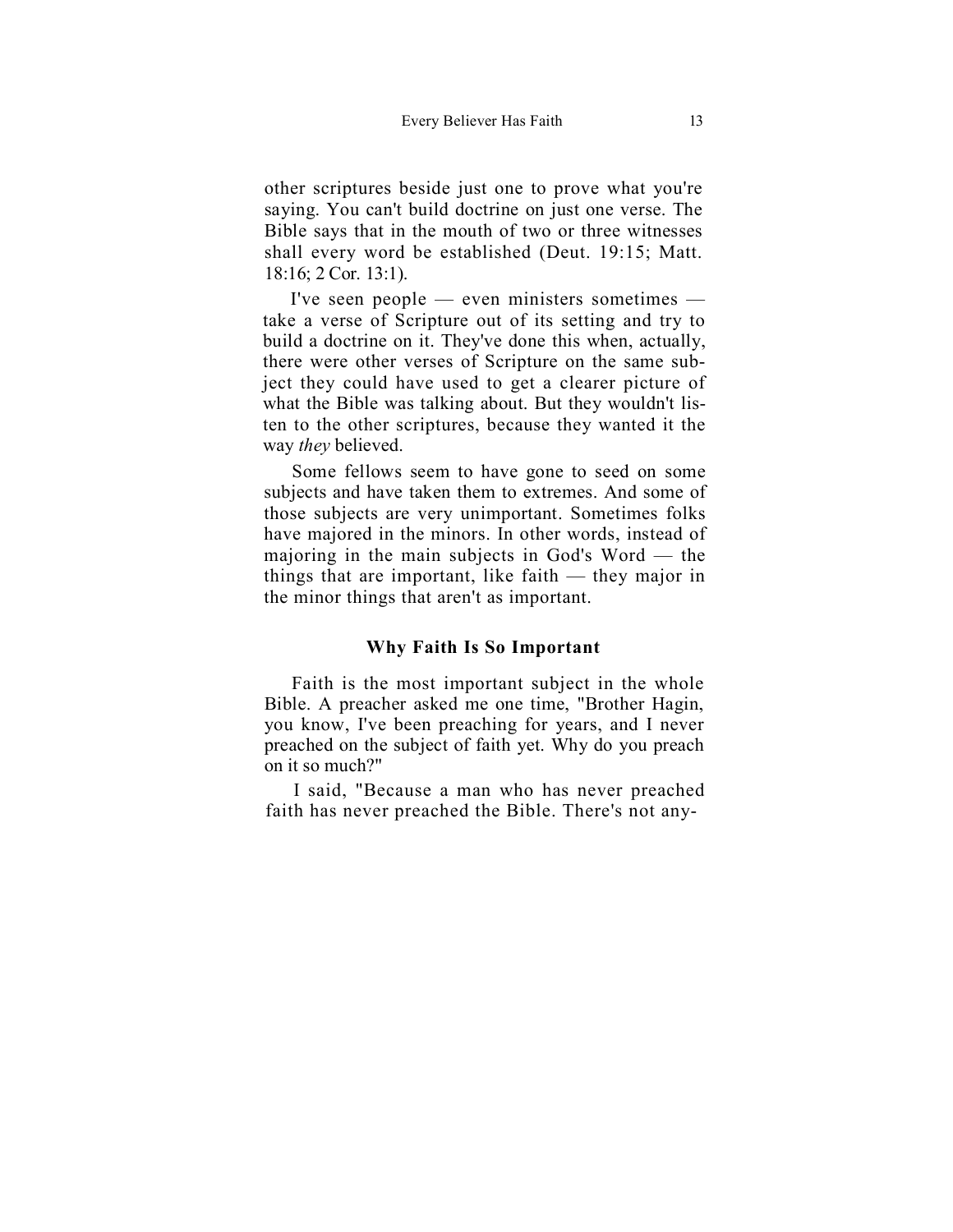thing in the Bible as important as this subject. You can't even be *saved* without faith, because '. . . *by grace are ye saved through FAITH; and that not of yourselves: it is the gift of God'"* (Eph. 2:8).

I continued: "You can't live for God without faith. You can't please God without faith, because the Bible says, *'. . . without faith it is impossible to please him . . .'* [Heb. 11:6]. The Bible also says, *'. . . we walk by faith, not by sight'* [2 Cor. 5:7].

"This Christian walk is a *faith* walk," I told him. "You can't fight spiritual battles without faith, because the Bible says the only fight we're supposed to fight is the fight of faith. It says, *'Fight the good fight of faith. .* .'"(1 Tim. 6:12).

When I gave that fellow all those scriptures, he just stood there and sort of blinked his eyes.

"Man!" he said. "I'd better get to preaching faith, hadn't I?"

I said, "Yeah, you sure had."

No wonder this preacher and his congregation weren't successful Christians. Instead, they were negative and defeated Christians with the devil holding high carnival in their lives. And it was simply because the real truth had not been preached to them. It's the most difficult thing in the world to receive from God in an atmosphere of doubt — in other words, in an atmosphere that's negative instead of positive.

I remember I was holding a three-week meeting in a certain city several years ago. We had Saturdays off,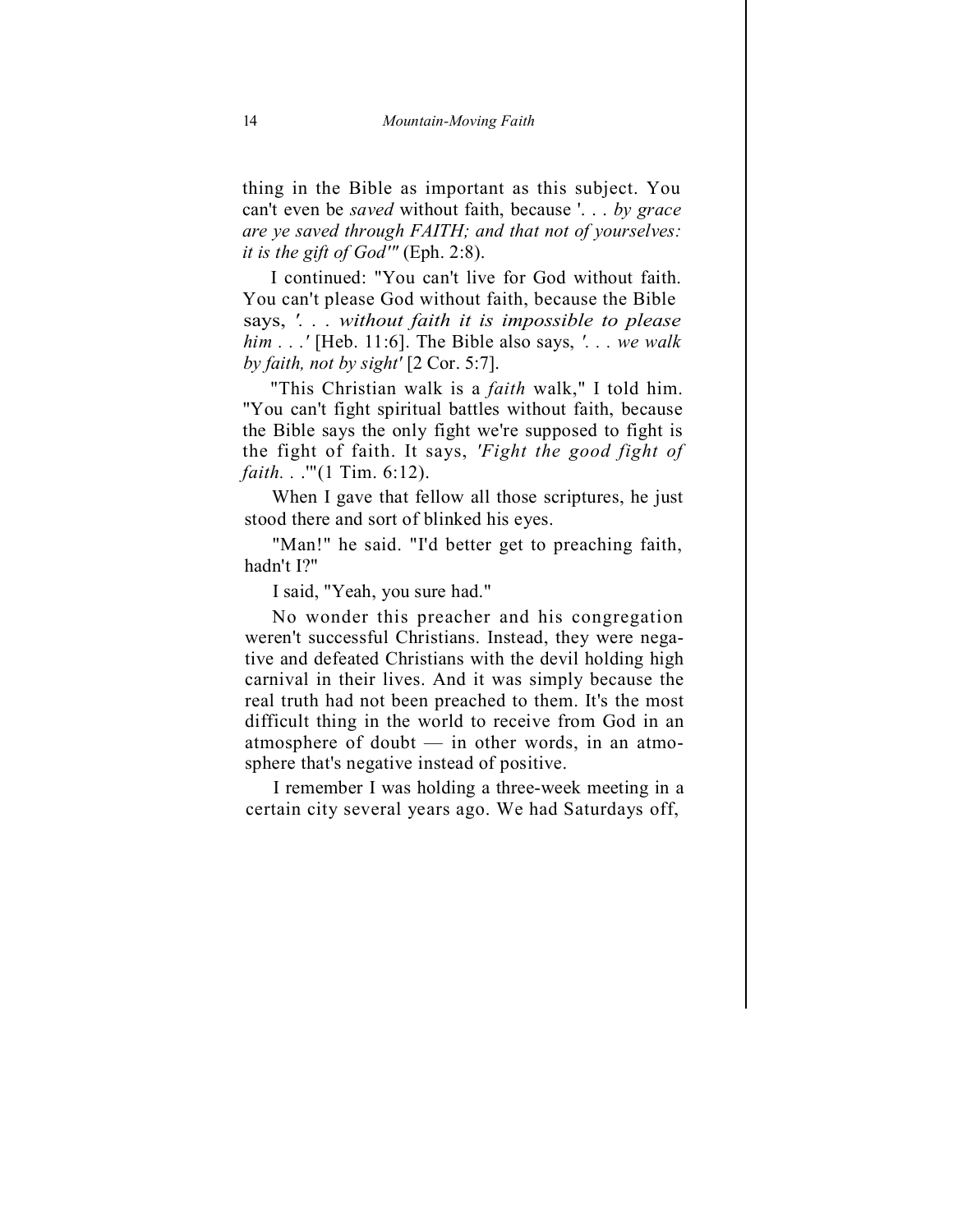and on one of the Saturday nights, the pastor said to me, "Brother Hagin, my wife and I are going to drive out to a little suburban town to be in the revival service there tonight. They're having Saturday night services, and we thought maybe you'd like to go with us." I was traveling alone at the time, and so I went with them to the meeting.

It was the third week of this revival meeting. They were going to close out the next night. They made mention to us that they hadn't had a dull service in three weeks, but not one single person had been saved, and not one single person had been baptized in the Holy Ghost.

We'd had about fifty people saved and about fifty-five baptized in the Holy Ghost. People were receiving something from God in our meetings, but they weren't receiving anything in these people's meetings. It didn't take me long before I found out why.

Now don't misunderstand me. They were good people. I simply mean this to be constructive criticism. Destructive criticism is wrong, but I'm not mentioning the name of any person or church, so it doesn't hurt or destroy anybody.

The evangelist got up and preached, and he took a text from the Old Testament. That's perfectly all right if you'll be sure to interpret it in the light of the New Testament. After all, we're not living under the Old Covenant; we're living under the New Covenant. There are some things back there in the Old Testament that really don't apply to us anyhow.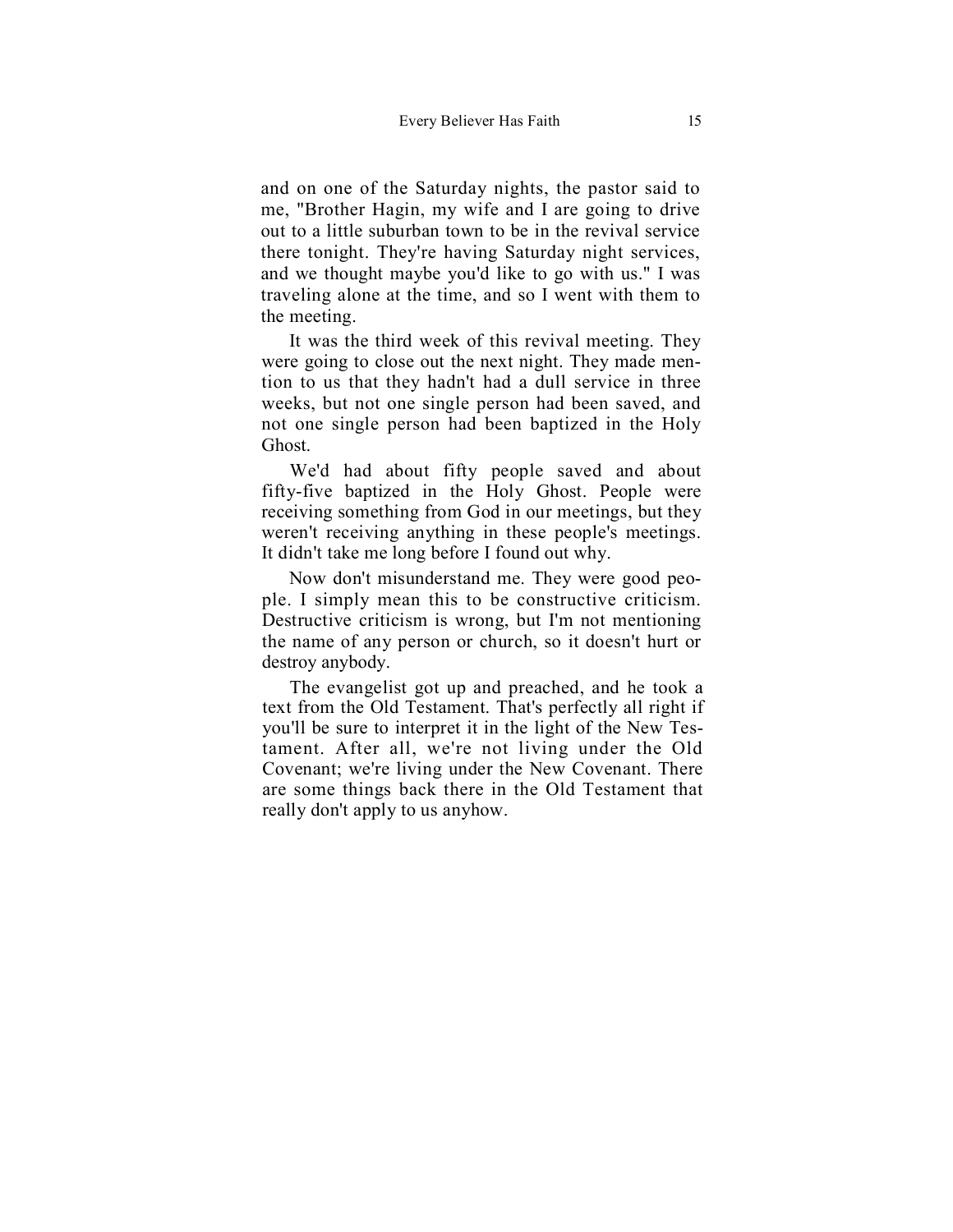Well, this evangelist happened to get ahold of something back there that really didn't apply to us under the New Covenant at all. And I wondered after he first read it, *What in the world is he going to do with that?*

Here's what he did: He started out by saying, "I've got three points to my sermon," and he proceeded to give point number one. After he'd given his point, he said, "Now let me tell you how I've got this *figured out."*

The minute he said that, I immediately thought to myself, *Paul told Timothy in Second Timothy 4:2, "Preach the WORD." He didn't say, "Timothy, go tell them how you've got it figured out"!*

I figured out a long time ago that people aren't interested in my opinions. My opinion is no better than yours, and neither one of our opinions is really any good! But what God's Word says *is* important!

After the evangelist said, "Let me tell you how I've got this figured out," he took fifteen minutes to tell how he had it figured out.

I was so disturbed by what this preacher was saying, I didn't know a fellow could sit in church and hurt in so many different places! To tell you the real truth about it, the way he had it "figured out" was ridiculous. It didn't line up with the Word.

Then finally he got to his second point. I was glad he got over the first one, and I hoped he'd get to something a little better. But he got down to his second point and gave it, and then he said, "Now let me give you my *opinion* on this."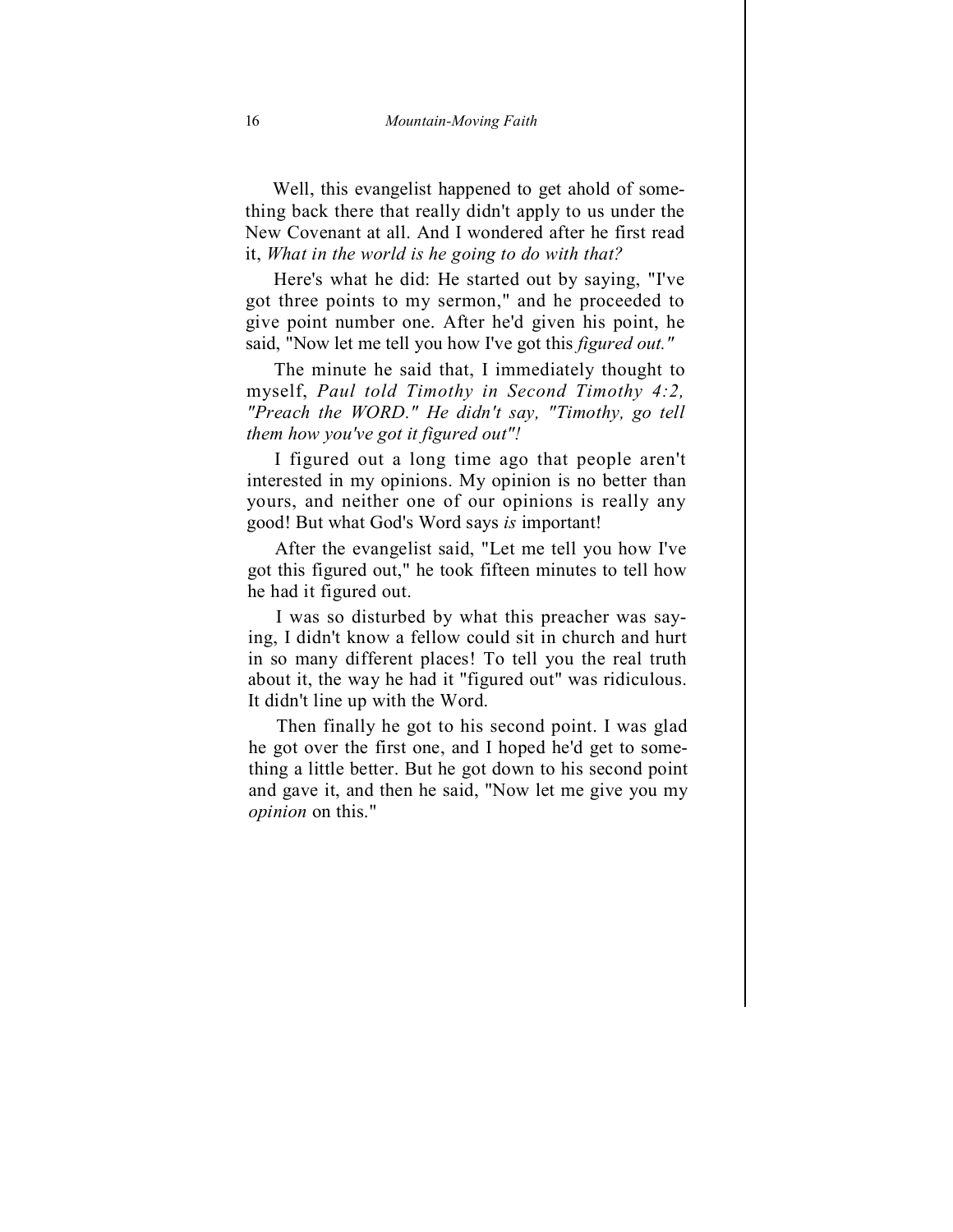Again I thought of what Paul said to Timothy: "Preach the *Word."* He didn't say, "Timothy, give them your *opinion;* tell them how you've got it *figured out."*

The evangelist gave us his opinion, and I'll tell you, I struggled through his *opinionl*

He finally announced that he was down to his third point. I sighed a sigh of relief and thought, *Well, maybe he'll give us something now.*

I tell people all the time, "When you go to church, have as much sense as an old cow — eat the hay and leave the sticks!" But so far, in that particular meeting, I hadn't gotten any hay at all — it was all sticks!

I thought maybe this evangelist would give us a little hay. But he presented his third point, and just as soon as he gave it he said, "Now let me give you my *theory* on this."

Oh, brother! This evangelist had said, "Let me tell you how I've got this *figured out,"* "let me give you my *opinion* on this," and "let me give you my *theory* on this." But that's not what God said to do. We are to preach God's *Word\*

You don't have to give your opinion. What you think about something is unimportant. What God says about it, though, is important. In everything, ask yourself, *What does God's Word say?*

After forty-five minutes of that evangelist's discourse, I wasn't surprised that not a soul went forward when he gave an invitation for folks to be saved. I didn't blame them. I wouldn't have gone forward either,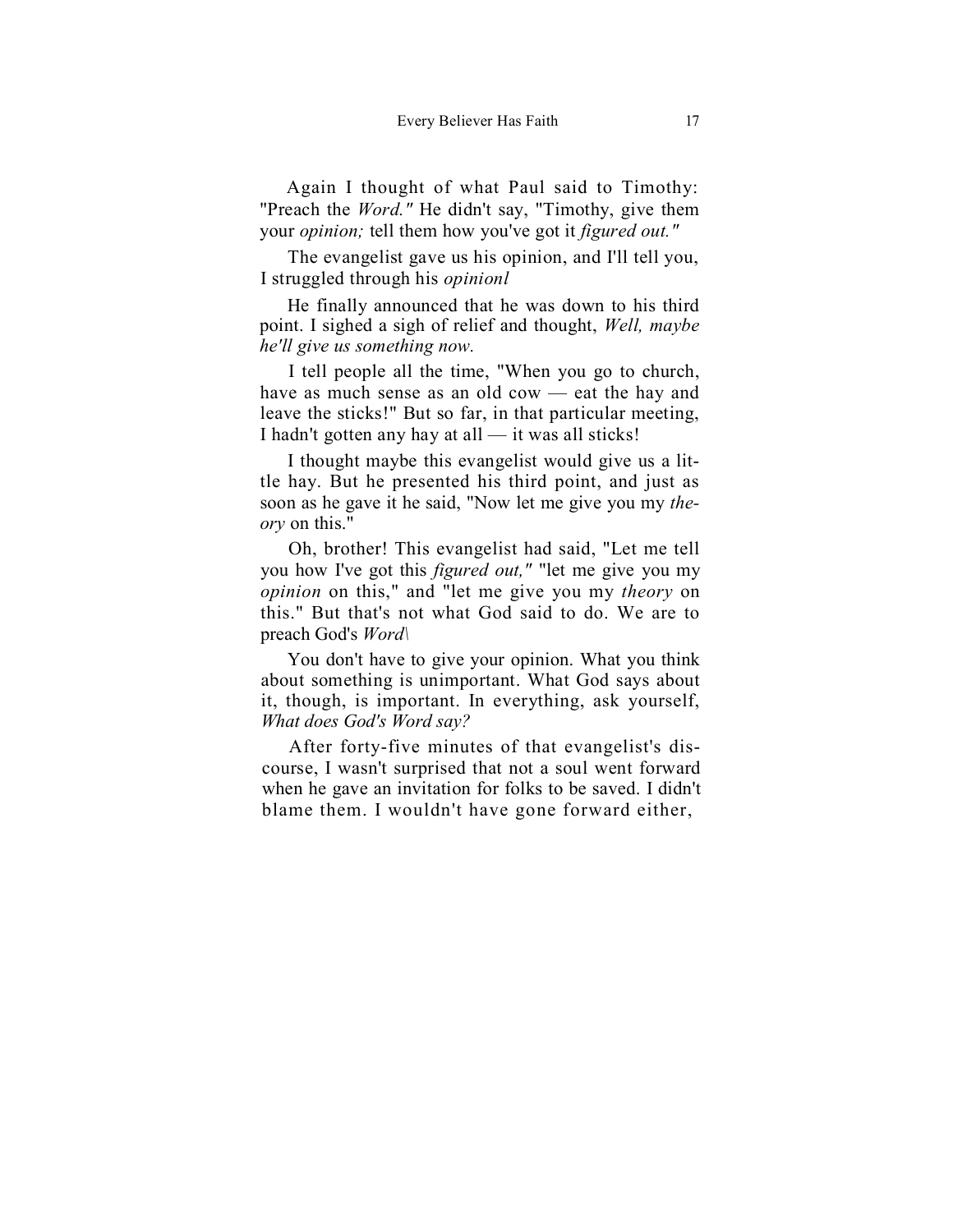because when he gave the invitation, he said, "We're going to give the invitation, and if you're lost — why, come to this altar and pray here. You can't ever tell — God *might* save you."

He actually said that!

I immediately thought about what the Word of God said. Jesus said, *"All that the Father giveth me shall come to me; and him that cometh to me I will in no wise cast out"* (John 6:37). It's not a matter that He *might*  save a person. Jesus said, *". . . I will in no wise cast*  [him] *out."*

## **Stay With the Word**

You see, if you give folks the Word, then they'll have faith to come and get saved! But no wonder they didn't come; that evangelist had said, "God *might* save you."

They sang a verse as he gave the altar call, and nobody came. He talked a little bit more and said, "Now come on and pray. It won't hurt you. You can't ever tell, this might be your night."

I immediately thought of what the Scripture says. I would have told people, "This *is* your night. Today is the day of salvation. *Now* is the accepted time" (2 Cor. 6:2).

Nobody came to the altar, so the evangelist said, "I'm not going to keep you. This is Saturday night, and I know we've got to come in the morning to Sunday school and church. But we're going to sing another verse, and if you want to be saved, you just come here to the altar. God might save you. This might be your night."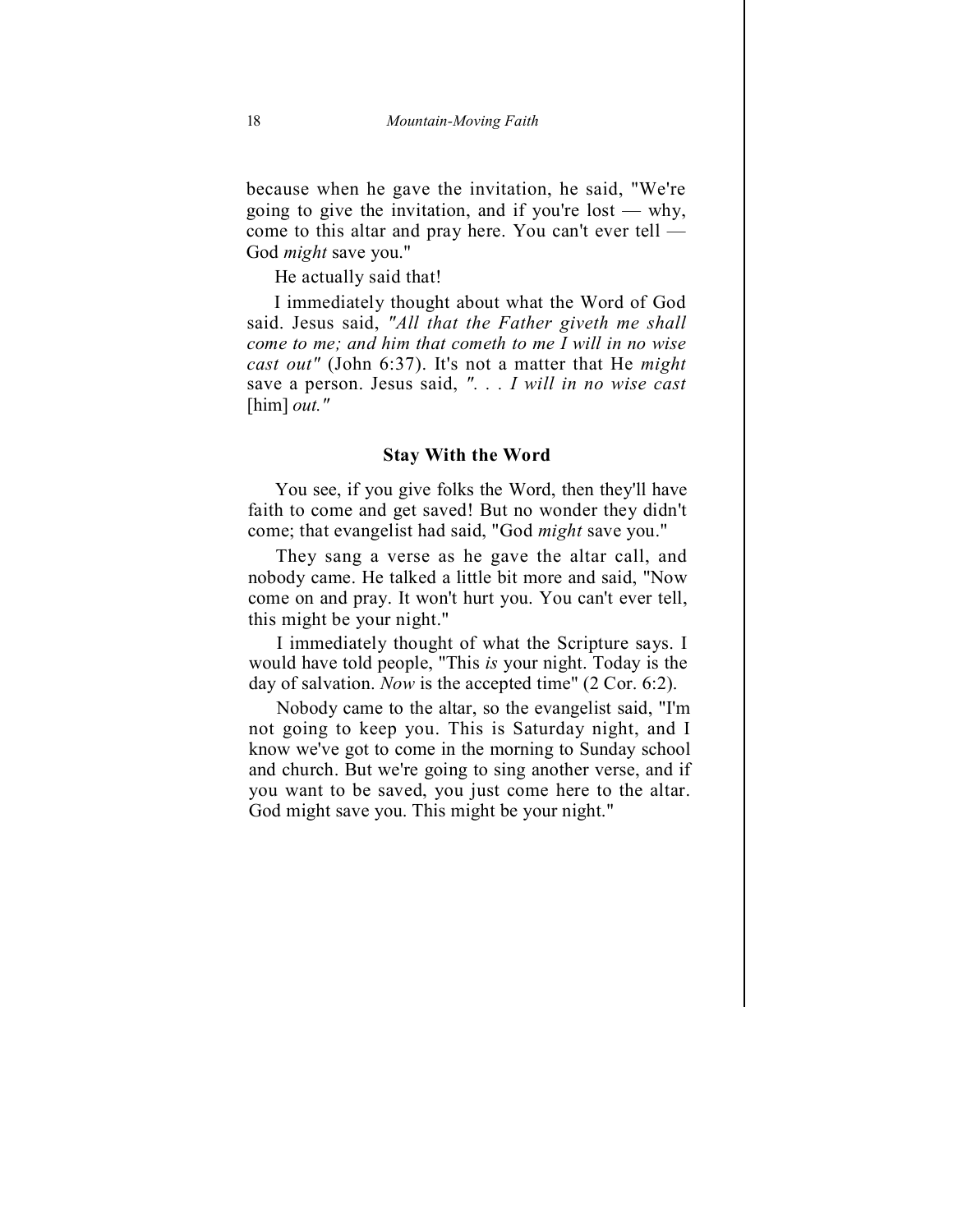Then he gave his own experience. Now it's all right to refer to experience if it's in line with the God's Word. But, my friends, experience can be misleading. You can't build on experience. You must build on God's Word and have experiences in line with God's Word.

I'm not interested in experiences as such. In other words, I'm not interested in just having an experience. I'm only interested in having an experience in line with God's Word — in having and experiencing what God's Word says belongs to me!

Many times somebody wants an experience like somebody else's. But God never promised you an experience like somebody else's. He just promised you blessings and benefits according to His Word.

I'm not so sure I'd want somebody else's experience anyhow! I don't doubt that some people have had certain experiences. But if their experiences are not in line with God's Word, I'm not so concerned about them.

For instance, this evangelist gave his experience. He said, "I had to pray three days and three nights before I could get God in the notion of saving me."

When I heard that, I felt the same way you probably feel about it, because it was unscriptural! I immediately thought of what the Scripture says about Jesus in the Book of Revelation: ". . . *the Lamb slain from the foundation of the world"* (Rev. 13:8). Jesus is the Lamb slain from the foundation of the world. That means God was in the notion of saving this evangelist before He ever made the world!

That evangelist didn't have to get God in the notion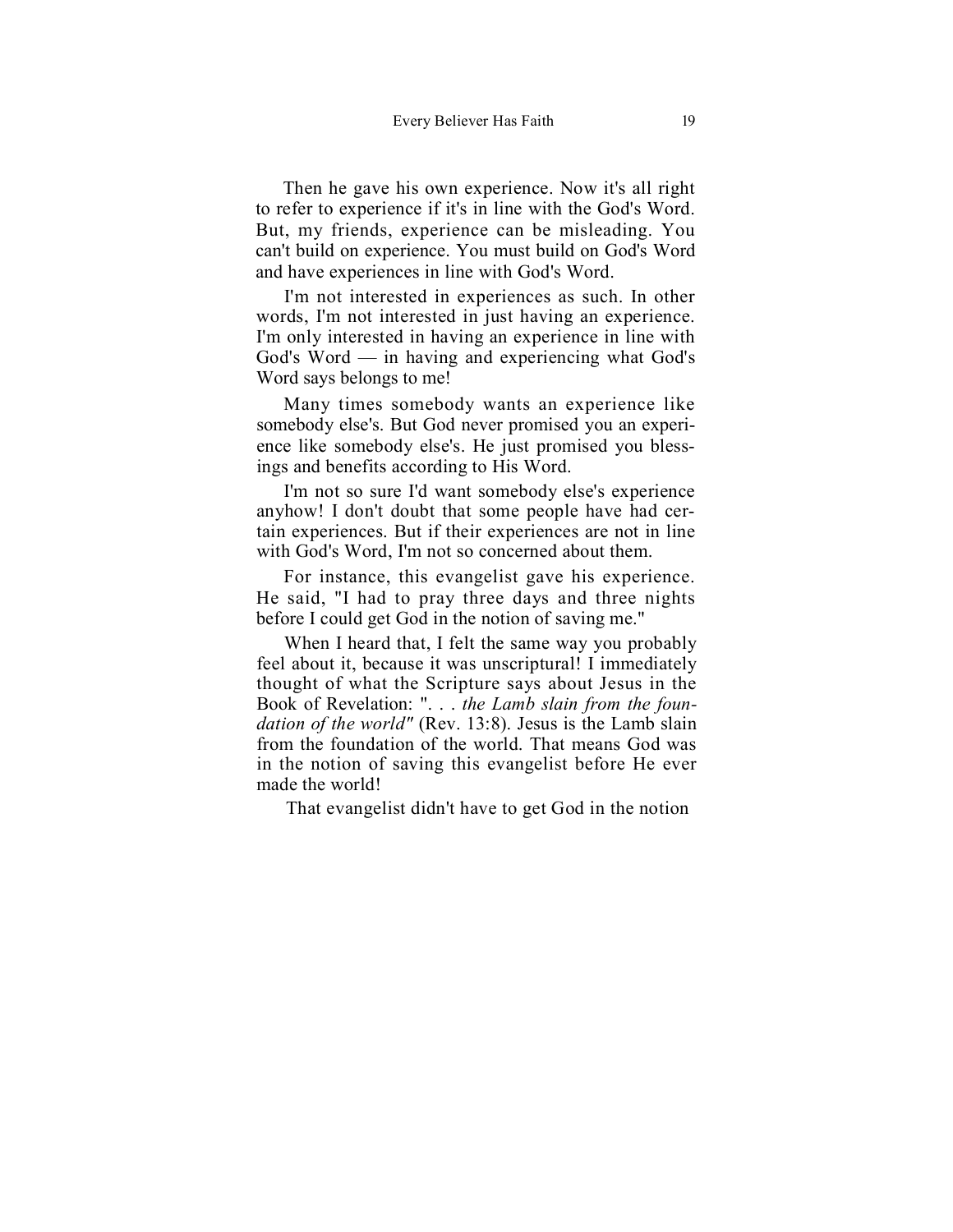of saving him. God was in the notion of saving him when He sent Jesus! What do you think He sent Jesus for? God so *loved* the world that He *gave\* Isn't that a sign He's in the notion of saving people? Sure it is.

#### **JOHN 3:16**

**16 For God so loved the world, that he gave his only begotten Son, that whosoever believeth in him should not perish, but have everlasting life.**

I would have told people what the Bible says. But this man gave his *opinion* and his *experience.* He said he had to pray three days and three nights before he could get God in the notion of saving him. But he was seeking God and praying in the dark, because he was in unbelief.

I thought to myself, *Dear Lord! Nobody's going to come to the altar. If I were a sinner, I wouldn't come because he just got through telling me I'd probably have to pray three days and nights, and after that I still might not even get saved!*

You see, telling folks what *you* think about something and giving people your opinions and theories only produces unbelief. Paul said, "Preach the *Word."*

Faith comes by hearing the Word! Faith is built on *facts* — on the facts of God's Word. Unbelief is founded on *theories.* That's the reason our churches are so full of unbelief— because they've heard so much theory.

Ministry based on theory thrives on a psychology of unbelief. The poor dear church members are not to blame. They're just a product of what they've heard.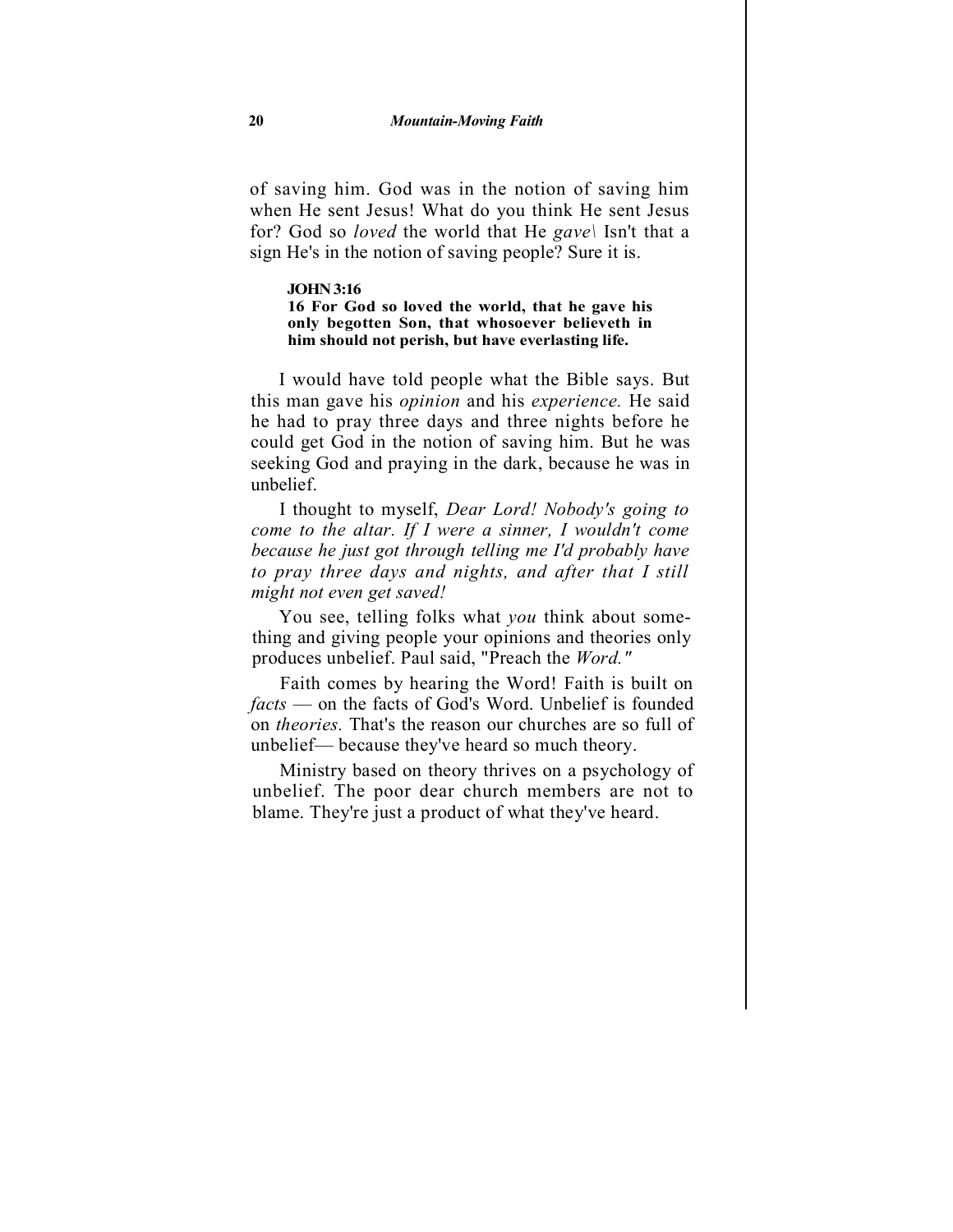You won't find this definition in the dictionary, but I'll give you my definition of a theory. A "theory" is *a supposition established on ignorance of the subject under discussionl*

You can see from this evangelist that his sermon was all theory. That's because it was established upon ignorance of the subject under discussion! So preach the *Wordl*

In helping others, not only as ministers in the pulpit ministry, but as individuals just talking to others, let's tell folks what the Bible says. The best way in the world to help people is to give them what God's Word says, not what some man says. What man says is unimportant. Man can be wrong, but God cannot be wrong. And God cannot fail.

I've proven it over and over again that the most important thing is to give people what God's Word says. I don't care where they are in life or what's happened to them. Find out what God's Word says about the subject and that'll change things.

I remember one time my wife and I were preaching in another state. We had preached many times in that state for a certain Full Gospel denomination. We were in the area again when we heard that the head of the denomination in this particular state went home to be with the Lord. He wasn't really old, but he had put a lot of mileage on his life over the years, and he lived out his life.

Before we left our meeting to go on to another state, my wife and I went by to see the widow of this Full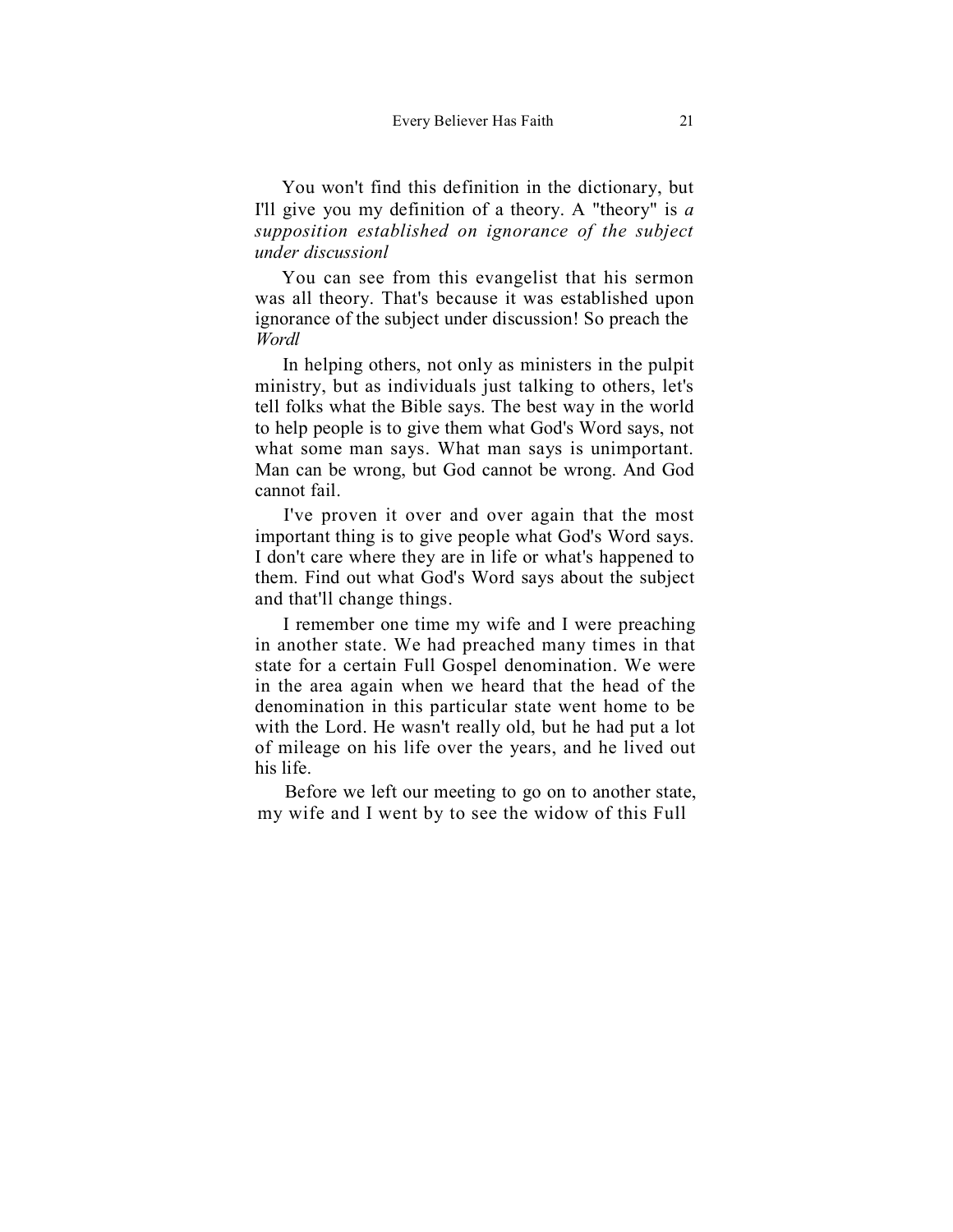Gospel leader who had passed away. She was greatly overwrought.

Of course, preachers from out of state were coming in along with their wives to visit. All of these people were born-again and Spirit-filled. I get so mad sometimes (I don't know whether it's my righteous indignation or whether I just plain get mad about it) at people playing into the hands of the devil instead of helping people.

For instance, this dear woman was just practically in hysterics when we got there. Everybody who had come along — *Full Gospel preachers* — would say to her about her husband, "What are we going to do without him?"

Well, I know they're going to miss him, but after all, he isn't God. I mean, God's not dead!

But these preachers would get this widow all worked up until she'd almost go into hysterics.

When we got there, I just took her by the hand, led her into the living room, sat her down, opened the Bible, and began to read to her.

I said to her, "Your husband lived his life out and went home. He didn't suffer; he just lay down in bed one night and quit breathing."

This man didn't suffer and go through a lot. It was time for him to go home. It's sort of like the old folks in the Old Testament. God said to Israel, *". . . I will take sickness away from the midst of thee . . . the number of thy days I will fulfil"* (Exod. 23:25,26).

If you'll read the accounts, you'll find that some of the patriarchs knew when it was time to go, like Jacob,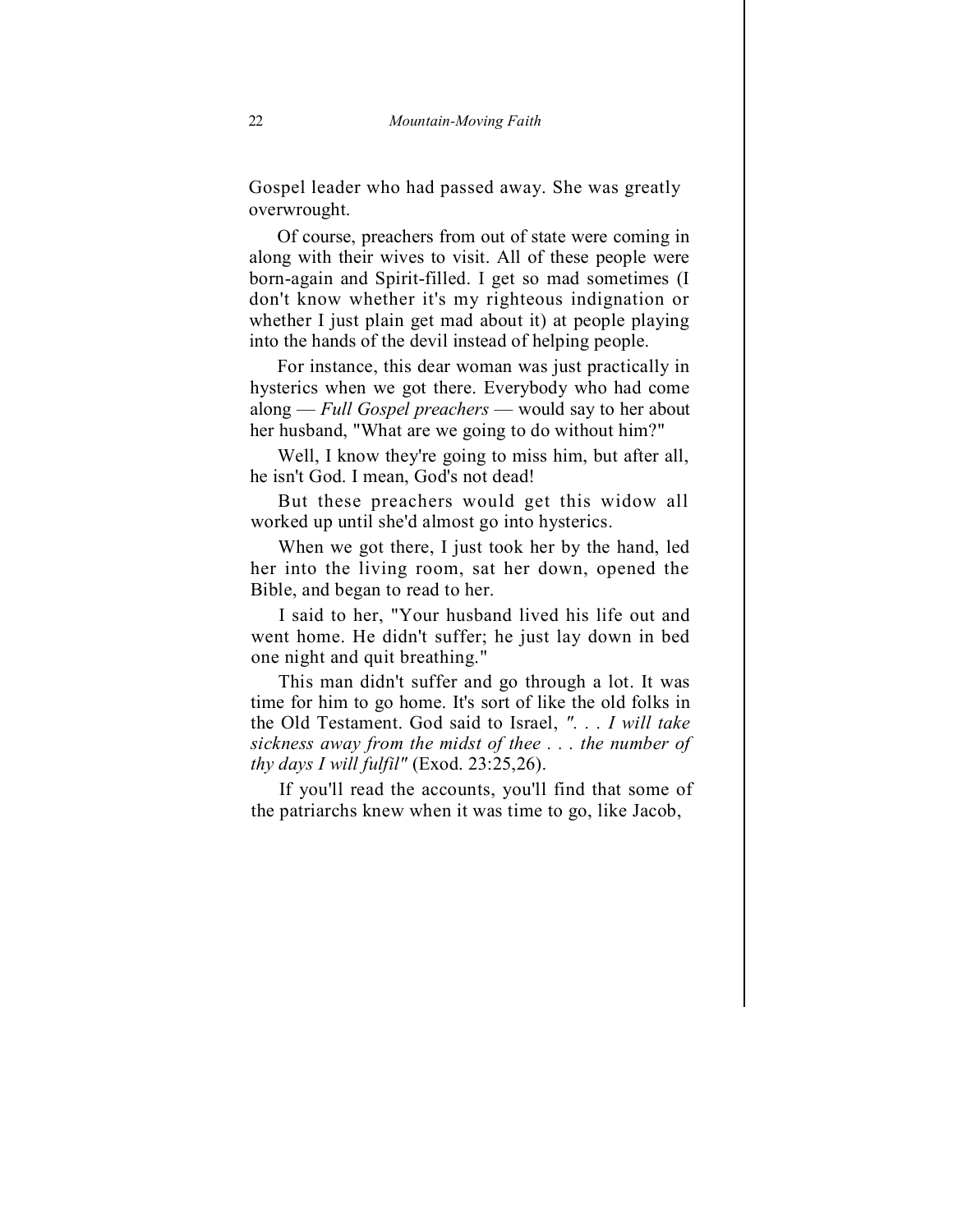for instance. He laid his hands on his sons and blessed them, and then he gathered his feet up in the bed and gave up the ghost.

So I said to this widow, "Your husband lived out his life, gathered his feet up in bed, and gave up the ghost.

"Now where did he go?" I asked her, and I read from the New Testament where Paul said, *"For to me to live is Christ, and to die is GAIN"* (Phil. 1:21).

I continued: "Of course you feel your loss, but don't be selfish about it." (If you'll notice, nearly all the tears people shed are selfish tears. People think, *Poor old me. What am I going to do?)*

I said, "Forget about you. Think about him. I know you feel your loss, but, really, you're not crying about him because you know where he went! He's *gained\*

"For example," I said to her, "you've got a son off in another state. Suppose he writes a letter to you and says, 'I want you to pray for me. The company I work for has just offered me a ten thousand-dollar raise. They're also going to furnish me with a brand-new home with all bills paid.'"

I said, "You wouldn't get up in church and cry and say, 'I want you all to pray for my son. He's been promoted, and, I'll tell you, I don't know whether I can stand it or not.' No, you'd be happy for him for what He's gained. You'd be rejoicing about it."

I said, "Think about your husband — think about what he's gained!"

This woman got to shouting, "Glory to God!" Her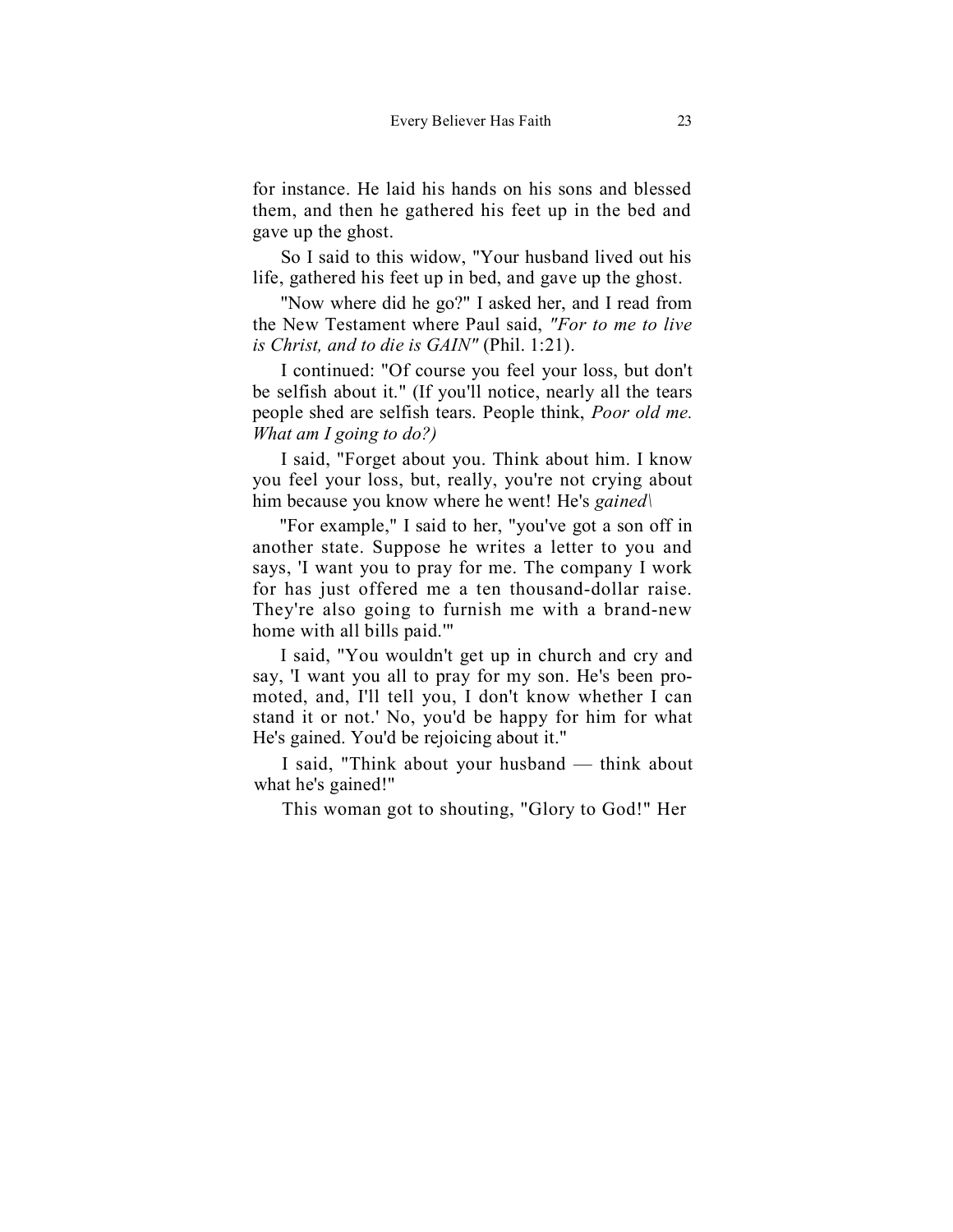face lit up, and the burden rolled away. She dried her tears.

"Yes," she said, "he's gone to Heaven. He's gained all right. That's what the Bible says."

She was just as happy as she could be. In fact, she just started humming a song. She got up and got busy straightening up around the house, and her face was light and bright, just like she was floating around on air.

But then along came some more unbelieving preachers. By the time they stepped up on the porch, they were all hollering and screaming and crying at the top of their voices. "What in the world are we going to do now?" And they got this widow to crying again until she was almost in hysterics.

I had to take her the second time and lead her away from the unbelieving preachers. (I know why Jesus put people out sometimes — because of unbelief!) I sat her back down on the couch in the living room and said, "Now wait just a minute, Sister. You've got your mind back on yourself. Did you notice what these preachers said? They said, 'What are *we* going to do?' See, they're all feeling sorry for *themselves.*

"I'm not being hard about it; I'm just being biblical about it. They're thinking about themselves. Those preachers said, 'What are *we* going to do without him? We'll never make it without him.'"

I said, "Actually, we ought to be dependent on the Lord, not on your husband. I know he was a great man. I preached many months for him. He set up meetings for me in his churches. I appreciated him highly. I feel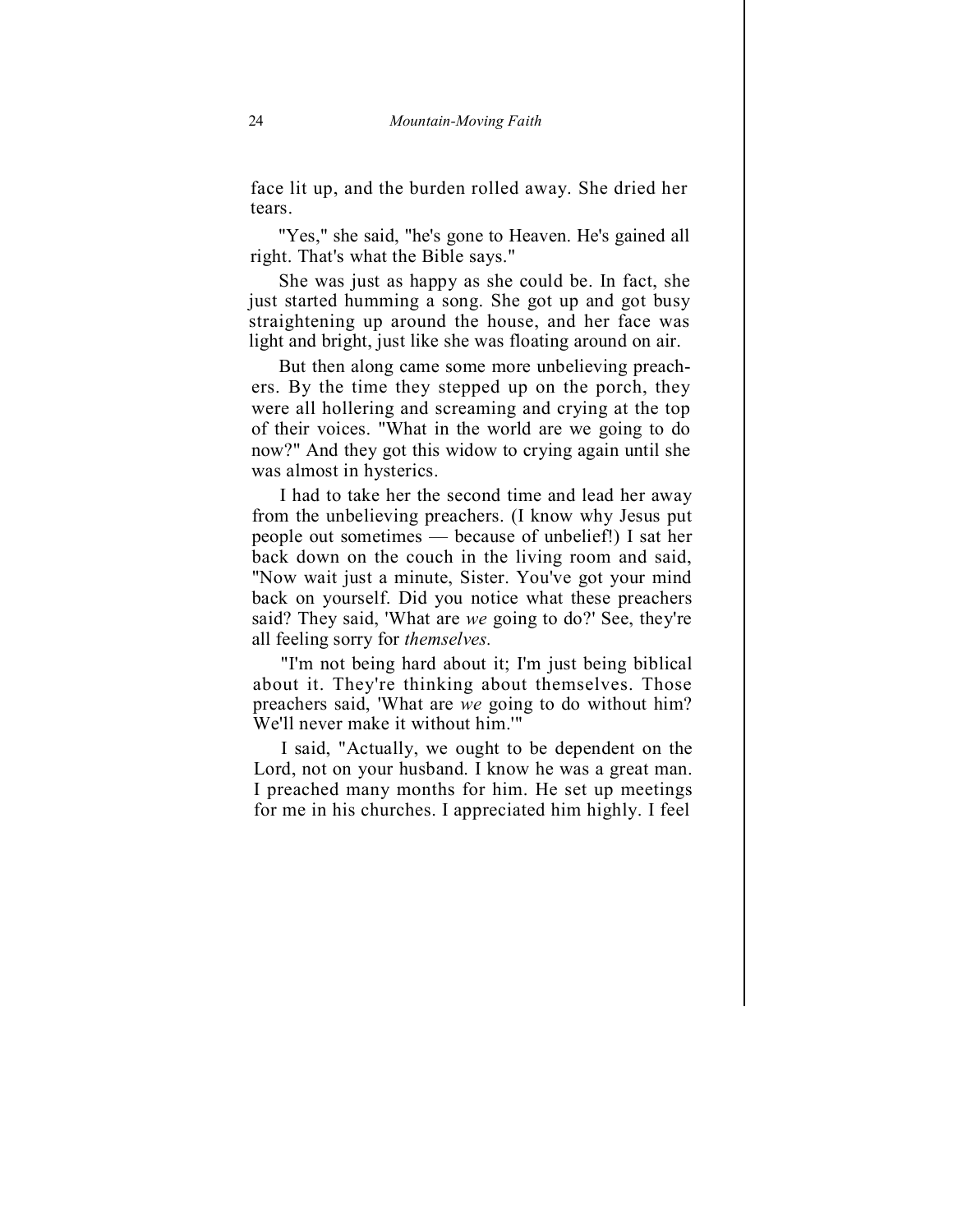the loss, but I'm rejoicing in the fact that he's gone home, because to die is gain."

2 CORINTHIANS 5:6-8

6 Therefore we are always confident, knowing that, whilst we are at home in the body, we are absent from the Lord:

7 (For we walk by faith, not by sight:)

8 We are confident, I say, and willing rather to be absent from the body, and to be present with the Lord.

After reading these verses to the woman, I said to her, "Look at the house he lived in — his body. That's not him; he's present with the Lord. He's alive and conscious with all the faculties he ever had. Hallelujah!"

This woman's face lit up, she dried up her tears, and she was happy again. She was like that for a while and then here came some more unbelieving preachers who got her crying again. And I had to take her again and sit her down and go over the Scriptures with her. Then my wife and I had to leave because we had to go on to our meeting. Being in the ministry herself, she understood, so we left.

They had the funeral in another part of the state, and on the very day of the funeral, she called me long distance and said, "Brother Hagin, could I talk to you? You're the only one who helps me. I know other people are concerned, and I realize they all loved my husband. But they don't help me. They pull me down spiritually and sap what little spiritual faith and strength I do have."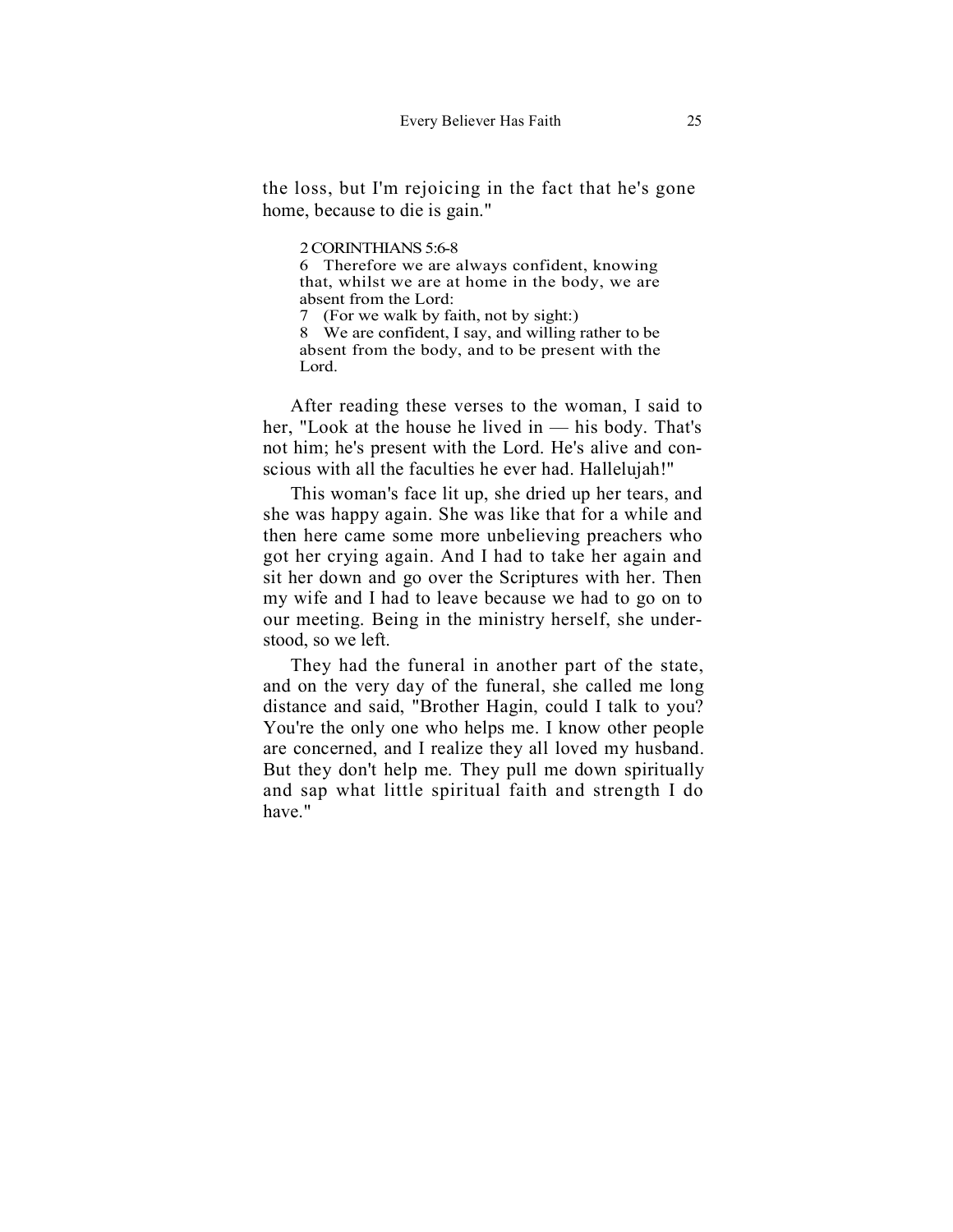She continued: "Just tell me again what you told me before. I know it's all in the Bible." So I took the time to talk to her, praise God, and I'll tell you, she began shouting for joy on the other end of the line!

We went on with our meeting. About the third week we were there, this woman had some business to attend to in the town we were in, and she called us again.

We were going back home to Texas after this meeting. She asked us, "Would it be all right if I come over there and just go home with you?"

We said, "Sure, we'd be glad to have you." She said again, "You're the only ones who really help me and give me something that strengthens me. You put a foundation under me."

I said, "Really, it's not us. It's the Word of God." It's God's Word that strengthens folks and puts a foundation under them.

We read the Word of God together with her and prayed, and her face lit up. And she was happy while she was with us, like she was floating along on a cloud.

We got home to our hometown in Garland, Texas, and for several days, this woman was doing just fine. She went shopping with my wife, and she was happy. Her husband had died just a month earlier, but she was doing good. She wasn't happy because her husband had died. Certainly, she still felt her loss, but she was glad because her husband had lived his full length of time out, and he'd worked for God for many years.

One day she said, "Well, I ought to call " (and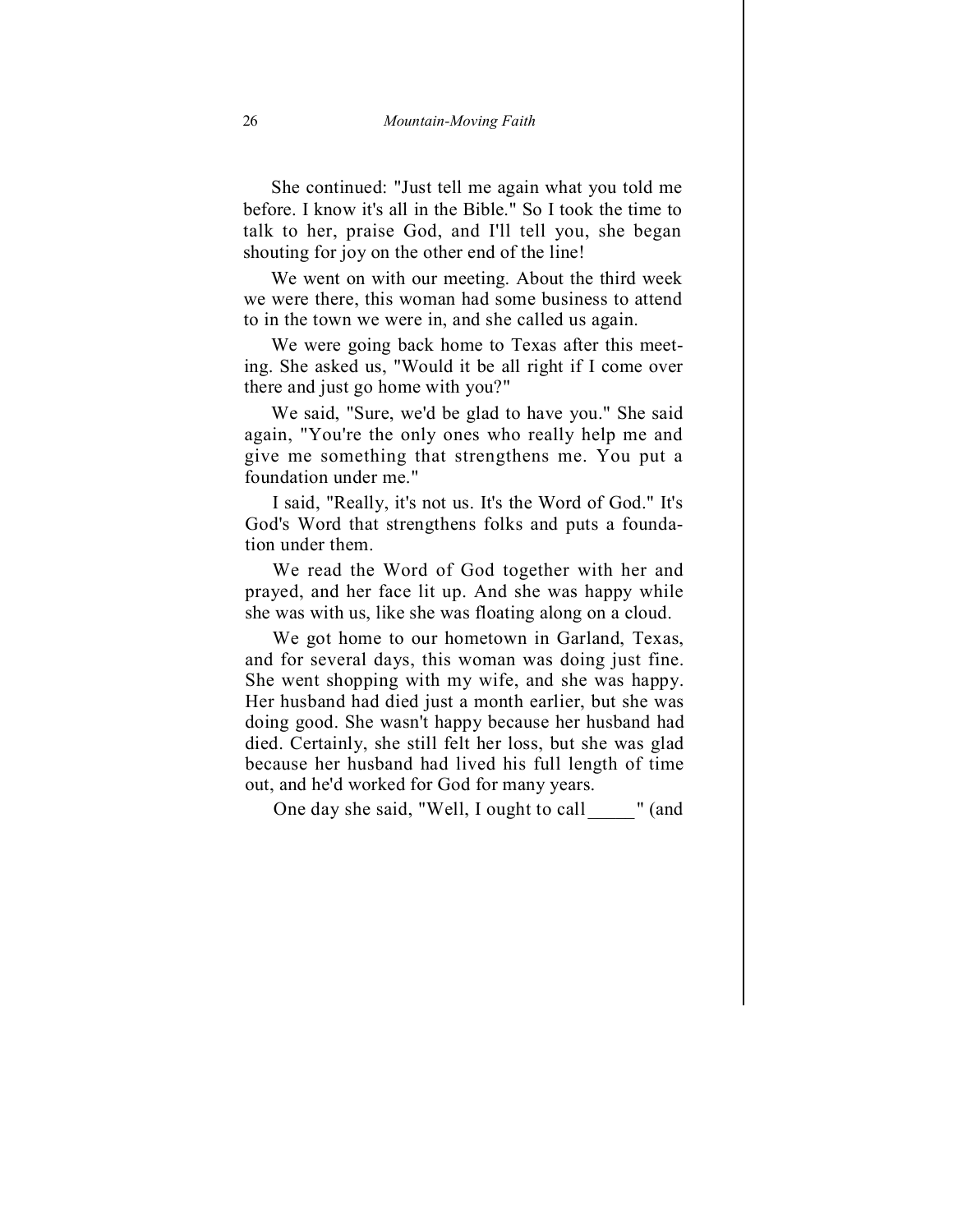she mentioned the name of a couple who used to work under her husband). They were pastoring a church in Dallas, so she called them. They wanted to come out and visit.

I knew what would happen, so I stayed close by. And sure enough, by the time they got out of the car, both the man and wife — *preachers* — were crying at the top of their voices. I know our neighbors must have thought some of us had died!

Of course, she went out to meet this couple, and they said, "What in the world are you going to do? How will you ever make it without him?"

And they got her in tears again. I kept quiet for a little while, and then finally I butted in (and I'm pretty good about doing that!). I said, "You know, I think we really ought to depend upon the Lord, because He is our Helper, and He is our Strengthened" I turned the conversation in a different direction, because I could see this woman was getting worked up almost into hysterics.

Finally, her visitors left. She said to my wife and me, "You know, I don't believe I'll call anybody else. There's some other preachers here who used to work with my husband, whom he helped get started in the ministry. But they've all got a sad tale. I know they'll work on my emotions and get me all worked up, and I shouldn't allow myself to get that way. After all, I know where he went.

"If it's all right with you, I'll just stay here for a while longer, because you help me."

Well, God's Word will do that for folks! No matter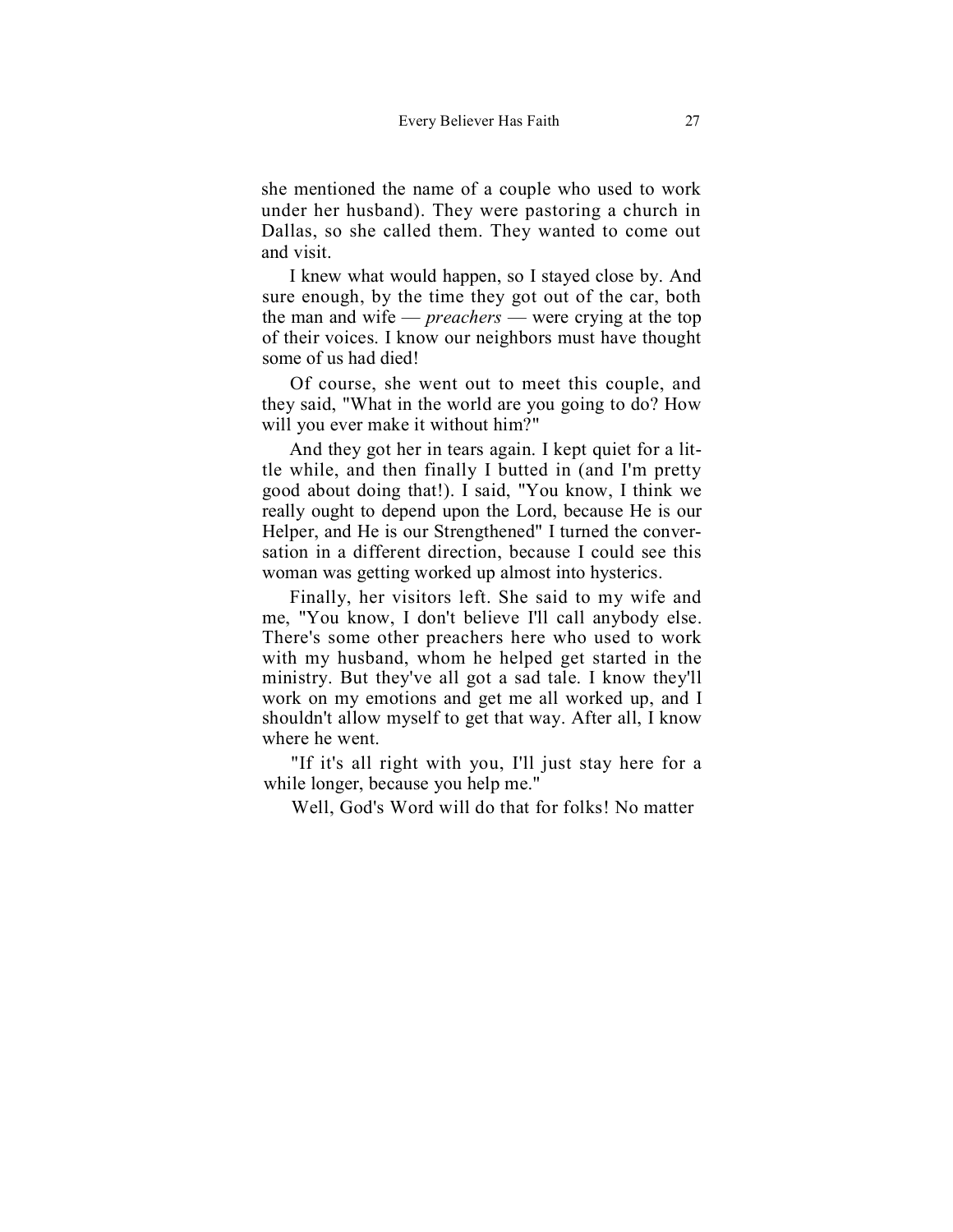what the circumstance of life, God's Word has something to say about it. And that's really the only way you're ever going to help anybody or put anything into them that will really benefit them. It's not by giving them your opinion, but by telling them what God's Word says about it.

So many times in dealing with people who are going through tests, trials, and temptations, we just try to help them naturally. "Don't worry about it," some folks say. "It'll all come out in the wash."

But that's not what the Bible says. Let people know that right in the midst of the test and trial, the Lord said, "I'll never leave you nor forsake you" (Heb. 13:5). He's there, praise God! Let people know that the Bible says, ". . . *greater is he that is in you, than he that is in the world"* (1 John 4:4). That's what the Word says. And that will put faith and confidence into them.

1 JOHN 4:4

4 Ye are of God, little children, and have overcome them: because greater is he that is in you, than he that is in the world.

Very often I ask people, "What's the Holy Ghost doing in you? Is He just a spiritual hitchhiker, hitchhiking a ride with you through life? No! He's in you to help you — to strengthen and comfort you. Smith Wig-glesworth said, "I'm a thousand times bigger on the inside than I am on the outside." Hallelujah!

So put God's Word into people. That's the best way in the world to help them.

I'll give you one more verse of Scripture that will be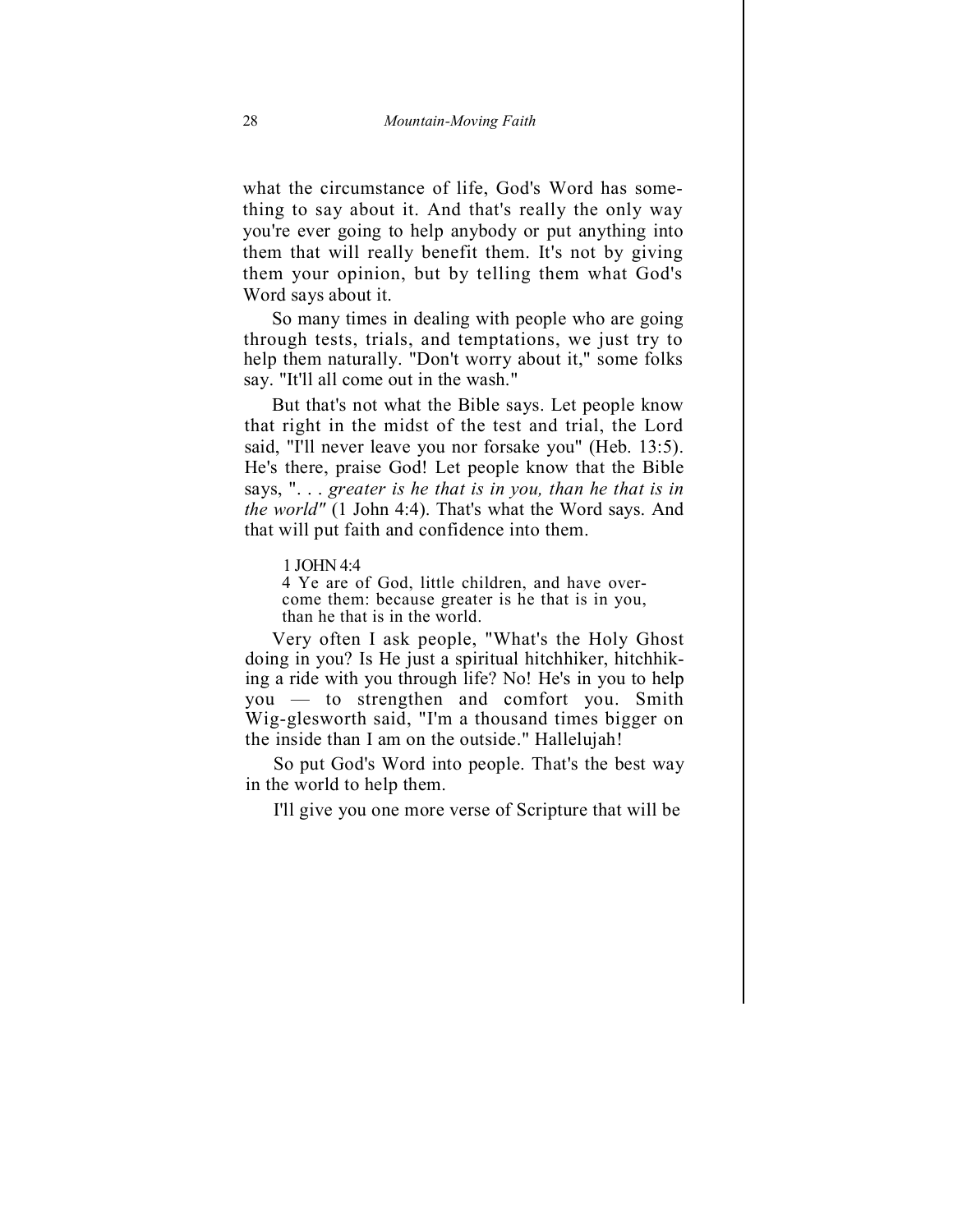the clincher that proves that every believer has a measure of the God-kind of faith.

We already read Romans 12:3, Ephesians 2:8, and Romans 10:17. Mark all of these verses in your Bible. The Bible said, ". . . *in the mouth of two or three witnesses every word may be established"* (Matt. 18:16). I already gave you three witnesses, so I'll give you *four*  witnesses altogether. I've been driving the nail in the board with the other scriptures. Now I'm going to clinch it on the other side of the board with this scripture!

## **2 CORINTHIANS 4:13 13 We HAVING the same spirit of faith, according as it is written, I believed, and therefore have I spoken; we also believe, and therefore speak.**

The Apostle Paul is doing the writing. He's writing to the Church at Corinth, and he includes himself with the Church at Corinth. What applies to the Church at Corinth applies to the Church in your hometown today. It applies to the Church anywhere. So we know who Paul is writing to in this verse. He is writing to believers.

He says, *"We HAVING the same spirit of faith.* . . . " Paul says *"having,"* not *trying to get,* not *praying for it,*  not *hoping for it,* not *struggling to get it.* We *have* it.

What spirit of faith is it that we have? ". . . *according as it is written, I believed, and therefore have I spoken; we also believe, and therefore speak"* (2 Cor. 4:13).

That's the same spirit of faith or the same kind of faith that Jesus is talking about in Mark 11:22-24, especially in verse 23.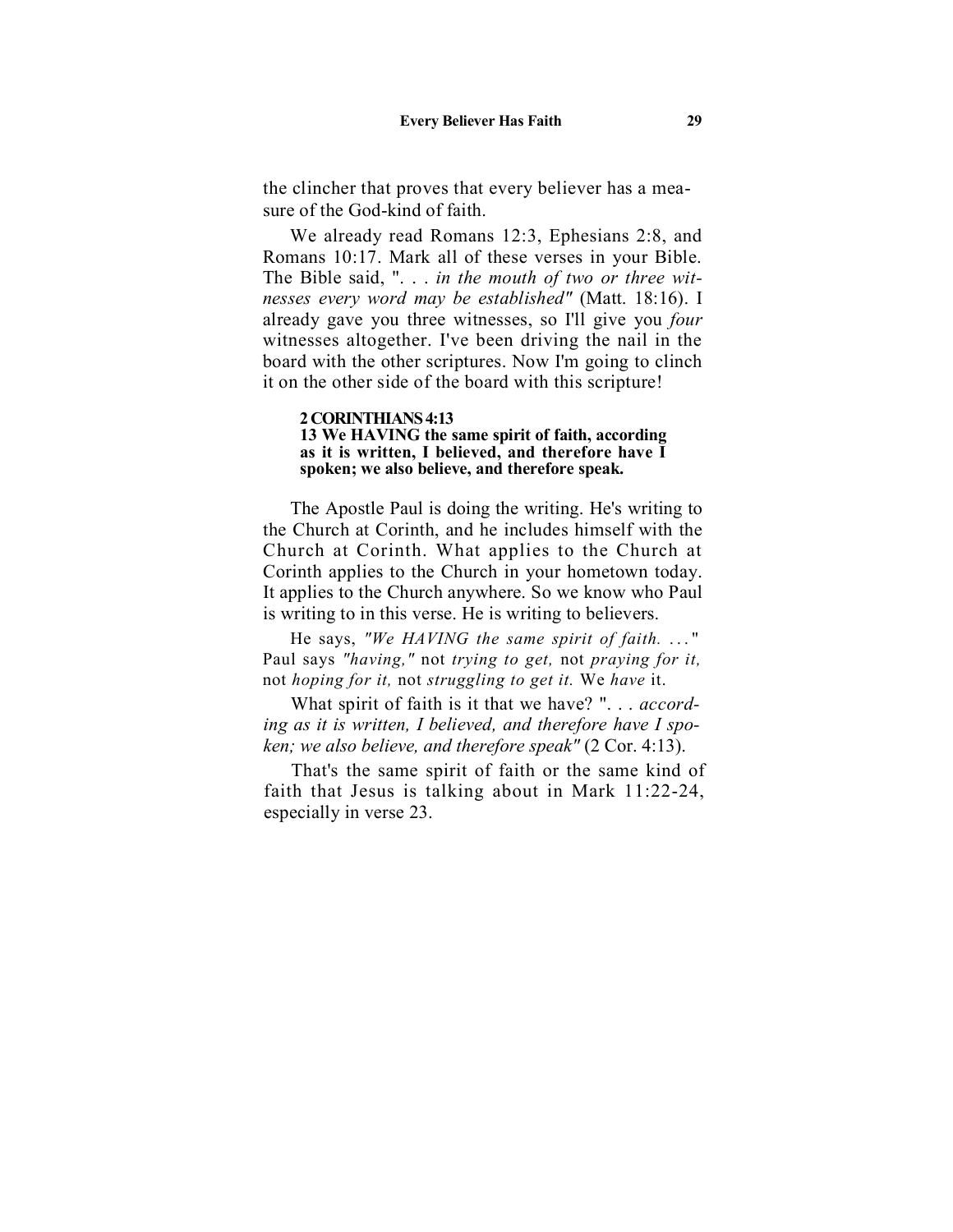#### MARK 11:23

23 For verily I say unto you, That whosoever shall say unto this mountain, Be thou removed, and be thou cast into the sea; and SHALL NOT DOUBT IN HIS HEART, but SHALL BELIEVE that those things which he SAITH shall come to pass; he shall have whatsoever he saith.

#### 2 CORINTHIANS 4:13

13 We having the same spirit of faith, according as it is written, I BELIEVED, and therefore have I SPOKEN; we also BELIEVE, and therefore SPEAK.

Isn't this verse talking about the same spirit of faith? Sure it is. And Paul said we *have* it. *Every*  believer has it."

The faith that Mark 11:23 and Second Corinthians 4:13 talks about is the God-kind of faith, and every believer already has a measure of this God-kind of faith.

I want you to concentrate on this truth, because it's scriptural — it's in the Bible. And I want you to say out loud: "I'm a believer. I'm not a doubter. I have a measure of the God-kind of faith. I have a measure of the kind of faith that created the worlds in the beginning. I have a measure of the mountain-moving faith."

Listen to yourself say that over and over again until it registers on your spirit. Once God's Word gets down there in your spirit, into your heart, it will control your life.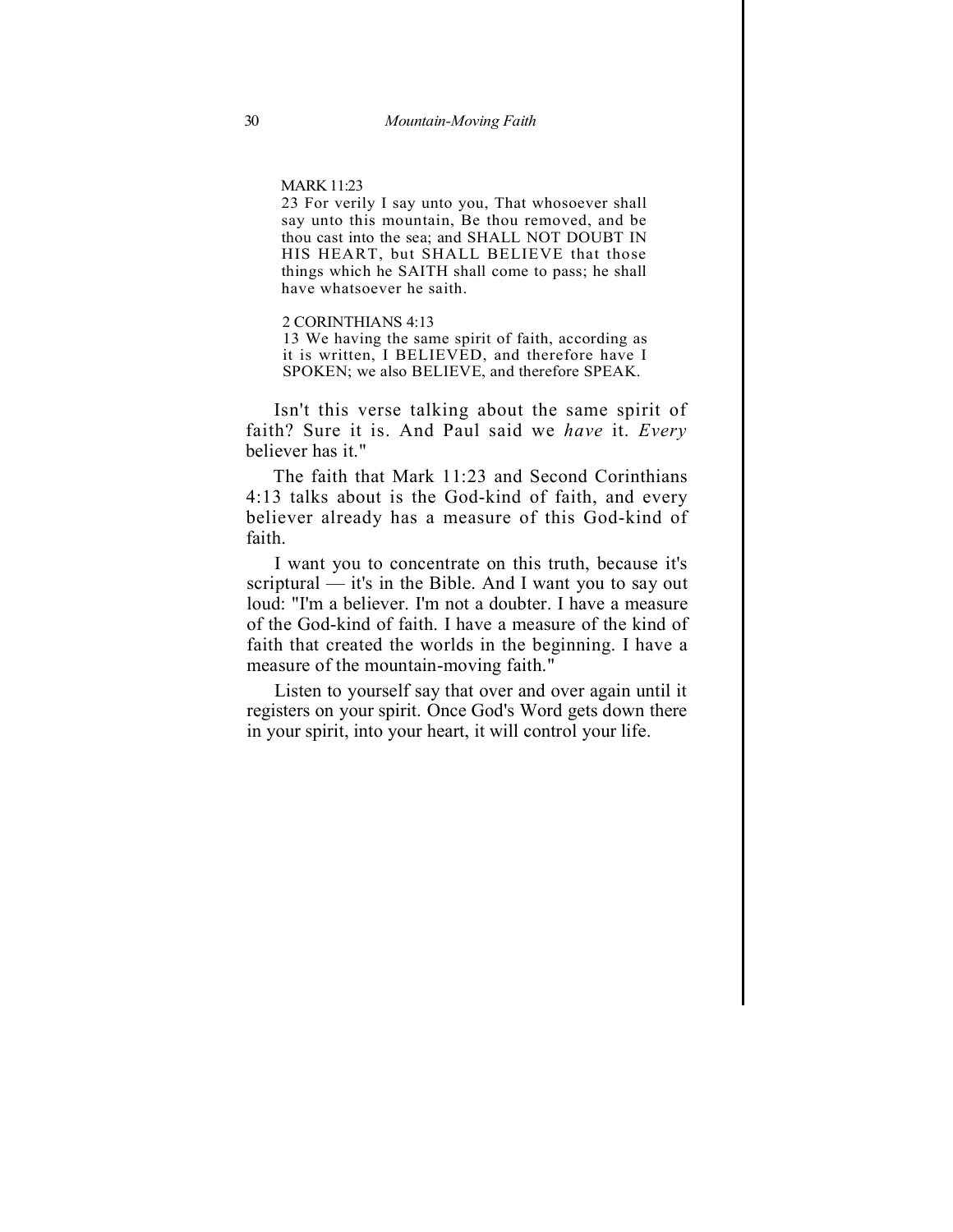# *Chapter 2 Ever-Increasing Faith*

We read in chapter 1 that every believer has a measure of the God-kind of faith — a measure of the faith that created the worlds in the beginning. *Every believer*  has a measure of the mountain-moving faith!

## **ROMANS 12:3**

**3 . . . according as God hath dealt to every man the measure of faith.**

**EPHESIANS 2:8 8 For by grace are ye saved through faith; and that not of yourselves: it is the gift of God.**

## **ROMANS 10:17 17 So then faith cometh by hearing, and hearing by the word of God.**

The clincher is Second Corinthians 4:13.

## **2 CORINTHIANS 4:13**

## **13 We HAVING the same spirit of faith, according as it is written, I BELIEVED, and therefore have I SPOKEN; we also BELIEVE, and therefore SPEAK.**

Notice we're not trying to get faith. We're not praying for it. We *have* it.

From this verse, you can readily see that this is the same spirit of faith that Jesus talked about in Mark 11:23, because He said, ". . . *whosoever shall say unto*

**31**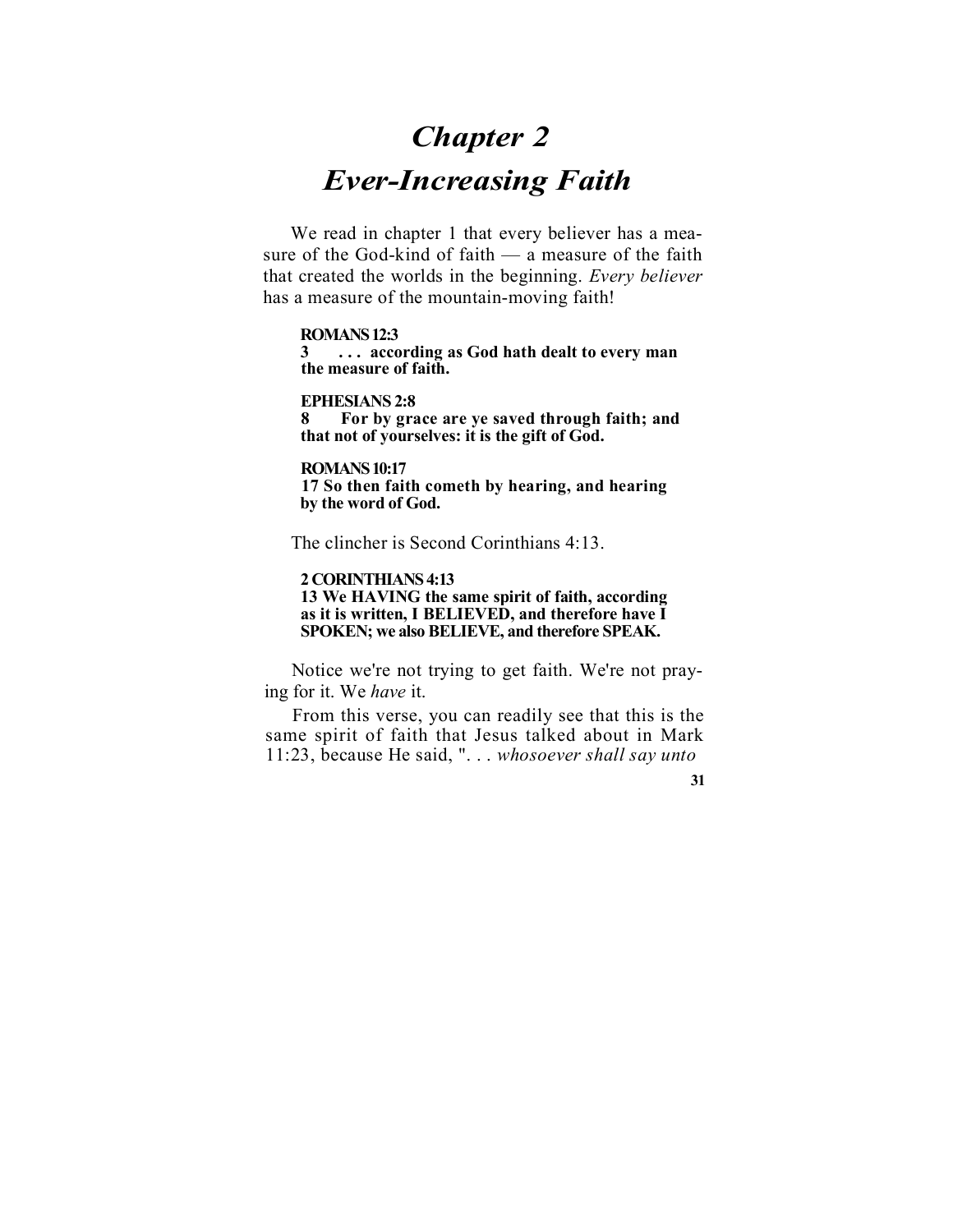## 32 *Mountain-Moving Faith*

*this mountain, Be thou removed, and be thou cast into the sea; and shall not doubt in his heart, but shall BELIEVE that those things which he SAITH shall come to pass; he shall have whatsoever he saith."*

Every believer already has a measure of the God-kind of faith. You see, God gets everybody started off the same way. He doesn't give one more faith than He does another one. He gives to every man the measure of faith (Rom. 12:3). Then your faith grows according to what you do with it.

A lot of people have done with their faith what the fellow in the Bible did with his one talent (Matt. 25:25). They've just wrapped their faith up in a napkin and hid it. They haven't used it.

It's up to you what you do with the measure of faith God has given you. So my second thought to you is this: *This measure of faith can be increased.* But you're the one who increases it, not God.

Certainly God furnishes the means whereby faith can be increased. But this measure of faith is increased by *you* doing two things: *feeding it on the Word of God*  and *exercising it or putting it into practice.*

The Bible very often uses natural, human terms to teach spiritual thoughts. For example, this is how Jesus taught in Matthew 4:4.

#### **MATTHEW 4:4**

**4 . . . Man shall not live by bread alone, but by every word that proceedeth out of the mouth of God.**

Jesus is using a natural, human idea to convey a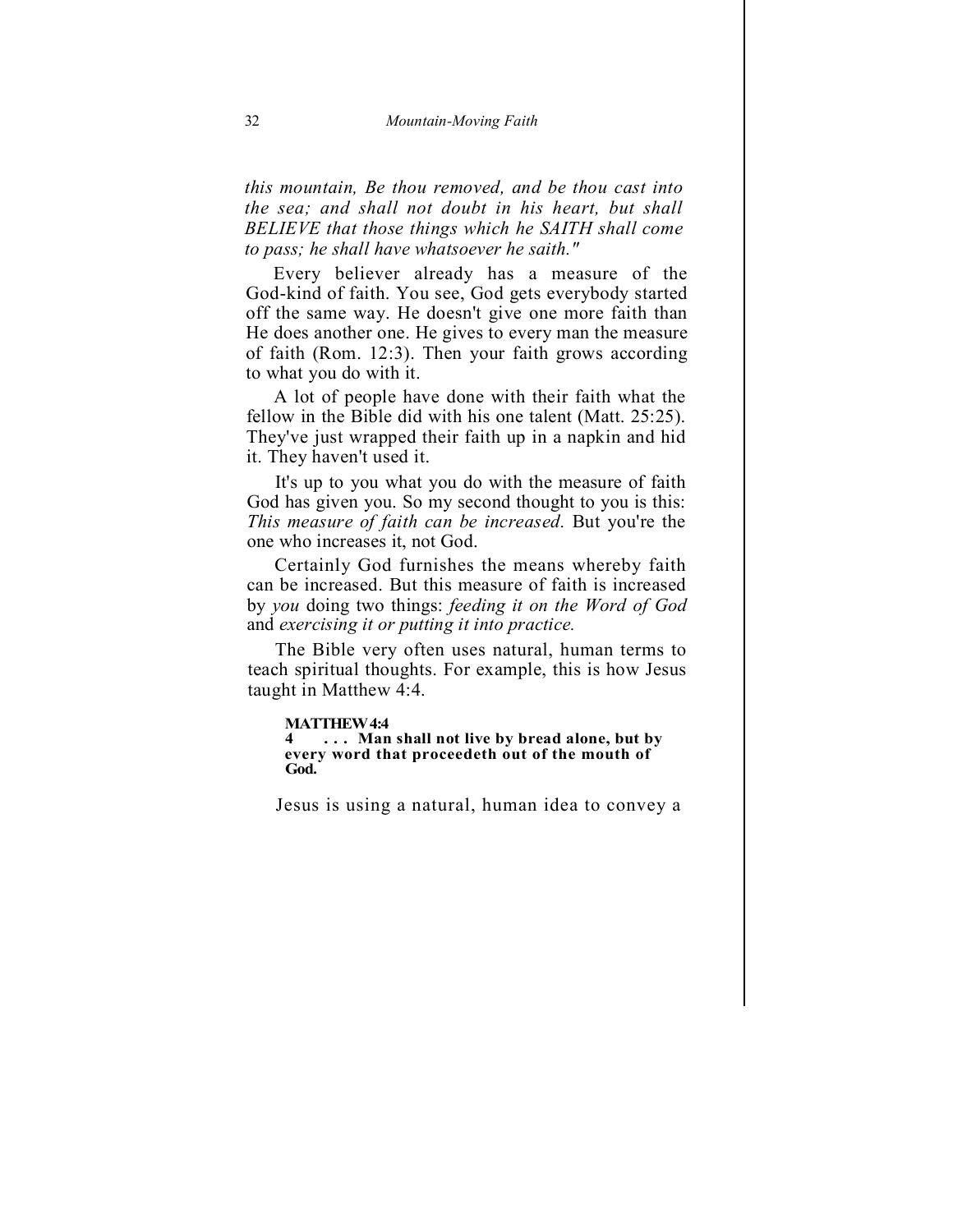spiritual thought. He's saying to us that what bread or food is to the body, the Word of God is to the spirit — to the heart of man.

You know that if you eat good food regularly, it will build you up physically. But even if you eat right but don't exercise, all you'll do is get flabby and out of shape.

In much the same way, you need to feed your faith on God's Word. But you also need to *exercise* your faith, because if you don't, your faith muscles will be flabby. They won't be able to do much spiritually in the way of moving mountains in your life.

I've seen people who were big people, yet they could hardly lift any weight at all. They hadn't used their muscles. Then I've seen some little fellow come along and lift weights over his head that a big fellow couldn't even get off the ground!

What made the difference? Was it size? No, because the one fellow was bigger than the other fellow. But he hadn't *used* his muscles. That's what made the difference. The big fellow fed his body, but he hadn't exercised it.

You can feed your spirit and feed your faith, because God's Word is faith food. But you also need to exercise your faith in order to develop it and cause it to grow.

## **ROMANS 10:8**

**8 But what saith it? The word is nigh thee, even in thy mouth, and in thy heart: that is, the word of faith, which we preach.**

Paul called the message he preached *the word of faith.* He calls the Word of God *the word of faith,*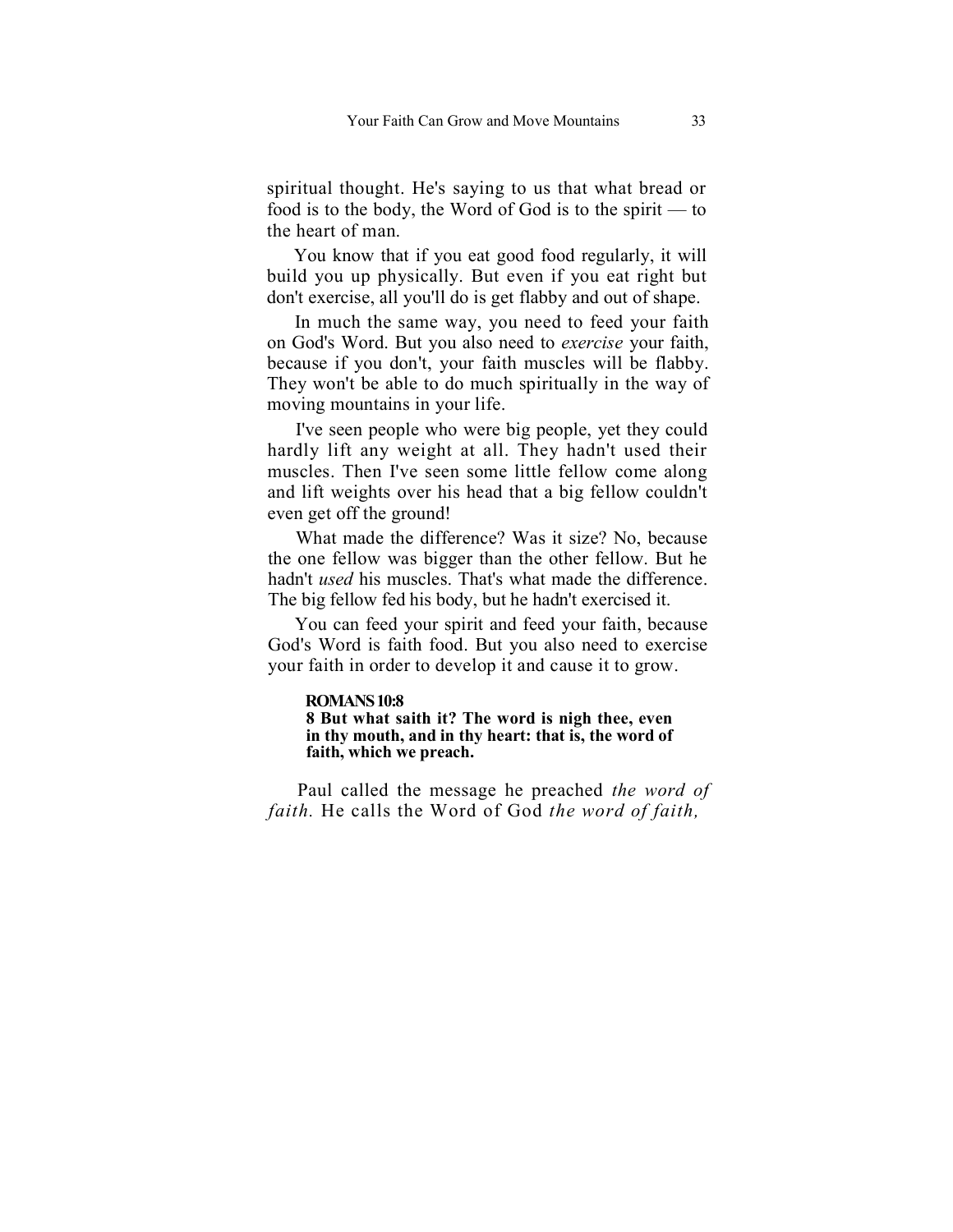because the Word will cause faith to come into your heart (Rom. 10:17). God's Word will build assurance, confidence, and faith in your spirit or heart. Then you're to *exercise* that faith.

So we know that the measure of faith we've received can be increased by doing two things: by feeding it on God's Word and putting it into practice or exercising it in everyday living.

## **Faith Is Measurable**

One person said, "You either have faith or you don't have it." In other words, this person was trying to say that you couldn't have more or less faith.

But that's not true. You *can* have more or less faith. Remember, it's up to you what you do with the measure of faith God has given you. For example, your faith can grow. Second Thessalonians 1:3 says, *"We are bound to thank God always for you, brethren, as it is meet, because that your FAITH GROWETHEXCEEDINGLY. .. ."*

So God is saying faith can grow. Well, since faith can grow, then it can be great or small or more or less. Let's look at several other statements Jesus made about faith.

## **LUKE 12:28**

**28 If then God so clothe the grass, which is today in the field, and tomorrow is cast into the oven; how much more will he clothe you, O YE OF LIT-TLE FAITH?**

## **MATTHEW 6:30**

**30 Wherefore, if God so clothe the grass of the field, which to day is, and to morrow is cast into**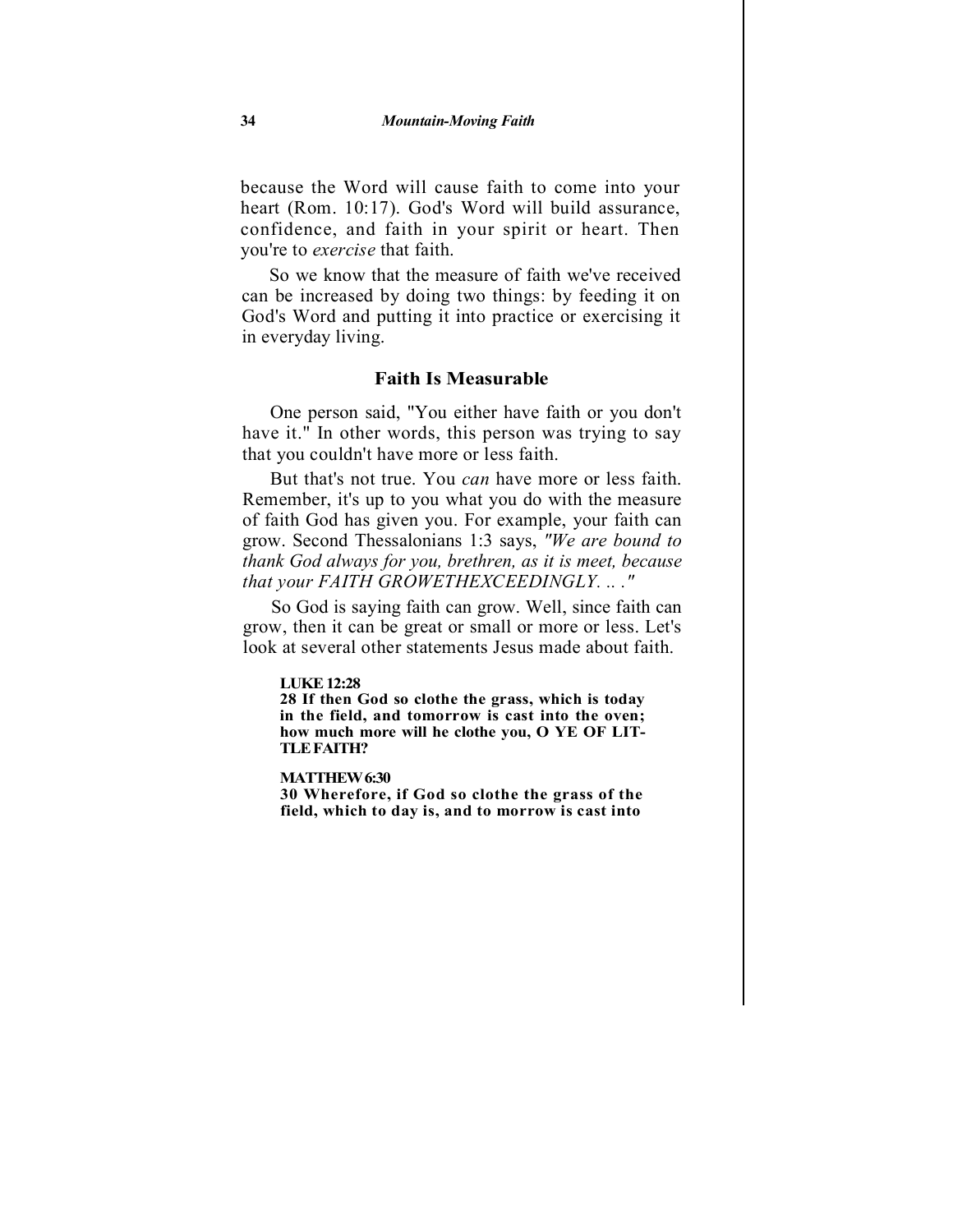**the oven, shall he not much more clothe you, O YE OF LITTLE FAITH?**

#### **MATTHEW 14:22-31**

**22 And straightway Jesus constrained his disci ples to get into a ship, and to go before him unto the other side, while he sent the multitudes away. 23 And when he had sent the multitudes away, he went up into a mountain apart to pray: and when the evening was come, he was there alone.**

**24 But the ship was now in the midst of the sea, tossed with waves: for the wind was contrary.**

**25 And in the fourth watch of the night Jesus went unto them, walking on the sea.**

**26 And when the disciples saw him walking on the sea, they were troubled, saying, It is a spirit; and they cried out for fear.**

**27 But straightway Jesus spake unto them, say ing, Be of good cheer; it is I; be not afraid.**

**28 And Peter answered him and said, Lord, if it be thou, bid me come unto thee on the water.**

**29 And he said, Come. And when Peter was come down out of the ship, he walked on the water, to go to Jesus.**

**30 But when he saw the wind boisterous, he was afraid; and beginning to sink, he cried, saying, Lord, save me.**

**31 And immediately Jesus stretched forth his hand, and caught him, and said unto him, O THOU OF LITTLE FAITH, wherefore didst thou doubt?**

In these verses, Jesus is speaking about little faith. He said to Peter, ". . . *0 thou of LITTLE FAITH, wherefore didst thou doubt?"*

In Matthew chapter 8, Jesus commended the faith of the centurion who came to Him on the behalf of his servant. Jesus said the centurion had *great* faith.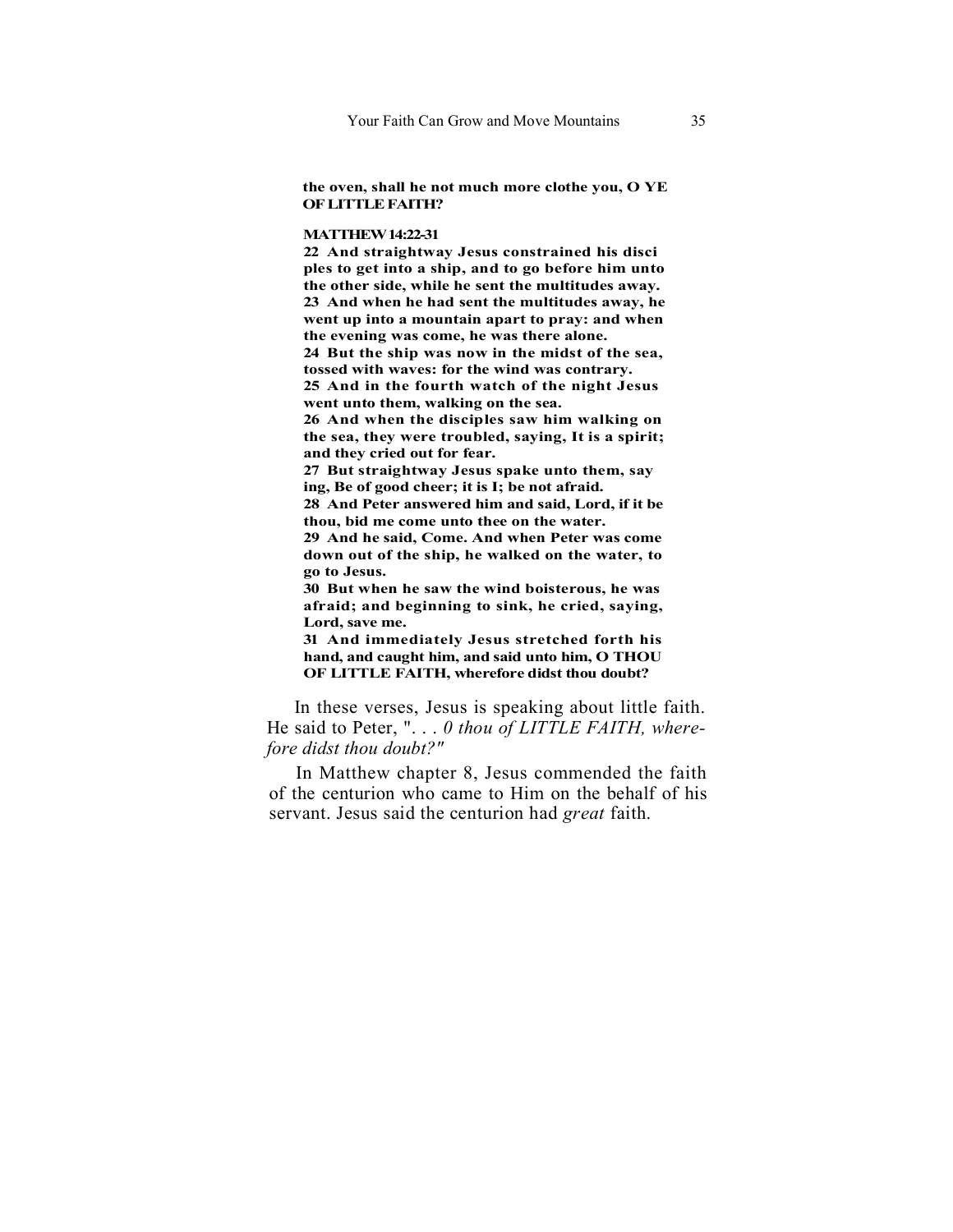**MATTHEW 8:5-10,13**

**5 And when Jesus was entered into Capernaum, there came unto him a centurion, beseeching him, 6 And saying, Lord, my servant lieth at home sick of the palsy, grievously tormented.**

**7 And Jesus saith unto him, I will come and heal him. 8 The centurion answered and said, Lord, I am not worthy that thou shouldest come under my roof: but speak the word only, and my servant shall be healed.**

**9 For I am a man under authority, having soldiers under me: and I say to this man, Go, and he goeth; and to another, Come, and he cometh; and to my servant, Do this, and he doeth it.**

**10 When Jesus heard it, he marvelled, and said to them that followed, Verily I say unto you, I have not found so GREAT FAITH, no, not in Israel \_\_ 13 And Jesus said unto the centurion, Go thy way; and as thou hast believed, so be it done unto thee. And his servant was healed in the selfsame hour.**

Jesus said to the disciples about the centurion, "... / *have not found so great faith, no, not in Israel"* (v. 10). So in these verses Jesus speaks to one man that he had *great* faith and to another man that he had *little* faith.

We can see from these verses that a person's faith can be little or great. Jesus said it could. Now notice that in Romans 4:19, the Word of God speaks *of weak* faith.

#### **ROMANS 4:19**

**19 And being not WEAK IN FAITH, he considered not his own body now dead, when he was about an hundred years old, neither yet the deadness of Sarah's womb.**

The very next verse speaks of *strong* faith.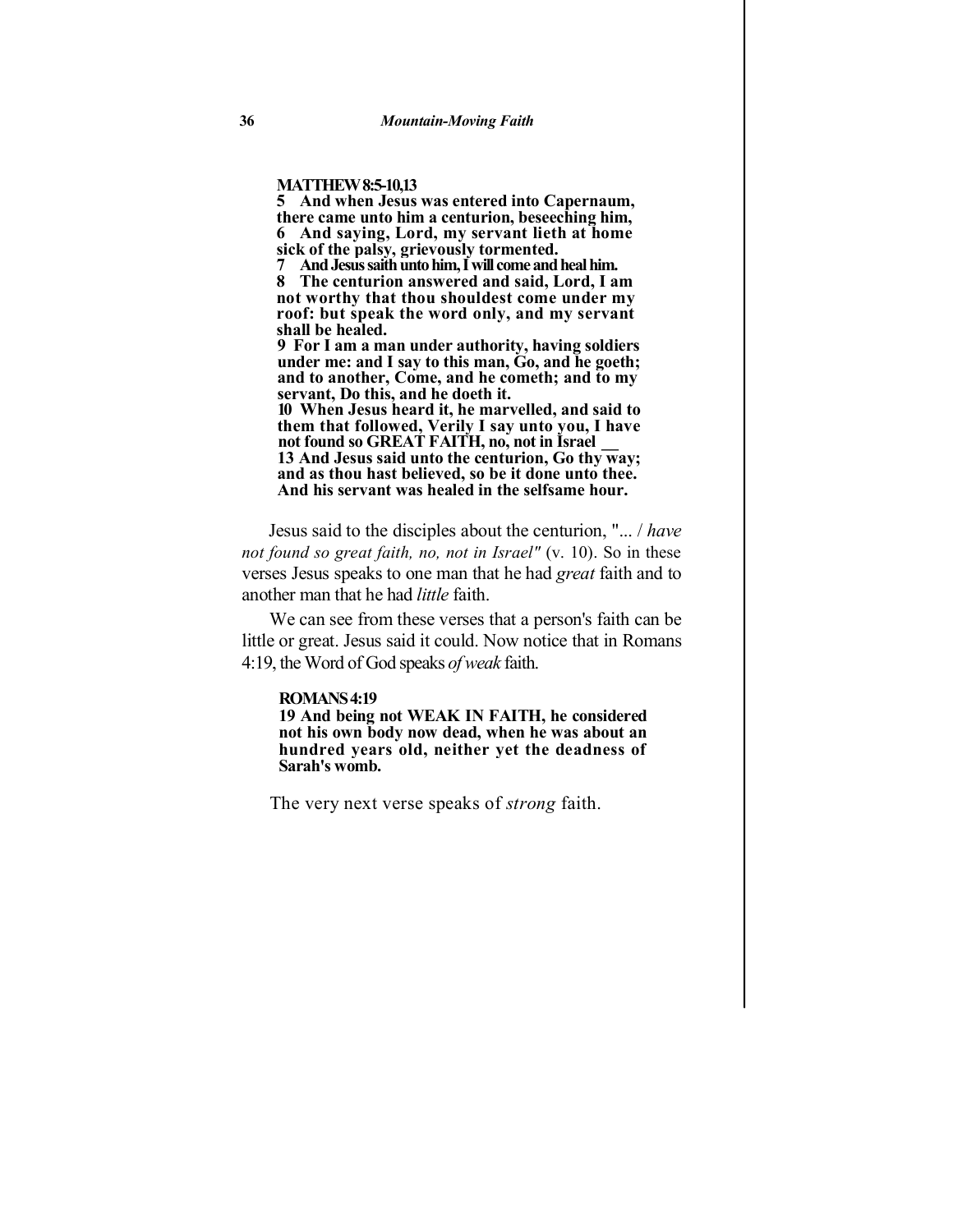## **ROMANS 4:20 20 He staggered not at the promise of God through unbelief; but was STRONG IN FAITH, giving glory to God.**

From these verses, we can conclude that since faith can be weak or strong, or if faith can be little or great, then it can be less or more.

Faith is *measurable.*

We already mentioned that the Bible talks about *growing* faith (2 Thess. 1:3). Then James 2:5 mentions *rich* faith.

## JAMES 2:5

**5 Harken, my beloved brethren, Hath not God chosen the poor of this world RICH IN FAITH, and heirs of the kingdom which he hath promised to them that love him?**

Acts 6:5 says Stephen was *full of faith.*

## **ACTS 6:5**

**5 And the saying pleased the whole multitude: and they chose Stephen, a man FULL OF FAITH and of the Holy Ghost....**

Well, if you could be *full* of faith, you could be *half-full*  of faith too. If a glass is *full* of water, by the same token, it can be half-full of water, or even a third-full of water.

James 2:22 speaks *of a perfect* faith.

**JAMES 2:22**

**22 Seest thou how faith wrought with his works, and by works was FAITH MADE PERFECT?**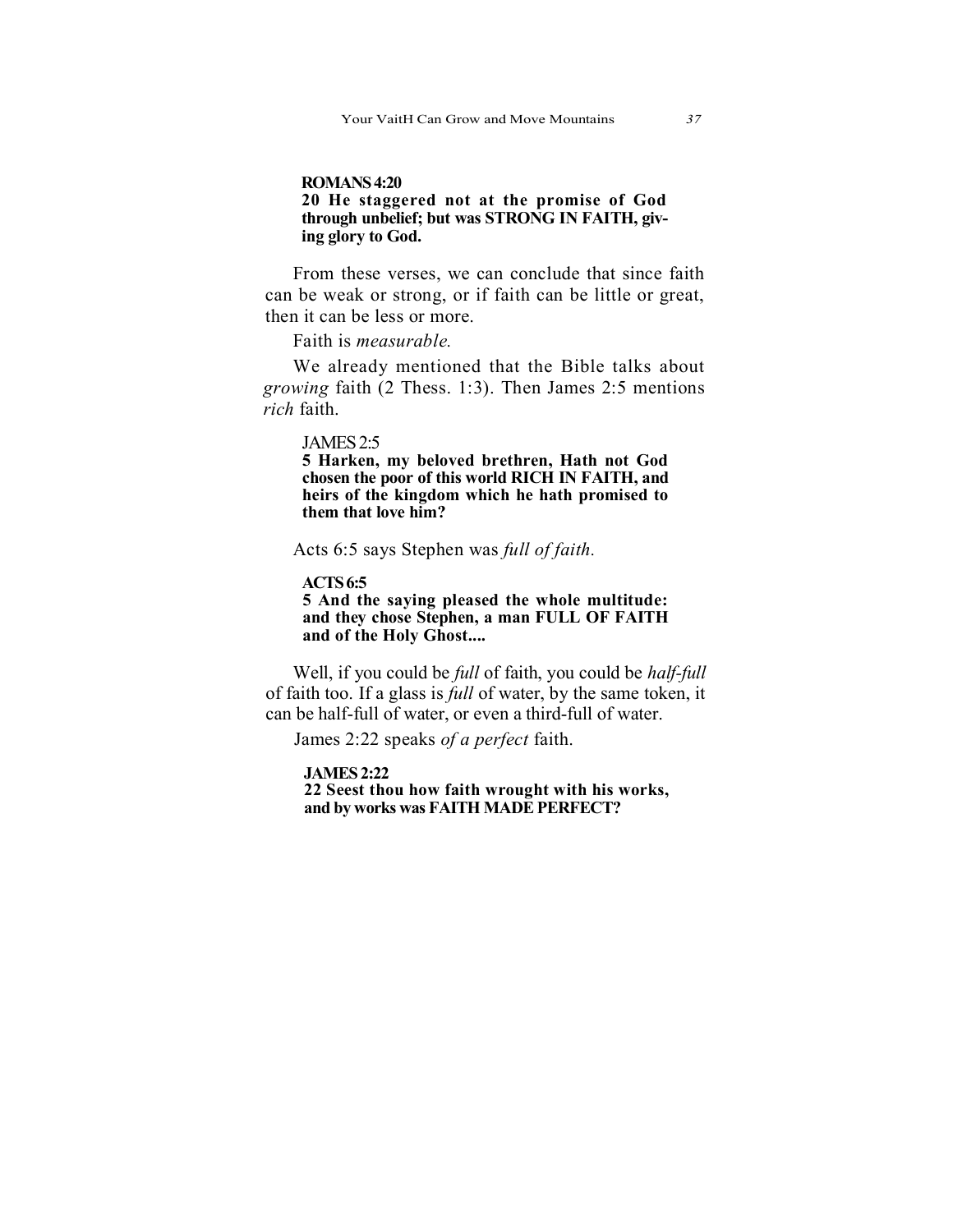*Mountain-Moving Faith*

First Timothy 1:5 speaks *of unfeigned* faith or faith that is genuine and sincere.

1 TIMOTHY 1:5

5 Now the end of the commandment is charity out of a pure heart, and of a good conscience, and of FAITH UNFEIGNED.

First Timothy 1:19 speaks *of shipwrecked faith.*

1 TIMOTHY 1:19 19 Holding faith, and a good conscience; which some having put away CONCERNING FAITH HAVE MADE SHIPWRECK.

Also, First John 5:4 speaks *of overcoming* faith.

1 JOHN 5:4

4 For whatsoever is born of God overcometh the world: and this is the victory that OVERCOMETH THE WORLD, EVEN OUR FAITH.

As I said before, the Bible says, "In the mouth of two or three witnesses shall every word be established" (Matt. 18:16). But I gave you more than ten witnesses! And all of these verses will prove to you that *faith is measurable.*

# **Your Faith Should Constantly Be Growing**

We know that the measure of faith every believer has can be increased. *Your measure of faith can be increased by feeding it on the Word of God and by exercising it or by putting it into practice.*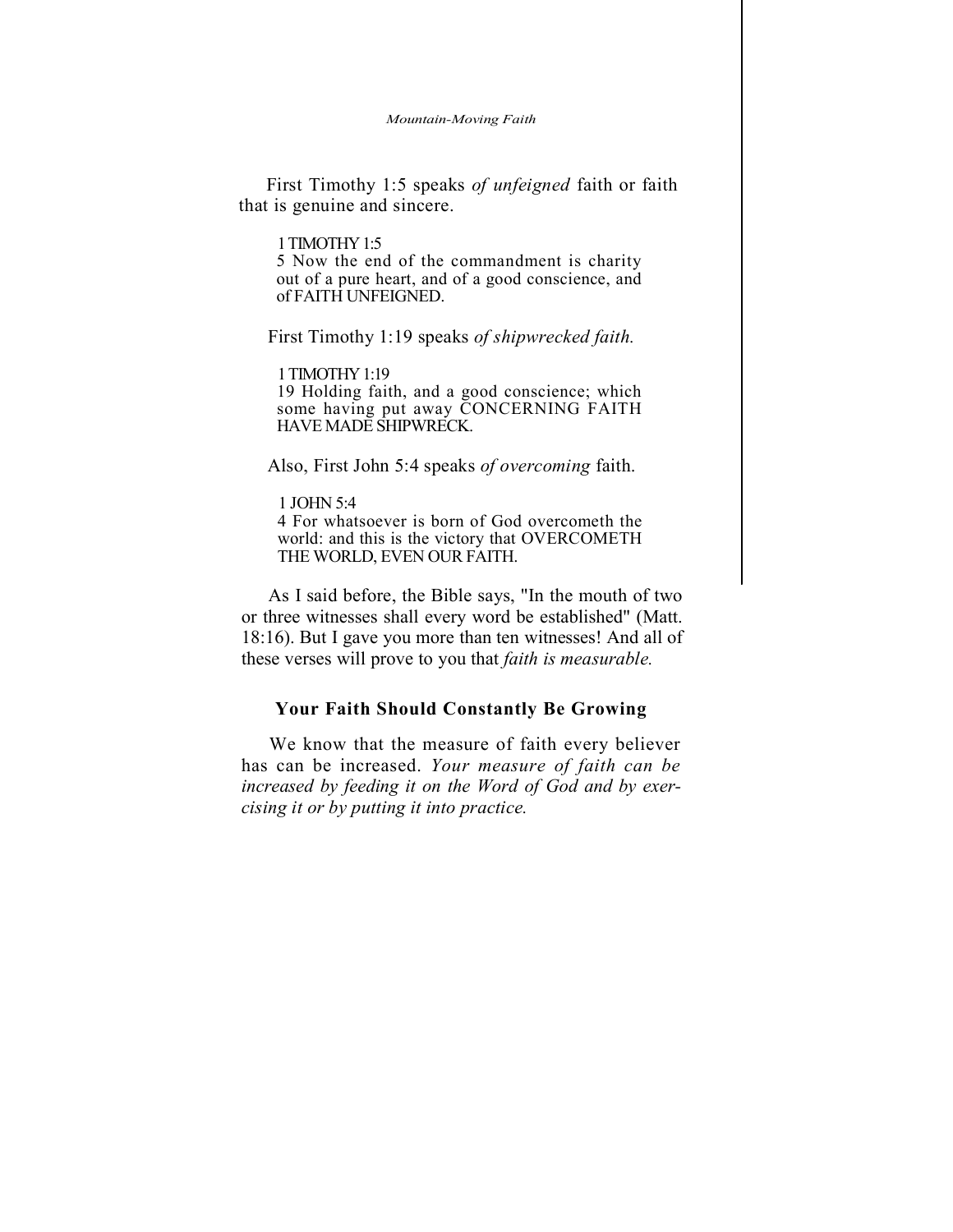George Mueller, founder of an orphanage in Bristol, England, years ago, was a man of faith. The orphanage he founded was just strictly a faith project. He didn't have any church because he wasn't pastoring, so he couldn't take up any offerings to help support these orphan children.

Eventually, Rev. Mueller wound up with as many as 2,500 orphans in his home for children. He was solely responsible to believe God for the food and clothing to feed and clothe 2,500 children! Also, he had to believe God for the money to build the buildings to house 2,500 children, plus the money to pay the attendants' salaries and for the upkeep of the orphanage property.

Rev. Mueller didn't have a mailing list to let people know what he was doing so he could ask for their help. And there were no radios in those days. He had no way to publish information about his orphanage in order to solicit prayers and financial support.

Of course, the news about what he was doing would get out by word of mouth. But Rev. Mueller simply had to believe God for the money to run his orphanage. And in his lifetime, he prayed in \$7,500,000. That doesn't sound too big in these days of inflation, but that was a lot of money in those days. That would probably be like \$30 or \$35 million today.

When he was ninety-three years old, Mueller wrote these words in his journal: "When I first started praying and believing God [in other words, exercising or using his measure of faith], it took all the faith I had to believe God for one American dollar. But after feeding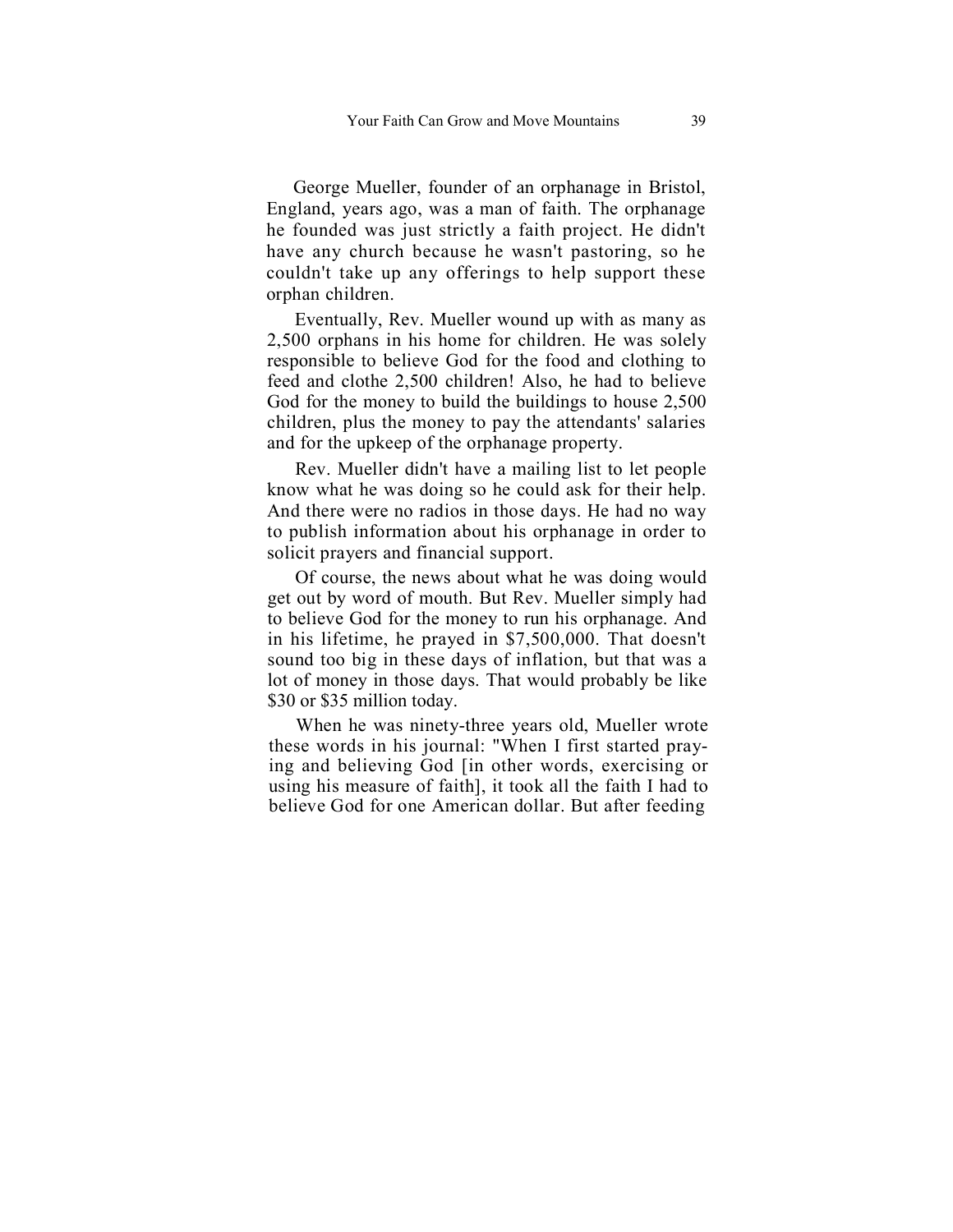and exercising my faith daily for fifty years, I could believe God for one million dollars just as easily as I could for only one dollar fifty years before."

Rev. Mueller said, "I always begin the day by feeding on God's Word, not just reading it." Before he ever ate breakfast — before he ever fed his body — he fed his spirit man on God's Word.

Smith Wigglesworth, another English preacher, was also a man of great faith. He always carried his Bible or his New Testament with him. He said, "I never considered myself thoroughly dressed unless I had my Bible or my Testament in my pocket." He would have just as soon gone out without his shoes on as to be without his Bible.

As a traveling minister in his day, Wigglesworth stayed in a lot of people's homes as he traveled all over the world. And many people have said that after every meal, even if he was in a restaurant or a cafe, Wigglesworth would always push back from the table, get out his Testament and say, "Well, we've fed the body; now let's feed the inward man." And he'd start reading, and he'd read something about faith and usually wind up giving a little faith message.

F. F. Bosworth said, "Most Christians feed their bodies three hot meals a day, and their spirit one cold snack a week. And they wonder why they're so weak in faith."

Well, if you just ate one cold snack a week physically, you'd grow *weak* physically! The same is true spiritually. God's Word is faith food!

You see, a lot of times people are praying, "Oh God, give me faith," but they're paying no attention at all to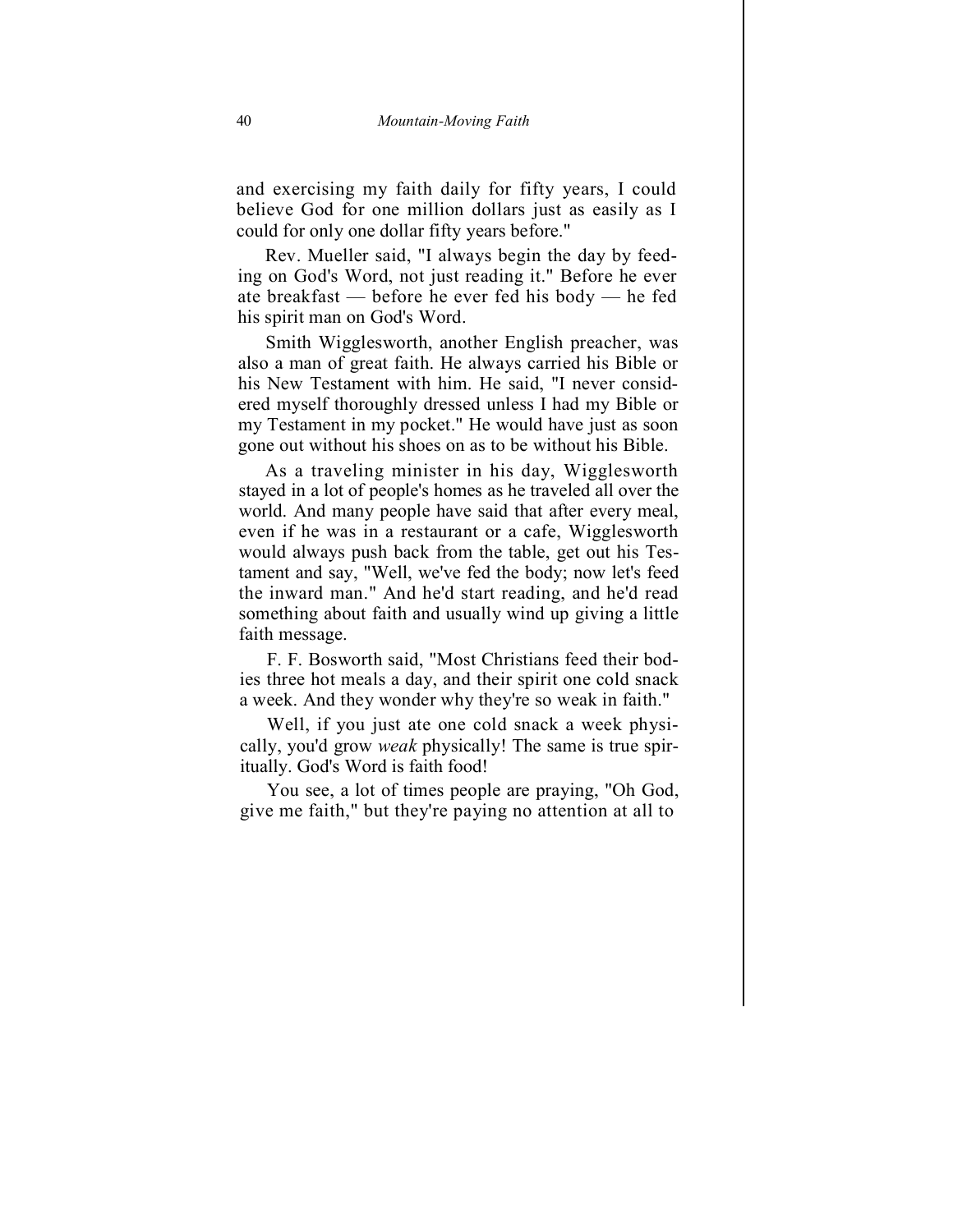the means He's put in their hands to produce faith the Bible.

Well, God can't answer that prayer, because in a sense, He's already answered it. He's already told you in His Word how faith comes: ". . . *by hearing, and hearing by the word of God"* (Rom. 10:17).

Many folks think if they could just find out how faith comes, they'd have it made. Well, how does faith come? By hearing. Does it come by praying? No! It comes by *hearing* the Word of God.

God demands faith of us as believers. The Bible says He does.

#### **HEBREWS 11:6**

## **6 But WITHOUT FAITH IT IS IMPOSSIBLE to please him: for he that cometh to God must believe that he is, and that he is a rewarder of them that diligently seek him.**

If God demanded that we have faith when it's impossible for us to have faith, we'd have a right to challenge His justice. But if He places in our hands the means whereby faith can be produced, then the responsibility is ours whether or not we have faith.

We read that George Mueller at ninety-three years of age could exercise his faith and believe God for one million dollars after fifty years as easily as he could for one dollar earlier in his ministry.

Mueller had what Smith Wigglesworth called "an ever-increasing faith"! He had what the Apostle Paul called "exceedingly growing faith" (2 Thess. 1:3). In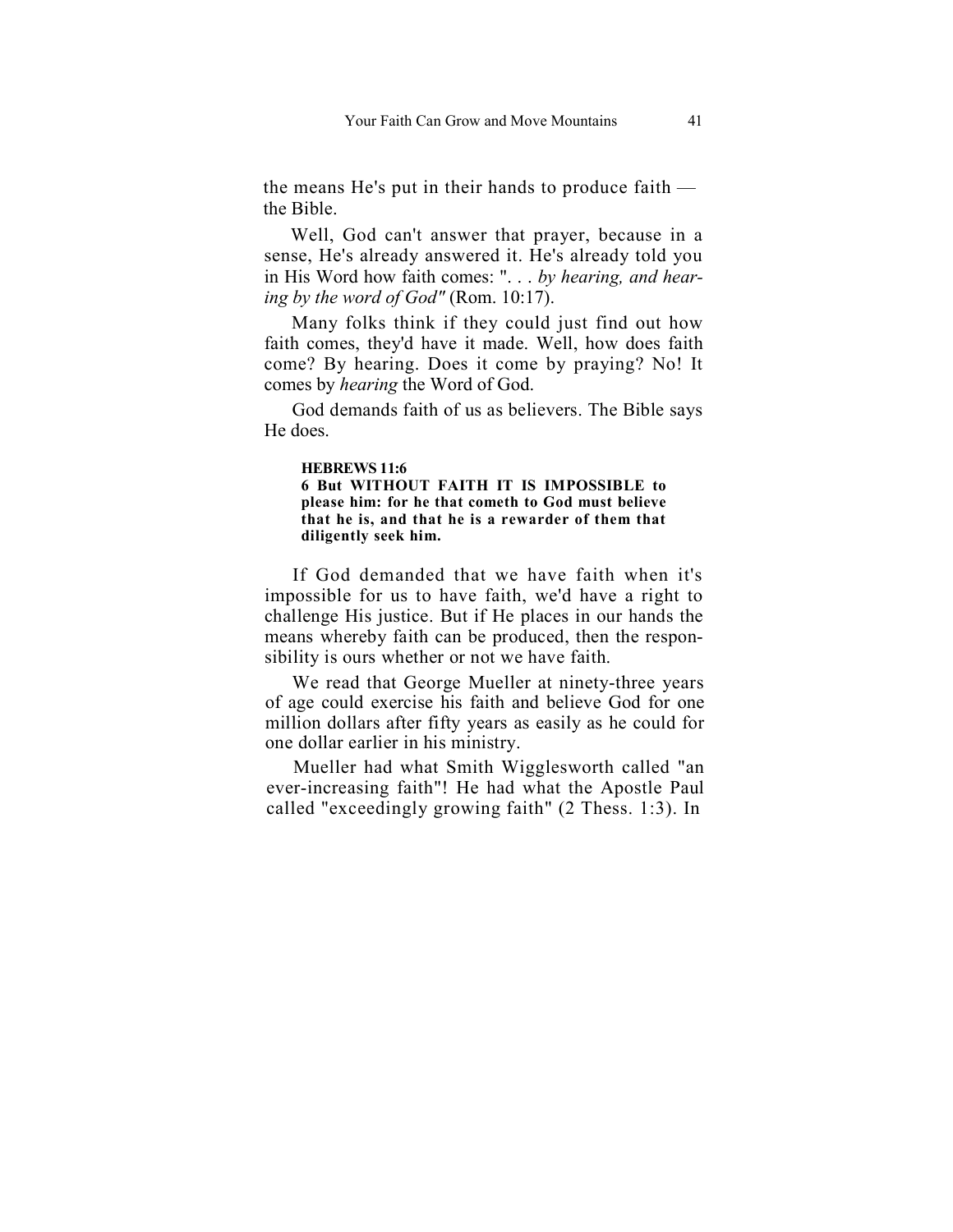other words, he started out with the same measure of faith every believer starts out with. But his faith grew and moved mountains!

# **Start Where You Are**

The trouble with a lot of folks is they want to start out at the million-dollar mark. And because that doesn't work for them, they give up on faith.

No, you've got to start out where you are. Nobody climbs a ladder starting on the top rung. You've got to start on the bottom rung and climb up if you're going to climb the ladder. That's the thing that defeats a lot of people — they try to believe beyond their measure of faith.

Just because someone has fed more on God's Word and has exercised their faith is not a sign that God gave them more faith than He gave someone else. No, the person who fed on the Word and exercised his faith had the same measure of faith to begin with as others had. But he fed his faith and exercised it, and his faith grew. Then he could believe God for more.

Somebody said, "I believe I'll start right where Mueller was in his faith." Well, *Mueller* didn't even start there! He got there at ninety-three years of age. He started back on the bottom rung. He started on the one-dollar rung and kept climbing until he got to the one-million-dollar mark!

I can remember in my own life, at one time it took all the faith I had to believe God for \$150 a week! That's the truth! I mean I pared everything off my bud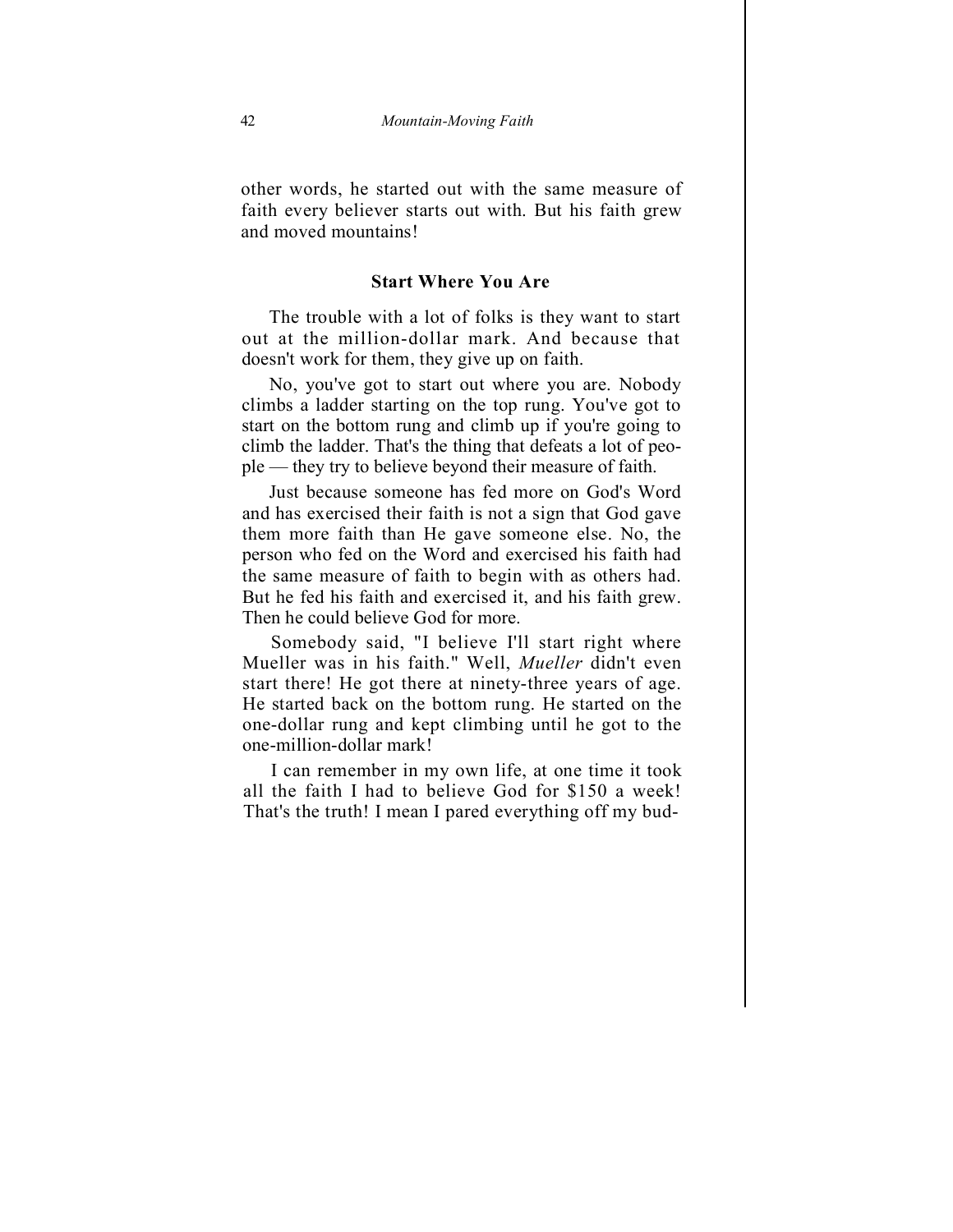get that I could, right down to a bare minimum. And it took all the faith I had to believe God for \$150.

But after feeding and *using* my faith through the years, I could believe God today for one million dollars for the work of the ministry just as easy as I could believe for \$150 forty years ago.

In fact, I believe it was really a little easier for me on the one million than it was on the \$150. But forty years ago, if I'd tried to believe God for that much money, I would have fallen flat on my face, because my faith wasn't up there.

That's the thing that defeats a lot of people. They'll hear faith taught, and they'll try to start on the top rung of the ladder or about halfway up the ladder when they're not up there yet. And then it doesn't work for them. Well, naturally it won't work. Faith has to be fed and developed in order for it to grow. And that takes time.

So just begin where you are. Feed and exercise your faith where you are, and it will grow. Then you can believe God for more and more. And after a while, you'll believe God for things you never thought you could things beyond even your wildest imagination today. And it'll be just as easy to believe God for those things as it is to believe for something little today. Your faith can grow and move mountains!

I think very often we make a mistake trying to push people to believe beyond their faith. We shouldn't criticize people because they don't believe for as much as *we*  know belongs to them in Christ. But we certainly have to preach faith to folks so they can get started.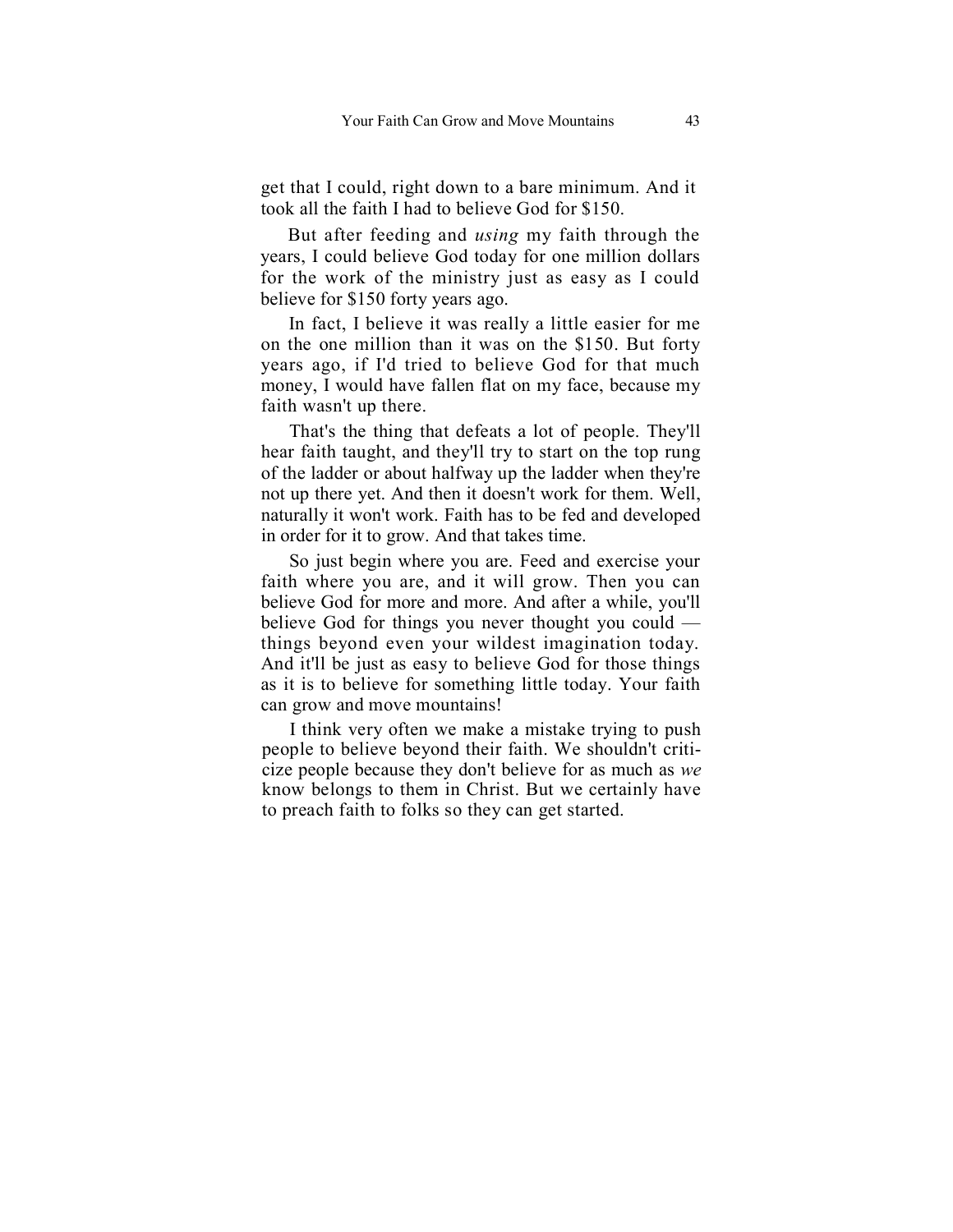I remember the last church I pastored. There was a woman in our church who was facing major surgery. I knew, of course, that God's best for her and His perfect will for her was that she be healed by the power of God and not have to undergo the surgery.

So I kept talking to her about healing, and I read God's Word to her, trying to raise her level of faith to where mine was and to where God wanted her to be. But I saw over a period of time that I just wasn't making any headway.

# **Find Something You Can Agree On**

So one day **I** said to her, "Now I've done my best to get you to agree with me. You know the Bible says, 'If two of you on earth shall agree as touching anything they ask, it shall be done' [Matt. 18:19]. However, that also means if they don't agree, it won't be done."

You see, you're not going to get somebody healed when you believe they receive their healing, and they believe they *don't* receive it. There's no agreement there!

A lot of times people have thought, *If somebody else has enough faith, he can believe God, and I'll just get healed whether I believe or whether I don't.*

Well, then, why didn't Jesus go ahead and get everyone healed on His own faith in Nazareth!

#### **MARK 6:5**

**5 And he could there do no mighty work** [it didn't say He *wouldn't;* it said He *couldn't],* **save that he laid his hands upon a few sick folk, and healed them.**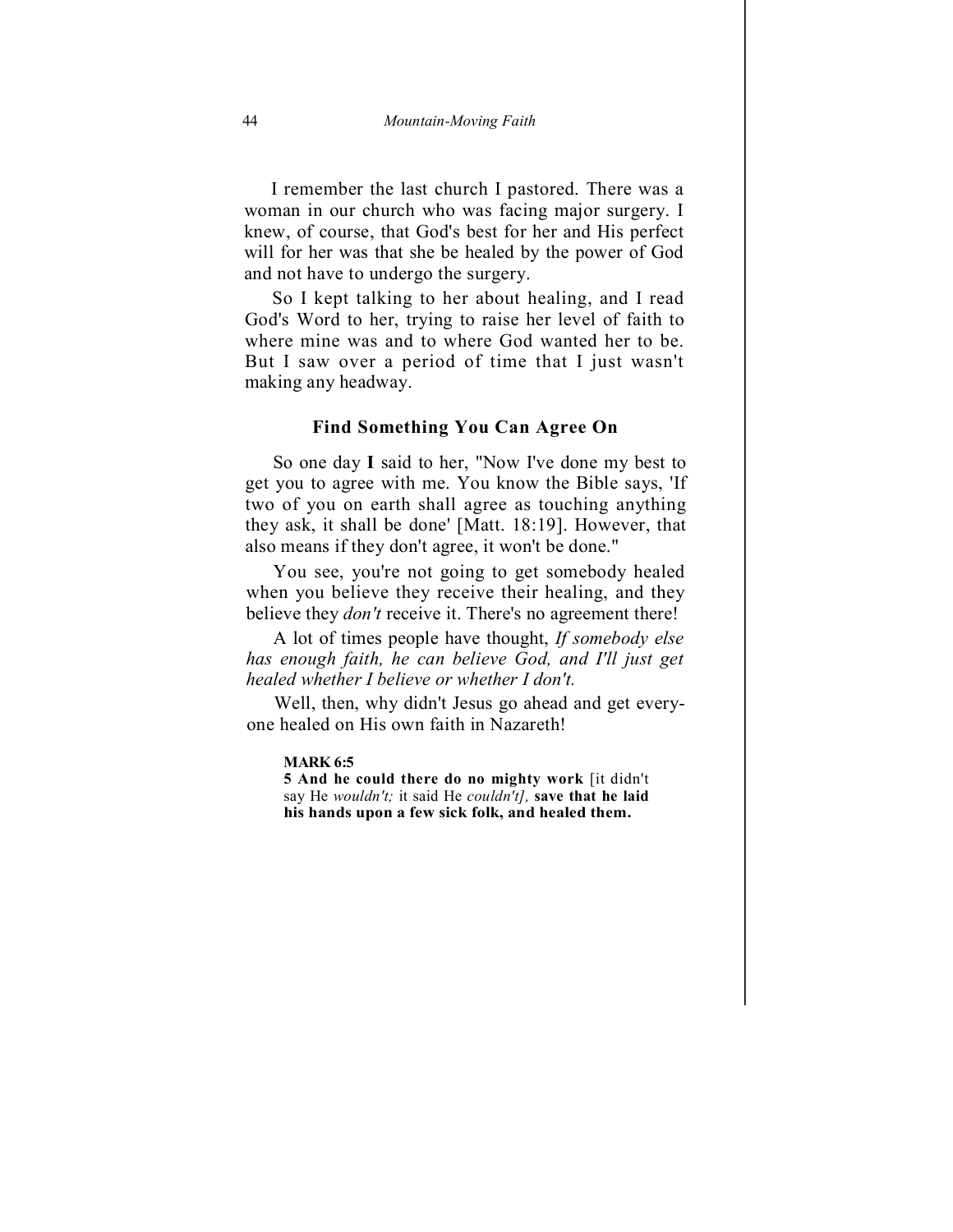How come Jesus only got a few sick folk healed in Nazareth? Why didn't He just go ahead and believe God for all of them? Wasn't He a man of faith? Certainly He was. Let's read the next verse.

## **MARK 6:6 6 And he marvelled BECAUSE OF THEIR UNBE-LIEF. ...**

If Jesus' faith couldn't override those people's unbelief, you needn't think you're going to do something Jesus couldn't do! You won't be able to get everyone healed on your faith either!

So I endeavored to get this woman to the place of faith where she could receive her healing. But I saw I just wasn't making it. So I said to her, "Sister, I've tried to get you to come up on my level of faith where we could agree together, and I see I'm just not making it. I'll tell you what I'll do. I'll just come down on *your* level of faith.

"Now, then, what can you believe?" I asked her. "I'll just believe with you where you can believe."

"Well," the woman responded, "I can believe that God will see me safely through this operation."

# **According to Your Faith Be It Unto You**

Now don't misunderstand me. That wasn't God's best for this woman. But right on the other hand, if you need to be operated on, if you'll believe that God will see you safely through an operation, the Bible says,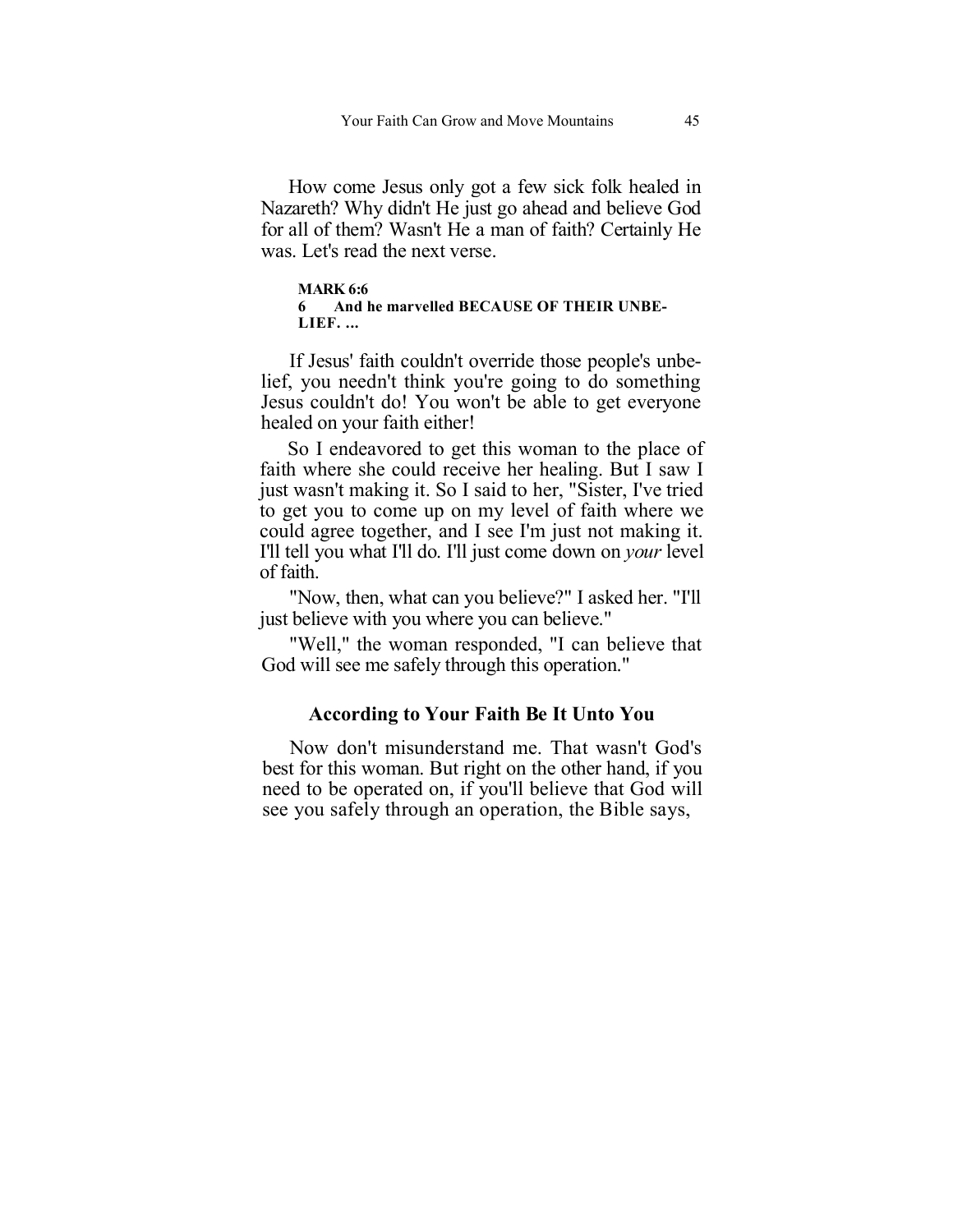*". . . ACCORDING TO YOUR FAITH be it unto you"*  (Matt. 9:29).

It's not that this woman just couldn't believe for her healing. She was a believer, so she could have believed. But she wouldn't and didn't believe she could receive the healing that actually belonged to her in Christ. She didn't believe she would not need to have the operation.

I said to this woman, "I'll just agree with you then that God will see you safely through the operation." So I laid my hand on her head and said to her, "Now you listen to me pray, and see if you can agree with this prayer. And if we agree, it'll be done."

And so I prayed: "Heavenly Father, I know You provided healing for us — for this sister — but she has not yet come to that level of faith to accept it. So I'll come down on her level of faith. You're not going to forsake her, Lord. She's Your child. I'll agree with her that You'll just guide the physician's hands and that You'll bring her safely through this operation. I agree that You'll cause her to respond so quickly, beyond what nature could do, so that even the doctors themselves will admit it's a miracle. In Jesus' Name, amen."

Then I said, "Do you agree with that?"

"Yes," she said, "I agree with that."

I said, "All right, we've found something we can agree on then."

I think Christians ought to agree like that more often. We ought to find things we can *agree* on, instead of finding things we *disagree* on! (And if we do disagree, we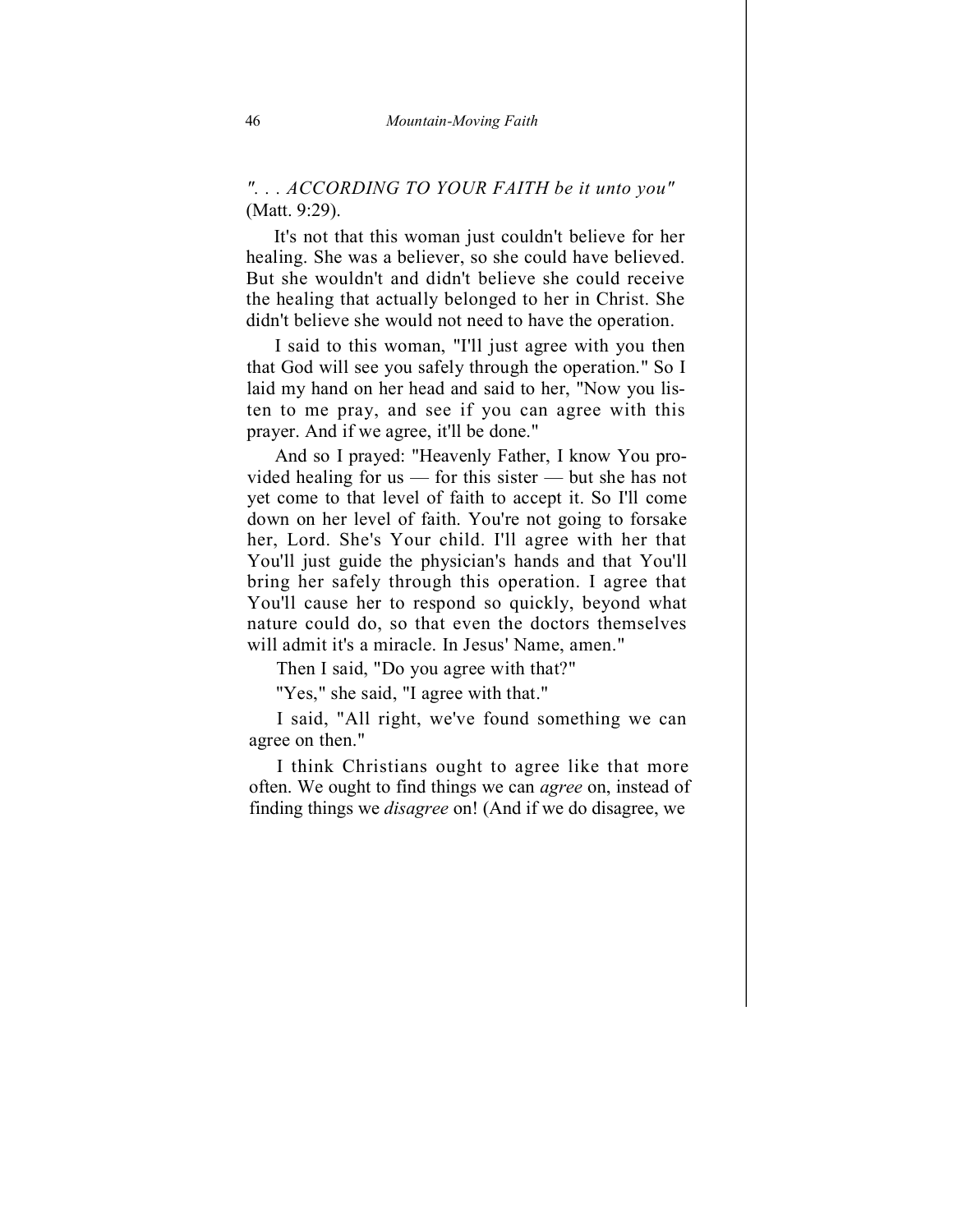ought to be able to disagree without being disagreeable.)

Also, we ought to help people regardless of where they are in their faith walk. This woman couldn't agree on my level of faith, so I came down and agreed on *her*  level of faith.

So the woman had the operation. I was at the hospital when she was operated on. They put her to sleep at about 7:30 in the morning and performed the operation.

One of the doctors said to me, "We made a little longer incision than we would ordinarily make, because we wanted to do a little more exploratory surgery while we were performing the operation."

So by twelve o'clock noon, she was out from under the anesthesia, and she was fully conscious. That night at about eight o'clock, my wife and I were visiting the woman again when the doctor came in. A nurse was with him, and he had this woman's medical chart in his hands. He hadn't seen the woman since her operation early that morning. He said to her, "I see on the chart that you haven't had any medication for pain. Aren't you hurting?"

"No," she answered.

"Have you got *any* pain?" the doctor asked her. "No."

"Aw," he said, "I know you're bound to be hurting after having your stomach cut wide open."

"Well," she said, "I don't. I don't have one pain; I don't hurt at all."

"Well," he said, "I'm going to mark on your chart for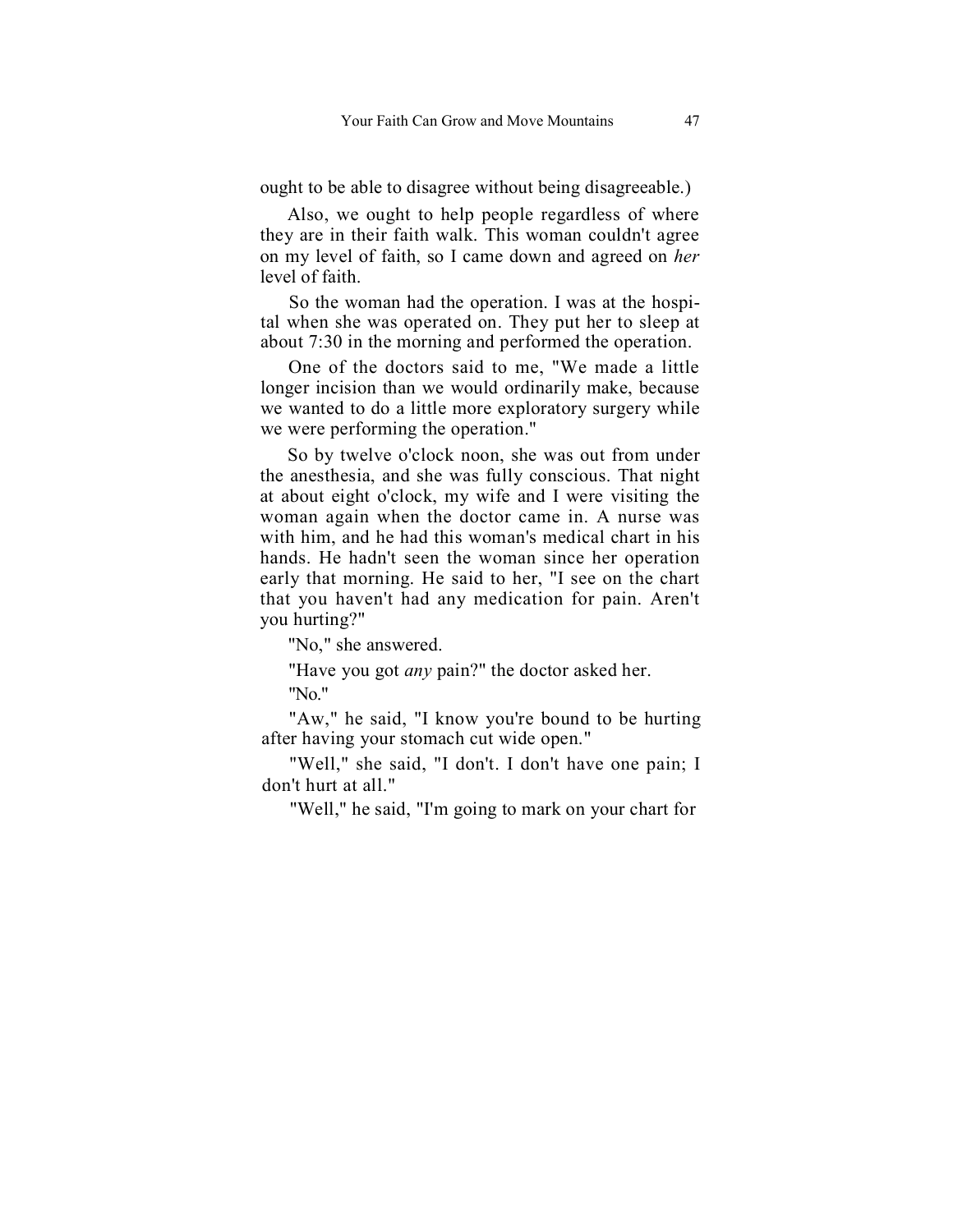them to give you a shot anyway." They gave her one shot, and that's all they ever gave her. She never had another shot for pain.

About two or three days later, that same doctor said to me, "I've never seen anything like that in my life. We operate on people who come here from all over the United States. We perform three to ten of these operations every single day, and we've done that for years.

"If some other doctor had told me that this woman experienced no pain after this kind of operation, I wouldn't have believed it. If I hadn't seen it myself with my own eyes, I wouldn't have believed it. I've never seen anybody in my lifetime come through this kind of operation so quickly and do so well. It's nothing short of miraculous."

We got what we believed for! It really wasn't the best that God had for this woman. But that was the measure she had grown to, so I just agreed with her. And what we agreed on *happened).*

## **Be Faithful To Develop Your Faith Life**

Afterward, I saw that same woman begin to develop in faith after she had used her faith down on that lower level. And I saw her develop in faith until her faith grew to the point that if she ever faced the same kind of major surgery again, she would have been able to receive her healing instead. She wouldn't have had the operation.

Actually, I would say she developed her faith until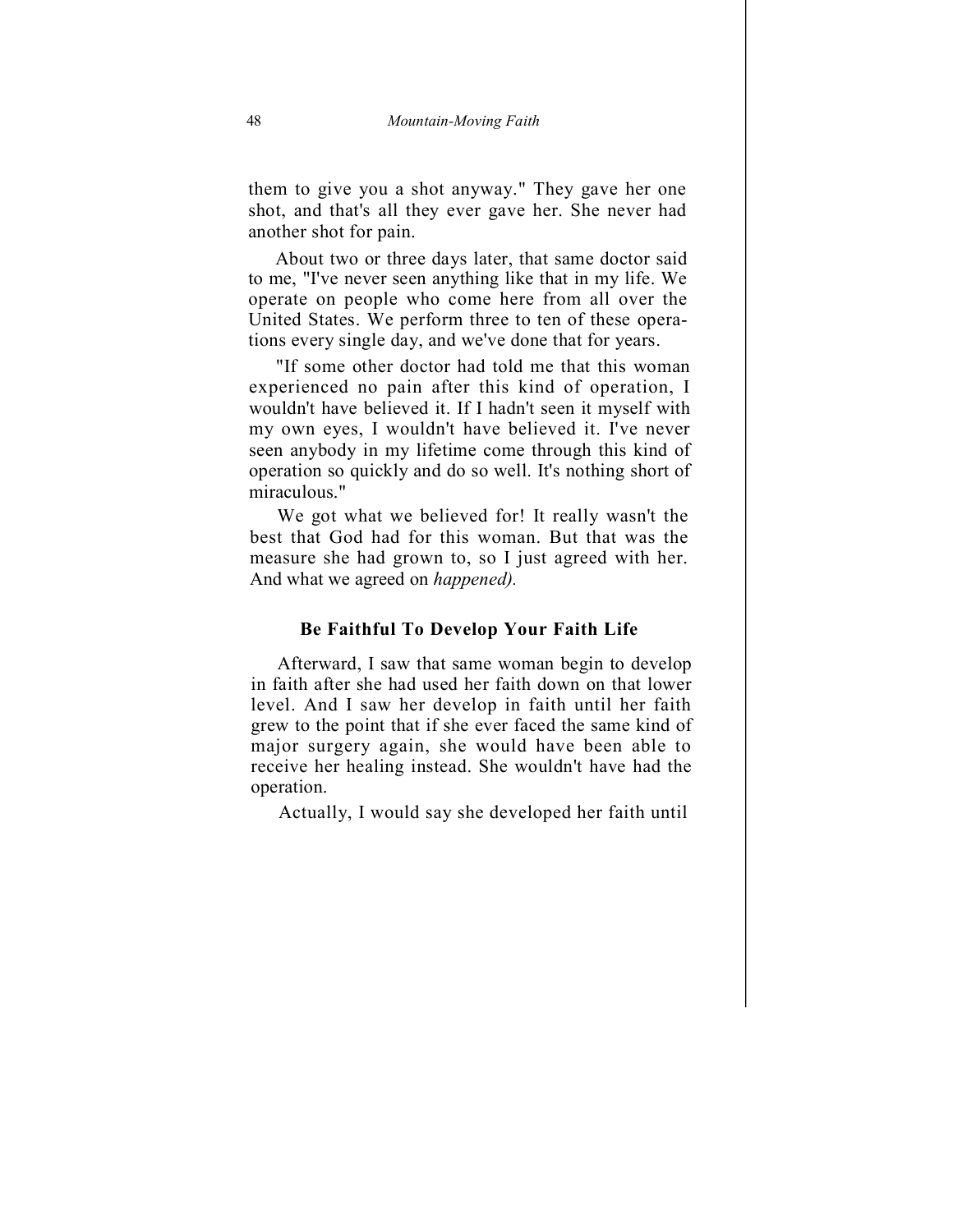she outstripped everyone else in the church in the area of faith. Her faith was developed beyond all of them. Now just a couple of years before, it wasn't. But she started using her faith.

I got this woman to begin using her faith where she was, and she saw that God worked a miracle in her life in that operation. It wasn't His best for her, but, after all, it was a miracle. She never did need a shot for pain after being cut wide open. She didn't even need the one they gave her! And that's what we agreed on — that she would come out of the operation miraculously.

So she began to see that faith *does* work. And she began to use her faith in other areas until within a two-year period, she developed in faith beyond any other member of the church. She developed her measure of the mountain-moving faith.

But this woman could have taken the wrong attitude. She could have said, "Well, I couldn't believe God for healing. I tried it and it didn't work." And she could have just given up on the whole thing and never grown anymore spiritually. She would have still been a spiritual dwarf, or a spiritual baby, not able to help herself or anybody else.

It makes all the difference in the world the attitude we take wherever we are in life. So keep a positive attitude, and keep the switch of faith turned on, praise God! Keep believing God and exercising your faith where you are in your faith walk. Your measure of faith can grow and move mountains!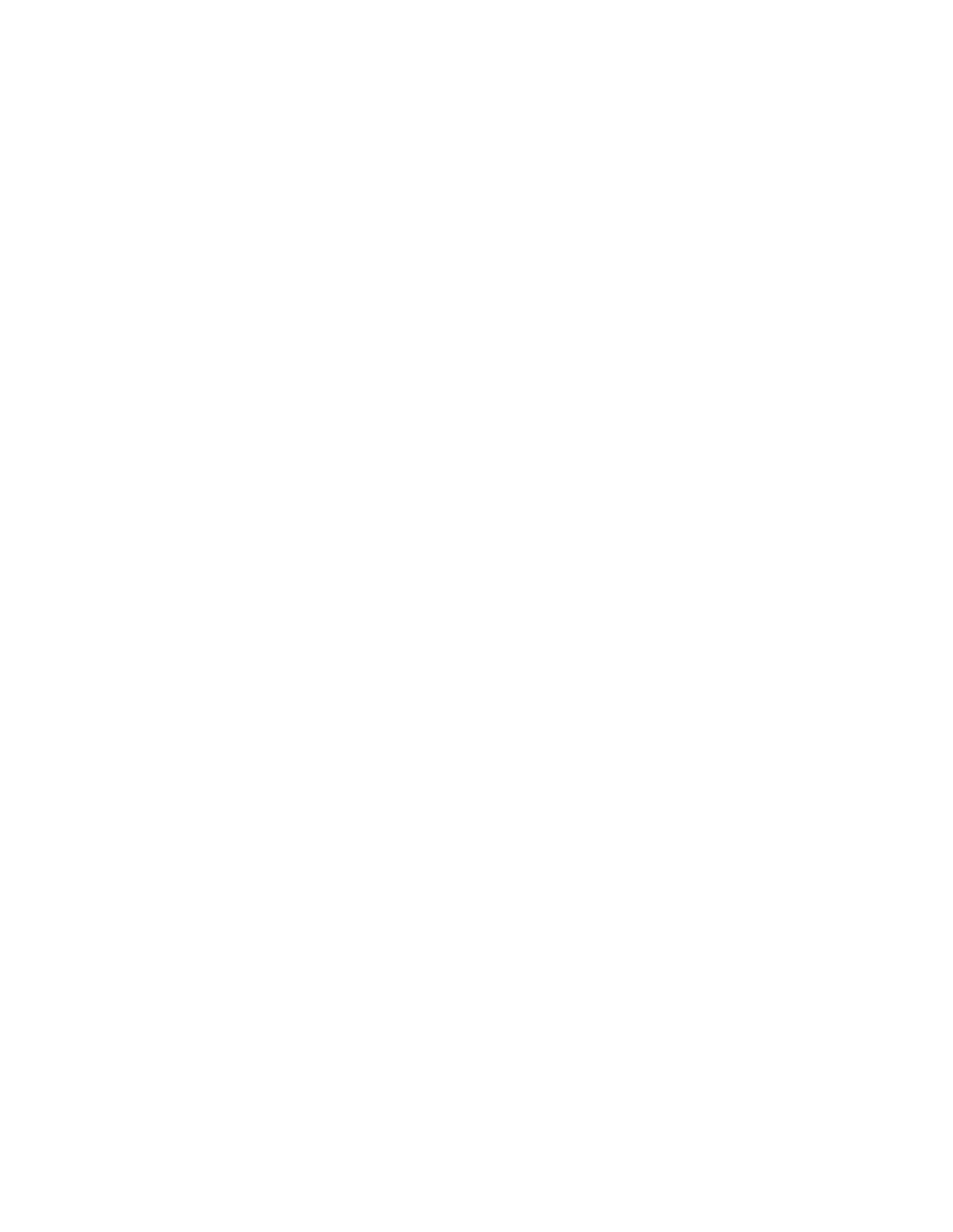# *Chapter 3 Real Faith Is of the Heart*

*For verily I say unto you, That whosoever shall say unto this mountain, Be thou removed, and be thou cast into the sea; and shall not doubt IN HIS HEART, but shall believe that those things which he saith shall come to pass; he shall have whatsoever he saith.*

— Mark 11:23

We read in chapters 1 and 2 two important facts about faith: Every believer has a measure of the mountain-moving faith. And every believer's measure of faith can grow.

The third most important thing about faith is that *faith is of the heart, not the head.* Notice the expression in Mark 11:23, ". . . *and shall NOT DOUBT IN HIS HEART, but shall BELIEVE.* ..." This is talking about believing in your *heart.*

**ROMANS 10:10**

**10 For with the HEART man believeth unto righteousness; and with the mouth confession is made unto salvation.**

Faith — that is, Bible faith, or scriptural faith — is of the heart. The real faith is heart-faith, not head-faith.

Well, just what is the heart of man and what does it

**51**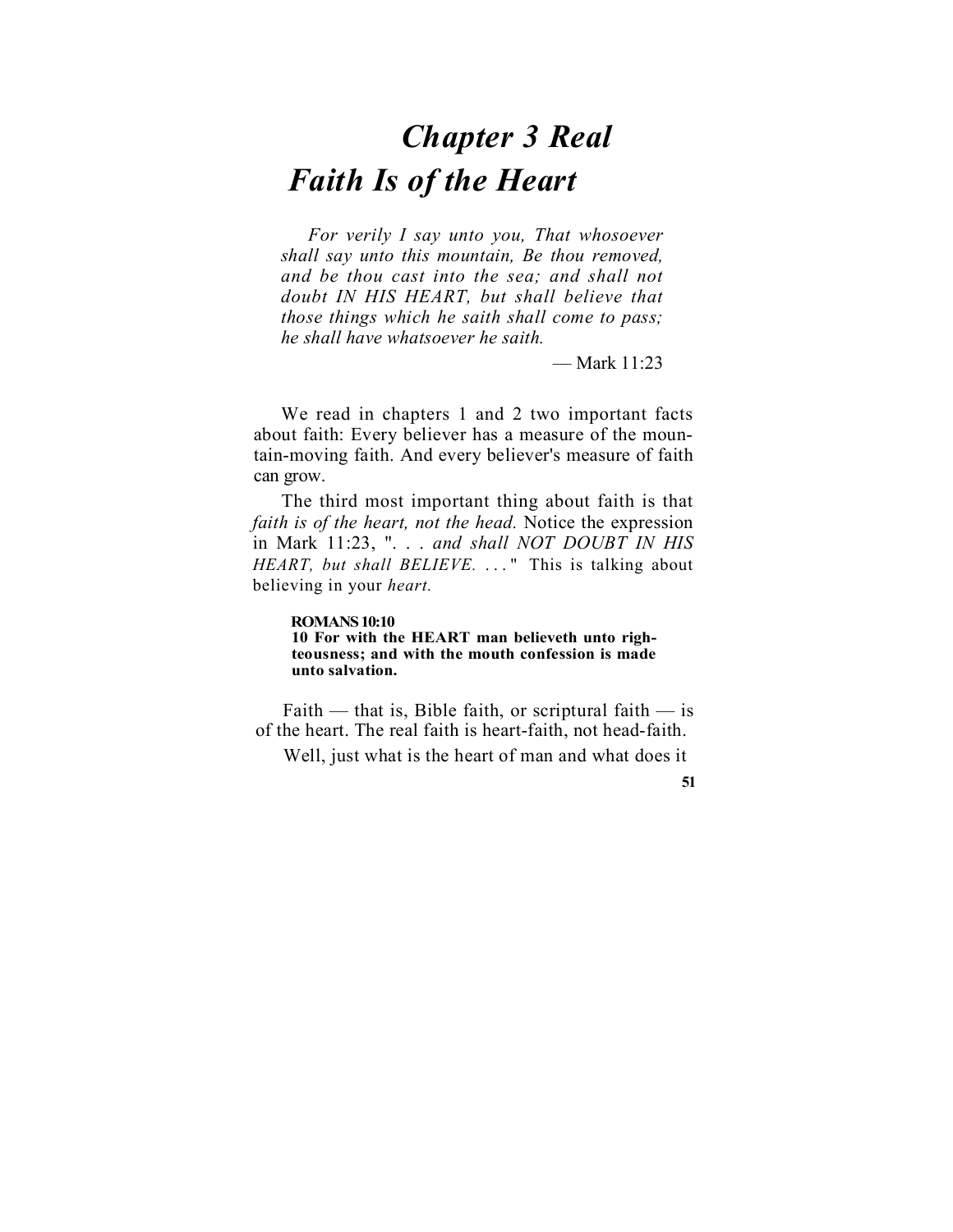mean to believe with the heart? The best way in the world to answer that question is to just let the Bible tell you. That will settle all arguments.

First of all, the heart of man, or the human spirit, is not the physical heart that pumps blood throughout your body and keeps you alive. That's not what God is talking about when He talks about the heart of man.

No, let's let God tell us what the heart of man is.

# **1 PETER 3:4**

## **4 But let it be the hidden MAN OF THE HEART, in that which is not corruptible, even the ornament of a meek and quiet spirit, which is in the sight of God of great price.**

Then notice it says that this man of the heart is a *hidden* man. That is, he's hidden to the physical senses. You can't see him with your physical eye or feel him with your physical hand, because he's not a physical being. The inward man — the hidden man of the heart  $\overline{\phantom{a}}$  is a spirit man.

Paul made mention of this inward man in Second Corinthians 4:16.

## **2 CORINTHIANS 4:16**

**16 For which cause we faint not; but though our outward man perish** [decays], **yet the inward man is renewed day by day.**

Paul said there's an outward man and an inward man. The outward man is the body. You can see the outward man. And the outward man is decaying; it's growing older.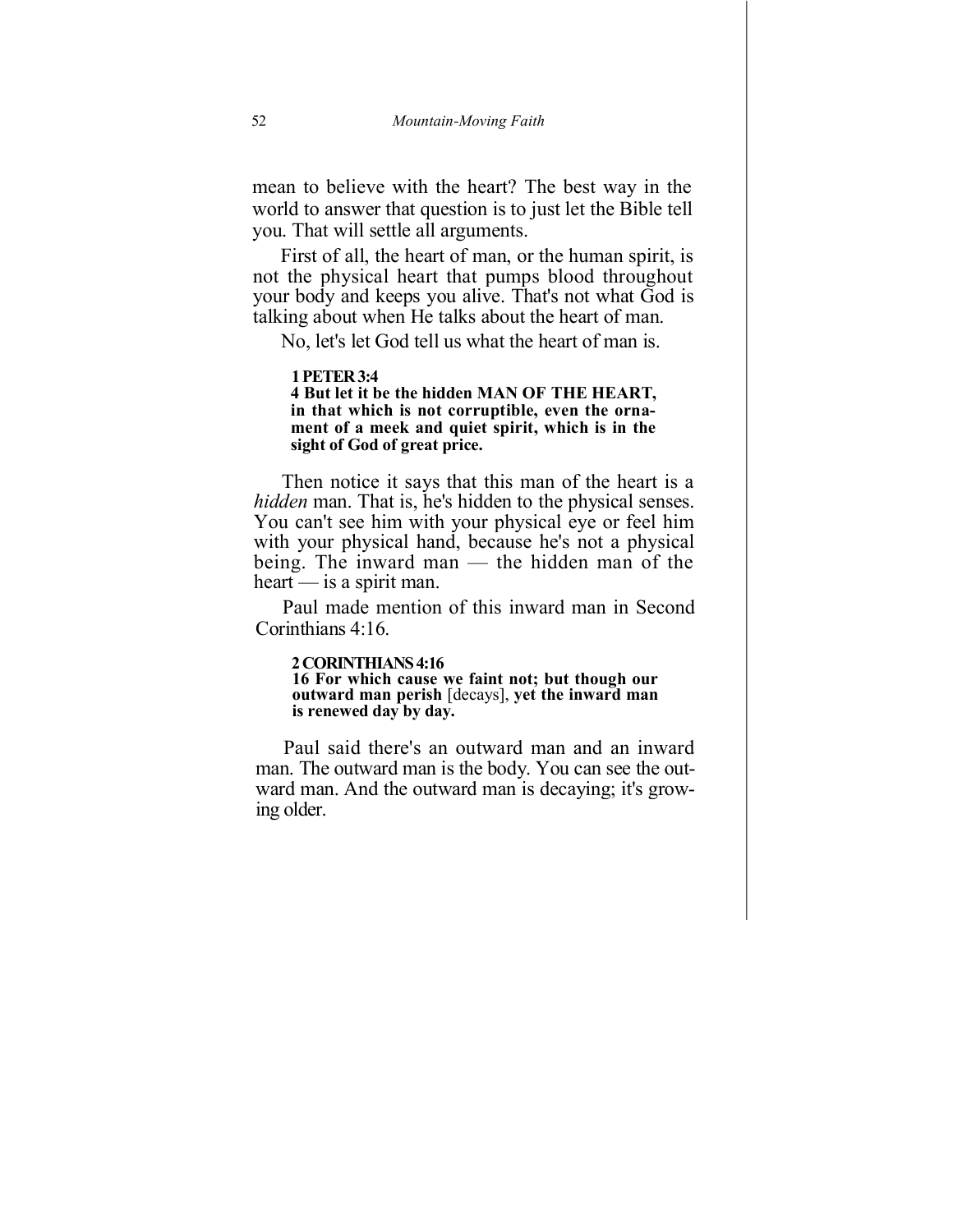I realize that people of great faith can be physically younger-looking as they get older. But sometimes people can be so foolish. The Bible plainly says right here in Second Corinthians 4:16 that the outward man is decaying; it's growing older. That's the reason you get wrinkles in your face after a while. You usually get more grey-headed or white-headed as you get older. And your body just doesn't have the reflexes of a young person.

I realize that some folks are further along in faith than others, and very often some people, because of their faith, are physically younger-looking as they get older. And I believe if we're taught correctly and realize that the life of God is in us, that life can be manifested in our mortal flesh even now, and we could live a little longer than a lot of folks.

However, God didn't tell us that we're going to live in the flesh forever. Certainly not! Yet there are people who believe they will never die physically. I met one of these people once. He said, "I don't understand all that talk about dying, going to Heaven, and seeing Jesus and your loved ones who've departed and gone on to Heaven<sup>"</sup>

"Well, what don't you understand about it?" I asked him. "It's all in the Bible."

"Yes," he answered, "but Jesus said that whoever believes in Him shall never die."

"Oh," I said, "I always wondered what that meant." (I knew what it meant, but I was trying to prove a point to this gentleman.)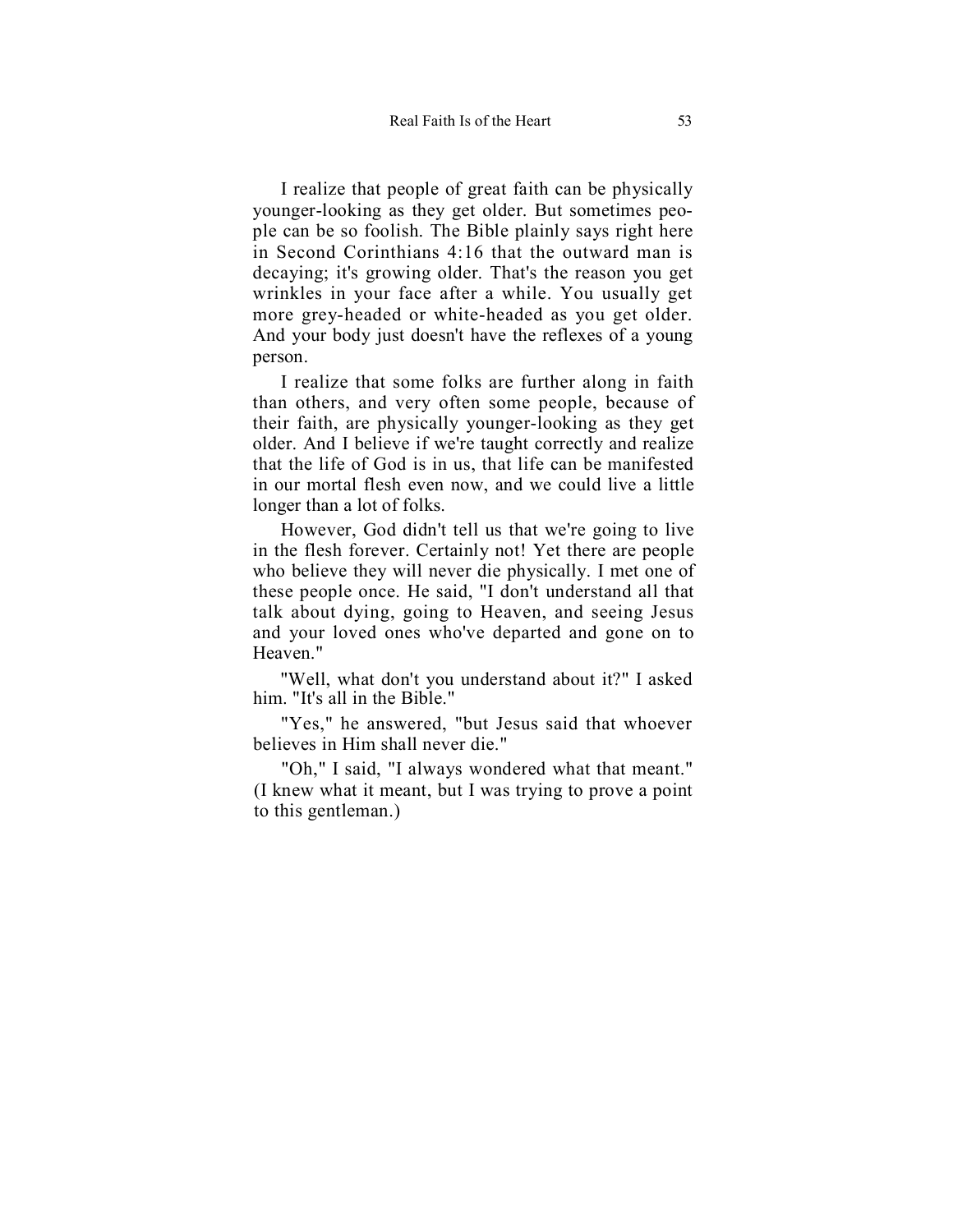I continued: "The Lord said to Martha after her brother, Lazarus, had died, '. . . *whosoever liveth and believeth in me shall never die. Believest thou this<sup>1</sup> ?'"*  (John 11:26).

I said, "I always wondered what that meant. Let's see, that must mean that if I'm alive physically here in this earth, and I believe on Jesus, I'll never die physically."

"Yes, that's right! That's right!" the man answered.

"All right," I said, "then maybe you can help me with *this* verse," and I quoted First John 3:14.

## **1 JOHN 3:14 14 We know that we have passed from death unto life, because we love the brethren....**

I asked, "Does this verse mean that we pass from physical death to physical life and that we won't ever die physically?"

"That's right."

"Well, now," I said, "maybe you can help me with *this* verse.

"In Philippians 1:21, the Apostle Paul said, *'For to me to live is Christ, and to die is gain.'* He's saying that physical death is gain!

"Also, notice what Paul said in verse 24: *'Nevertheless to abide in the flesh is more needful for you.'"*

You see, for Paul to live in the flesh was more needful for the Church at Philippi because he could teach them and minister to them.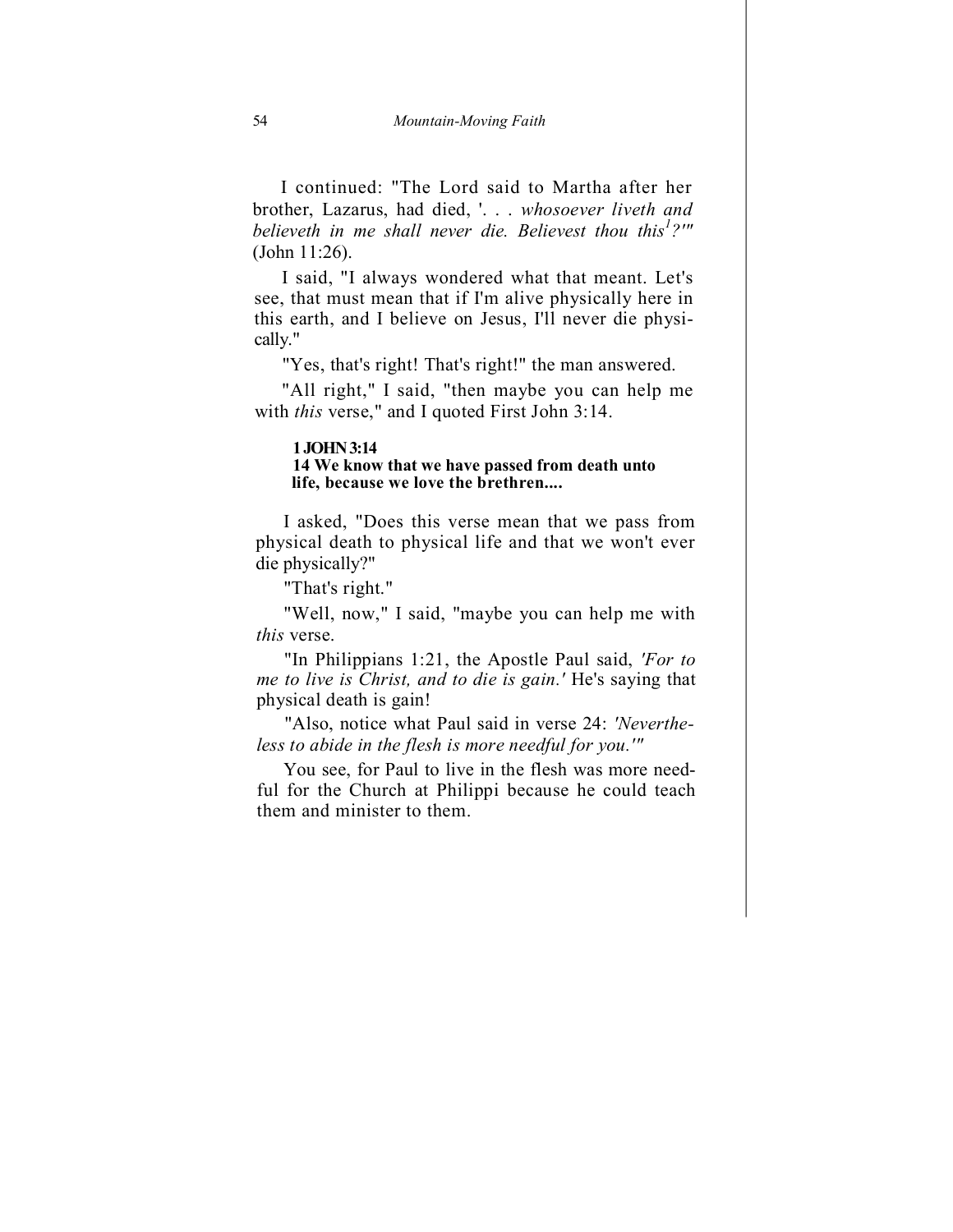## **PHILIPPIANS 1:23,24**

**23 For I am in a strait betwixt two, having a** desire **to depart, and to be with Christ; which is far better: 24 Nevertheless to abide in the flesh is more need ful for you.**

When I quoted those verses, the man said, "Oh, I never have been able to figure out what Paul meant by that!"

"You don't have to figure it out," I answered. "He meant just what he said."

Then the man said to me, "But, you know, Paul didn't make it."

"Oh," I said, "he didn't?"

"No. He didn't make it; he died."

"Well," I said, "if Paul didn't make it, you might as well forget it right now, because you'll never make it either. But even if Paul didn't make it, because he died, it looks like some of those Early Church members would have made it. And if just one of them could have lived forever in the flesh, he'd still be here now. But none of them are here."

That fellow moved out of town shortly after that, and months later he wrote me a letter. When I opened it, there was an offering in it. He said to me, "Brother Hagin, I want you to know that I've gotten born-again and baptized in the Holy Ghost.

"I went one Sunday night to a Full Gospel church and got saved. The pastor may think it was the sermon he preached that caused me to give my heart to God.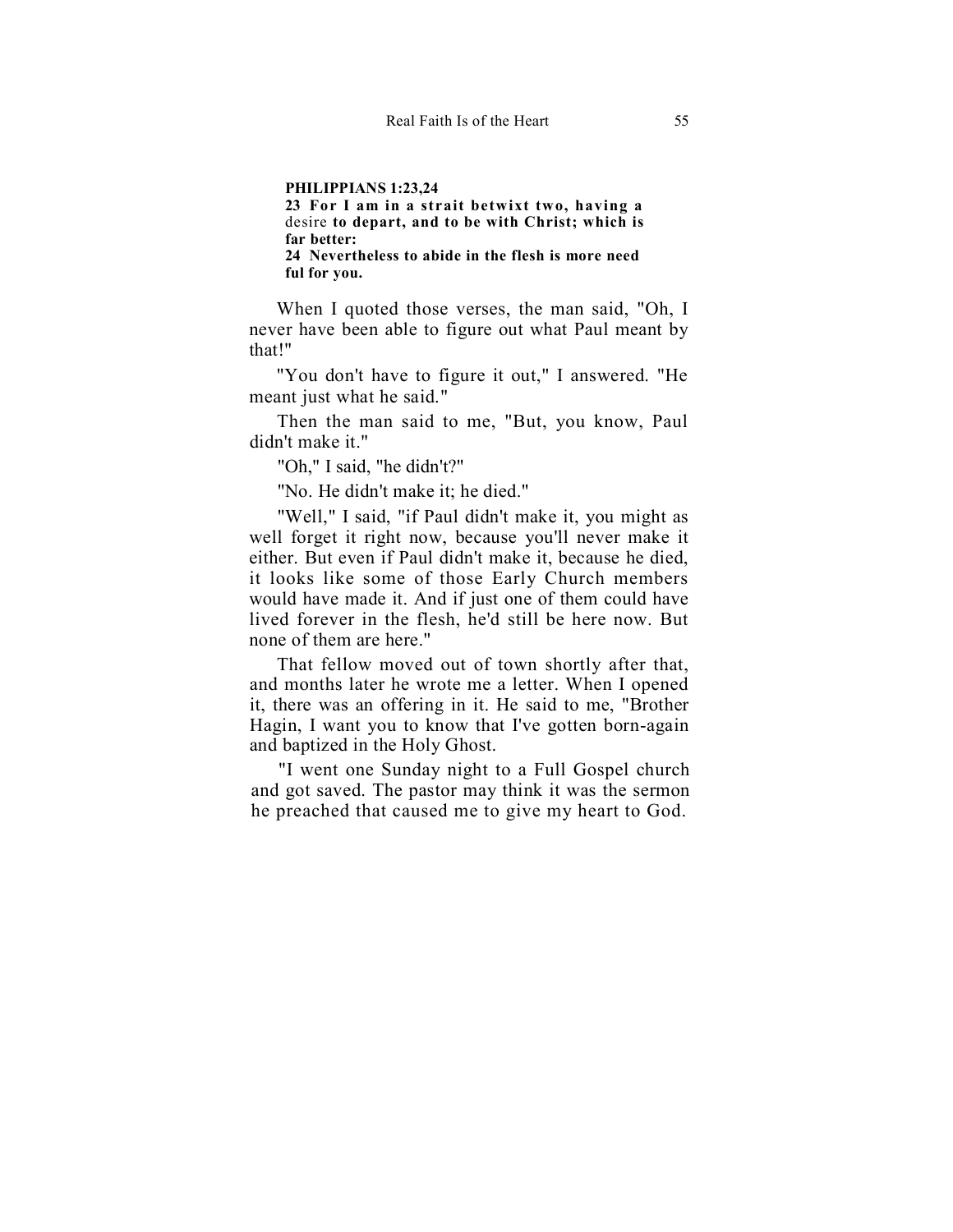But I don't know one word he said. I just went to that church because it was like the one you pastor. I knew they believed like you do. It wasn't his sermon at all that caused me to give my heart to God. It was what you said to me."

He continued: "I couldn't get away from the thought that if Paul never made it, I might as well forget thinking I could make it.

"I got to thinking about what you said. Paul was an apostle, a man of God who wrote about half of the New Testament. But like you once said, why in the world would we want to follow a man who never made it?

"I saw how ridiculous that sounded, and I knew I must be wrong. I'd been mistaught. I realized it was like you said — those verses were talking about *spiritual* death, not *physical* death. But I'd taken the scriptures that apply to spiritual death and applied them to physical death."

He added: "Now I know I've passed from death unto life and that I'm spiritually alive unto God. And I'm looking forward to the day when I will have a new, glorified body."

At the bottom of his letter, he said, "Brother Hagin, I want to thank you again. I'm enclosing this offering to help you. I'm not trying to pay you anything; I know I could never do that. But I'm sending you this money just to show you my appreciation and to help you get the truth over to somebody else."

He also said, "For years, I've argued with preachers and other people on this subject. But you never argued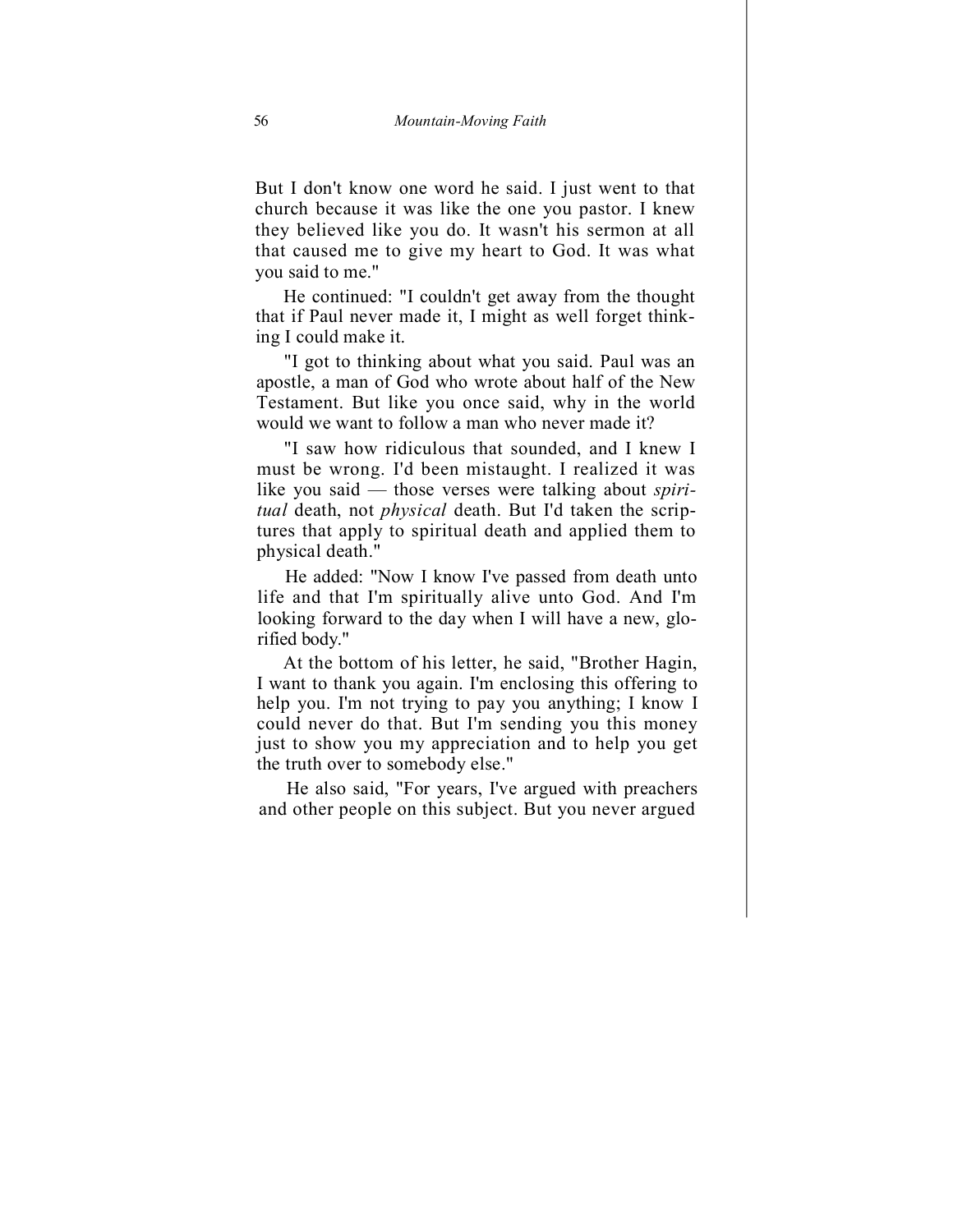with me at all. You just gave me the Scripture. I appreciate the fact in that you took time with me. A lot of folks wouldn't even talk to me. They'd just turn around and walk off and leave me. But you showed loved toward me."

Well, I didn't love his wrong thinking. God didn't love all that wrongness about him, but God loved *him.*  You see, God doesn't love sin, but He loves the sinner.

In fact, the Bible says that God hates sin. But He doesn't hate the sinner. He loves the sinner. So I showed love toward this man, and he couldn't get away from what I said to him. I was kind to him, and it brought forth fruit in the process of time.

That man just found out that the Bible means what it says. The outward man *is* decaying — the Bible says so. Some people do retain their youth more than others. But the outward man is still decaying. It's the inward man that is renewed day by day (2 Cor. 4:16).

I remember in my home town of McKinney, Texas, there was a fellow by the name of Brother Smith. His church believed in a second definite work of grace and sanctification after the new birth.

Their thinking was that it's all right whether or not you speak with tongues. But he was strong in the area of divine healing, because he had been well taught on the subject. He is an example of someone who retained his youth to a great extent, even when he was up in age.

Many years ago I scheduled some meetings to come back to my hometown of McKinney to preach two or three nights in my home church. It was a Full Gospel church.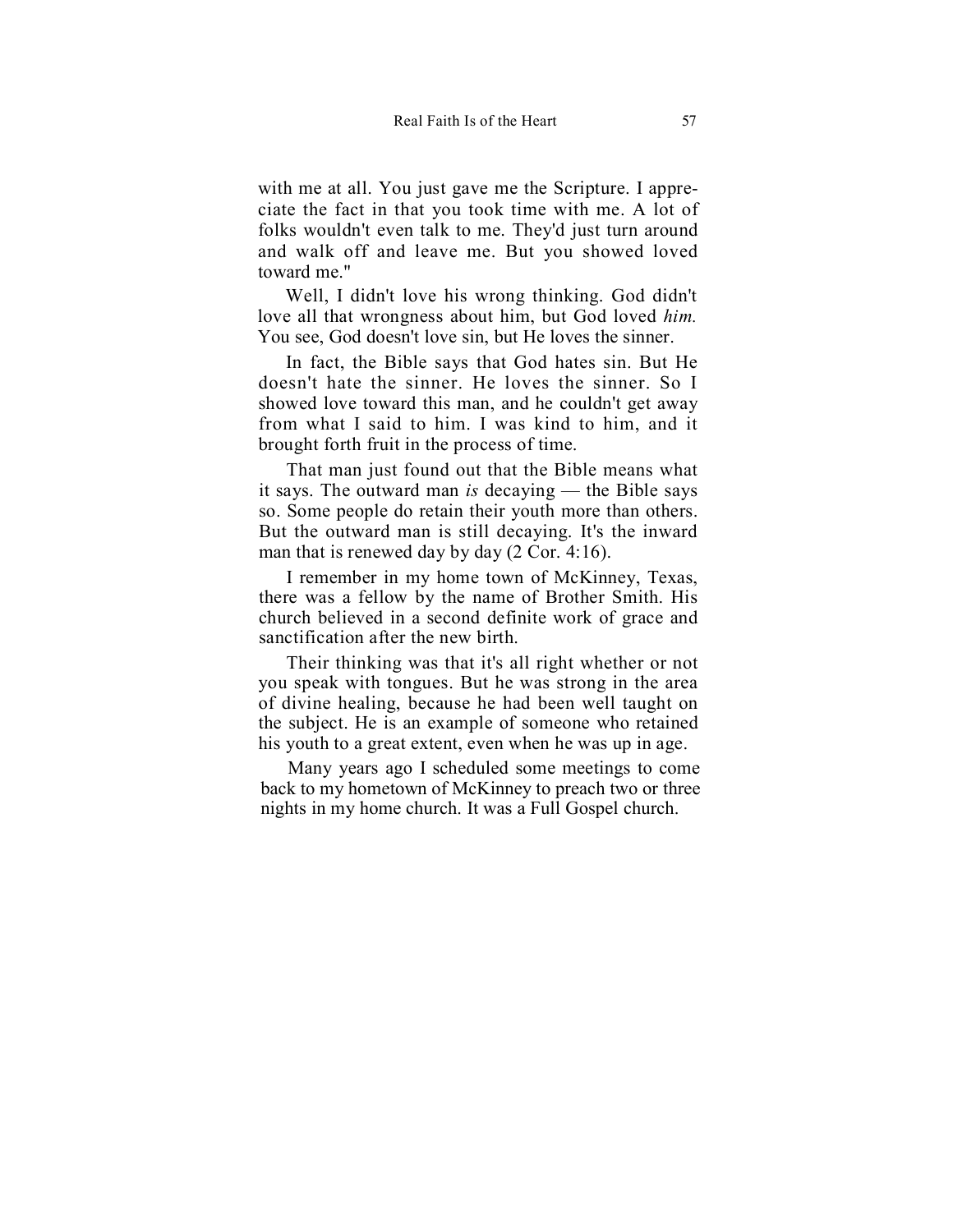Brother Smith came out to one of my meetings even though he wasn't a member of that church.

When the service was over, he said to me, "You know, Brother Hagin, I always liked to hear you preach because you always preach positive — you always preach on faith and healing. I like that."

He continued: "Brother Hagin, I'll be ninety years old in three weeks. And you know, I'm just as good a man — just as strong — in every way as I was as a young man." And he looked good.

He said, "God's kept me. You know, I haven't been sick in forty years. I got to reading in the Bible one day where Jesus said, 'The very hairs of your head are numbered' [Matt. 10:30; Luke 12:7]. In other words, He knows just how many hairs you have in your head.

"I got to thinking about that years ago. And I said to the Lord, 'Well, Lord, You know how many hairs I have. I'm just going to believe You to keep my hair.'" So at age ninety, this man had all of his hair.

Not only that, but Brother Smith at ninety years of age had only a few grey hairs. He believed God to keep his hair from turning grey.

My wife had never met Brother Smith before that night. Later I asked her, "If Brother Smith hadn't told us, how old would you think he is?" She said, "Not a day over fifty-five."

Brother Smith was also a man of wealth, yet he'd get out and work every day. In fact, he'd outwork most young men.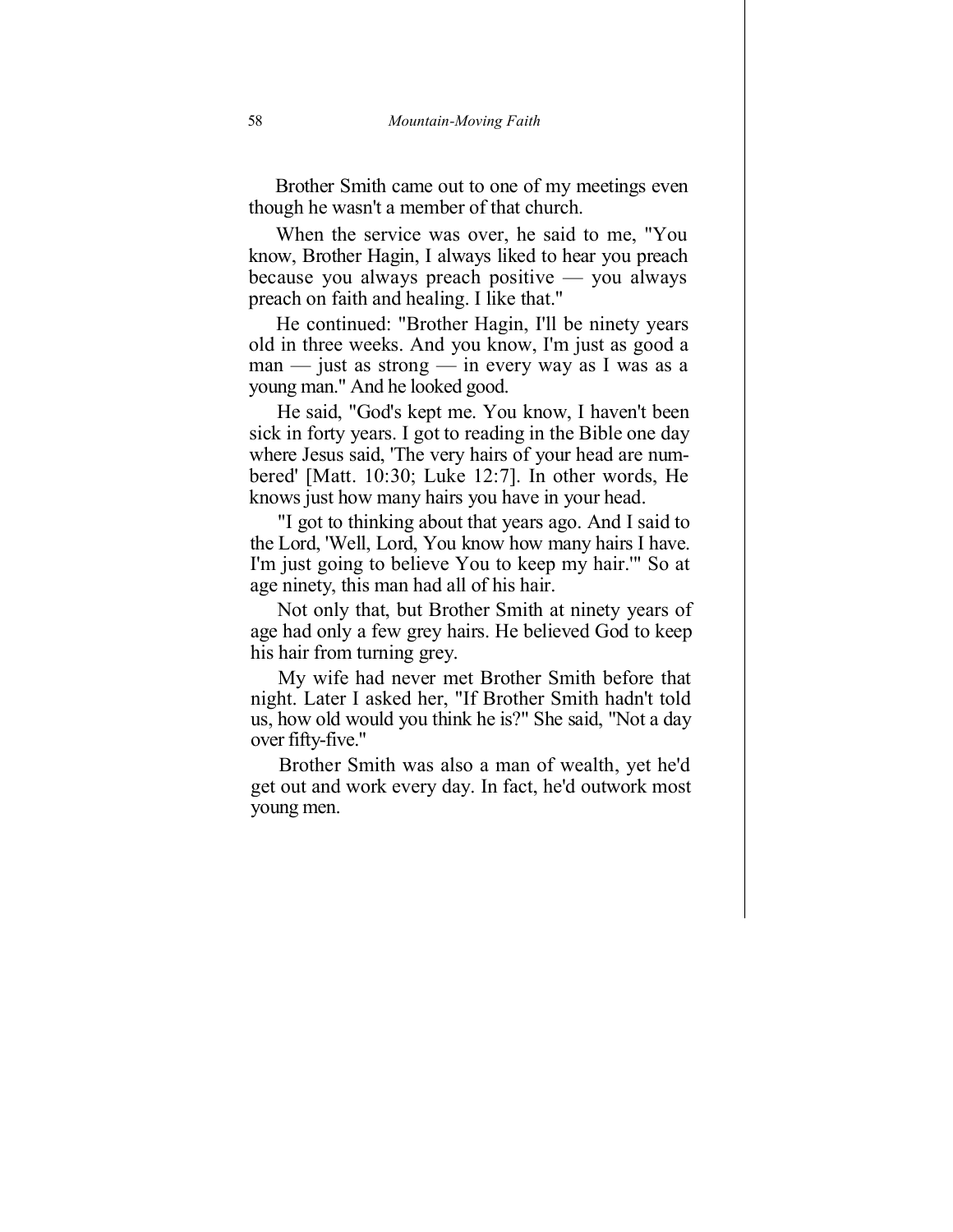After Brother Smith shook hands with us, he started to go. But then he came back and said, "Brother Kenneth, I'll tell you something else. I also believed God to keep my teeth." And he opened his mouth and showed me he had every tooth in his head, and there was not a filling in one of them. They were all his own teeth at ninety years of age!

I'd never thought of that! I'd had one or two fillings, but after that, I never had any more!

Now you understand that this is beyond just divine healing. But right on the other hand, the Bible says, "According to your faith be it unto you" (Matt. 9:29). Brother Smith believed God would do it according to His Word, and God did it.

Brother Smith started to walk away the third time, and then he came back. He said, "Brother Kenneth, I'll tell you the secret of the whole thing. You already know it, but I'll tell you anyway." He said, "I asked God first of all to help me keep *this* — to help me keep my tongue," and he stuck his tongue out.

That is what I want you to see, and it has everything in the world to do with a person living a long life and staying healthy.

You see, the Bible says, ". . . *he that will love life, and see good days, let him refrain his tongue from evil, and his lips that they speak no guile"* (1 Peter 3:10).

When he said that, I remembered an incident that happened years before when I used to work for Brother Smith.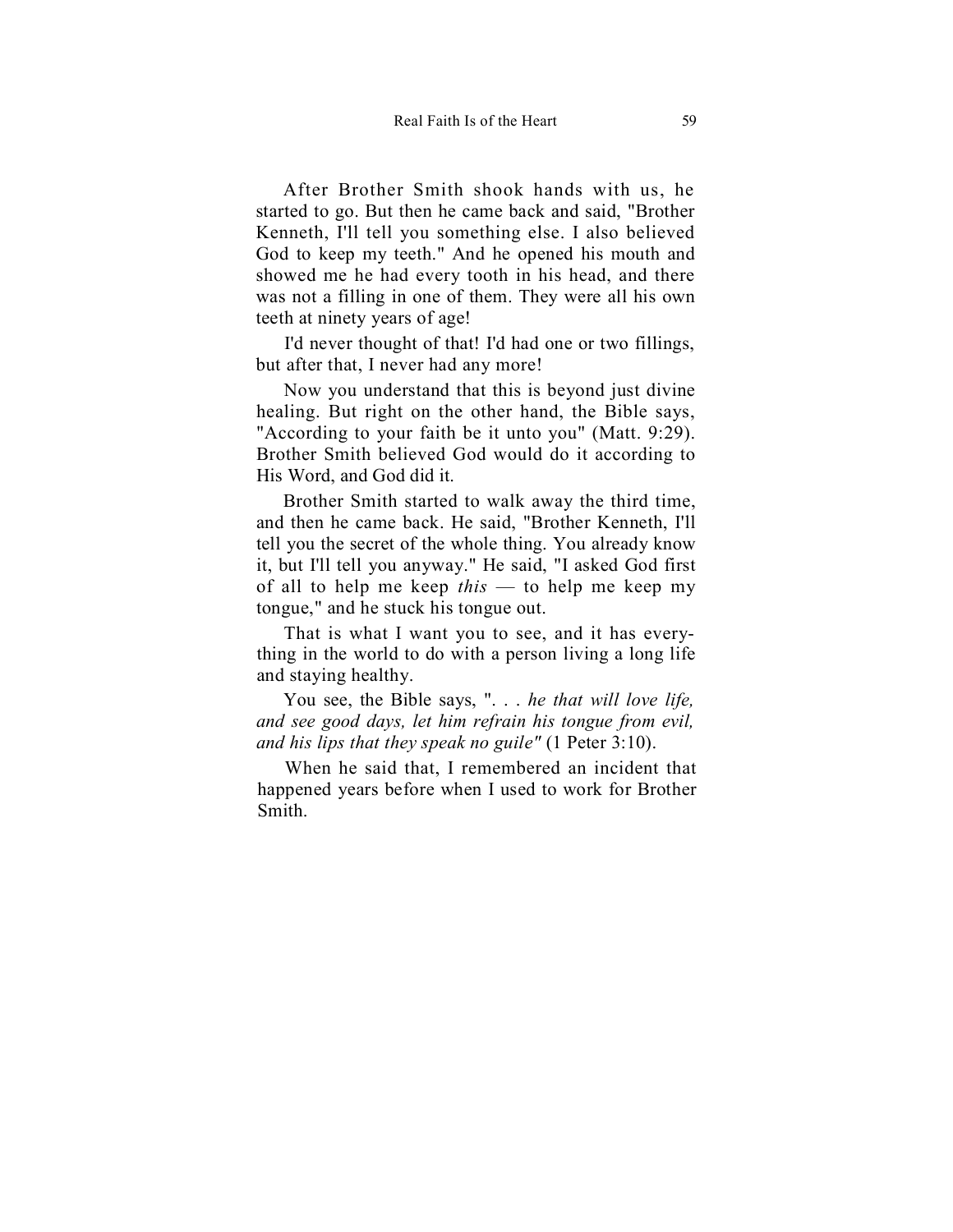There was a fellow in our hometown who was a World War I veteran. He'd been gassed in the war, and if you know anything about what happened to some of those fellows, you know the after-effects were devastating. They would have spells from time to time, and they were affected mentally.

After this fellow had gotten out of the war, he stayed in the hospital a lot. And when he got out, he took to drinking.

He wasn't a Christian man, of course. If he'd been a Christian, he wouldn't have done some of the terrible things he did. But he began drinking, trying to escape from his physical condition because he'd been gassed in the war. And when he'd get drunk, he'd get mean. He'd just run people off the sidewalk and cut them with a knife. He cut two or three people up pretty severely, and they had to be put in the hospital.

McKinney was a small town of about eight or nine thousand people. And in McKinney, there wasn't anybody who could handle this drunk fellow except Ed Blakeman, the chief of police. All the rest of the policemen would just sort of run from this fellow, because if they didn't, they'd either have to shoot him or get cut themselves.

But Ed Blakeman would always come and talk to him and put him in jail until he sobered up. Then he'd turn him loose. The whole town sympathized with the fellow because he was a veteran in that condition. They realized he wasn't altogether to blame. In fact, he was the finest, most splendid gentleman you ever saw until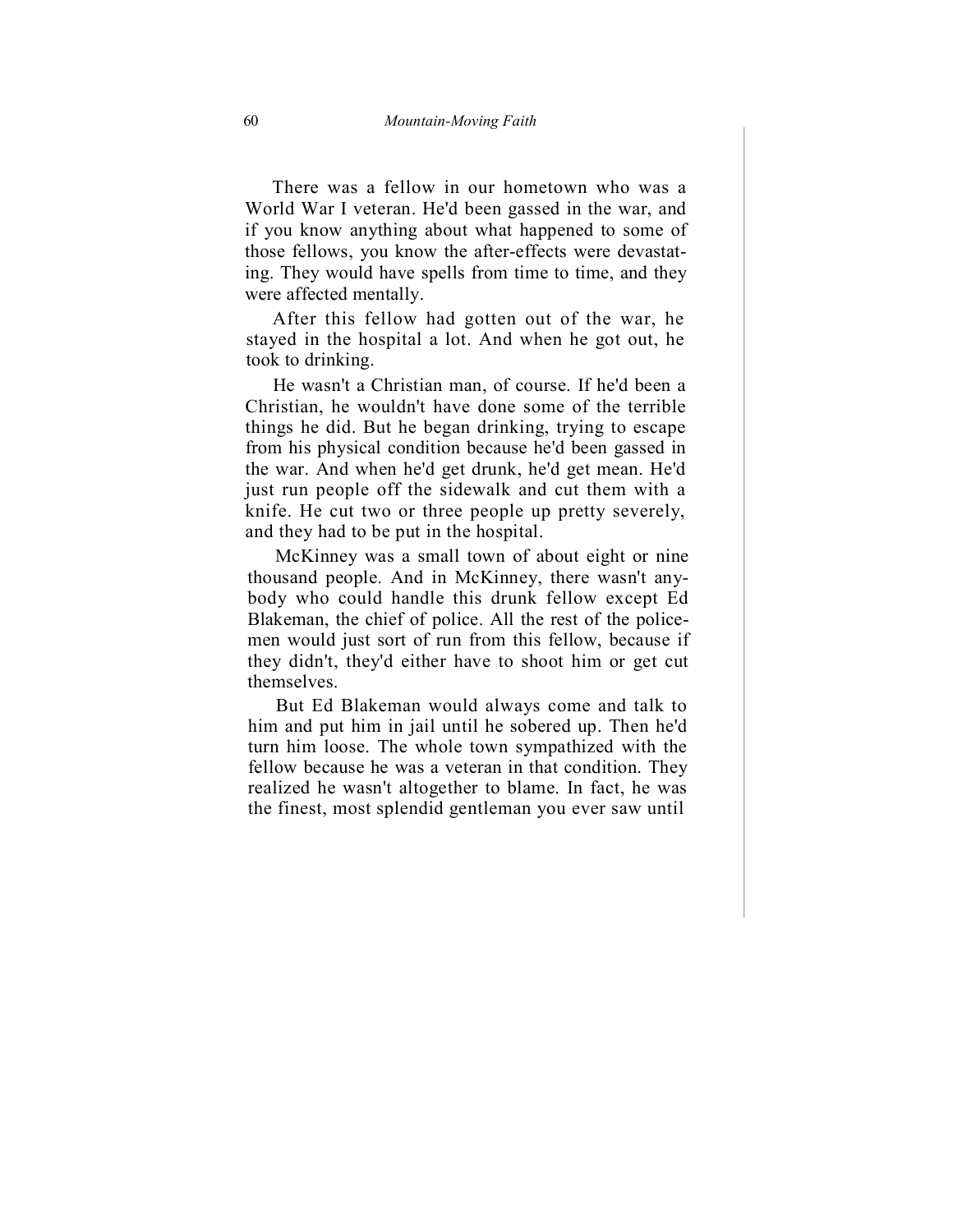he would begin to feel bad physically and have those spells because of the war. Then he'd get drunk, and he'd get mean.

One Saturday night he was in a cafe on the east side of the town square, and he was drinking. He pulled his knife on somebody. A policeman was nearby, and he ran out to call Mr. Blakeman. He said, " is on a rampage again. You'd better get down here."

Mr. Blakeman got down there as fast as he could. Meanwhile the owner of the cafe had held the fellow off with a chair and finally pushed him out of the cafe and onto the crowded sidewalk.

It was a Saturday night during the Depression Days, and the sidewalk was very crowded. Immediately, everybody got off the sidewalk because they knew this fellow. They knew he was just liable to cut up anybody he met.

So Mr. Blakeman finally got there, and he met him right on the corner of the square in front of a variety store. He said to him, "Come on, \_\_\_\_\_, we're going to jail. You're going to sleep this off."

"No," he said, "I'm not going in this time, Ed."

"Yes you are," Mr. Blakeman said.

And this fellow answered, "No, I'm going to cut your throat or you're going to kill me — one of the two." This World War I veteran had just gotten tired of his condition. And in his own mind, I guess he thought, *Well, this is it.*

The man attacked Mr. Blakeman, and there wasn't anything he could do but pull his gun. So Mr. Blakeman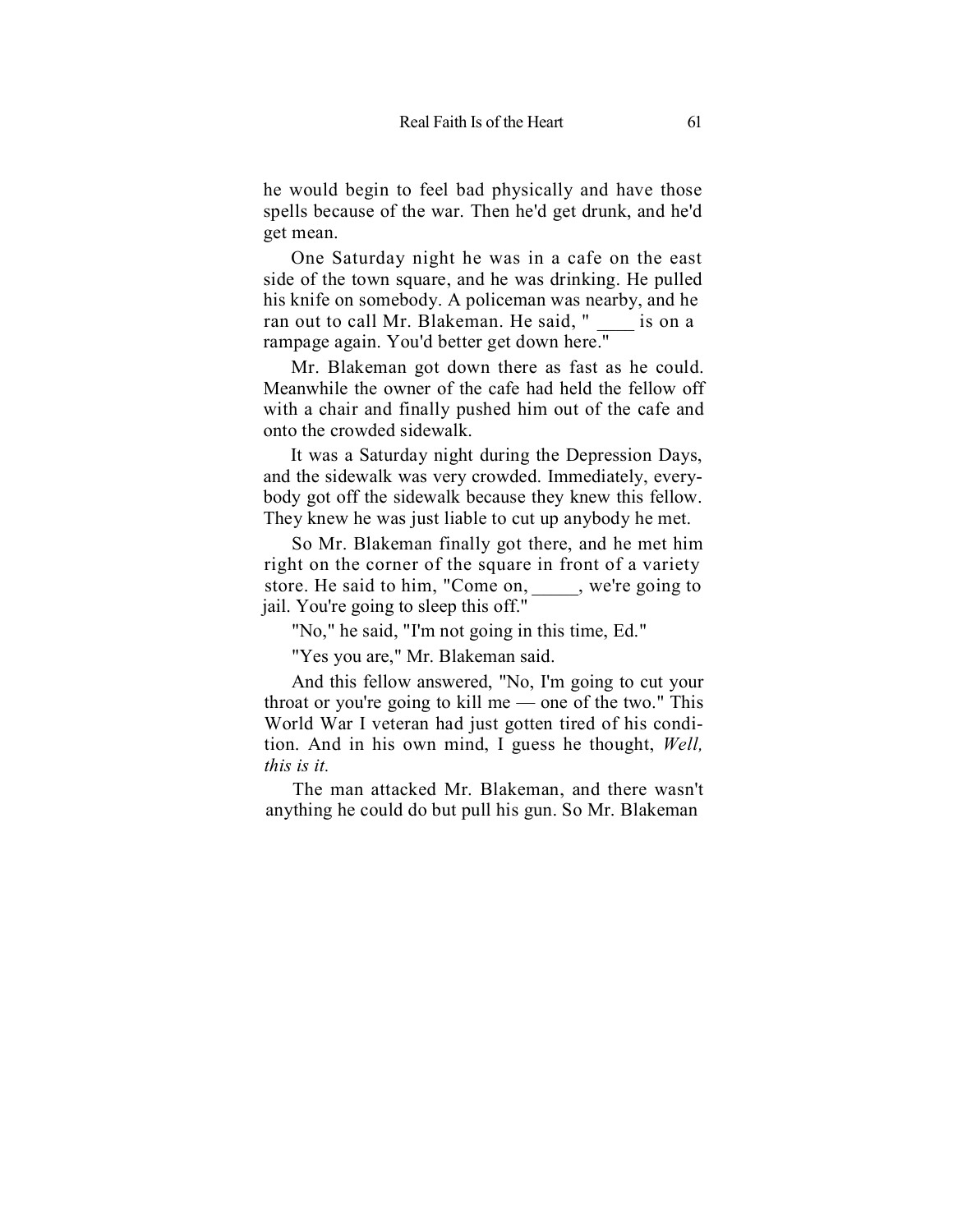shot him, and the fellow died as a result.

Everybody felt bad about it in a way. But then again, the whole town almost sighed a sigh of relief. After all, several people had nearly died from being cut up by this fellow.

Yet no one had ever pressed charges against this man because they felt he just wasn't altogether himself. And when he'd go back into the hospital for a while, they'd think he was well enough to get out, and they'd let him out.

When he was killed, everybody talked about it. Some people said, "Well, it's a good riddance. We hated for it to happen that way, but it's just a good riddance."

I remember I went on the job that day, and we were talking about it. And everybody was expressing his opinion about this fellow. But Brother Smith wouldn't say one evil thing about him. I remember hearing him say about the fellow, "Well, one thing about him, he did have pretty eyes."

When Brother Smith said that, I thought, *That fellow did have pretty eyes.* So Brother Smith said something good about this man. He wouldn't say anything bad about him. And at ninety years of age, Brother Smith was just as strong as a younger man in every way because he had asked God to help him keep his tongue.

I think some more of us could stand a little of that kind of preaching. *"For he that will love life, and see good days, let him refrain his tongue from evil, and his lips that they speak no guile"* (1 Peter 3:10).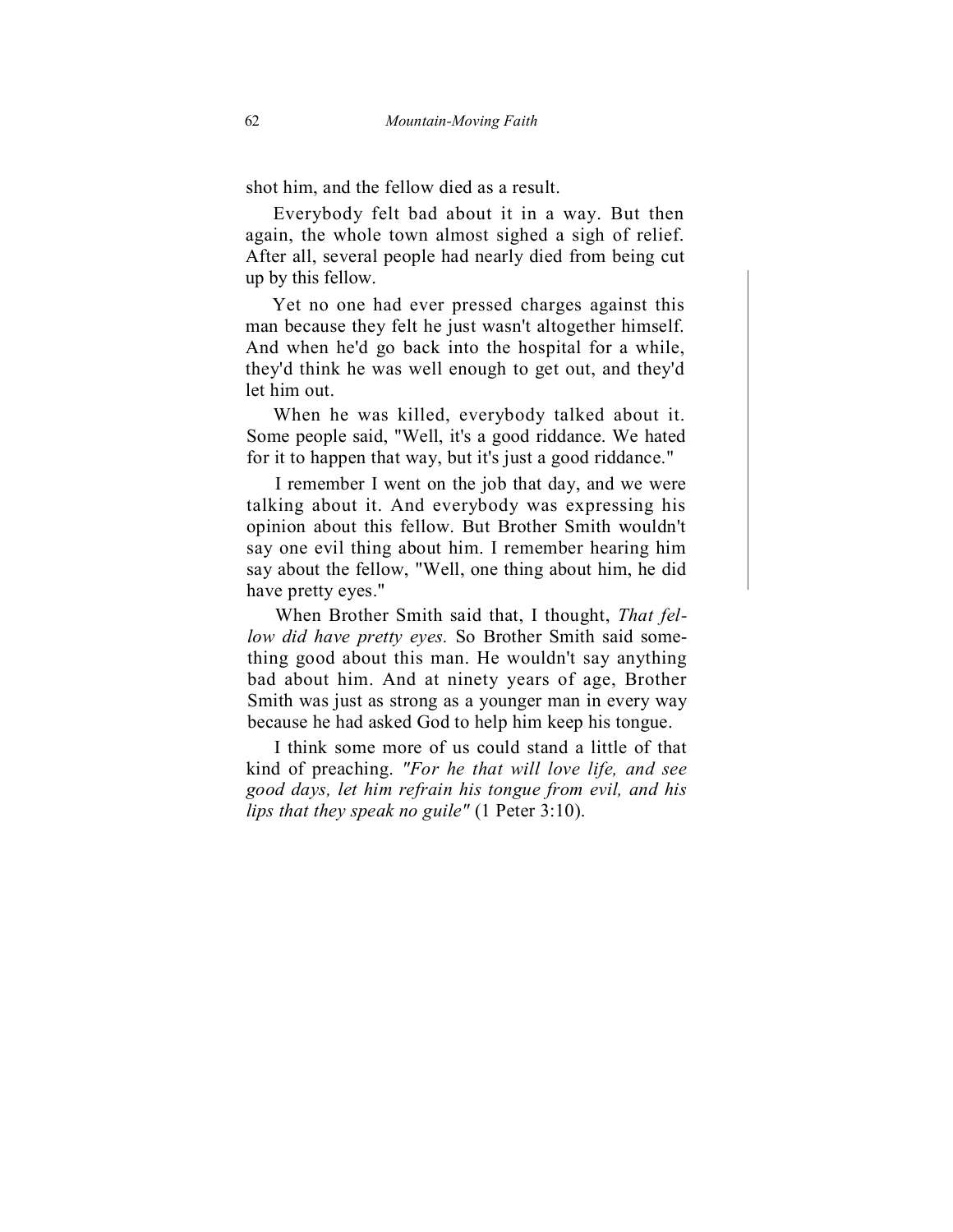So we can see that the expressions "inward man" and "hidden man of the heart" give us God's definition of the human spirit. And it's with the human spirit or heart of man that man believes. Real faith is of the *heart.*

# **Two Kinds of Faith**

The Bible talks about two kinds of faith — the Thomas-kind of faith or head-faith and the Abraham-kind of faith or heart-faith.

**JOHN 20:25-29**

**25 The other disciples therefore said unto him, We have seen the Lord. But he said unto them, EXCEPT I SHALL SEE in his hands THE PRINT OF THE NAILS, and put my finger into the print of the nails, and THRUST MY HAND INTO HIS SIDE, I WILL NOT BELIEVE.**

**26 And after eight days again his disciples were within, and Thomas with them: then came Jesus, the doors being shut, and stood in the midst, and said, Peace be unto you.**

**27 Then saith he to Thomas, Reach hither thy fin ger, and behold my hands; and reach hither thy hand, and thrust it into my side: and be not faith less, but believing.**

**28 And Thomas answered and said unto him, My Lord and my God.**

**29 Jesus saith unto him, Thomas, BECAUSE THOU HAST SEEN ME, THOU HAST BELIEVED: blessed are they that have not seen, and yet have believed.**

**ROMANS 4:17-21**

**17 (As it is written, I have made thee a father of many nations,) before him whom he believed, even**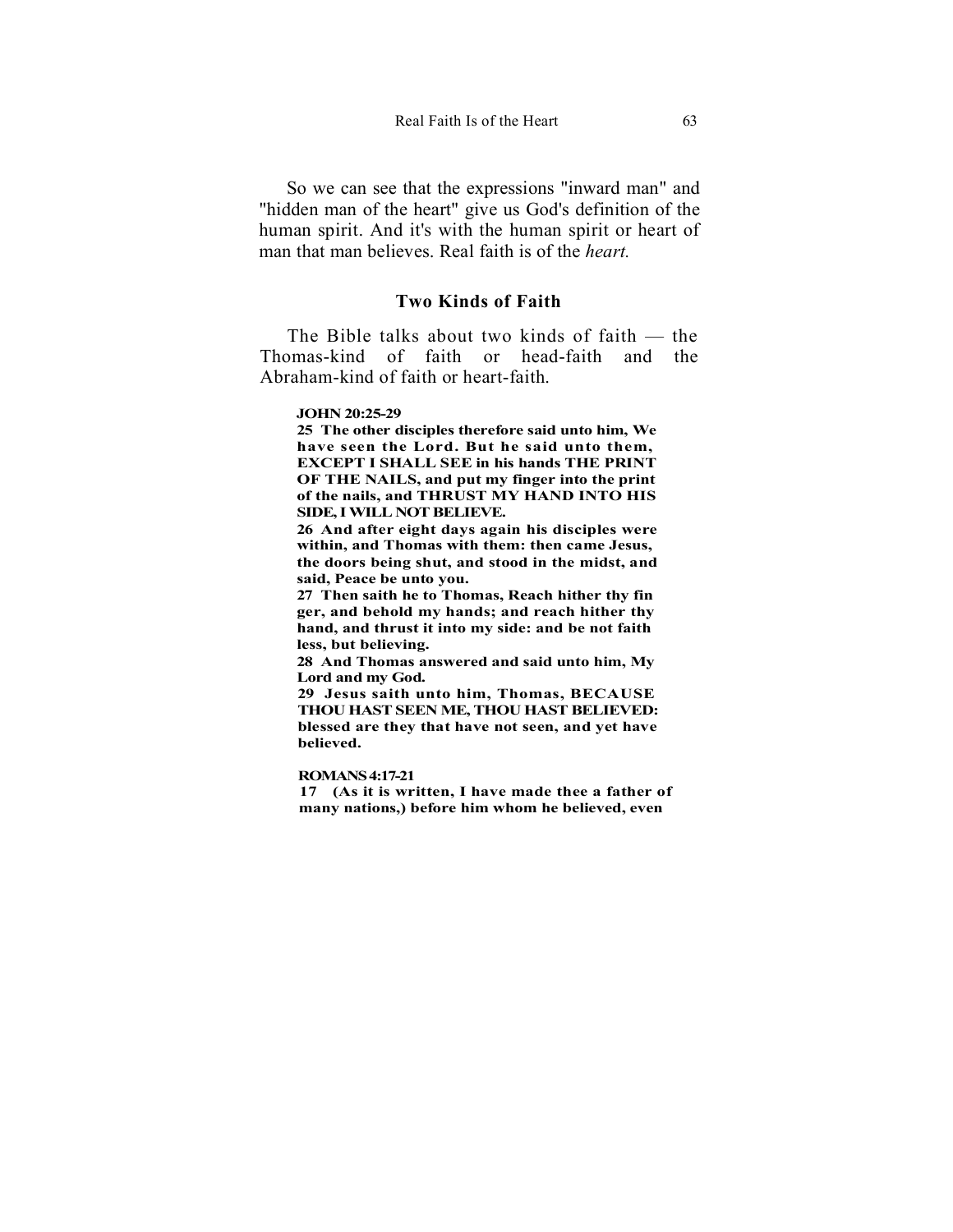**God, who quickeneth the dead, and calleth those things which be not as though they were.**

**18 WHO AGAINST HOPE BELIEVED IN HOPE, that he might become the father of many nations, according to that which was spoken, So shall thy seed be.**

**19 AND BEING NOT WEAK IN FAITH, HE CON SIDERED NOT HIS OWN BODY now dead, when he was about an hundred years old, neither yet the deadness of Sarah's womb:**

**20 He staggered not at the promise of God through unbelief; but was STRONG IN FAITH, giv ing glory to God;**

**21 And being fully persuaded that, what he had promised, he was able also to perform.**

The Abraham-kind of faith is the faith that believes in spite of what it sees — in spite of the circumstances. And the Abraham-kind of faith is of the heart. The Thomas-kind of faith believes only what it can see, hear, taste, smell, or touch. The Thomas-kind of faith is head-faith. In other words, it's based on mental reasoning and the senses.

You see, man is a spirit being. He has a soul, and he lives in a body. We contact the physical world with our physical body. We contact the spiritual world with our spirit. And we contact the intellectual world with our soul.

There's only three worlds or realms you live in. Man doesn't contact any other realm except the spiritual, physical, and mental realms, because there's not any more realms than that for him to contact.

But man is actually a spirit being. It helped my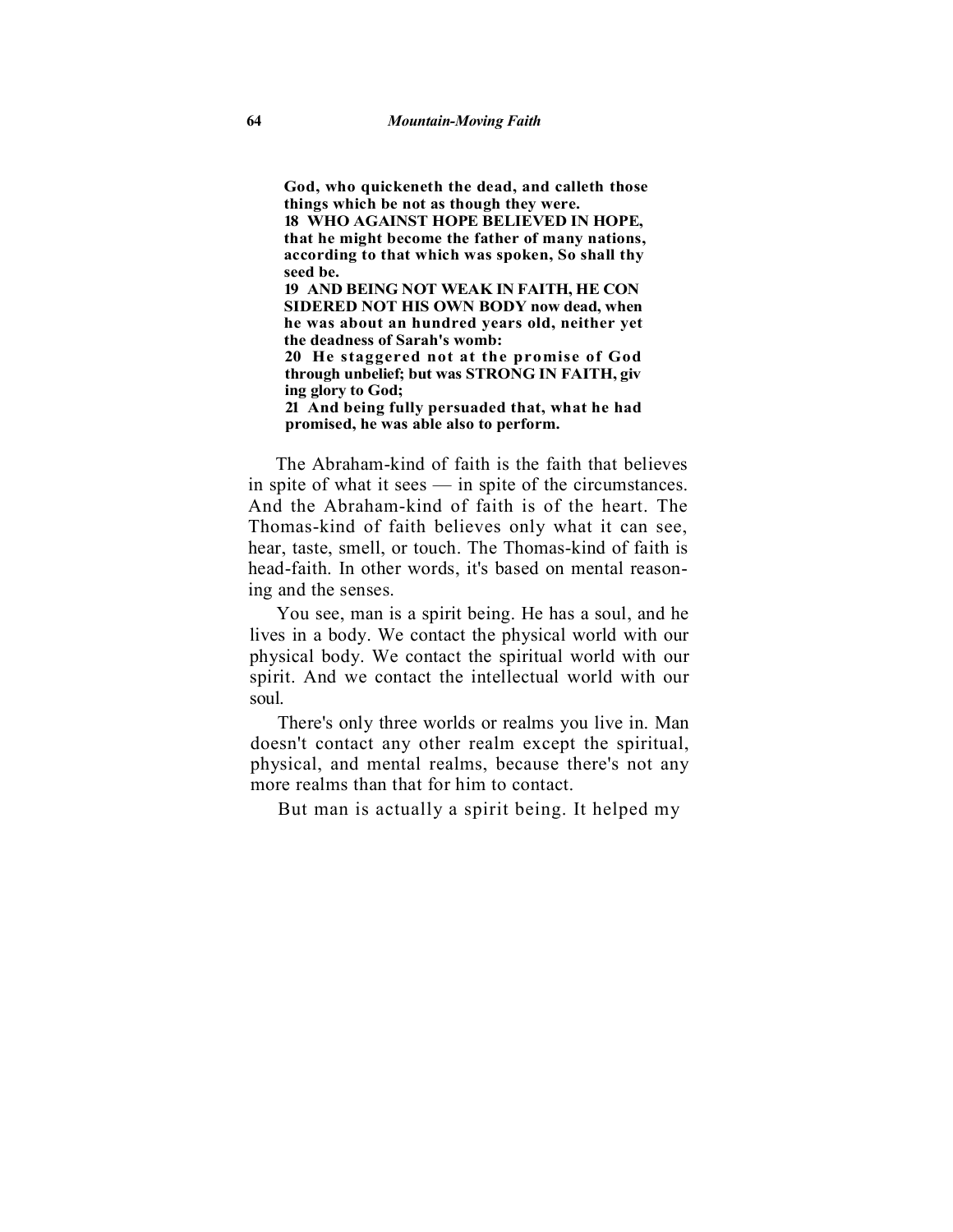faith just to think like that, because faith is of the *heart,* or the spirit, or the inward man. Faith is not of the mind or the body — it's of the heart!

#### MARK 11:23

23 For verily I say unto you, That whosoever shall say unto this mountain, Be thou removed, and be thou cast into the sea; and shall not doubt IN HIS HEART, but shall believe that those things which he saith shall come to pass; he shall have whatsoever he saith.

# Write this down and don't forget it: *Faith will work in your heart with doubt in your head!*

Here's the thing that defeats a lot of Christians. Because they have doubt in their mind, they say, "I'm doubting; I know I am." And, really, whether they mean to or not, they're telling a lie all the time. They just don't know it, because faith will work in your heart with doubt in your head.

Jesus never said a word in the world about not doubting in your head. He said, ". . . *and shall not doubt in his HEART. . ."* (Mark 11:23).

*It's heart faith, not head faith, that gets the job donel* 

Proverbs 3:5 says the same thing.

#### PROVERBS 3:5

5 Trust in the Lord with all thine HEART; and lean not unto thine own understanding.

Your understanding is your own mental processes your own human thinking. In other words, you can read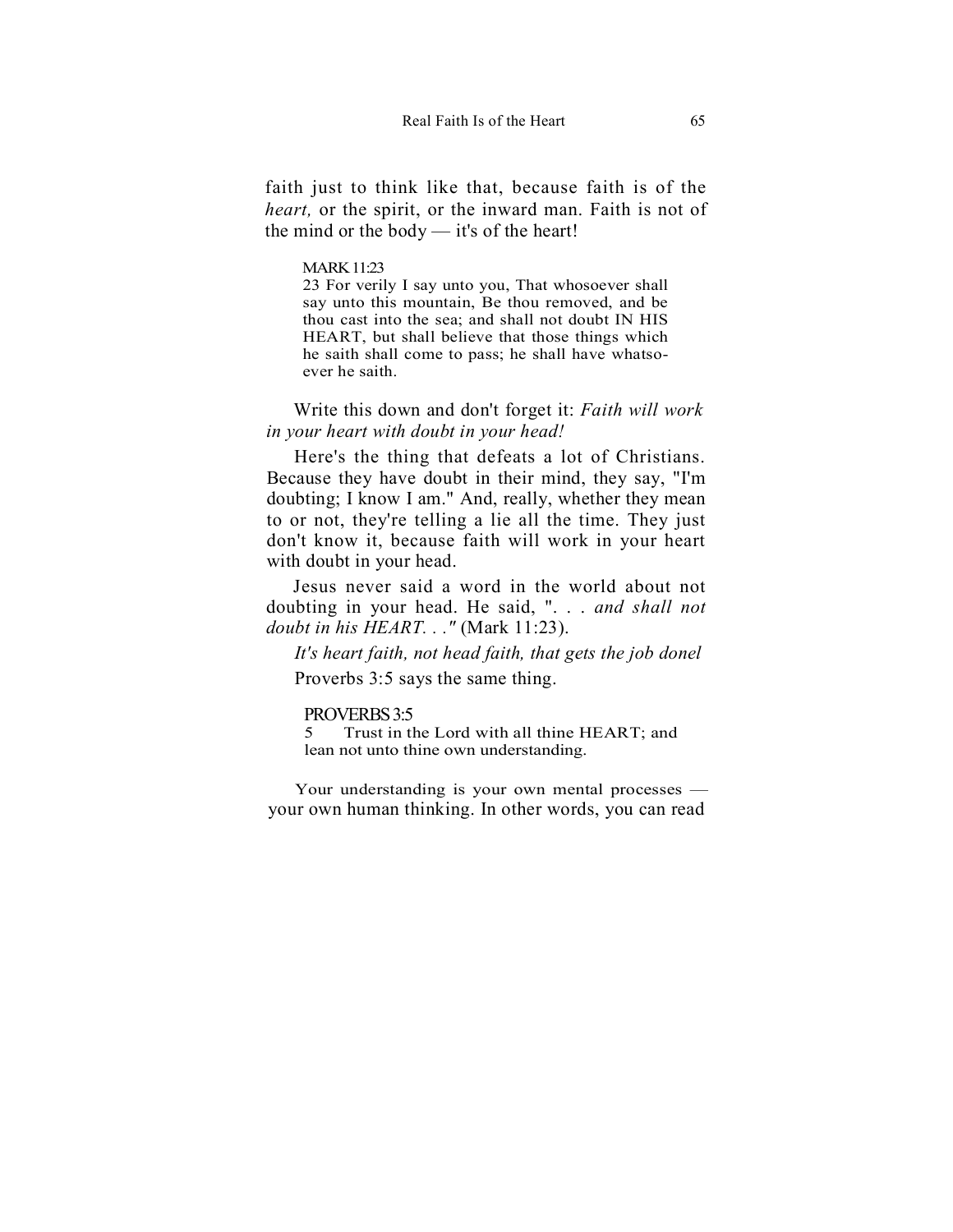that verse like this: "Trust in the Lord with all your heart and lean not to your own mind or human reasoning."

But that's exactly where most Christians miss it. You can give them scriptures, and they will say, "Yes, *but.* ..." I have people come to me all the time for help, and I have found that the best way in the world to help people is with God's Word.

# **Put Faith in the Word, Not in Your Feelings**

It's not what *we* feel; it's not what *we* think. It's what God's Word says that counts. And our faith should be in what God has said. Our faith shouldn't be in our feelings. We're going to be defeated for certain if our faith is in our feelings.

I remember several years ago I was holding a meeting in Fort Worth, Texas. And at the close of one of the morning services, a woman met me in the aisle and said, "Brother Hagin, I want you to pray for me."

"Well, what for?" I answered.

She said, "Do I have to tell you?"

I said, "Yes, I'm not going to pray unless you do."

"Well," she said, "I'll tell you. I've been saved about seven years now and filled with the Holy Ghost about five years. I've taught Sunday school here in this church for the past five years.

"My husband and I have been married for over twenty years. We weren't Christians when we were married. He never has gotten saved. He always drank a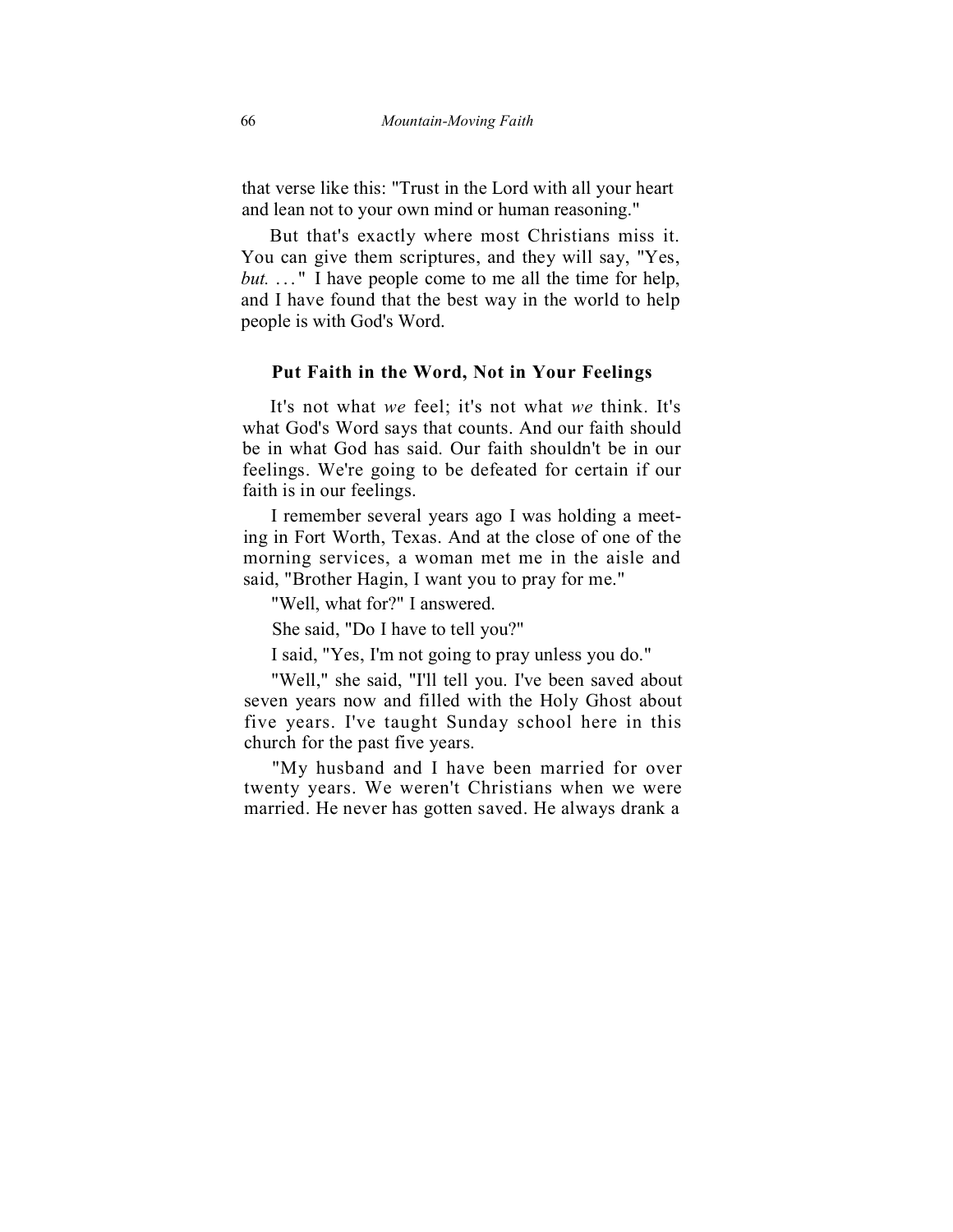little bit, but he'd just have a drink or two with the fellows. He's never come home drunk. He's a good man and a good husband, and I love him. He's always a good provider, and most of the time, he'll even come to church with me on a Sunday night. But he's never made a move toward God."

She continued: "Before I was saved, I was awfully hot-tempered. But now over a seven-year period, I haven't lost my temper one single time until recently. I've come close a few times. But I've never lost my temper.

"But awhile back, my husband had taken a drink or two, and he came home pretending he was drunk. And I'll just be honest with you, I just got mad. I lost my temper, and I tell you, I turned him every which way but loose. He finally yelled out, 'I'm all right! I'm just putting on — I'm not drunk.'"

And she said, "That made me madder than ever that he played a joke on me and treated me that way. So after I give him another piece of my mind, I went in the bedroom and slammed the door and locked it. And then after two or three hours I cooled off, and I was ashamed of myself. The words I said kept coming back to me. I said a lot of things I shouldn't have said, and I was wrong.

"I got on my knees in the bedroom and just prayed the rest of the night that God would forgive me. I never did open the door and let my husband in. He slept in the other bedroom.

"The next morning at the breakfast table, at first, he didn't say anything to me, and I didn't say anything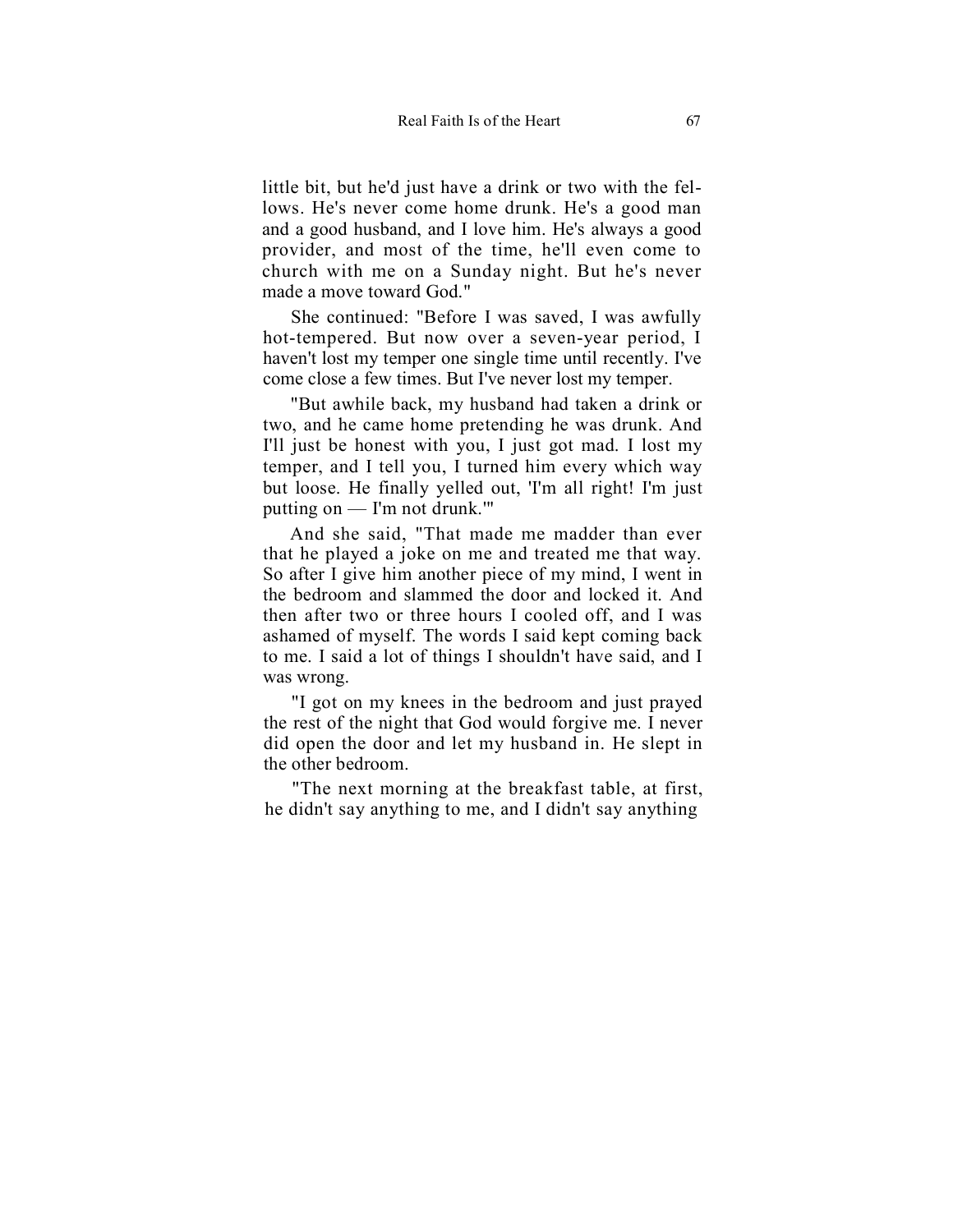to him until we sat down to eat. I always prayed over the food, and he'd be very nice about it. He'd always wait for me to pray.

"Finally he said, 'Aren't you going to pray?' I said, 'Before I pray and ask the blessing, I've got to apologize to you. I've prayed and asked God to forgive me, and I want you to forgive me too.'

"'Well,' he answered, 'I don't have anything to forgive you for. I really ought to be asking *you* to forgive *me.* I'm the one who brought it all on. I was the instigator; I'm the one who caused it all. Will you forgive me?'

"I said, 'I'll forgive you, all right. But after all, I'm a Spirit-filled Christian, and I haven't lost my temper in all these seven years. But I lost my temper and said a lot of things I shouldn't have said. I'm wrong, and I want you to forgive me.'

"My husband said, 'All right. I'll forgive you, but I'm to blame for it. You forgive me, too, and go ahead and ask the blessing.' So I stumbled through praying the blessing, and we ate."

I said to her, "Sister, you haven't turned in any prayer request. You've *told* me something."

"Well," she said, "here's what I want you to do. I want you to pray that God would give me some kind of a feeling so I'll know He's forgiven me. I've never felt yet on the inside of me like the Lord's forgiven me."

"Why," I said, "I'm not going to do any such thing. I'm not going to pray one lick about that. You've already got the answer to your problem. The Bible says, *'If we*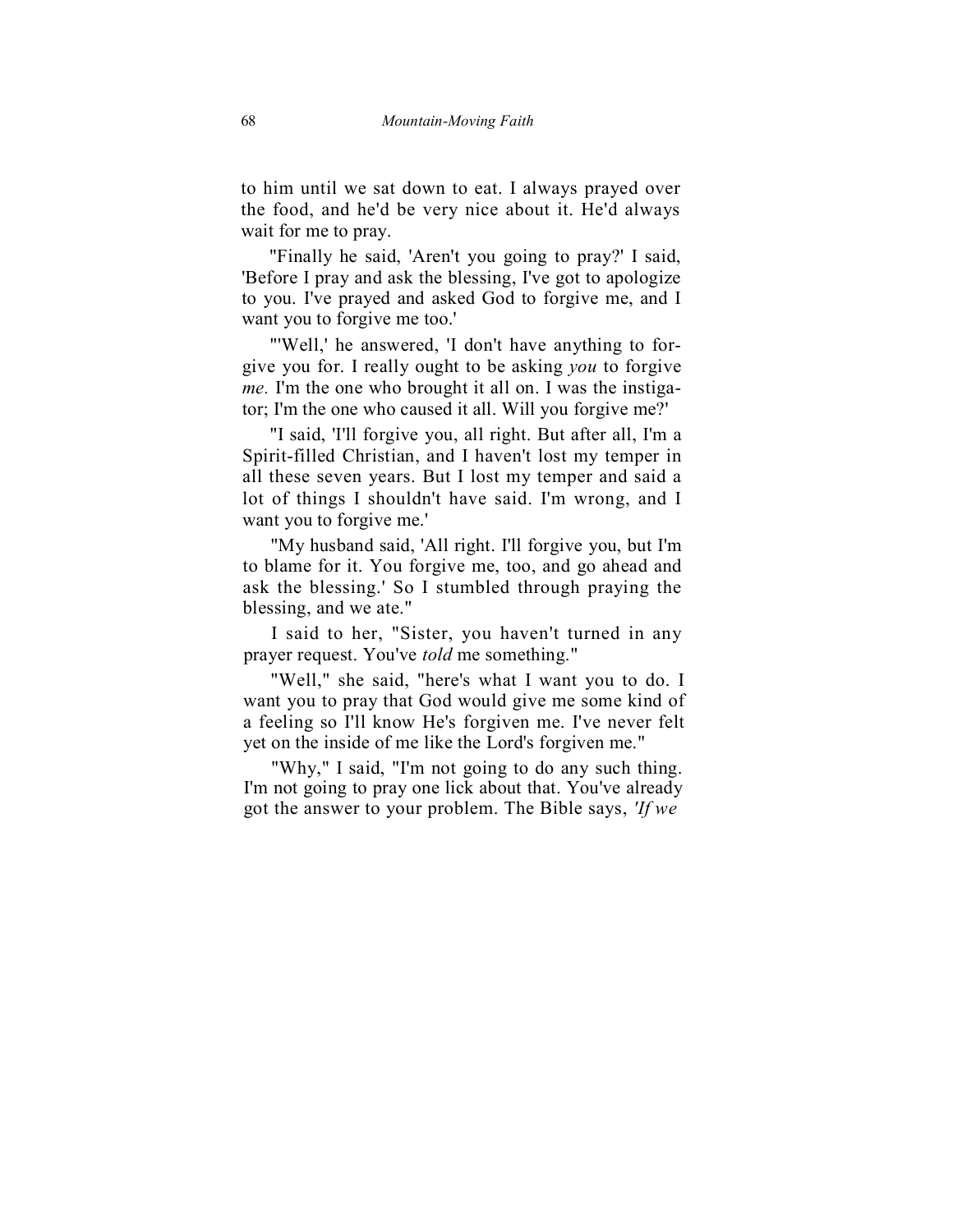*confess our sins, he is faithful and just to forgive us our sins, and to cleanse us from all unrighteousness'"*  (1 John 1:9).

"Oh, I know that, Brother Hagin, but. . ."

I said, "Sister, do you know what's wrong with you?"

She said, "No. *Do you?"*

I said, "I certainly do."

She said, "I wished you'd tell me."

I said, "You're not willing to forgive yourself that's where your trouble is. The Lord forgave you or else He lied about it. And I don't believe He lied. Do you think your husband lied when you asked *him* to forgive you, and he said he would?"

"No," she said, "I don't think he lied."

"Then you have more faith in an unsaved husband than you do in God. God said, 'If we confess our sins, He is faithful and just to forgive us our sins and to cleanse us from all unrighteousness.'"

Then I said, "Do you know what else you're telling me? You're telling me that God may have lied about it, but that your feelings don't lie. Your feelings say God hasn't forgiven you, but God says He has. You can believe your feelings, but you can't believe God."

# **Scriptural Praying Brings Results**

Friends, you can't help people as long as they're taking sides against the Word. You've got to side in with God's Word if you want it to work for you.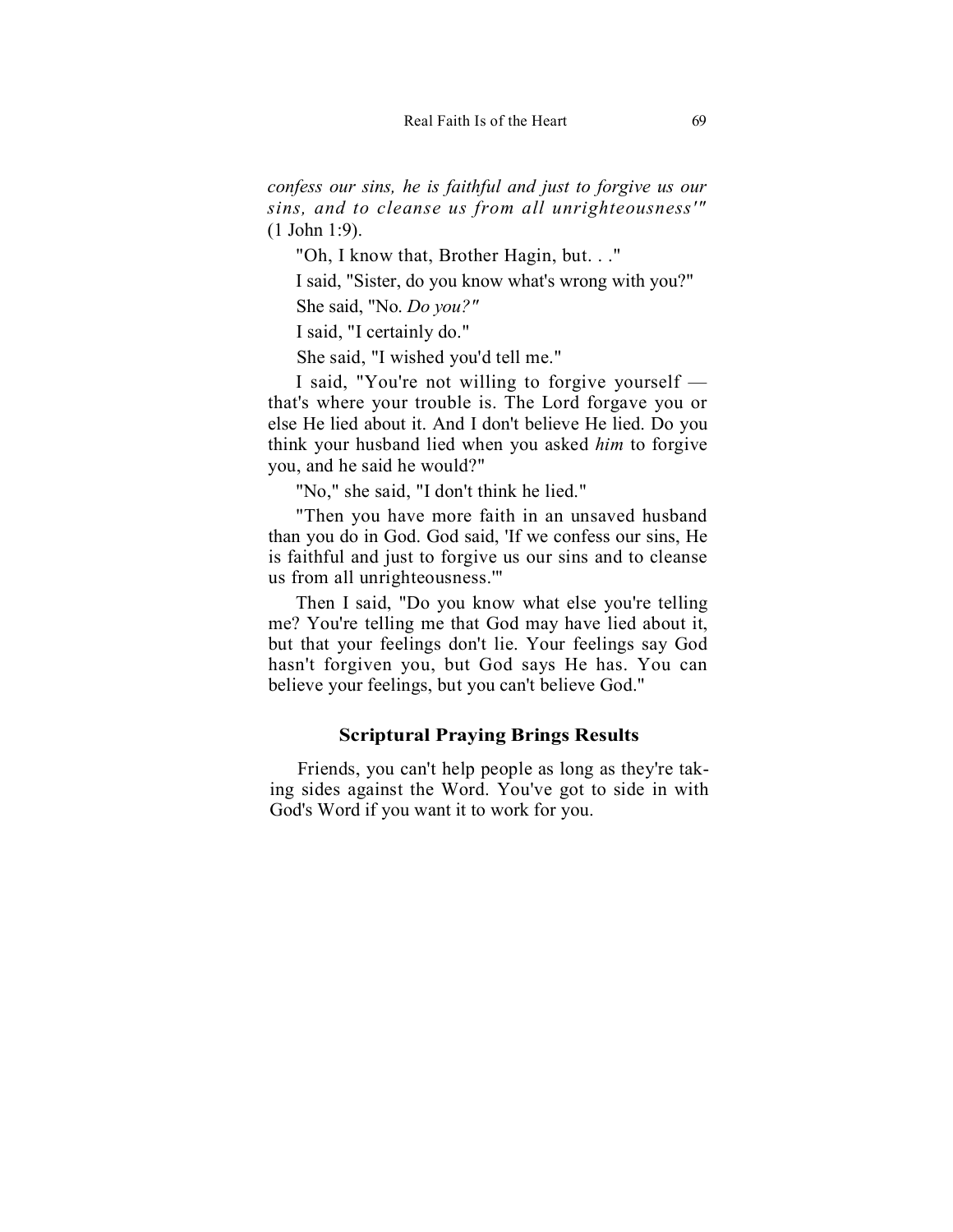A lot of folks don't catch on, but that woman was intelligent enough to get it. And she saw how terrible it was to have more faith in her feelings than in God's Word.

*Our faith must not be in our feelings. Our faith must be in what God says.*

Sometimes people's prayers are nothing more than lost motion because they are praying unscripturally. If they'd pray and believe God according to the Bible, they could expect an answer every time.

Through the years I've taken a few surveys along this line. And over a period of several years, I'd ask everybody who turned in a prayer request to me personally, "What is your prayer request?" And the majority of the time, they'd say, "Do I have to tell you?" And I'd always say, "Yes. I'm not going to pray unless you do."

You see, it really wouldn't do any good for me to pray if I didn't know what I was praying about. If you want me to pray about something for you, then you're either expecting me to have faith for it, or you're expecting me to agree with you that it'll come to pass.

But how in the world am I going to have faith for something when I don't even know what I'm believing for? I couldn't. And you can't have faith for something when you don't know what you're believing for. You can't agree on something when you don't know what you're agreeing on.

Also, many times people just get in the habit of saying, "Pray for me. Pray for me," and they don't mean a thing in the world by it  $-$  it's just words. Those people are just making conversation.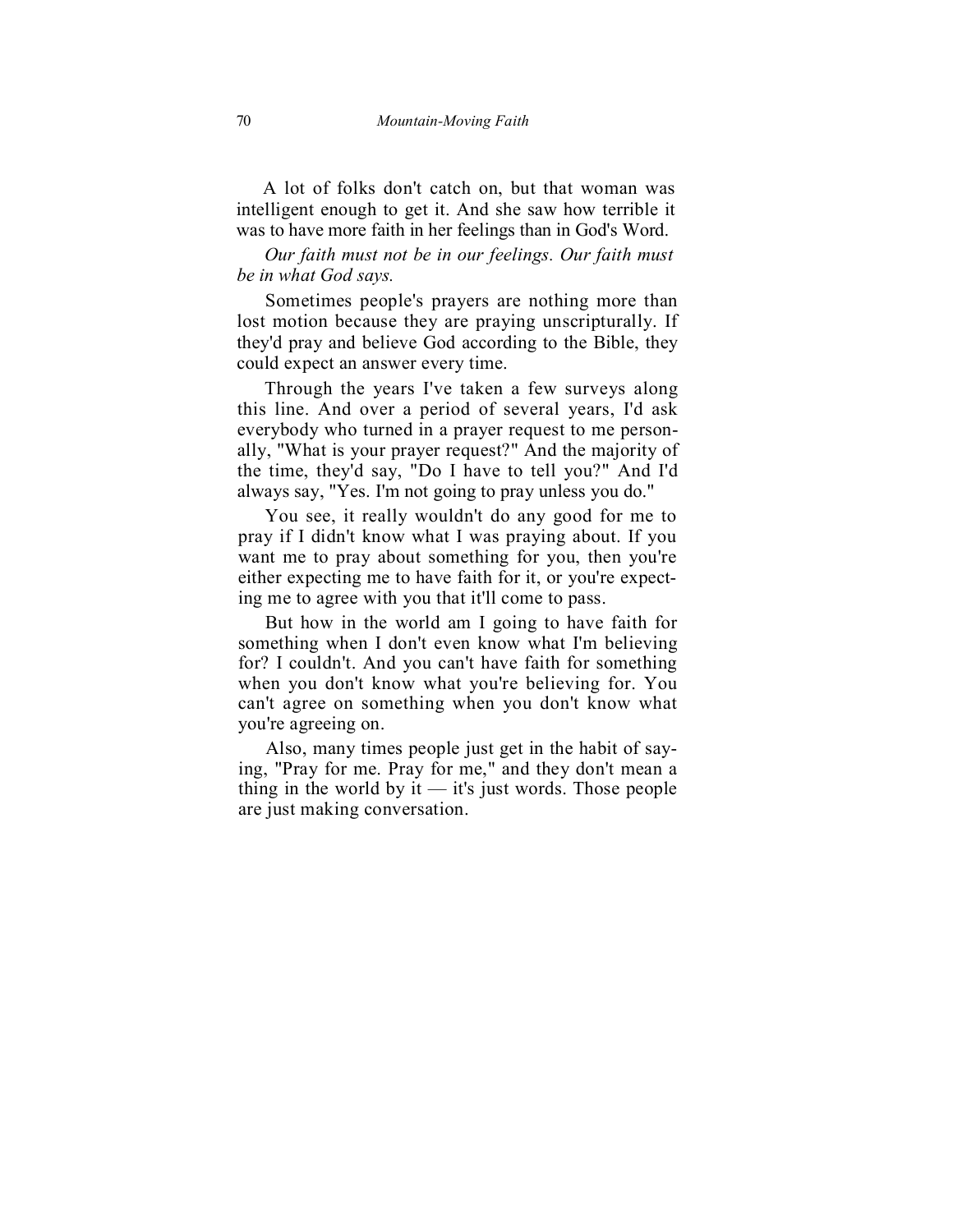I remember holding a meeting down in east Texas. Several pastors came to one of the day teaching services, and afterwards several of the ministers and I stood around talking. One by one they left, and finally there was just one visiting pastor. He got ready to go, so he shook hands with me, and just before he stepped out the door, he said, "Pray for me."

When he said that, I just held on to his hand and asked, "What for?" When I asked him that, he looked at me sort of startled and batted his eyes like a toad frog in a west Texas hailstorm! He said, "Well, uh, / *don't know."*

But if you don't know what you're praying for, you won't know whether or not you received it!

If you'll pray scripturally — in line with the Word you'll get results. And, as I said, faith will work in your heart with doubt in your head.

Some of the greatest things that ever happened to me, happened while I was having trouble with doubts in my head — in my mind. Even in receiving healing for my own body — a body practically totally paralyzed with two serious organic heart troubles and an incurable blood disease — I had a battle with my head the whole time. I began to say, "I believe I receive my healing for my heart." And my head said, "It's not so. It's not so. It's not so. It's not so . . ."

Oh, I had trouble with my head! But faith will work in your heart with doubt in your head. Real Bible-believing faith is of the heart!

We read in John chapter 20 and Romans 4 about the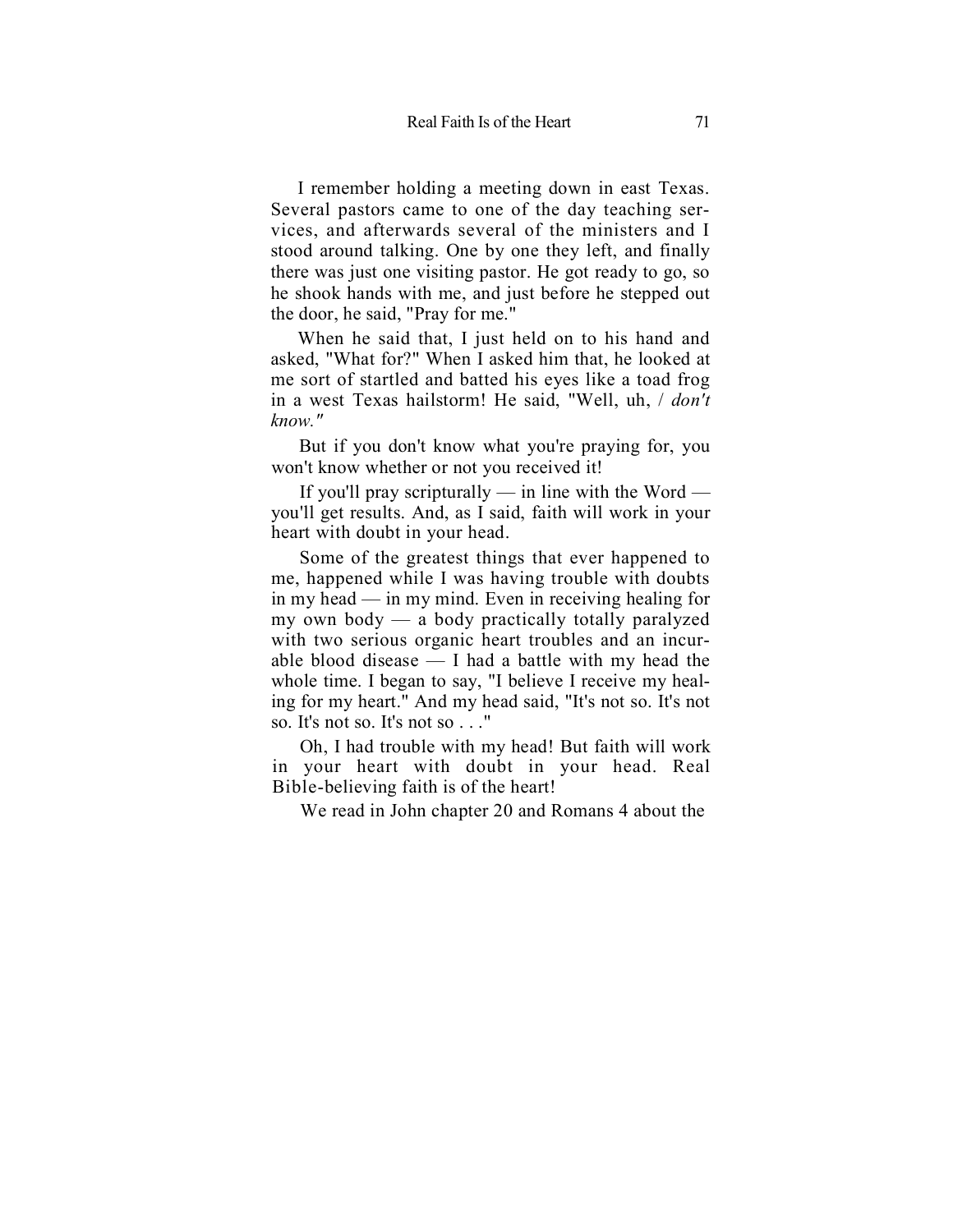difference between the Thomas-kind of faith and the Abraham-kind of faith. In these two portions of Scripture we have a contrast between two kinds of faith between head faith and heart faith.

Thomas' faith was a head faith, not a heart faith.

You see, after Jesus' resurrection, He appeared to the disciples, and Thomas wasn't with them. And the disciples said to Thomas: "We have seen the Lord" (John 20:25).

Thomas said, "I'll not believe unless I can see the print or the wound of the nail in his hands, put my finger in those nail holes, and see the wound in his side where that soldier took that Roman spear and thrust it under his rib cage in his left side." That Roman spear was said to have been about five inches wide at the base, so there would have been plenty of room for Thomas to put his hand.

The disciples were gathered together in a room when Thomas said this. The door was shut, but suddenly Jesus appeared in their midst and said, "Peace be unto you." And He said to Thomas, ". . . *Reach hither thy finger, and behold my hands; and reach hither thy hand, and thrust it into my side: and be not faithless, but believing"* (John 20:27).

You see, Jesus knew what Thomas had said even though He wasn't physically present that day when Thomas said it.

And Thomas said, "My Lord, and my God" (John 20:28). You see, when Jesus appeared, Thomas believed.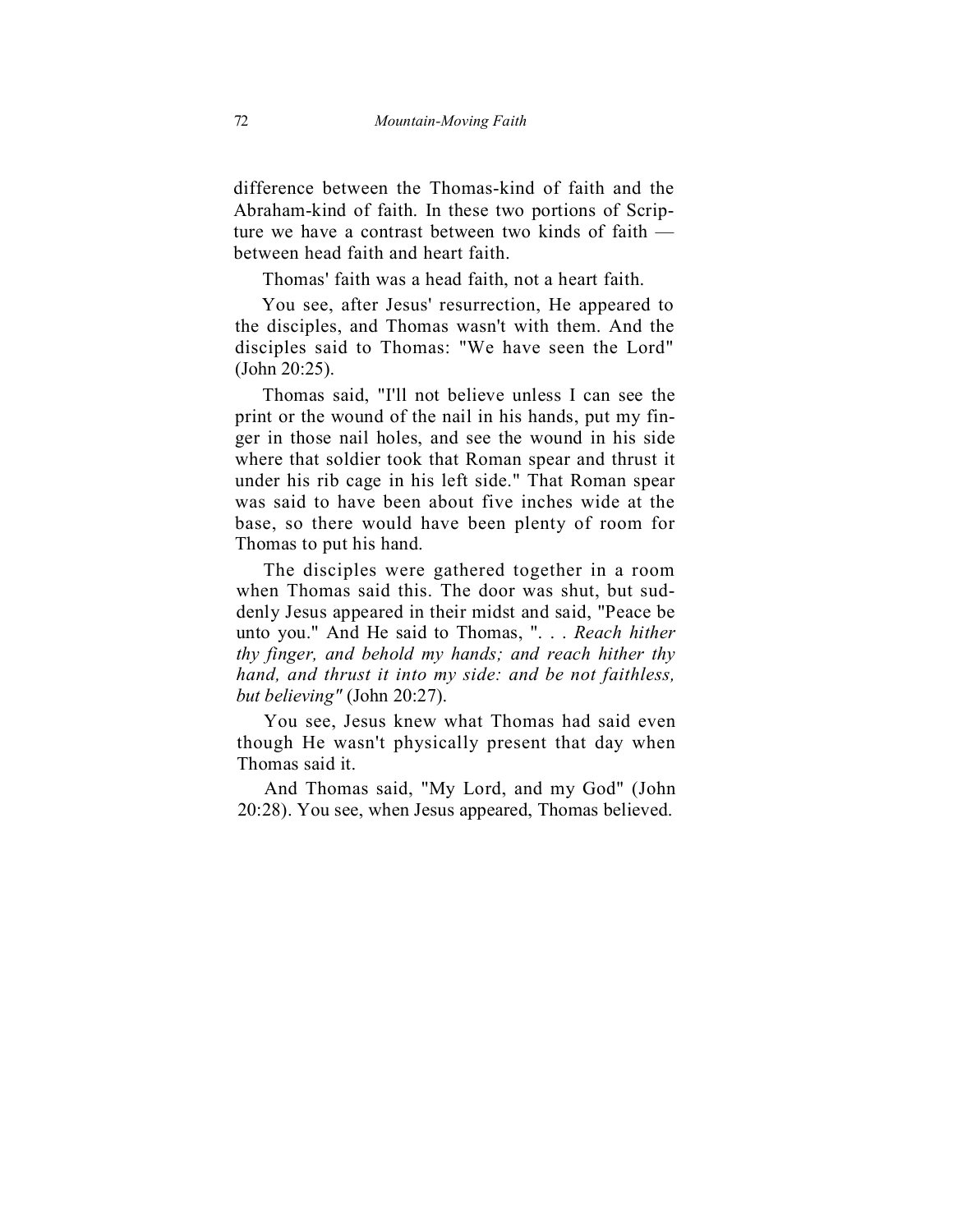And Jesus said, ". . . *Thomas, because thou hast seen me, thou hast believed* ..." (John 20:29).

Jesus didn't commend Thomas' kind of faith. He didn't recommend Thomas' kind of faith. In effect, Jesus said, "You only believe because you've seen."

But *anybody* could have that kind of faith — sinner or saint! That's a head faith. That's believing what your physical senses tell your mind.

But Jesus said, ". . . *blessed are they that have not seen, and yet have believed"* (John 20:29).

## **Calling Those Things That Be Not As Though They Were**

Let's look again in Romans at God's own account of Abraham and his faith.

## ROMANS 4:18-21

18 Who against hope believed in hope, that he might become the father of many nations, accord ing to that which was spoken, So shall thy seed be. 19 And being not weak in faith, he considered not his own body now dead, when he was about an hundred years old, neither yet the deadness of Sarah's womb:

20 He staggered not at the promise of God through unbelief; but was strong in faith, giving glory to God;

21 And being fully persuaded that, what he had promised, he was able also to perform.

Paul, inspired by the Spirit of God, wrote these words. You can read an account of this back in Genesis 17. When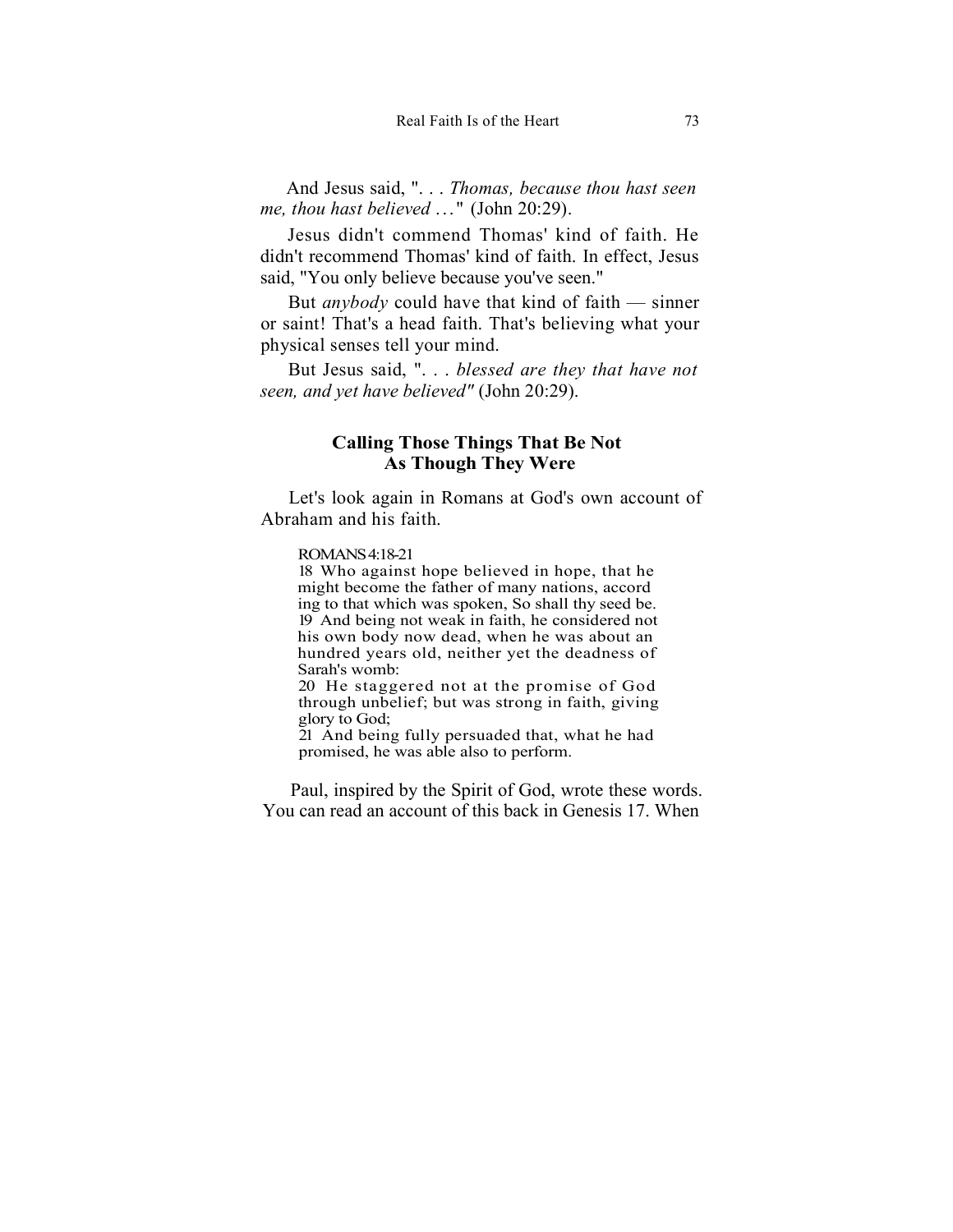Abram was ninety-nine years old, the Lord God appeared to Abram and said, *"Neither shall thy name any more be called Abram, but thy name shall be Abraham; for a father of many nations HAVE I MADE THEE"* (Gen. 17:5).

Now get this, because God said, "The father of many nations *have I made* thee."

Think on that a little bit. I know it's different than human reasoning and human thinking. You'll have to meditate on it a little bit for it to dawn on you.

Looks at Romans 4:17 again. It says, ". . . *before him whom he believed, even God, who quickeneth the dead, AND CALLETH THOSE THINGS WHICH BE NOT AS THOUGH THEY WERE."*

Notice, God didn't say, "I am *going* to make you the father of many nations." He said, "I *have made* you the father of many nations."

# **Faith Is** *Now*

Faith is always present tense. These people who are always *going* to get something, never get it. They say, "I'm *going* to get the baptism of the Holy Ghost *sometime."*

I know people who have been *"going* to get" something from God for years, and they've never gotten it yet. They've said, "I believe I'm *going* to get my healing sometime." I know people like that who are still sick and some who have died.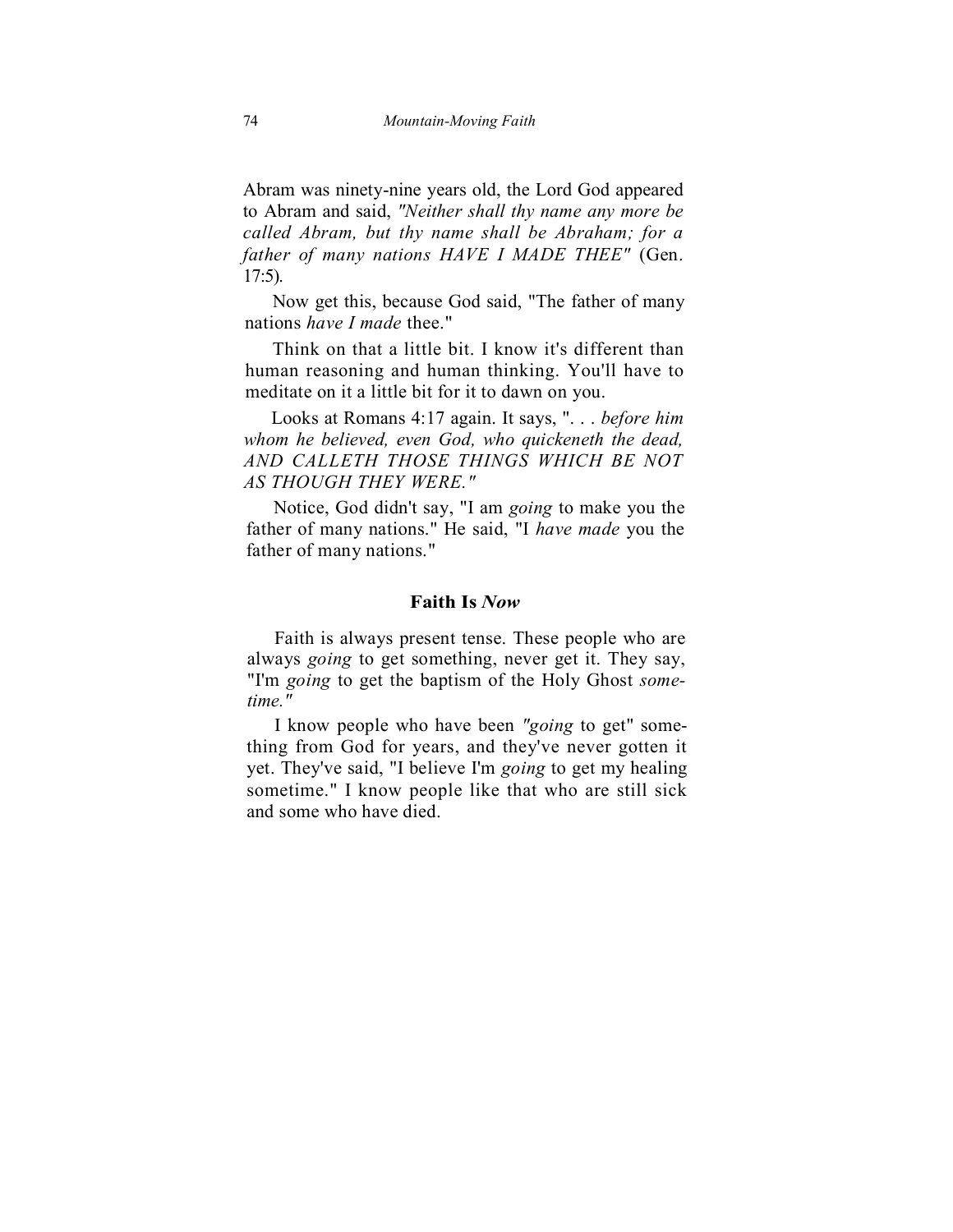A man once told me, "I believe I'll get saved sometime." Bless his darling heart, I tried to get him to accept his salvation *now.* The Bible says, ". . . *NOW is the accepted time; behold, now is the day of salvation"* (2 Cor. 6:2). But this man eventually died and went to hell. And right now while you're reading this book, he's in hell "lifting up his eyes in torment" (Luke 16:23).

Yet this man said to me, "I'm not planning on going to hell. I'm going to get saved *sometime."* But he didn't. He's in hell today.

That's not faith. You may call it "believing," but it isn't even believing. It is really just hope.

#### **HEBREWS lid 1 NOW faith is the substance of things hoped for, the evidence of things not seen.**

This verse says, *"Now* faith *is. .* . ." If it's not now, it's not faith. Faith is *now* — it's present tense.

Now notice in Romans 4:17 that Abraham believed God. It says, ". . . *before him whom he* [Abraham] *believed, even God, who quickeneth the dead, and cal-leth those things which be not as though they were."*

What did Abraham believe?

#### **ROMANS 4:18**

**18 Who against hope believed in hope, that he might become the father of many nations, ACCORDING TO THAT WHICH WAS SPOKEN, So shall thy seed be.**

Abraham believed according to that which was spo-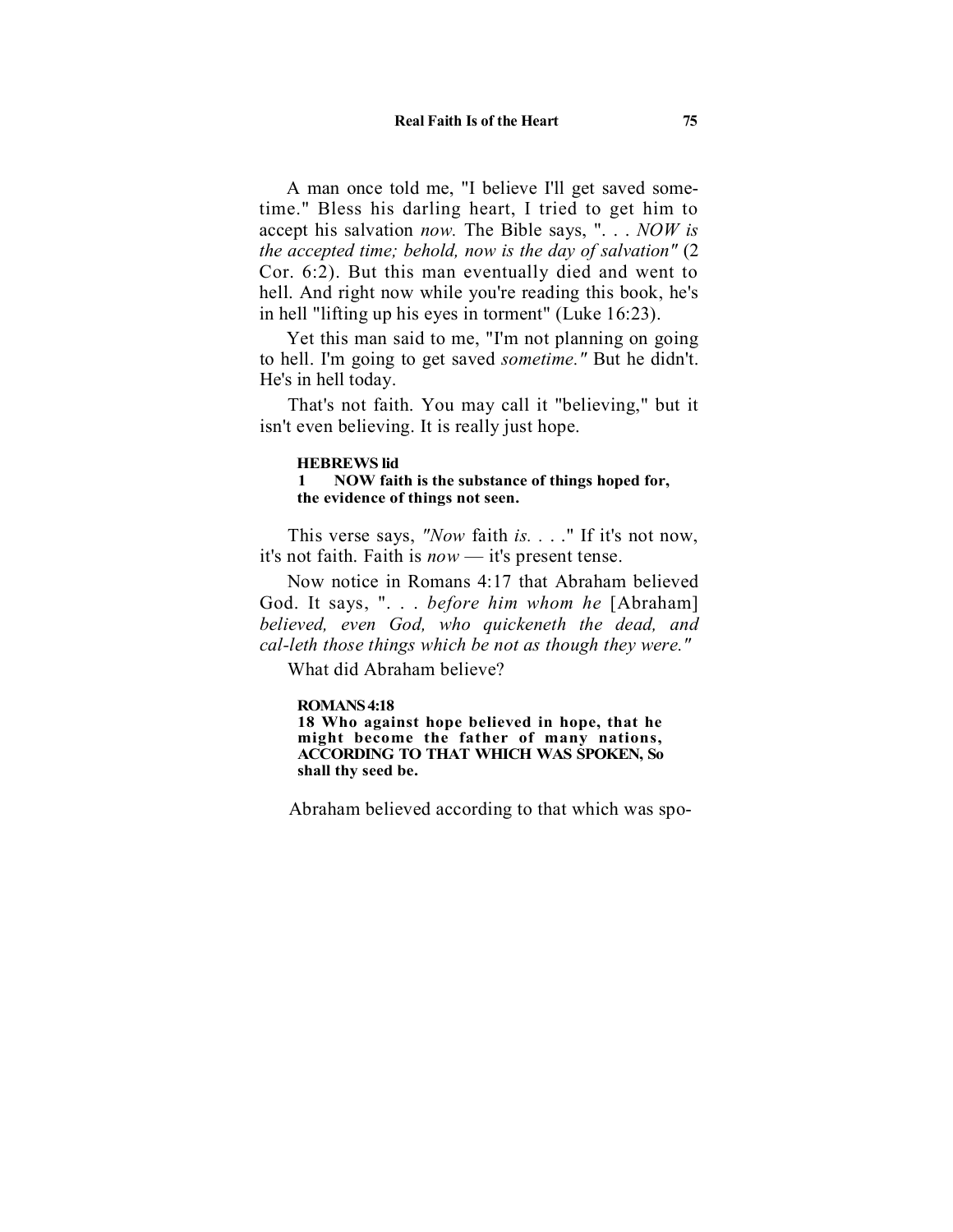ken. He didn't believe according to what he could *see.*  He didn't believe according to what he could *feel.* He didn't believe according to what his physical senses told him. He didn't believe according to what his mind told him. Abraham believed according to what God said.

Well, if Abraham believed according to what was spoken, what exactly did he believe then? He didn't believe he was *going* to be a father, because God didn't say He was *going* to make Abraham the father of many nations.

No, Abraham believed that God had already done it — that God *had already made* him the father of many nations because that's what God had said. If Abraham believed according to that which was spoken, then he believed that he *had been made* the father of many nations.

You see, faith calls those things which be not as though they were. That's what causes them to come into being!

I've had people tell me, "Yes, Brother Hagin, but common sense will tell you such and such." I said, "I know it, but where did you ever read in the Bible where it said, 'We walk by common sense'?

"You never read that anywhere. The Bible said, 'We walk by faith and not by sight'" (2 Cor. 5:7). You see, common sense is based on sight — on what your physical senses tell you.

For instance, common sense will tell you that a man a hundred years old and a woman ninety years old are not going to become a mamma and papa. But Abraham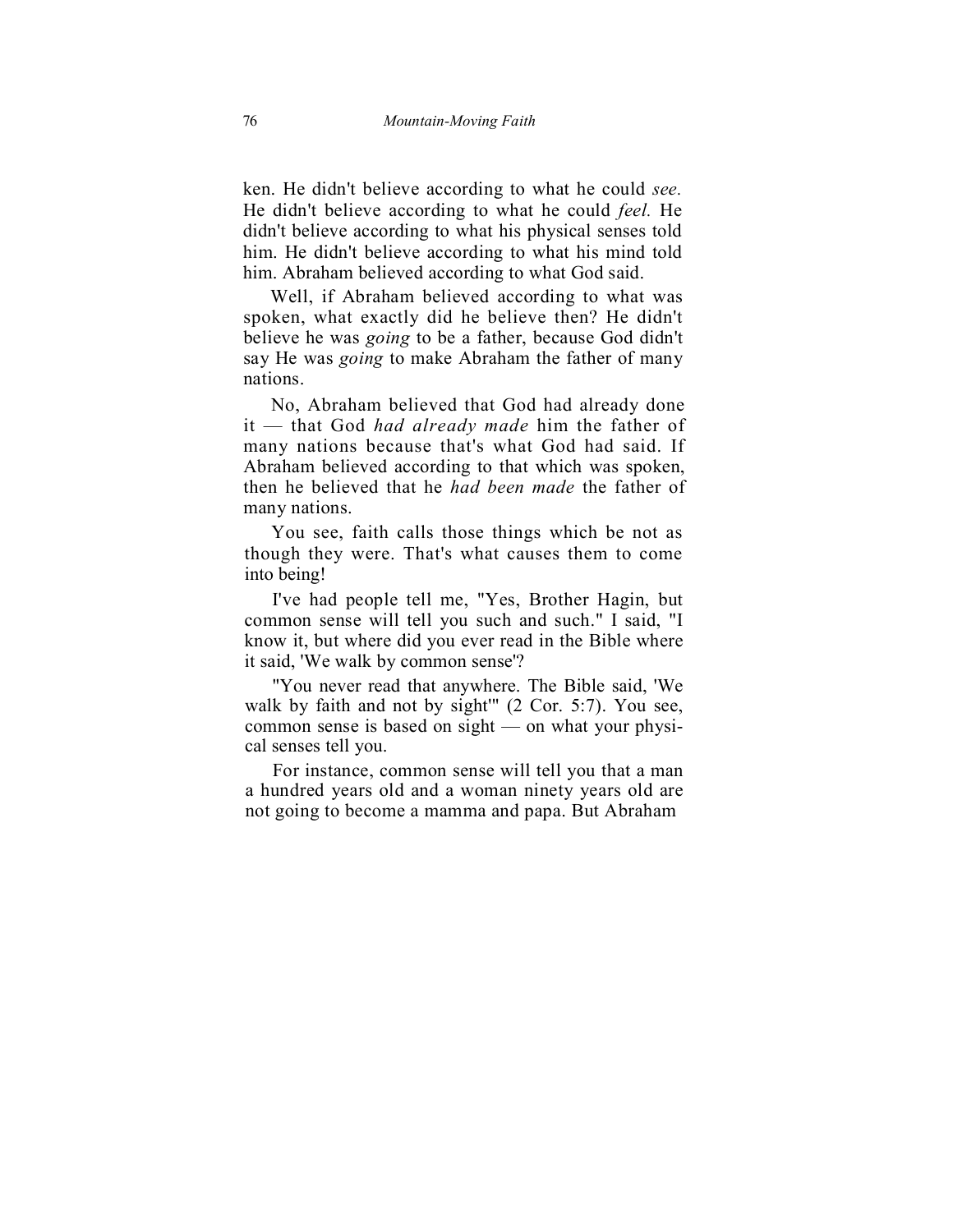didn't walk by common sense. He trusted the Lord with all his heart and leaned *not* to his own understanding (Prov. 3:5).

He believed according to that which was spoken. I don't know about you, but that has brought me through many a hard place. I just stood my ground and looked at the opposition — at all the circumstances that contradicted what I was believing for and told me I didn't have my answer. And I said from my heart, "I believe according to that which was spoken."

My feelings said, "You don't have the answer." My sight said, "No, you don't have it." But I said from my heart, "I believe according to that which was spoken in God's Word. It is written, and that's what I believe."

I'm not moved by what I see; I'm not moved by what I feel. I'm moved *only* by what I believe. And what a difference that makes.

When I can get folks to act on God's Word, it's the simplest thing in the world to get people healed.

Yes, I believe in gifts of the Spirit. I believe in praying with an anointing of the Spirit. There are various ways of ministering healing by the Spirit, and those ways will work for some people some of the time because the gifts of the Spirit are manifested as the Holy Spirit wills (1 Cor. 12:11). But God's Word will *always* work for anyone who dares to believe and act on it.

I remember I was ministering in the state of Oklahoma several years ago (we lived in Texas at the time). I met some preachers I'd known in Texas who had moved to Oklahoma. They were pastors now.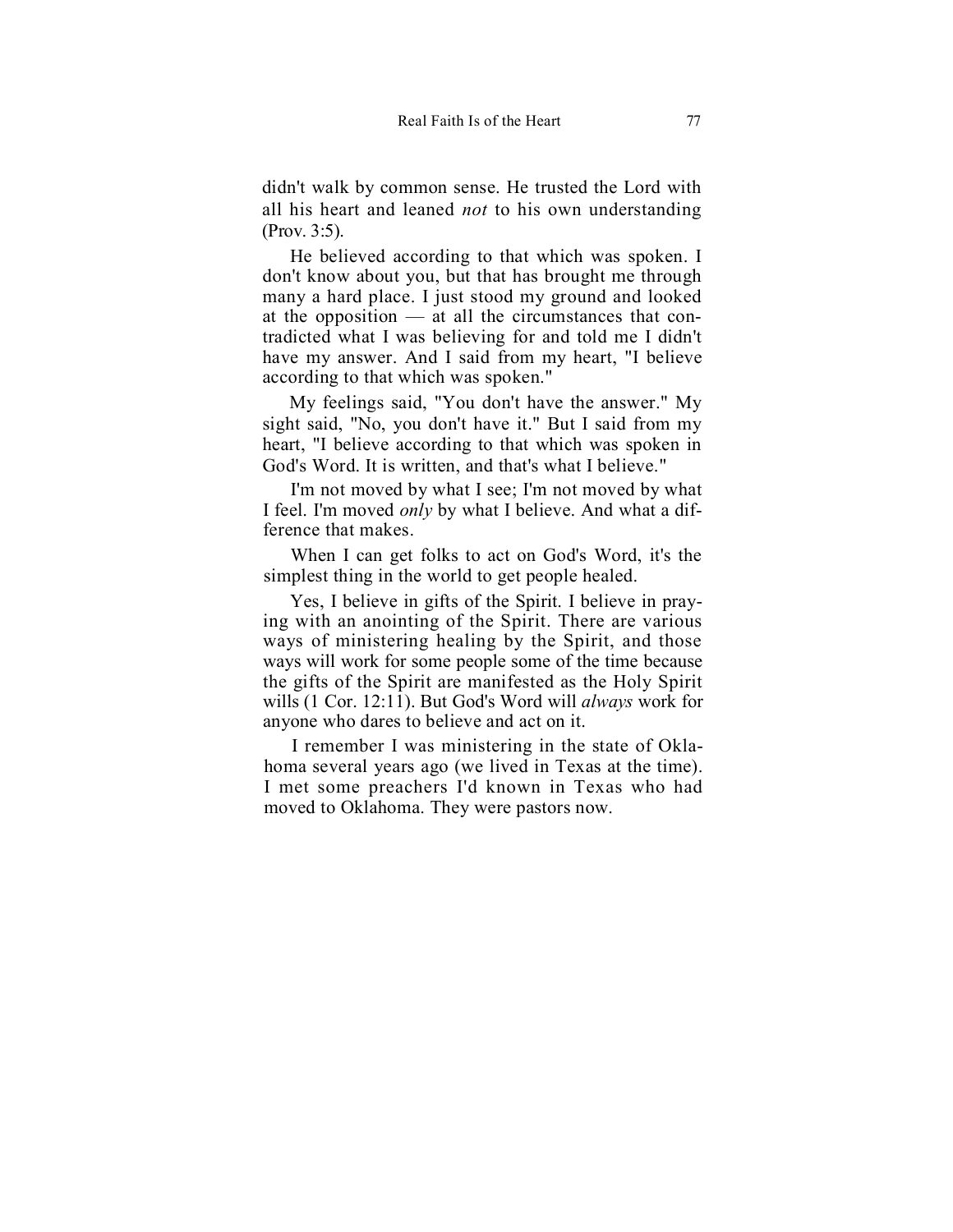One of the pastors told me: "Brother Hagin, we're going to bring a lady from our church who's crippled and can't walk a step. She's seventy-two years old, and she hasn't walked a step in the last four years. The doctor has said she'll never walk again."

They brought her to the meeting, and I was ministering each night with an anointing of healing power. But we had a lot of people to pray for, and when you're praying for a lot of folks, after a while the anointing will sort of lift from you.

So by the time I got to this woman, the anointing was gone. Well, I knew then that I couldn't minister to her with the healing anointing. The people who brought her to the meeting came from a distance and they couldn't bring her back, so this was the only time I could minister to her.

So I said, "Just sit her down here, and I'll minister to her." As I began ministering to her, among other things, I said to her, "Sister, did you know that you *are* healed?"

I remember she looked at me, and her eyes got big, because here she was sitting there crippled and hadn't walked a step in four years. Her doctor was a specialist, and he had said, "She'll never walk another step the longest day she lives."

When I said, "Sister, did you know you are healed?" she said, "Oh, am I?"

I said, "You sure are. You *are* healed. You're not *going* to be healed — you are! And I'll prove that to you by the Bible."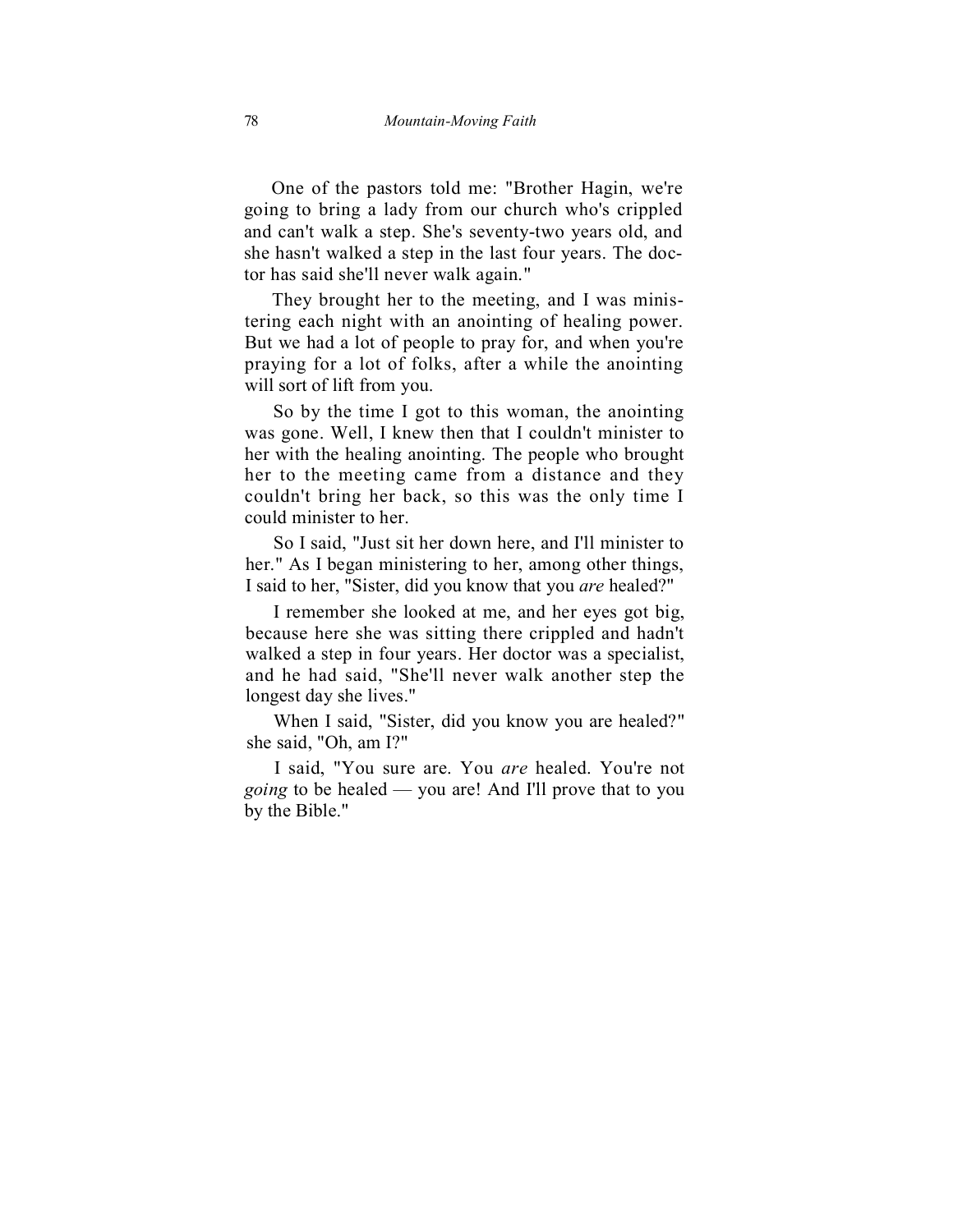I opened my Bible to First Peter 2:24 and laid it on her lap. I said to her, "Would you mind reading verse 24 out loud?" And she read aloud, *"Who his own self bare our sins in his own body on the tree, that we, being dead to sins, should live unto righteousness: by whose stripes ye WERE healed"* (1 Peter 2:24).

Then I said, "May I ask you a question?"

She said, "You may."

I said, "Notice, that last clause said, ". . . *by whose stripes ye WERE healed.* Is 'were' past tense, future tense, or present tense?"

"Why," she said, "it's past tense." Then she said, "If we *were* healed, then I *was* healed!"

You see, if you're going to believe what God said about healing, this is what you're going to believe: You've got to believe that we *were* healed and that you *were* healed.

"Yeah," someone said, "but I'm still sick."

Well, you're not believing it then. You've gone back to believing what your head tells you. You see, a minute before, you said from your heart, "I believe God's Word." But then you slipped right back over to what your head told you, and you said, "No, I don't have it." You turned right back around and started walking by *sight* instead of *by faith\*

When this elderly woman said, "If we *were* healed, then I *was* healed," I said, "That's right! That's right!"

Then before her mind could take over, I said to her real quickly, "Will you do what I tell you?" I knew Satan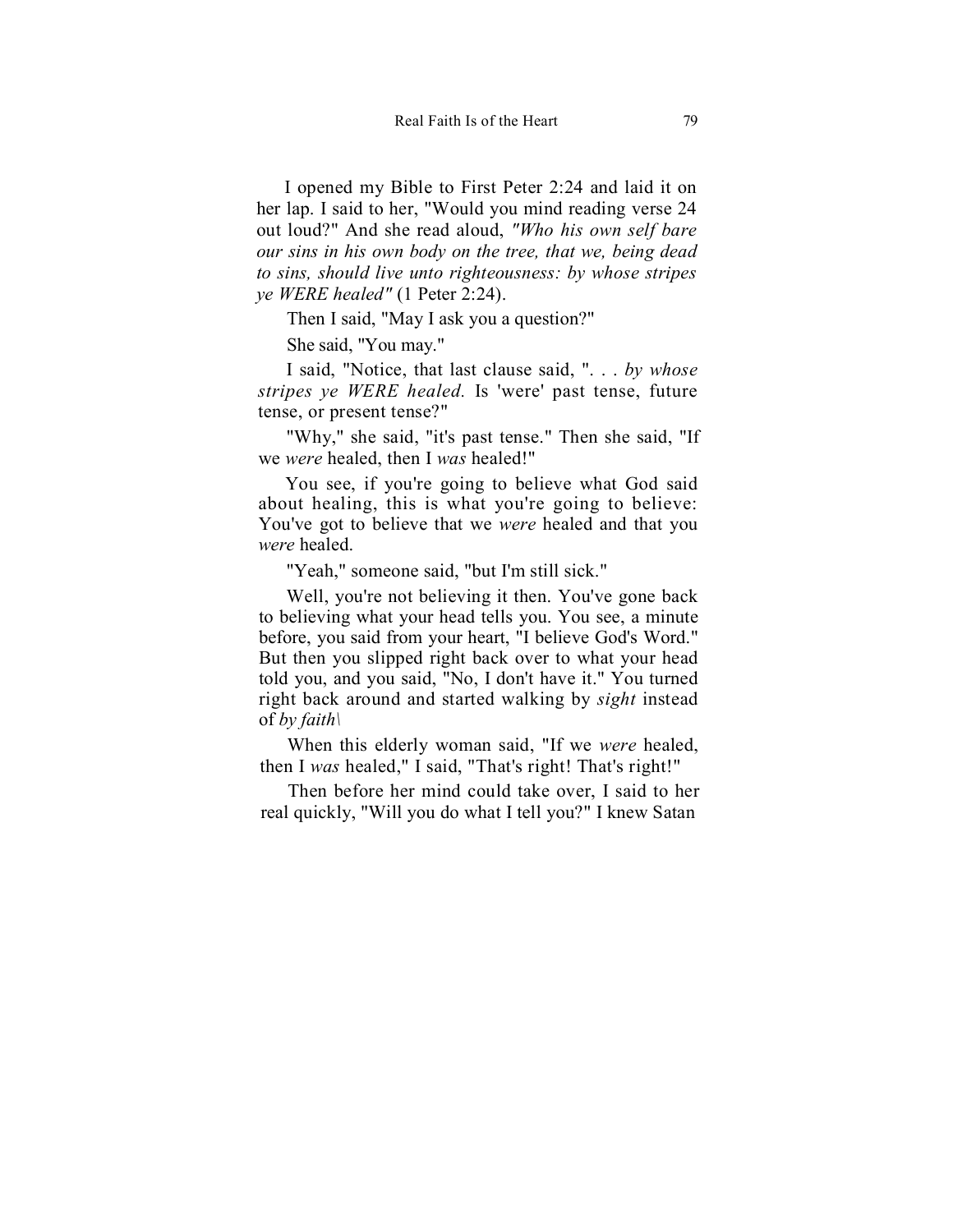would try to put a doubt in her mind and try to take over and dominate her through her mind. Then she would say, "Well, if I was healed, then how come I can't walk? How come I'm still crippled? How come my healing isn't here?"

So I said, "Will you do what I tell you?"

She said, "I will if it's easy."

(Everybody's always looking for something easy!) I said to her, "It's the easiest thing you ever did in your life."

I said, "Just lift both of your hands and begin to praise God because you *are* healed. You're not *going* to be — you *arel"*

I wish you could have seen that dear woman. As simply as a little child, she lifted her hands, and her face lit up like a neon sign in the dark. She shut her eyes and turned her head upward to Heaven and said, "Oh, dear Lord, ohhh! I'm so glad I'm healed! Oh! I'm so glad I can walk again."

She hadn't walked a step yet. But, you see, she was talking out of her heart. She believed what the Word says. She believed according to that which is written that which is spoken — that by Jesus' stripes she *was*  healed!

This dear woman continued: "Lord, You know how tired I got sitting around those four years, helpless. I'm so glad I'm healed and can walk again." You see, she'd gotten it in the right tense now. God's Word works for you when you get it in the right tense.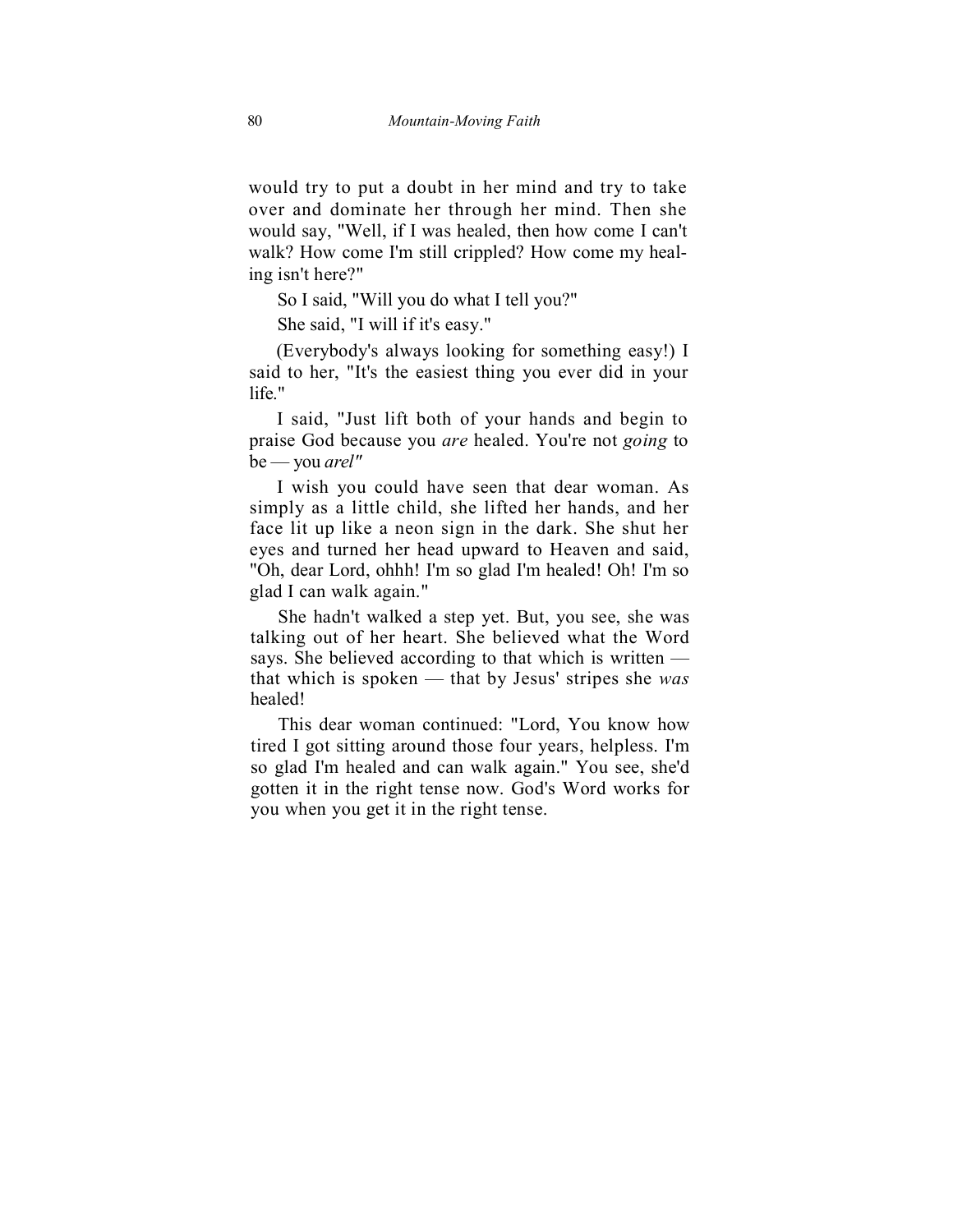I turned to the congregation and said, "Let's all lift our hands and praise God with her because she *is*  healed." And we all lifted our hands.

The woman continued to say, "Thank You, Lord. I'm so glad I'm no longer helpless. I'm so glad I don't have to be waited on anymore. I'm so glad I can wait on myself. I'm so glad my knees are well. I'm so glad my limbs are well. I'm so glad I'm no longer crippled."

We all praised God with her a few moments, and then I turned to her and said, "Now my Sister, arise and walk!" and I just held my hand out to her.

Instantly, God and about five hundred people as my witness, she leapt to her feet! She leapt to her feet, and she sat back down real quickly, and then she jumped up again. She'd sit down, and she'd jump up. She was completely healed!

I'll tell you, most seventy-two-year-old folks couldn't have done that if they *hadn't* been crippled. But this woman was jumping up and down.

Then she ran over a few steps and stood there and danced a little jig for joy. For about ten minutes she'd run, dance for joy, and come back and sit down in the same place. Then she'd jump up again. We all just shouted and laughed and cried with her.

This dear woman had been sitting around four years and hadn't walked a step. She was helpless, and the doctor said she'd never walk again. But here she was walking and jumping and leaping like the healed man who went into the temple walking and leaping and praising God (Acts 3:8).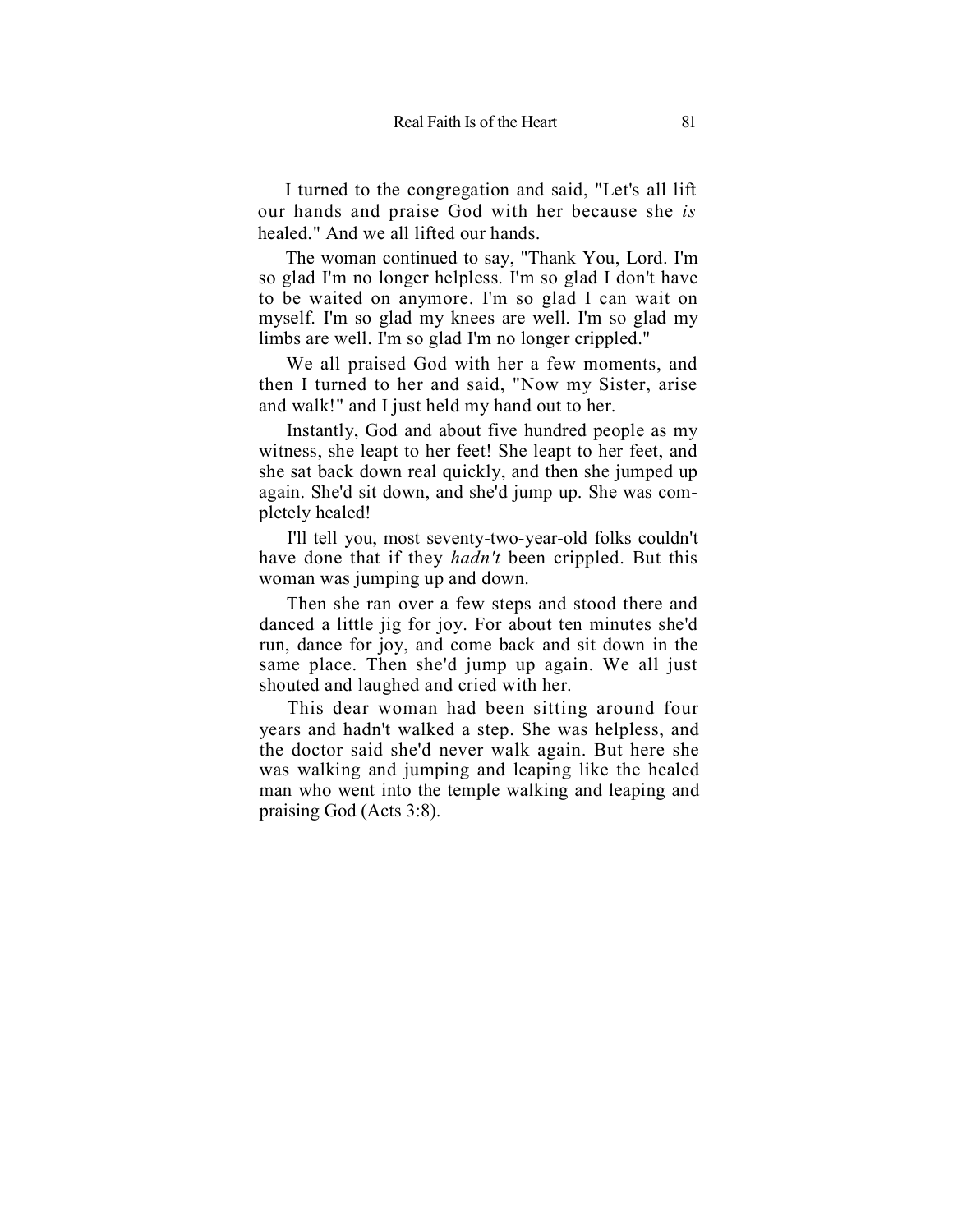And then somebody went off and lied on me, saying, "You know, that fellow Hagin healed a crippled woman over there at the church last night."

I never had a thing in the world to do with that woman's healing! I never had anymore to do with it than you could have had to do with it. All I did was just bring her the Word, and the Word did it!

That elderly woman just found out what belonged to her — what had been hers all the time. Really, in the mind of God, she was healed all those four years she had been sitting around crippled. But she never believed it before. She didn't get her believing in the right tense. All that time she had been *seeking* healing.

Afterward, another dear woman in the same church came to me afterward and said, "Brother Hagin, that crippled woman got healed. Why won't God heal me?"

Bless her heart. I feel so sorry for folks like that because I see they've never caught on to what's going on. I feel so sorry I could cry. Very often I get in my car and drive away from a service weeping because folks have never caught on to what you're talking about.

So many of them close their minds and don't continue to meditate on God's Word, and God's Word can't go down on the inside of them because they won't let it.

This woman had been prayed for several times. I had prayed for her and laid hands on her more than once myself. And she asked, "Why won't God heal me?"

I said, "Now Sister, God's done all He's ever going to do about healing you."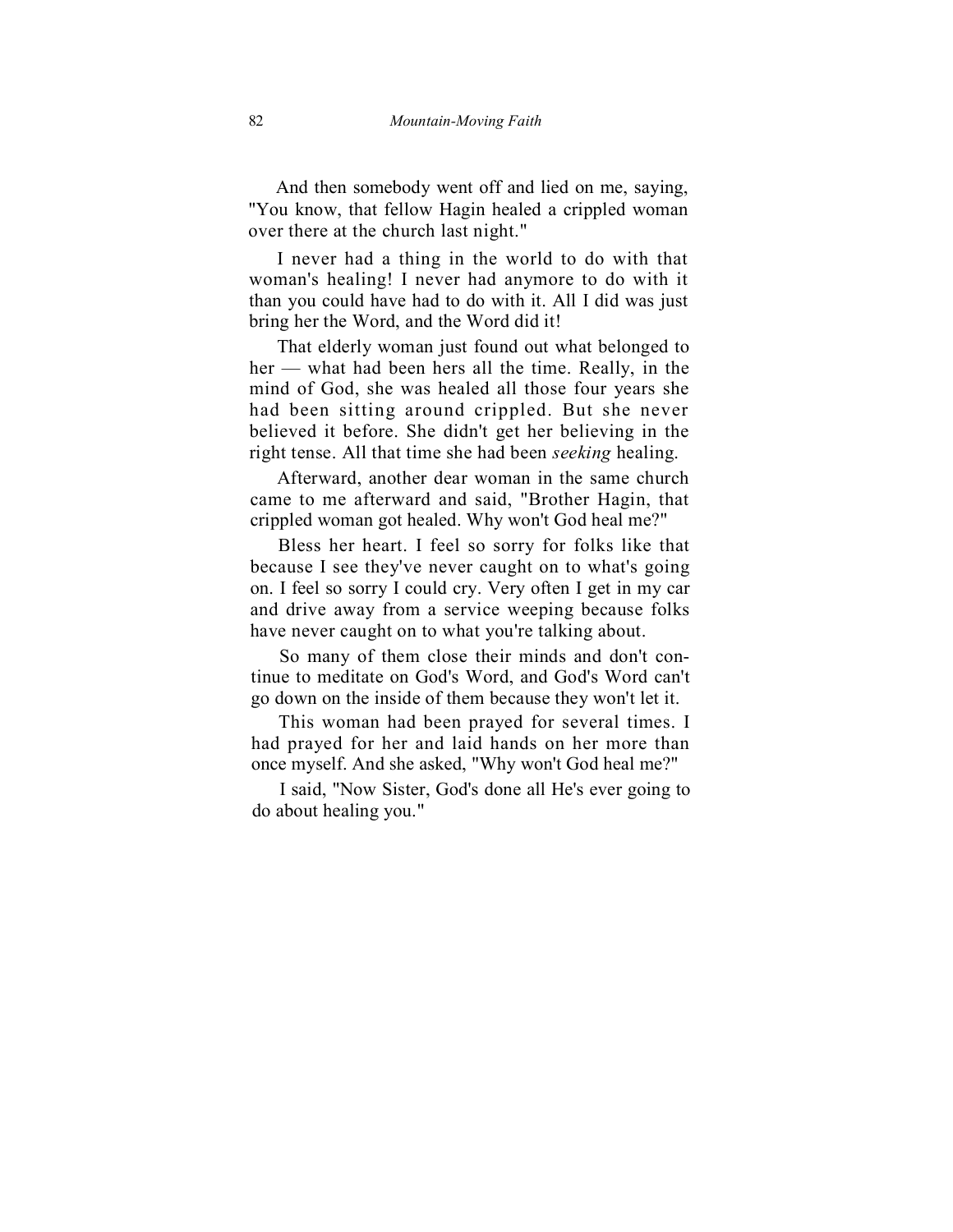"Oh, you mean God's not going to heal me?"

I said, "I didn't say that." I said, "He's done all He's ever going to do about healing you."

"You mean He's not going to heal me?"

I said, "I didn't say that." I said, "He's already done something about your healing. He's already purchased your healing for you. That scripture — the same verse I gave to that crippled woman — said, *'. . . by whose stripes ye WERE healed'"* (1 Peter 2:24).

"Well, I'll tell you what / think about it," she said.

I said, "I know you will. And that's what's got you in the mess you're in. You're going by what *you* think about it instead of what *God* said about it."

"Well," she said, "I'm going to keep on praying. I believe that sometime, somewhere, some way, God's going to heal me."

I said, "No, He isn't! I know He isn't because He *already has\* Certainly, I know the manifestation will come sometime if you'll believe it. But you've got to believe in the right tense because God already *has*  healed you!"

God's Word is! Faith is! Faith is present tense: *Now*  faith *is* (Heb. 11:1)!.

And faith is of the heart, not the head. Remember Jesus said, ". . . *and shall not doubt in his HEART, but shall believe that those things which he saith shall come to pass; he shall have whatsoever he saith"* (Mark 11:23).

I'll say it again because it bears repeating: *Faith will work in your heart with doubt in your head.* And I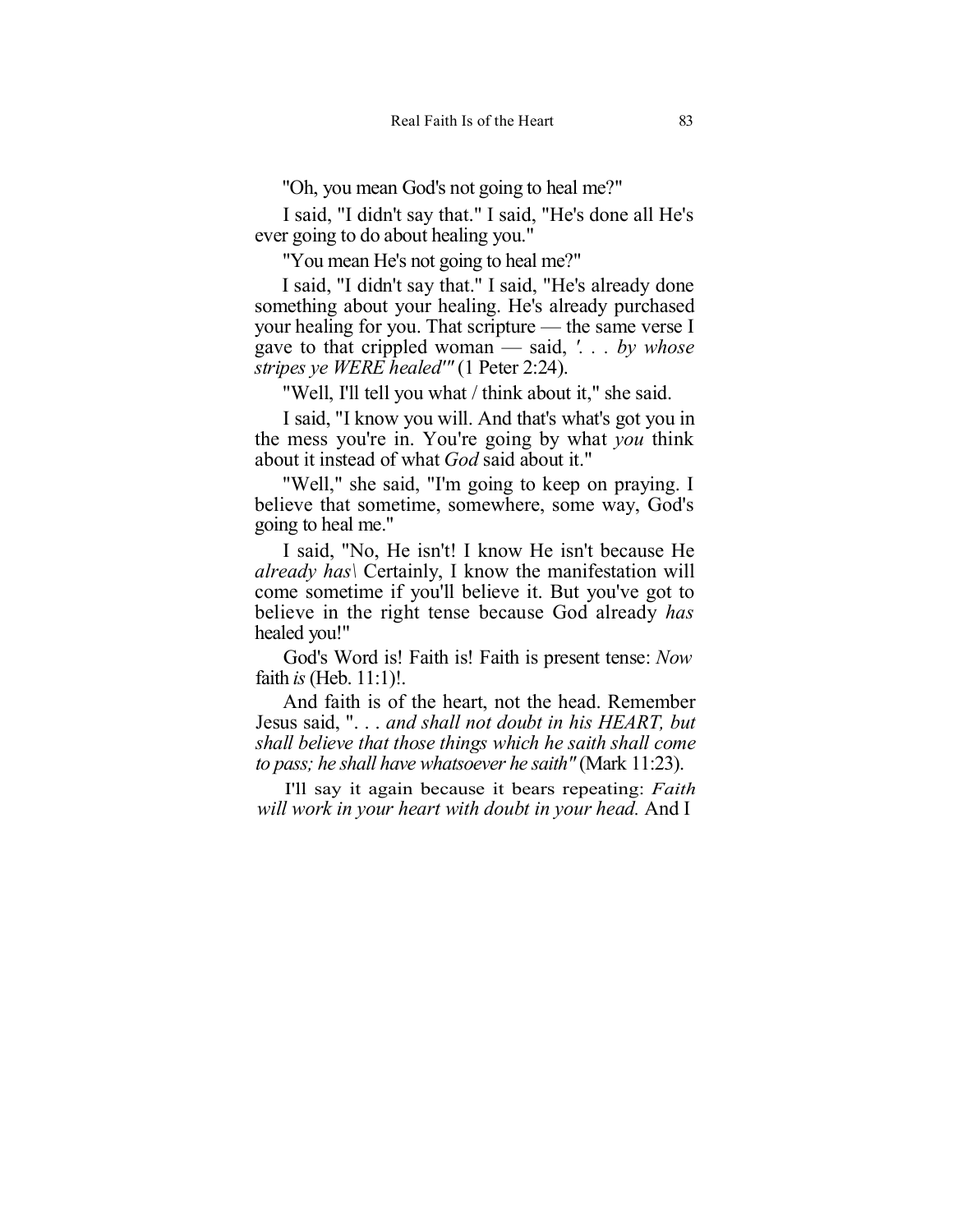want to reemphasize that that's what defeats so many Christians. In other words, because there's a doubt in their mind, they say, "Oh, I'm doubting, and I know I am. If I said I wasn't doubting, I'd be lying about it. And I'm not a liar." Yet they're lying about it all the time and don't even know it because faith will work in your heart with doubt in your head!

## **Follow Abraham's Example of Faith**

One preacher said to me, "Yes, Brother Hagin, but I'm not going to believe I've got something my physical senses don't tell me I have. I'm not going to believe I've got something I can't see."

I said, "Do you believe you've got any brains?"

"Why, certainly," he said.

I said, "Did you ever see them?"

"Oh," he said. "That's *different"*

"How come that's different? I thought you weren't going to believe you had anything you couldn't see?"

Abraham believed he had something he couldn't see. Thomas wouldn't do it. Abraham believed "according to that which was spoken" (Rom. 4:18). He didn't believe according to what he could see like Thomas did (John 20:25). Abraham's faith was a heart-faith, not a head-faith.

#### **ROMANS 4:17**

**17 (As it is written, I have made thee a father of many nations,) before him whom he believed, even**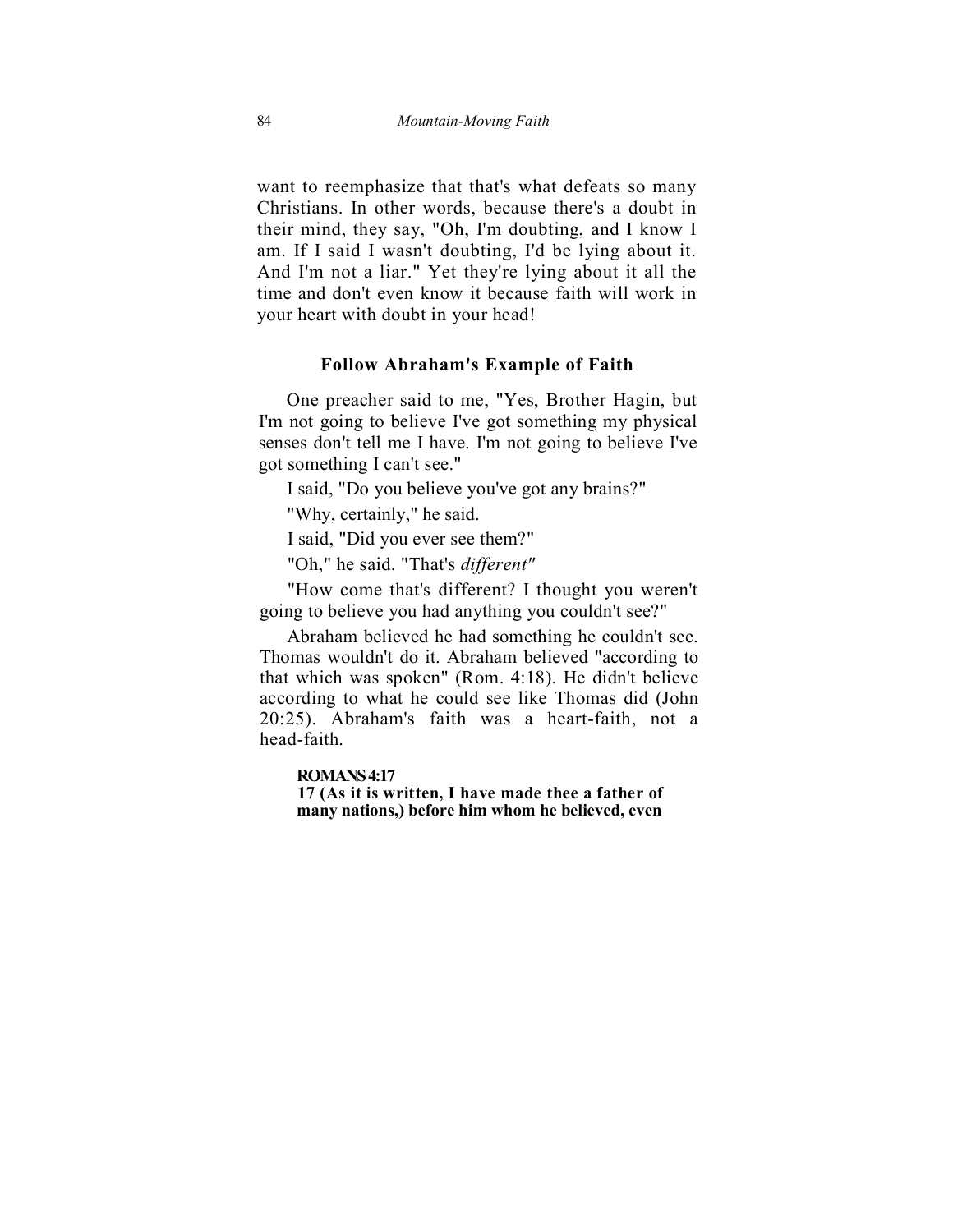## **God, who quickeneth the dead, and calleth those things which be not as though they were.**

God is a faith God, and we're faith children of a faith God!

One person said to me: "Well, it would be all right for God to call those things which be not as though they were because He's *God.* But it would be wrong for me to do it."

I said, "If it's wrong for you to do it, it's wrong for God to do it. I mean, children of the devil act like the devil. Shouldn't children of God act like *God?"*

Sure they should! God's a faith God. And we're faith children of a faith God. And because we're faith children of a faith God, we're to act in faith. And faith calls those things which be not as though they were!

One woman said, "Yes, Brother Hagin. I know that's true, all right. But now, I'll tell you what my trouble is. . ."

(You know, one trouble with some folks is they diagnose their own case instead of letting the Bible diagnose it. They think they know exactly where the trouble is.)

"What is your trouble?" I asked the woman.

She answered, "I just don't have any faith."

I said, "Then why don't you get saved?"

"Oh, I am saved!"

"Then if you're saved," I said, "you've got faith."

"But I know I don't."

I said, "You or God is lying about it then, because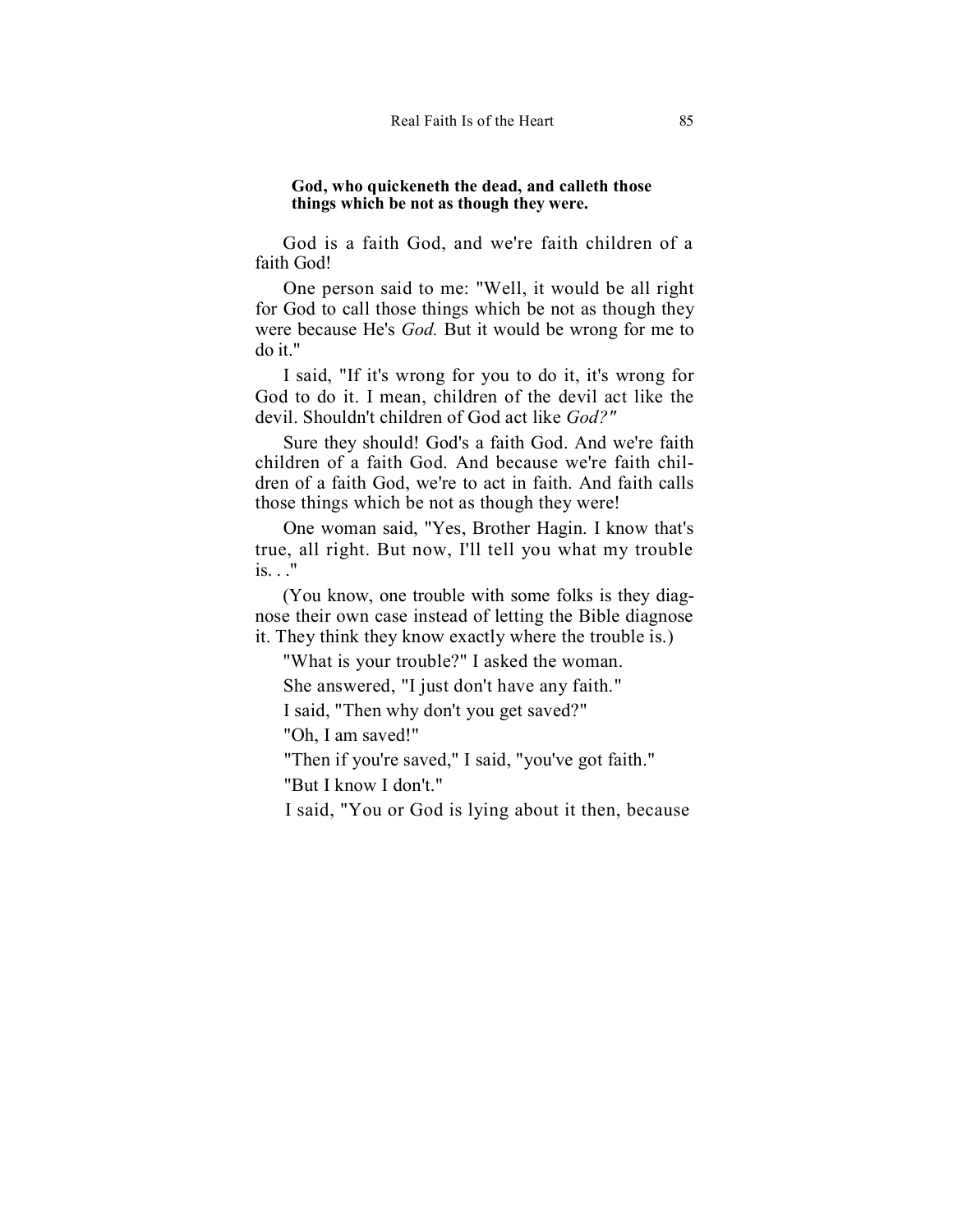God plainly said in Ephesians 2:8: *'For by grace are ye saved through faith; and that not of yourselves: it is the gift of God.'*

"So if you're saved and don't have faith, then God told a lie on you. He says you have faith, and you say you don't."

"Well," this woman said, "I guess I have faith, all right. But my trouble is, I'm so *weak* in faith. I just wish you'd pray for me that I'd grow stronger in faith."

"No," I said, "I'm not going to do that. In fact, to tell you the real truth about it, Sister, you are strong in faith. You just don't know it."

"Well, I know I'm not. I tell you, I'm just about the weakest one of the bunch."

I said, "May I ask you a question? Now I'm not trying to be a smart aleck. I just want to ask you a simple question."

"Why, sure," she said.

I said, "All right. Are you fully persuaded that whatever God's promised you, He's able to perform?"

"Why, certainly," she said. "I know God can do anything. And anything He said He'd do, He can do it, and He will do it! I *know* that."

I said, "I want to ask you another question. Can you say, 'Glory to God' or 'Praise God' and praise God's Word for it?"

"Why, certainly. I do that every day." "Well,"

I said, "you're strong in faith then."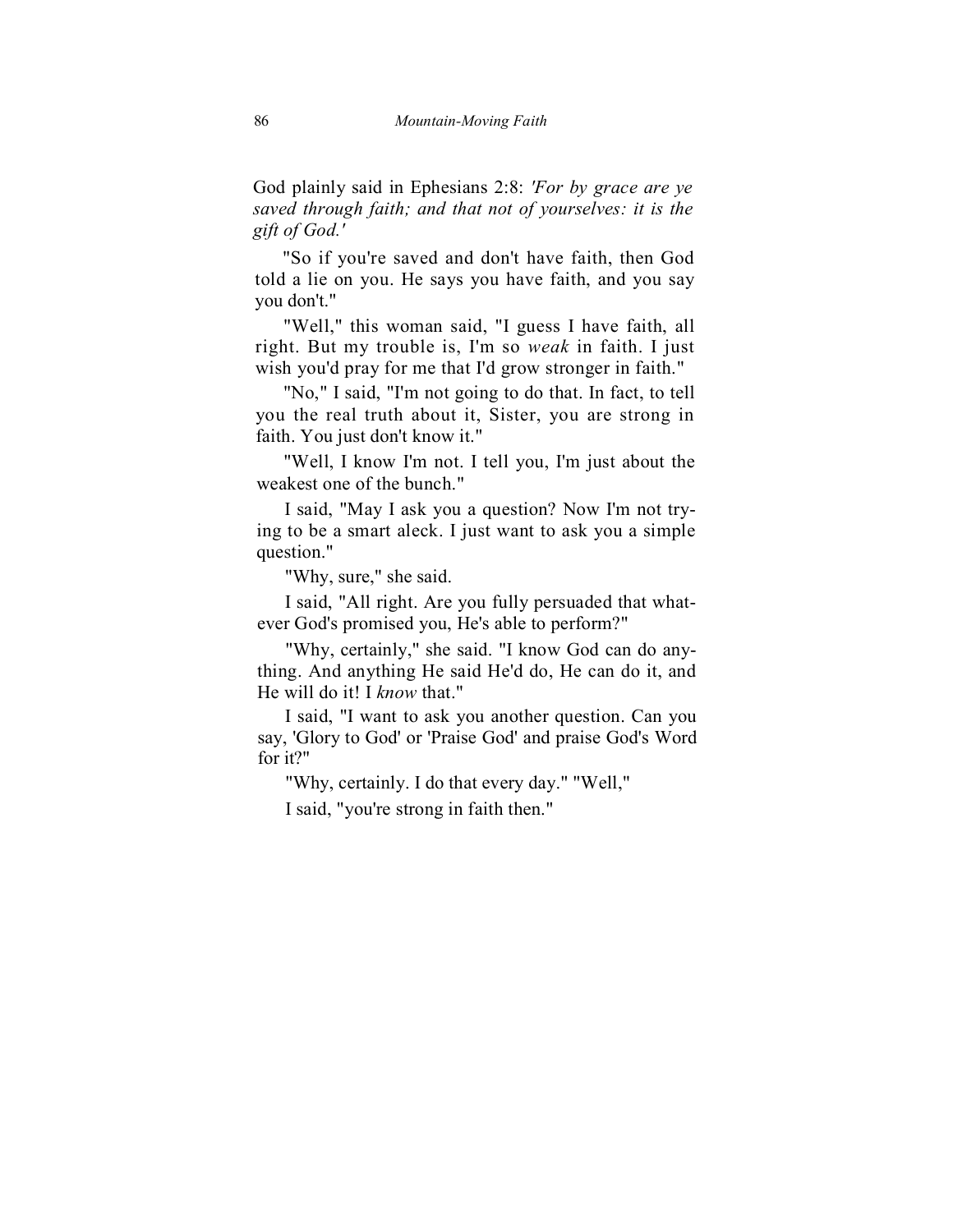"No, I'm not."

I said, "Well, wait a minute, Sister. Can you read?"

"Yes, I can read."

I said, "Look here at Romans 4:20 and 21. It tells you what strong faith is.

"It said, *'He* [Abraham] *staggered not at the promise of God through unbelief; but was STRONG IN FAITH, GIVING GLORY TO GOD; And being FULLY PER-SUADED that, what he had promised, he was able also to perform.'"*

This woman had faith all along but she wasn't enjoying the benefits of her faith. She was walking by her senses — by her feelings — instead of by what the Bible said.

Our faith should not be in our feelings. What we feel or think about a situation is not what's important. What's important is what God's Word says about it. That's why we should meditate and feed our spirit man on God's Word. The real faith that comes by hearing God's Word will produce results for us. And real Bible faith is of the heart.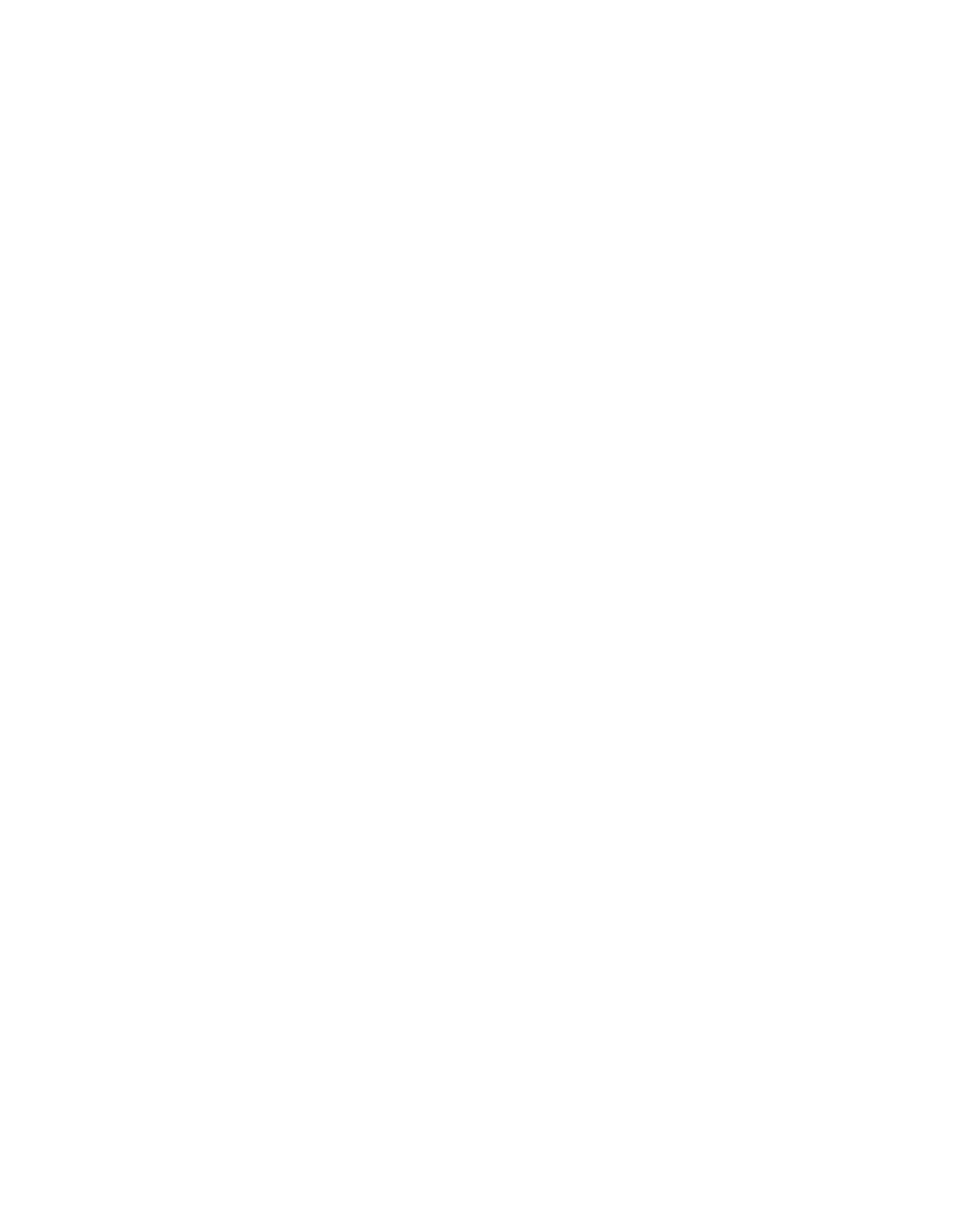# *Chapter 4 Forgive and Keep A Good Report*

I'm teaching on the seven most important things about faith. First, we learned that every believer has a measure of the God-kind of faith — the kind of faith that created the worlds in the beginning — the mountain-moving faith!

Second, we learned that your faith can grow and develop. But it's your responsibility, not God's, to see to it that your faith grows.

Third, we saw that real Bible faith is of the heart, not the head or the mind. It's with the *heart* that man believes.

I also said that Mark 11:23 and 24 contain some of the most astounding things Jesus ever said about faith. Yet we can't study this all-important subject of faith without studying the entire context of Mark 11:23 and 24.

**MARK 11:22-26**

**22 And Jesus answering saith unto them, Have faith in God.**

**23 For verily I say unto you, That whosoever shall say unto this mountain, Be thou removed, and be thou cast into the sea; and shall not doubt in his heart, but shall believe that those things which he saith shall come to pass; he shall have whatsoever he saith.**

**89**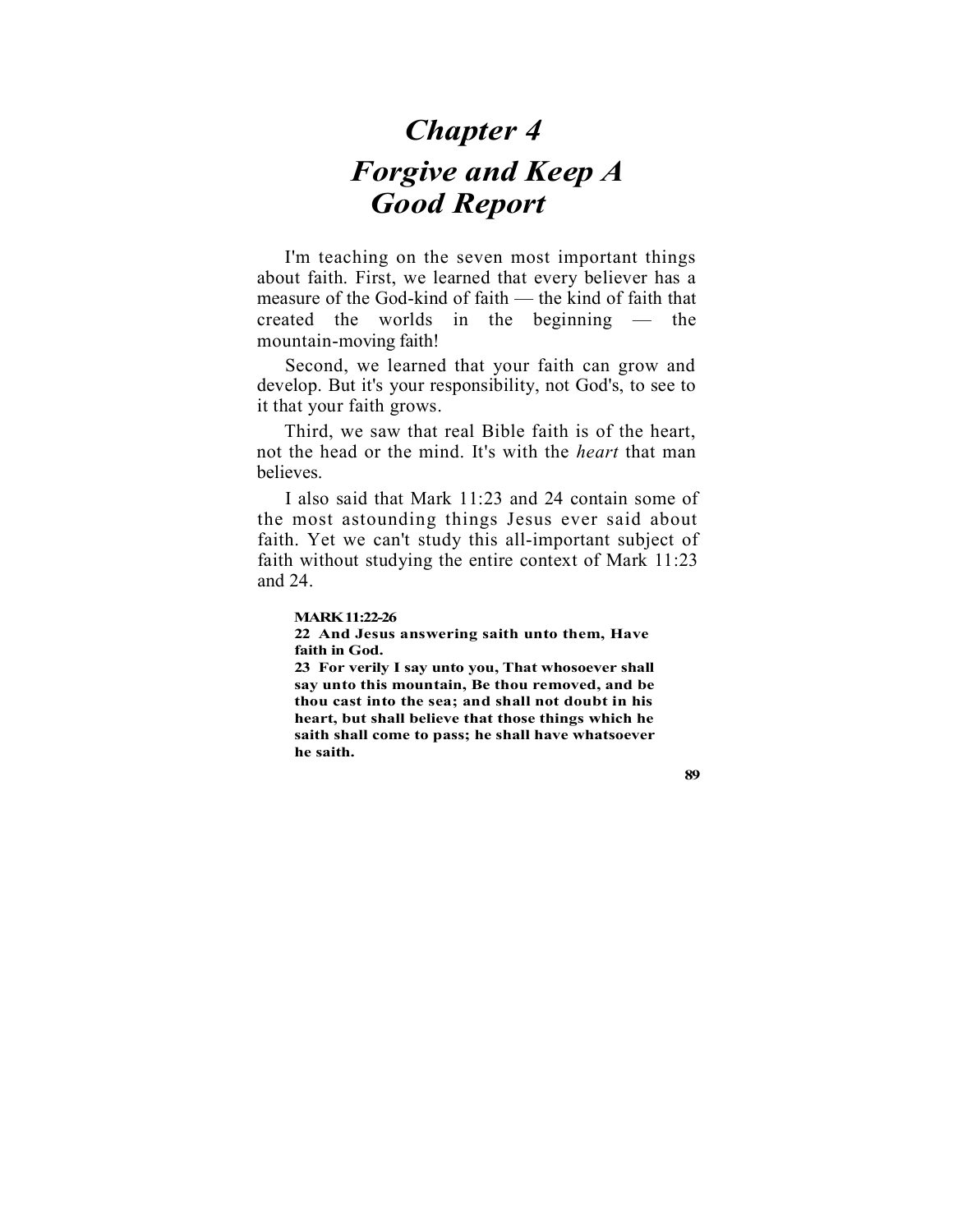**24 Therefore I** say **unto you, What things soever ye desire, when ye pray, believe that ye receive them, and ye shall have them. 25 And when ye stand praying, forgive, if ye have ought against any: that your Father also which is in heaven may forgive you your trespasses. 26 But if ye do not forgive, neither will your Father which is in heaven forgive your trespasses.**

The fourth most important thing about faith is, *faith will not work when there is an air of unforgiveness about you.* Jesus said in Mark 11:25, *"And when ye stand praying, FORGIVE \_\_* "

As I said, in Mark 11:23 and 24 Jesus made these marvelous statements on the subject of faith that are very thrilling, amazing, and astounding. Those are marvelous statements, and no one's ever plumbed the depths of those statements yet. But at the same time at the same scene and with the same breath — Jesus also said, "And when you stand praying, *forgive."*

## **Faith Can Be Hindered**

If there's a spirit of unforgiveness about you or an air of unforgiveness about you, your faith won't work. Your prayers won't work. Of all the statements Jesus made about faith (and you can read them in the four Gospels), unforgiveness is the only hindrance Jesus ever mentioned. Therefore, it must be of primary importance.

I tell people all the time, "If my prayers and my faith didn't work, *this would be the first place I'd lookl"* In other words, I just never will permit anything in my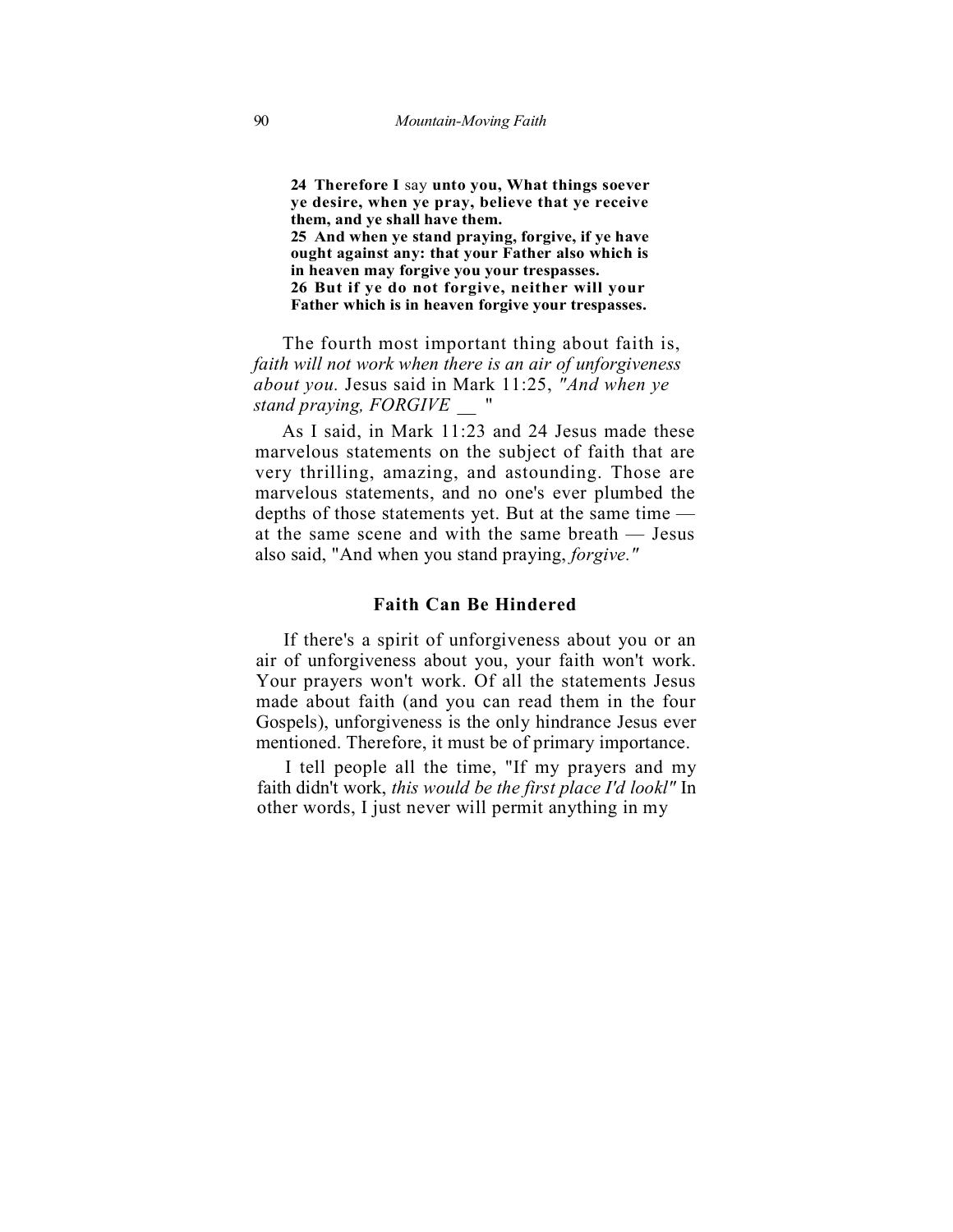mind at all that's against somebody else. I refuse to think anything bad about anyone. I don't care what they do to me or what they say about me, I never permit it to affect me because if I do, it'll affect my faith.

I remember years ago as a Baptist boy preacher, I was the pastor of a community church. We made it a *community* church because it was a country church, the only one in the community, and everybody came to that church. About eighty-five percent of us were Southern Baptists, and about fifteen percent were from other denominations. Some of the finest men in the community were in our church.

Then I received the baptism of the Holy Ghost, and we all went Pentecostal. About ninety-three percent of the folks followed me in. And then sometime later I changed over and accepted the pastorate of a Full-Gospel church, because way back in 1937, if you got to talking in tongues, you were "out." So after pastoring this community church for about three years, I accepted the pastorate of the Full Gospel church.

A woman in this Full Gospel congregation came to the parsonage one day after I'd been pastoring there three or four months. She and my wife and I talked for a while, and she said, "Brother Hagin, I have a question I want to ask you."

Well, you know, most folks are full of questions, so I said, "You can ask it, but I don't know whether I can answer it or not. If I can answer it, I will. If I can't, I'll tell you I can't."

She said, "I know you've only been here about three or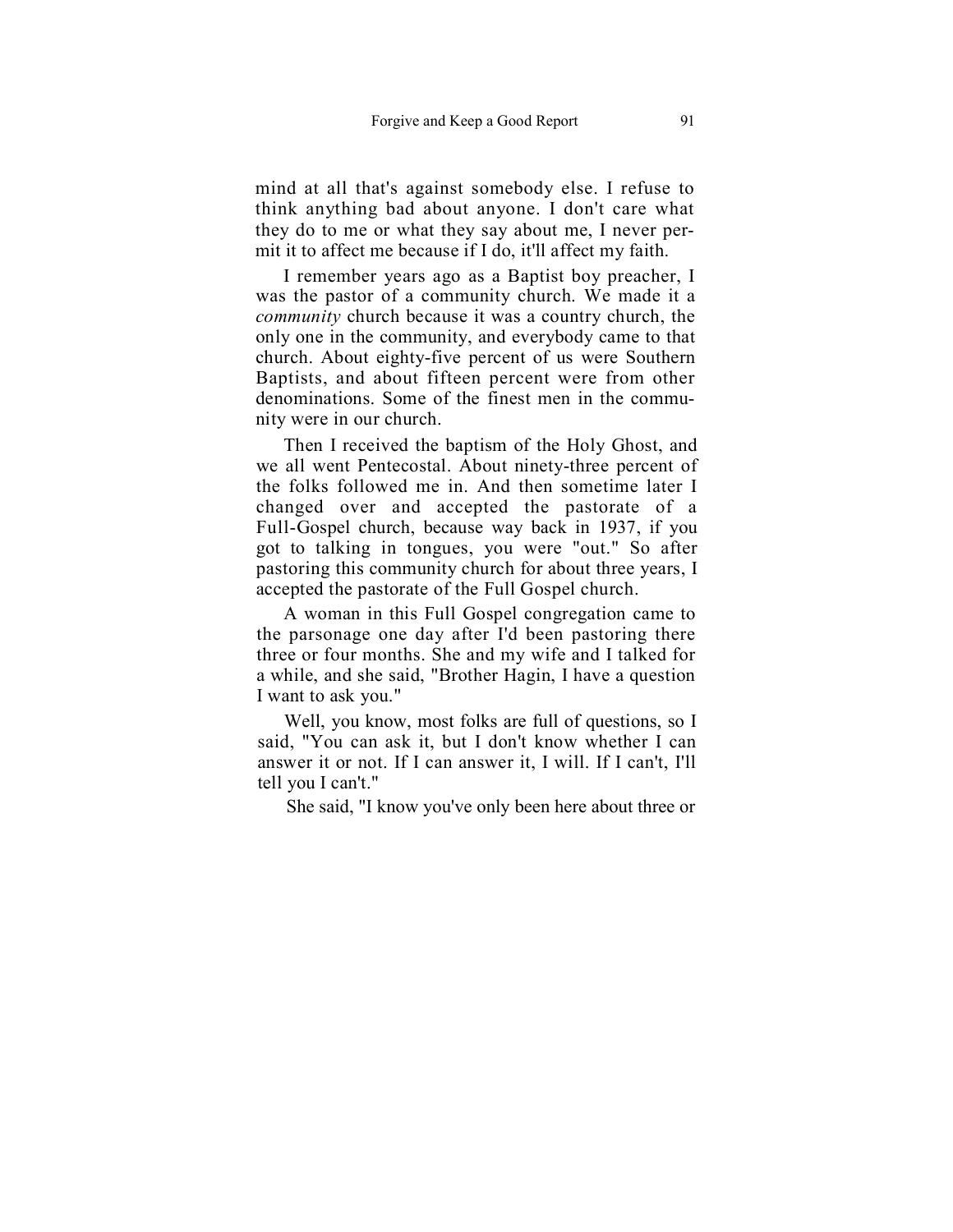four months as pastor, but you've been here long enough to find out some things. I've only been a Christian about eight or nine months, so I'm just a baby Christian. But my mother, one of my sisters, and some of the rest of the family have been in this church for twenty-three years.

"You know since you've been here that there's not anybody any more faithful a Christian than Mamma and some of our family. They never miss a service."

I said, "Yes," and she said, "Well, they've been just that consistent over a twenty-three-year period. They've always put in their tithes and have helped support the church."

This woman's mother *was* a very spiritual woman. She had various gifts of the Spirit in manifestation in her life at times. And I'll be perfectly honest with you in all the twelve years I pastored, I considered her to be one of the most spiritual and gifted persons I ever pastored. I saw more manifestations of the Spirit in her life than any other person I'd ever met, including about eight out of ten preachers I know. She was a very dedicated and consecrated woman of God.

I said to this woman, "I agree with you that your mother and your sister, too, as far as I'm concerned, are very faithful. There's not anybody who's any more consecrated and dedicated to the work of God than your family."

Then I said to her, "But you haven't asked me any question; you've just *told* me something, and I agree with you."

She continued: "You didn't know my husband's fam-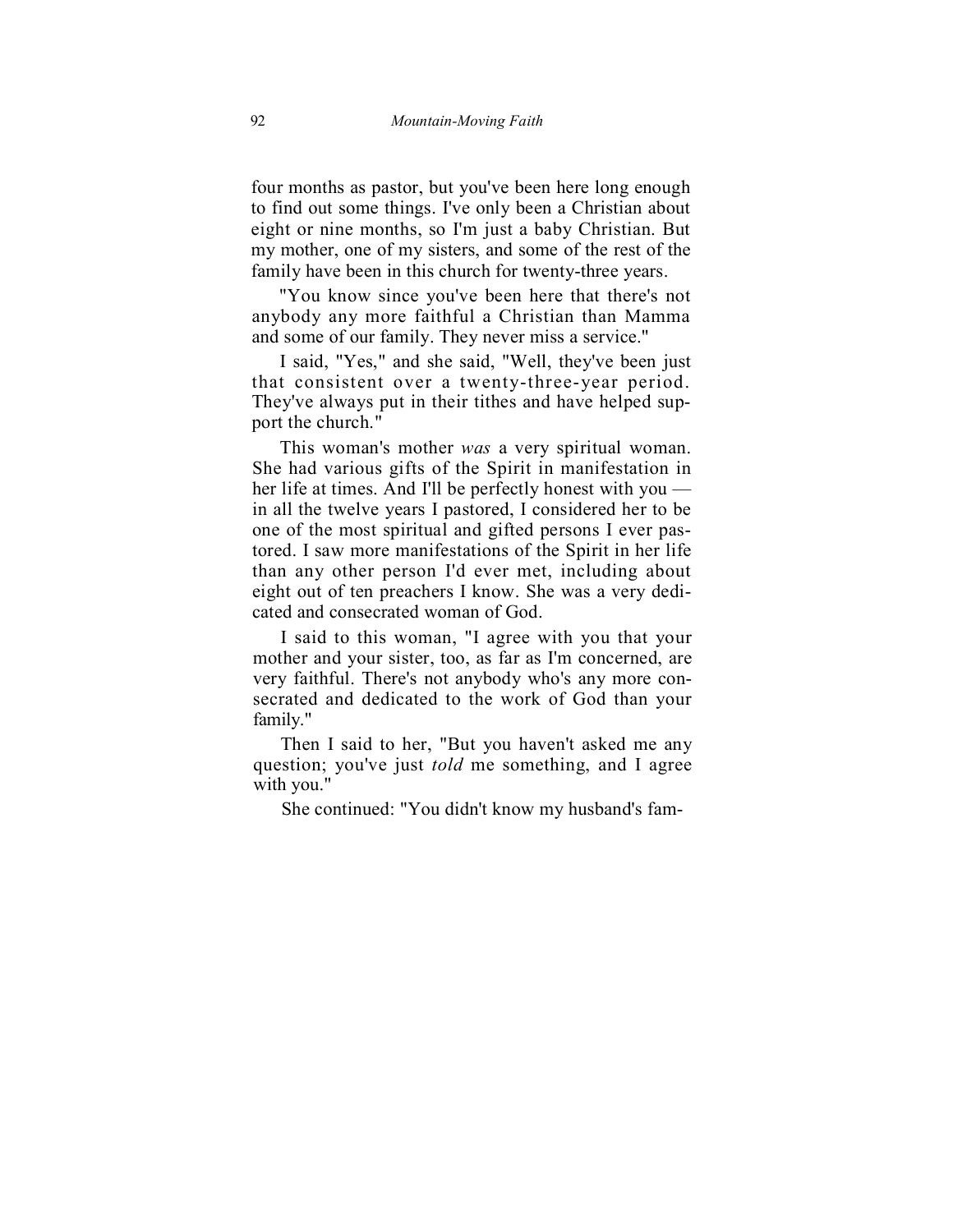ily, but his family have also been in this church over a twenty-three-year period. His mother lived her time out and went home to be with Jesus as an elderly woman. And some of the rest of the family have moved away, so you only know my husband."

She said, "My husband's family and my family have been in this church over a period of twenty-three years. My family is the most faithful and dedicated and consecrated and separated. My husband's family was saved and filled with the Holy Spirit, all right, and they were good people. For example, they wouldn't tell a lie for anything in the world.

"But they were just about the most unfaithful people you've ever seen in your life. You couldn't depend on them for a thing in the world when it came to church work. They wouldn't even come to the services. Then one of them might show up for three or four weeks. Then they'd stop coming again for a while. They never did put a dime in to support the church when they did come back" (her husband, however, was very faithful about paying his tithes).

She continued: "Just about the time you thought my husband's family were going to stay in church and go all out for the Lord, they'd get out of church and wouldn't come for a while. Then about the time you thought they were out of church for good, they'd started coming again."

I said, "You still haven't asked me anything. You've *told* me something."

"Here's my question," she said. "Over this twenty-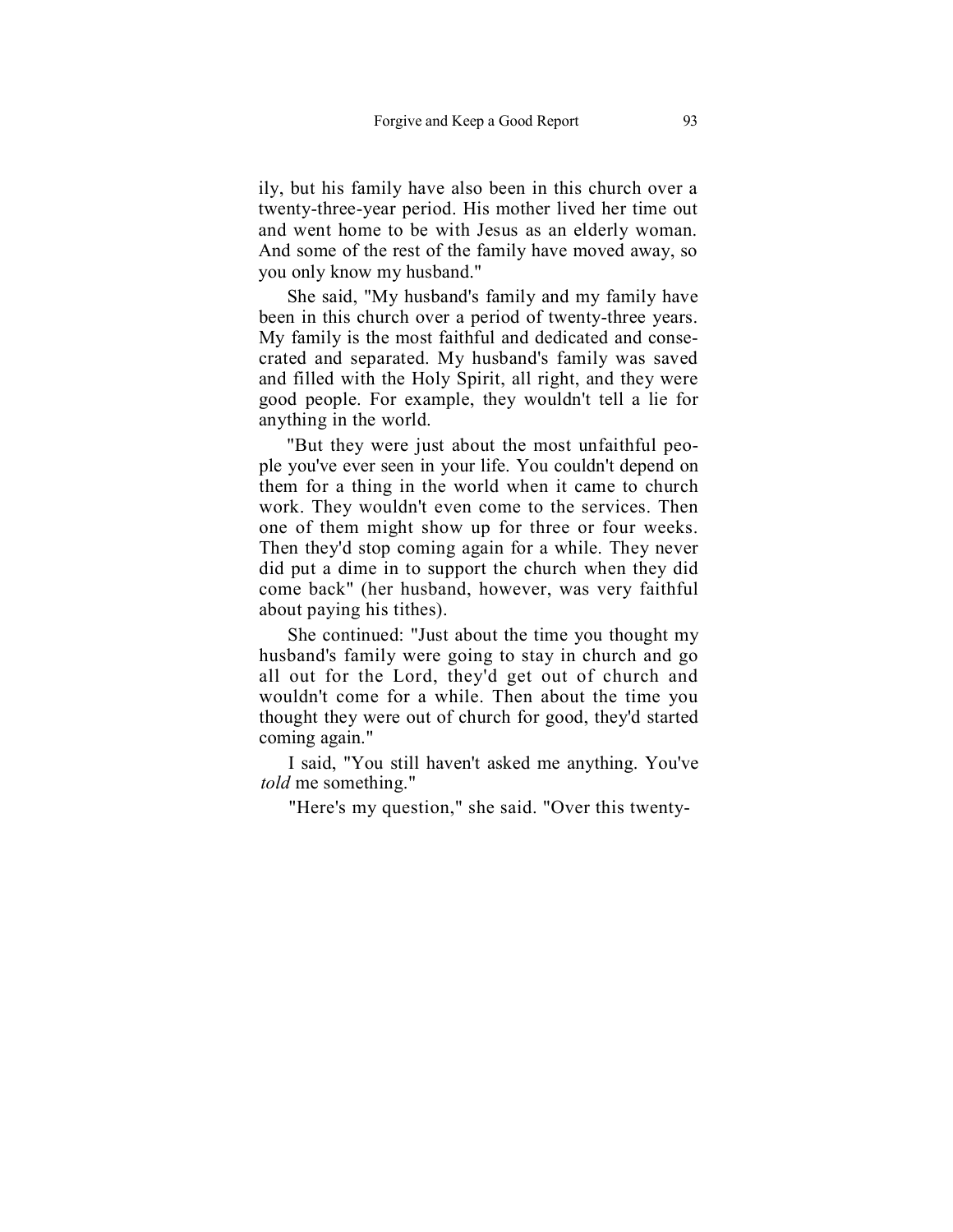three-year period, if anybody in my family ever got healed, I don't know it. We were the ones who always ended up having to go to the hospital and being operated on or dying early." Two of her family members had died prematurely.

"But in my husband's family," she continued, "if any one of them ever *failed* to get healed, I don't know it.

"Brother Hagin, can you explain that to me?"

That was a pretty big question! I said to her, "Sister, I don't know why one person gets healed and another one doesn't. And no one else would know for sure specifically unless God revealed it to him. So I wouldn't really know unless God revealed it to me, and He hasn't."

Let me give you a little side thought here about this. One time when the Lord appeared to me in a vision, I asked Him about one of my loved ones who failed to receive healing and had to have a very serious operation. In the vision, Jesus was talking to me about something else, and then I asked Him about my loved one.

I had prayed so earnestly and used all the faith I had for this family member. I asked Jesus, "Why did she not receive healing and have to have this operation?" She was a born again, Spirit-filled, very consecrated, dedicated Christian.

The Lord Jesus said to me: "That's between Me and her. It isn't any of your business." I mean, He was just as plain as could be about it. He said, "It isn't any of your business."

You see, we're always going around trying to tend to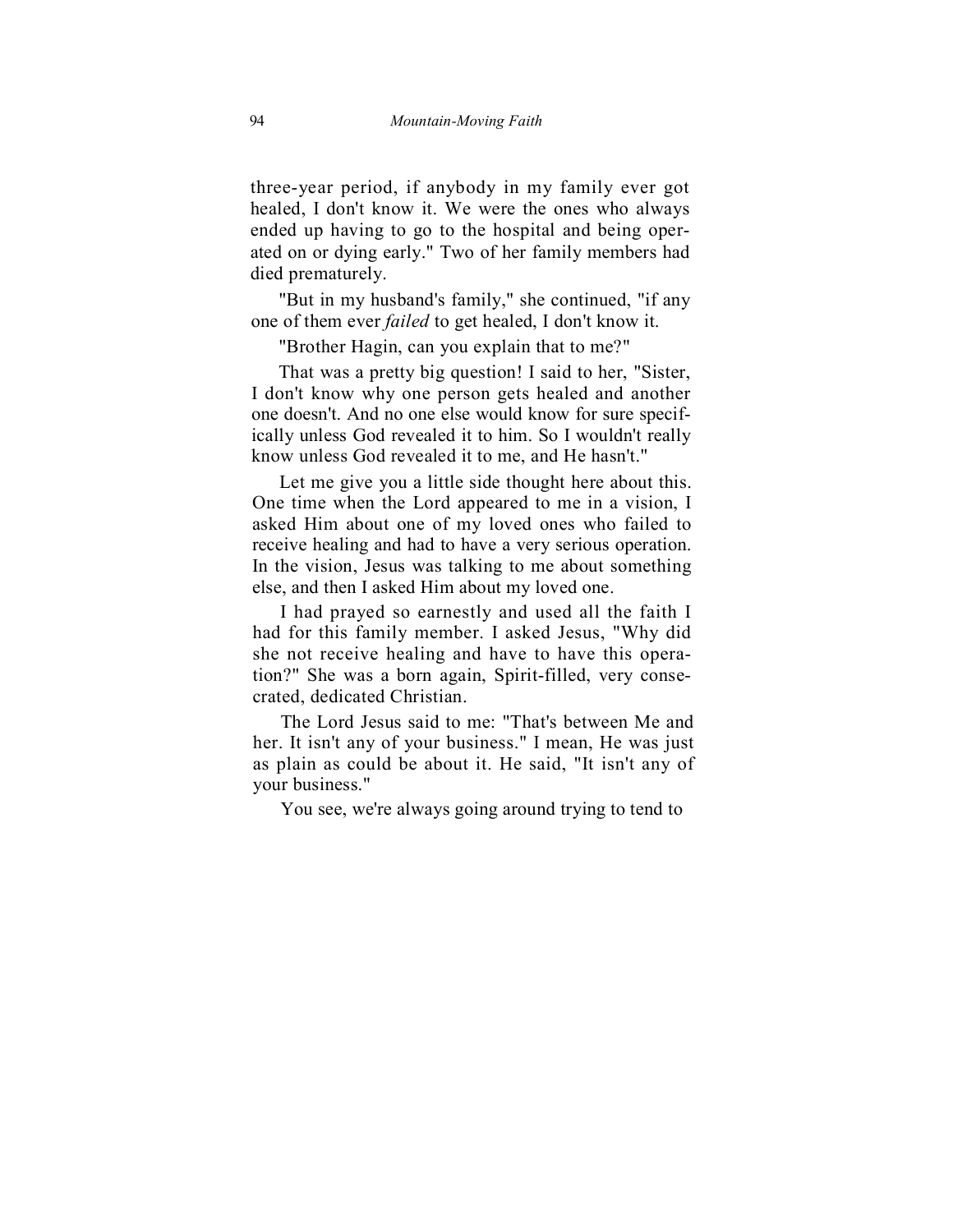somebody else's business. But the Lord said, "It is My business and her business, not yours."

Then Jesus said to me: "Did you ever read in My Word where it said, *'The secret things belong unto the Lord our God: but those things which are revealed belong unto us and to our children for ever . . . ' ? "*

I said, "Yes, that's Deuteronomy 29:29."

"Well," He said, "why your family member didn't get healed is a secret between Me and her. If I'd wanted you to know, I would have told you. And if I don't tell you, just don't even think about it. Don't even touch it in your thought life.

"But what's revealed to you, you preach. Go ahead and preach healing just like you're preaching it because it's right. But if people don't get healed, don't even think about it. Don't even touch it in thought life. It isn't any of your business. You're not healing them anyway; you're just preaching it."

Since then, I don't even think about it when folks don't get healed. That's what the Lord told me to do, so that's what I do.

I said to the woman who asked me why her family never got healed, "I don't know why some folks get healed and others don't unless the Lord shows me. But I do know some general rules that are laid down in God's Word. So without knowing your husband's family, I would say that they had two outstanding characteristics. I would say that they were quick *to repent and to forgive* and that they were quick *to believe."*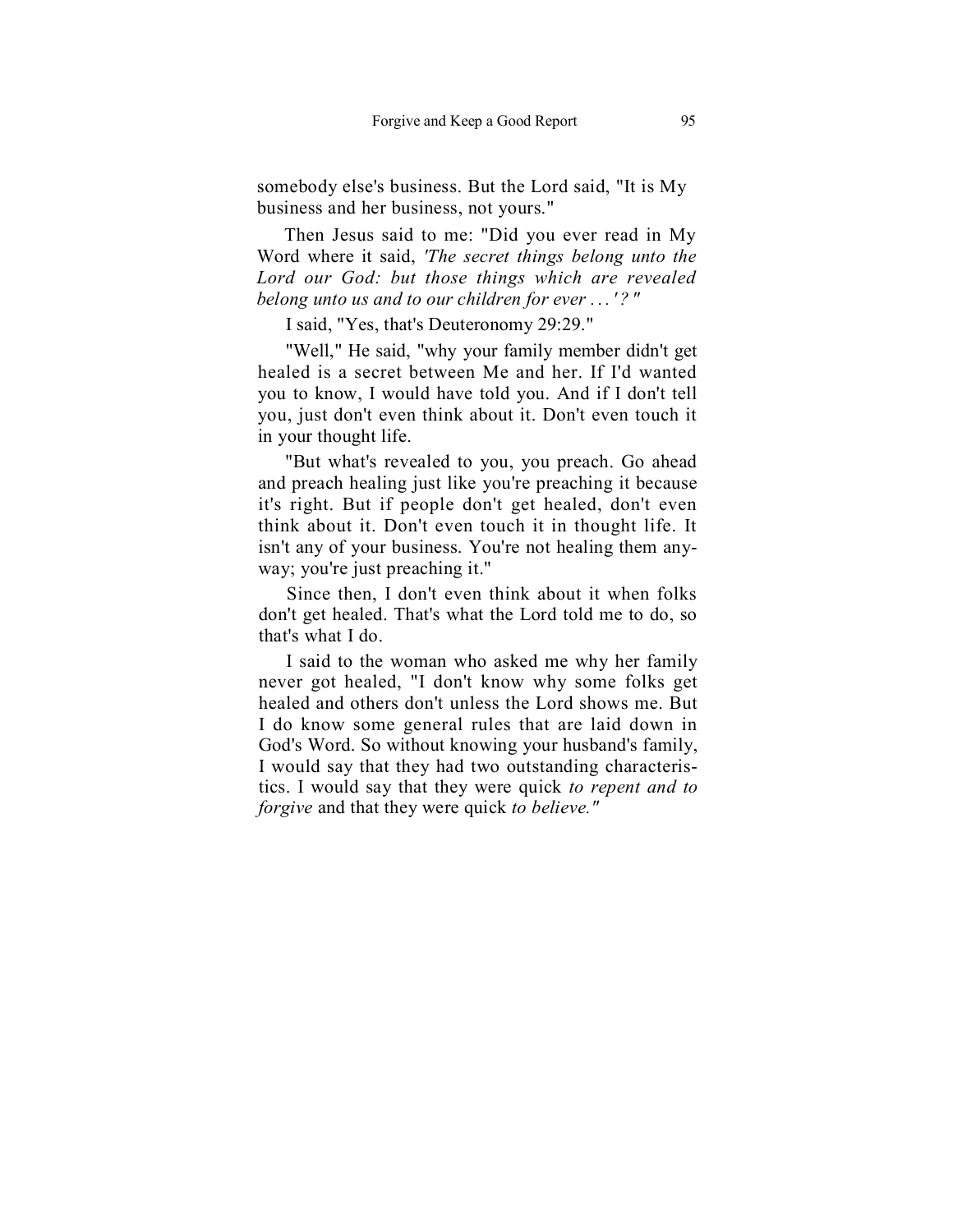I didn't have any specific revelation on it, but I do know the Bible. And about nine times out of ten, you'll always get your answer in the Word, not through some special prophesy or Word from the Lord.

When I said that, I remember her eyes got almost as big as saucers! She said, "Brother Hagin, you've hit the nail right on the head!"

"No" I said. "I didn't hit the nail on the head — the *Word* did. I got that out of the Word."

She said, "I believe my husband's family were the quickest people I've ever seen in my life to forgive. If they thought they had hurt or offended you in any way, they would repent and ask you to forgive them. And they thoroughly meant it.

"Also, they could be out of church the longest, and then come to church, go to the altar, repent the fastest, believe God the quickest, and get blessed more than anybody I've ever seen in my lifetime.

"But now," she said, "you take Mamma and the rest of us, and I'll tell you, we would hardly forgive anybody. It's a characteristic with the whole family. Oh, we would eventually forgive because we knew we had to because the Bible says so. But we'd hold out as long as we could.

"And when it comes to believing, it's the hardest thing in the world for us to believe anything."

That would be funny if it wasn't so pathetic. I said, "You've answered your own question." She said, "I guess I have."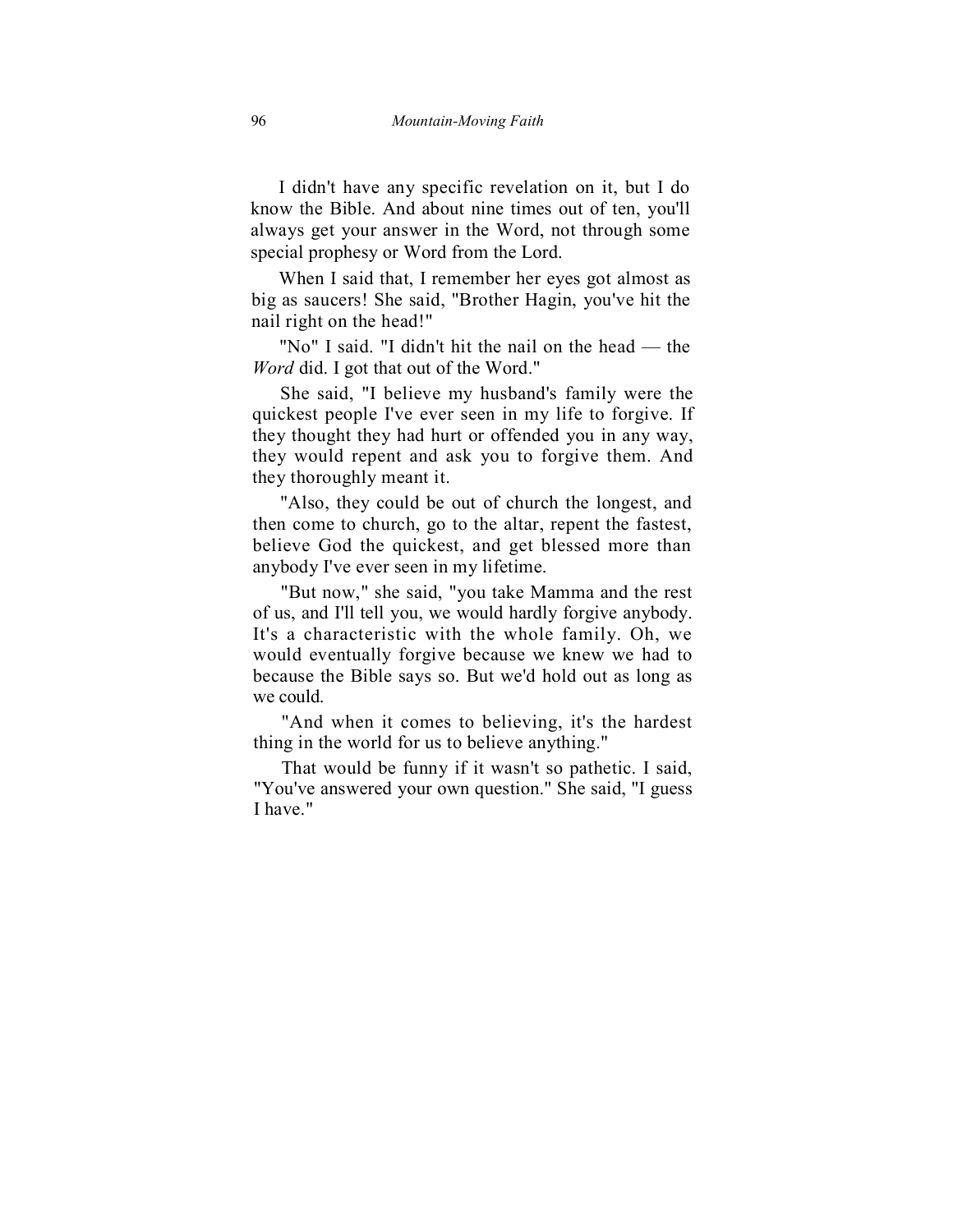Our text said, ". . . *when you stand praying, FOR-GIVE* ..." (Mark 11:25). If you want your faith to work, you'll forgive.

# **You** *Can* **Forgive**

"Yes," someone said, "I believe that, all right, but I just can't do it."

One lady said to me, "Brother Hagin, I just wish you'd cast this old unforgiving spirit out of me. I've got something against a lady here in the church, and I've tried and tried, but I can't forgive her. I just don't seem to have the ability to forgive."

"Well" I said, "I'm going to ask you a question, Sister. Have you ever had to forgive your husband for anything?"

"Oh, *yes,"* she said. "I've had to forgive him, and he has had to forgive me too."

I said, "You can forgive your husband? I thought you couldn't forgive."

She laughed and said, "You know, I can, can't I!"

I said, "Sure. If you can forgive one person, you can forgive another one."

Friends, it's that simple. Many times we complicate matters needlessly. For example, notice what Jesus said: ". . . when you stand praying, forgive . . . " (Mark 11:25).

That means you *can* forgive. Jesus didn't tell you to do something you couldn't do. If He told you to do something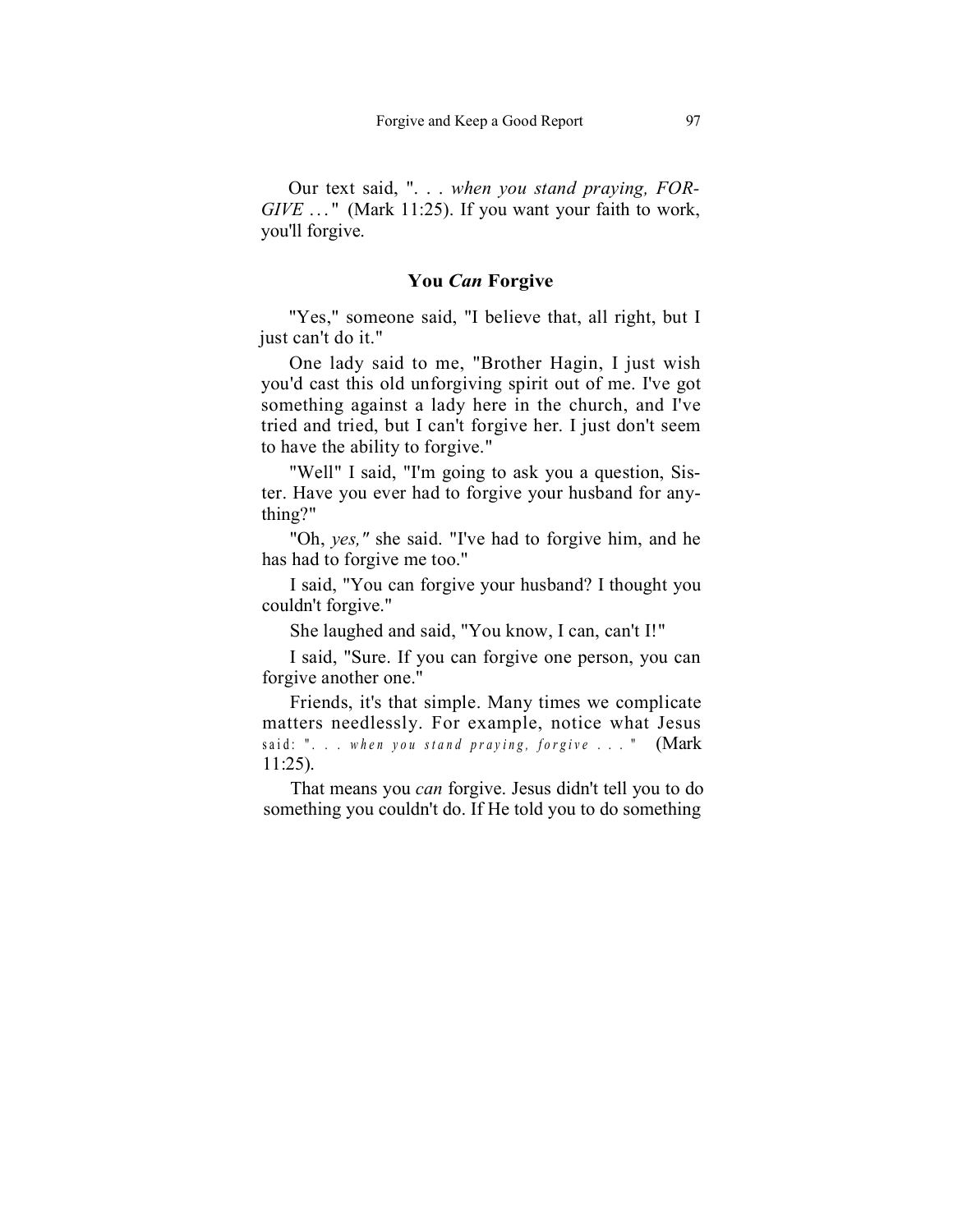you couldn't do, He'd be unjust. But He's not unjust.

You see, a lot of times people just don't want to go to the trouble to do something. They want somebody else to do it for them when, really, it's their responsibility.

Once after a meeting I was holding, a minister's wife said to me, "Brother Hagin, hearing you preach and teach, you've gotten me confused."

"No, Sister," I said. "I haven't gotten you confused. You were confused when I came here; the light of God's Word just showed it up."

You know, you can take a flashlight and go down in a basement or up in the attic where you store things. There could be dust and dirt everywhere, but you wouldn't say, "My! Look what that flashlight's done"! No, that dust was there all the time — the flashlight didn't put the dust there. The flashlight just showed it up.

This minister's wife said, "I'm in an awful shape."

"Why?" I asked.

"Because I can't forgive my mother-in-law, I just hate her. I *hate* my mother-in-law."

I said, "You can't forgive her?"

"No," she said. "I can't."

She continued: "Brother Hagin, you used that scripture that says, *Whosoever HATETH HIS BROTHER is a murderer: and ye know that no murderer hath eternal life abiding in him'* [1 John 3:15]. Then after you said, 'hateth his brother,' you said, 'That means *mother-in-law* too.'

"Now I don't even know whether I'm saved or not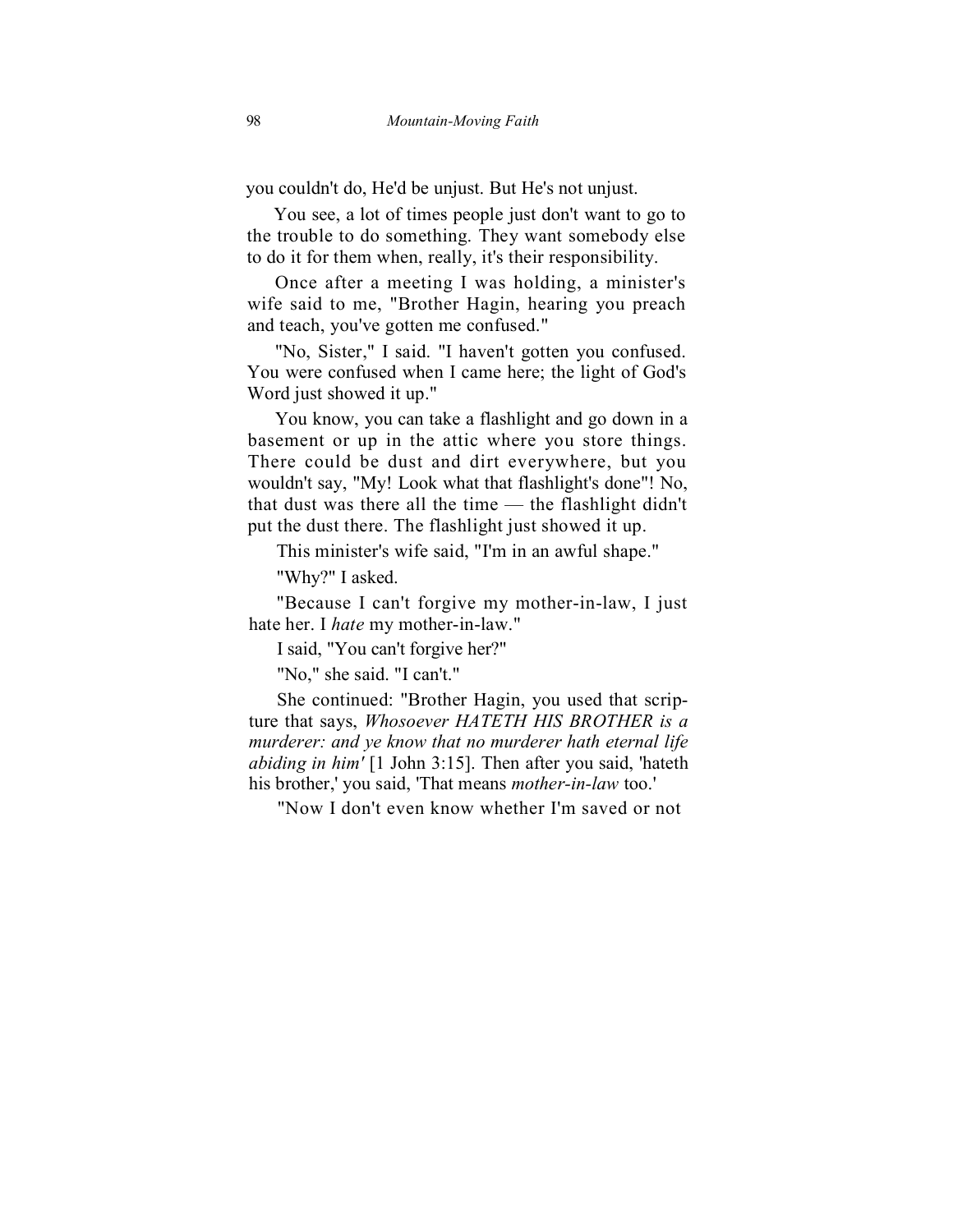because I hate my mother-in-law."

I just let her keep talking and getting a little deeper in trouble before I got her out.

I said, "According to the Scripture, if you hate your mother-in-law, you're not saved. It's just that plain and simple."

"Oh, my," she said. "I don't know what in the world I'm going to do, because I've just got an unforgiving spirit about me. I just can't forgive her, and I hate her. I'm in an awful shape."

Well, I could understand why some things were the way they were, because I'd met the family. This woman's husband was an only boy. He had two or three sisters, and his daddy died when he was a little boy, about five or six years old.

This mother and these sisters had raised this boy. And then because he was the only boy, as he grew up into manhood, all these women would boss him. But when he got married, his wife wanted to have some say in his life too. So there was a conflict.

So now that this man was married, his wife wanted to tell him what to do, but his mother was still wanting to tell him what to do. So he's between a rock and a hard place, so to speak. I could understand how the situation could be so difficult.

But I also knew that from her heart, this woman didn't hate her mother-in-law. She was saved and filled with the Holy Spirit. She was just letting the devil dominate her through her mind and flesh.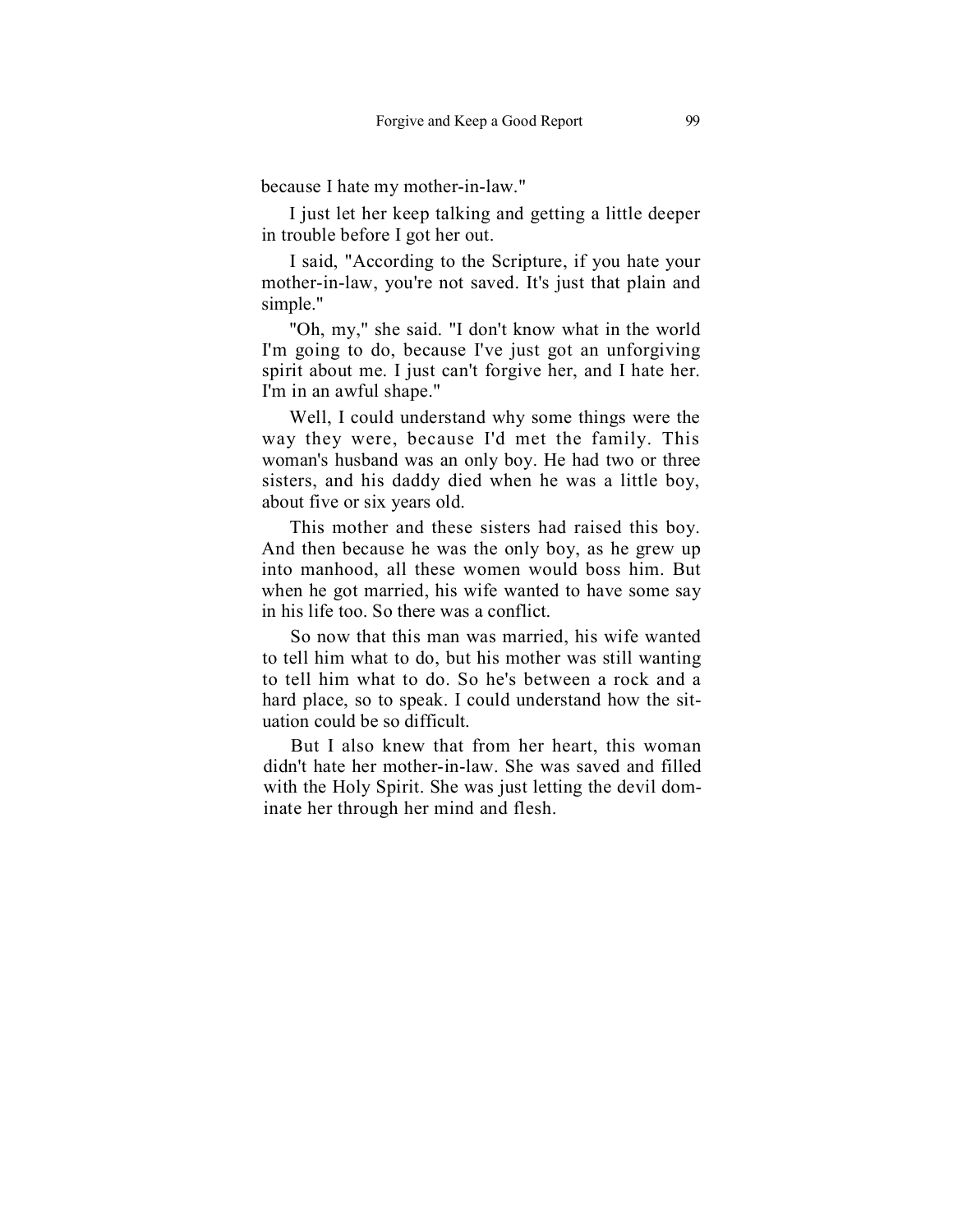# **The Love of God Is Shed Abroad in Our Heart**

This woman had begun to doubt whether she ever had anything from God or not. I said to her, "Sister, look me right in the eye and say out loud, 'I hate my mother-in-law,' and then check up on the inside of you, in your spirit. The Bible says the love of God has been shed abroad in our hearts, not our heads [Rom. 5:5]. When you say, 'I hate my mother-in-law,' tell me what's going on inside of you."

So she looked me right in the face and said, "I hate my mother-in-law."

I asked, "What happened on the inside?"

She said, "There's something scratching me down there."

I said, "Yes, I know. You see, there's something on the inside of you that's trying to get your attention, because the love of God within you wants to dominate you. But you're letting your head dominate you. That's where the problem is  $-$  it's in your head  $-$  in your mind."

She said, "I believe you're right."

I said, "Sure I am. It's the Bible. From your heart, you love everybody, don't you?"

"Yes," she said, "I believe I do."

"But," I said, "in your mind, you've let all of these things that have happened affect you. Now you've got to let your heart dominate you, not your head."

A few nights later this minister's wife invited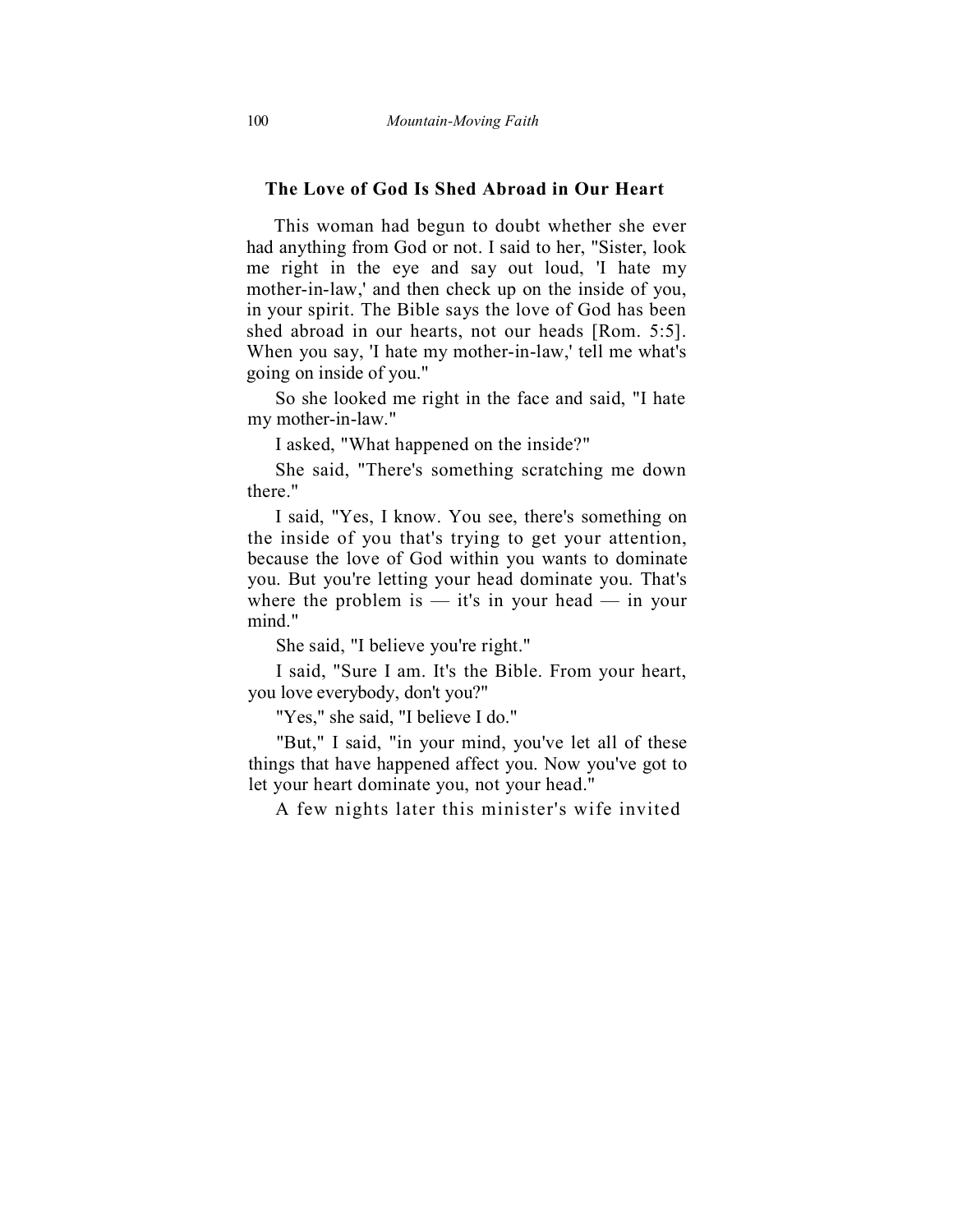Oretha **and** me **to her** house **for** refreshments after the evening service. She **had** also invited her husband's mother and sisters and their families. Previously, this minister's wife wouldn't have anything to do with them because she resented them.

We went to her house after the service and had a splendid time. I remember she whispered to my wife and me, "You know, I don't hate my in-laws; I love them. You were exactly right — the love of God was in my heart all the time. I was just letting my head dominate me because of things that happened in the past."

The mother-in-law was saved and filled with the Spirit, too, but she was letting the natural dominate her too. Sometimes if a mother just has one boy, she thinks there's no girl in all the world who's good enough for her boy. And she doesn't mind expressing herself sometimes, which doesn't help a lot!

This minister's wife said to me, "You know, I found out that my husband's family are lovely people. I was all wrong, and you were right. The confusion was all in my head, and it was there before you ever got here. But God's Word got me all straightened out."

## **Mountain-Moving Faith Works by Love**

Now I'm going to share with you a secret that will help you that will illustrate that your faith will work for you when you forgive and keep a good report.

This minister's wife and her husband had three children. They had one child of their own — their oldest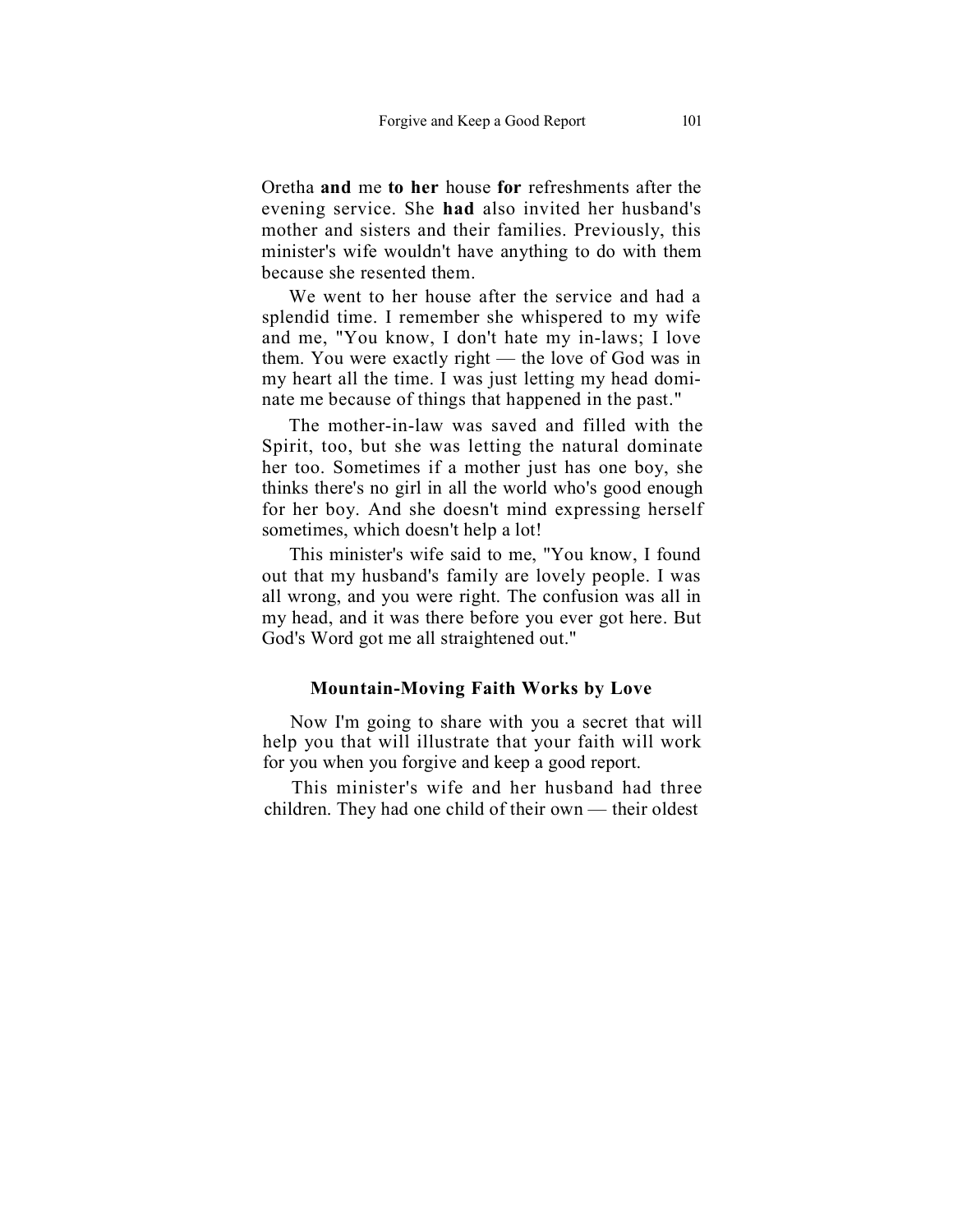child — and they had adopted two more through the years. The youngest child they'd adopted was a little girl. When they took her as a baby, the doctor said, "We've examined her, and as far as we can ascertain, she's in perfect health."

And for the first two and a half years, there wasn't a thing wrong with the child. She seemed to be a perfect child physically. But then at about two and a half years old, she began to have some kind of spells. Her parents took her to the doctor, and they finally went to the leading specialist in their region, and he said, "Her seizures are epileptic. Your daughter has epilepsy."

After running a brain-wave test on the child, the doctor said, "I'm a specialist in this area of medicine, and in the United States I'm considered to be one of the leading experts concerning this disease. I don't do anything else except treat epilepsy and other related diseases. And in all my years of practicing medicine, this is the worst case of epilepsy I've ever seen."

The parents had the child on medication. She would still have spells, but they wouldn't be as bad because she was constantly on medication. And so, of course, this minister's wife wanted her child to be healed. The child had been prayed for, and not because the mother was told to do so, but because of the mother's own faith, she seemed to be led to take the child off her medication. And the child was doing fine.

The child went for days with no symptoms whatsoever. But then one day, the mother called us and said, "Brother Hagin, would you and Oretha come pray for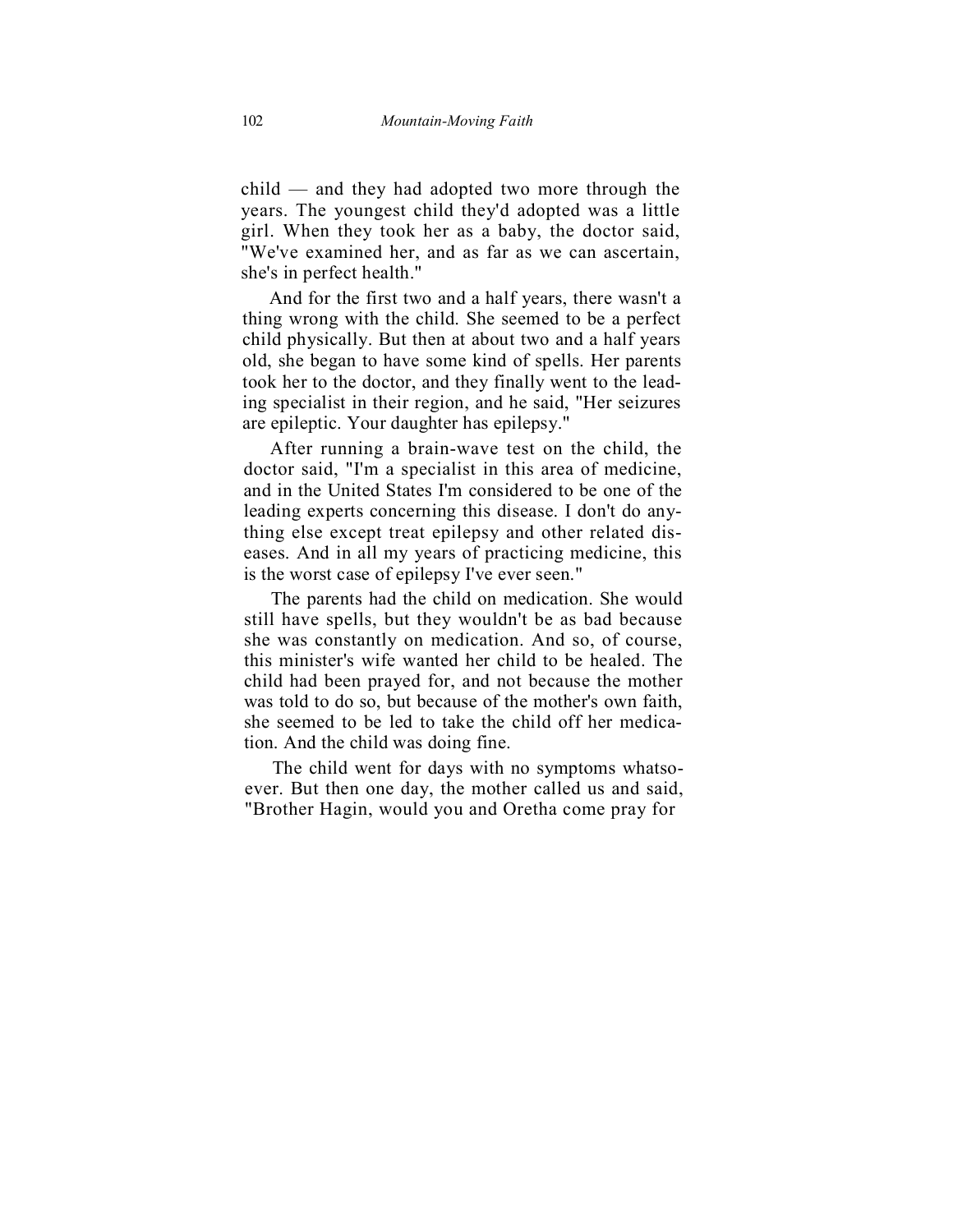my daughter. She's having a spell."

Before the little girl would go into this main epileptic seizure, there would be a little preliminary attack, and that's what she was having. So we went to their house.

On the way over there, the Lord spoke to me and said, "Don't pray at all for the child. Tell her mother that in the Old Testament I said to Israel, "You keep My statutes and My commandments, and I'll take sickness away from the midst of thee and the number of your days you'll fulfill'" (Exod. 23:25,26). (The Lord said that to the Israelites more than once.)

The Lord continued: "You tell her that under the New Covenant, the New Testament only has one commandment. I said, *'A new commandment I give unto you, That ye love one another; as I have loved you, that ye also love one another'"* (John 13:34).

"Oh," somebody said, "you mean we don't have to keep the Ten Commandments?" Well, the new commandment is love. And if you love me, you don't have to say, "Thou shalt not lie about Brother Hagin." If you love me, you're not going to lie about me. If you love me, you're not going to steal from me.

You see, if you walk in the law of love, you'll never violate any rule that was given to curb sin. You don't have to worry about any other commandments, because if you're walking in love, you'll automatically keep all those commandments. It's just that simple.

Jesus made other reference to the new commandment of love.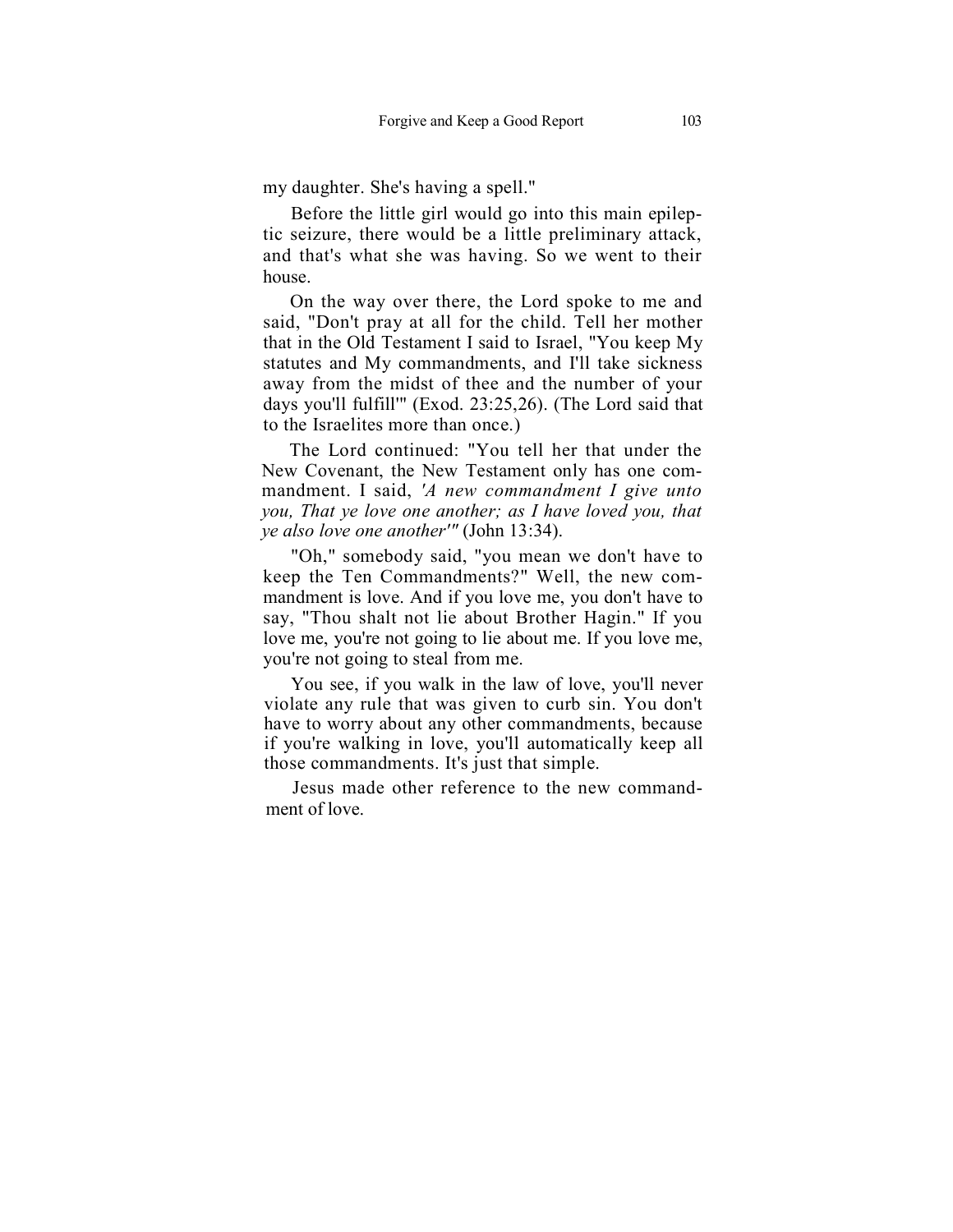### **JOHN 13:35**

35 By this shall all men know that ye are my disciples, if ye have love one to another.

#### 1 JOHN 3:14

## **14 We know that we have passed from death unto life,** because we **love the brethren. He that loveth not his brother abideth in death.**

On the way over to this woman's house, Jesus said to me through the Holy Spirit: "You tell her that if she keeps My commandment of love under the New Covenant, I'll take sickness away from the midst of her and the number of her days she'll fulfill."

When we arrived at her home, I said that to her. I said, "I'm not going to pray at all. You're walking in love now. You've got all that straightened out between your mother-in-law and your sisters-in-law, and you're walking in love. So I'm not going to pray at all, and the child's not going to have an attack. As long as you walk in love, there'll be no sickness here."

While we were yet talking, the little preliminary attack left the child. We stayed on in that city for three more weeks of meetings, and she never had any more symptoms or any kind of attack.

Before when the child would have these attacks, it seemed as if she was almost like a retarded child. She never was that way until she started having these attacks. But during the attacks, her coordination wasn't right and her eyes looked dull.

But five years later when the child was eight or nine years old, we were visiting their home again, and we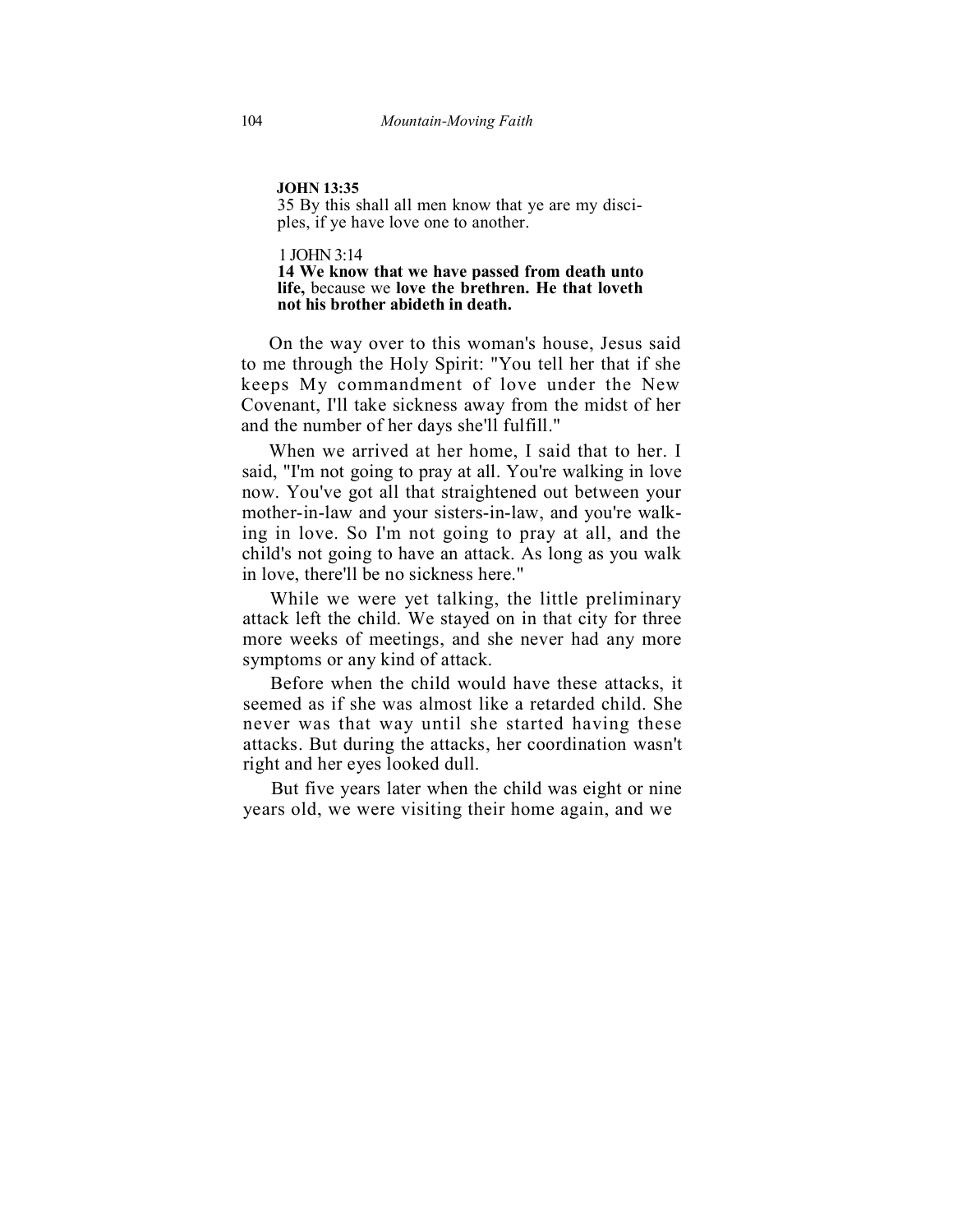saw this girl. She had the highest IQ of anybody in her class. She was making straight A's on everything. Her eyes looked bright, and she was lively and full of life.

We asked the mother, "Did she ever have another attack?" She said, "No, to this day, she's never had another one. Only one time did she begin to have that preliminary attack, but I just said, 'Oh, no, devil, you can't put that on my child. I'm walking in love, and I've got God's Word for it. So long as I keep His commandment of love, He'll take sickness away from the midst of us and the number of our days we'll fulfill.' When I said that, the attack stopped in an instant, just like you snapped your finger."

Praise God, that girl is grown and married now with a family of her own.

If you're not walking in love and forgiving others as the Word commands, it would do you well to get rid of unforgiveness and to walk in love. Faith works by love (Gal. 5:6), and love never fails. When you forgive and keep a good report, your faith will produce results and move mountains for you.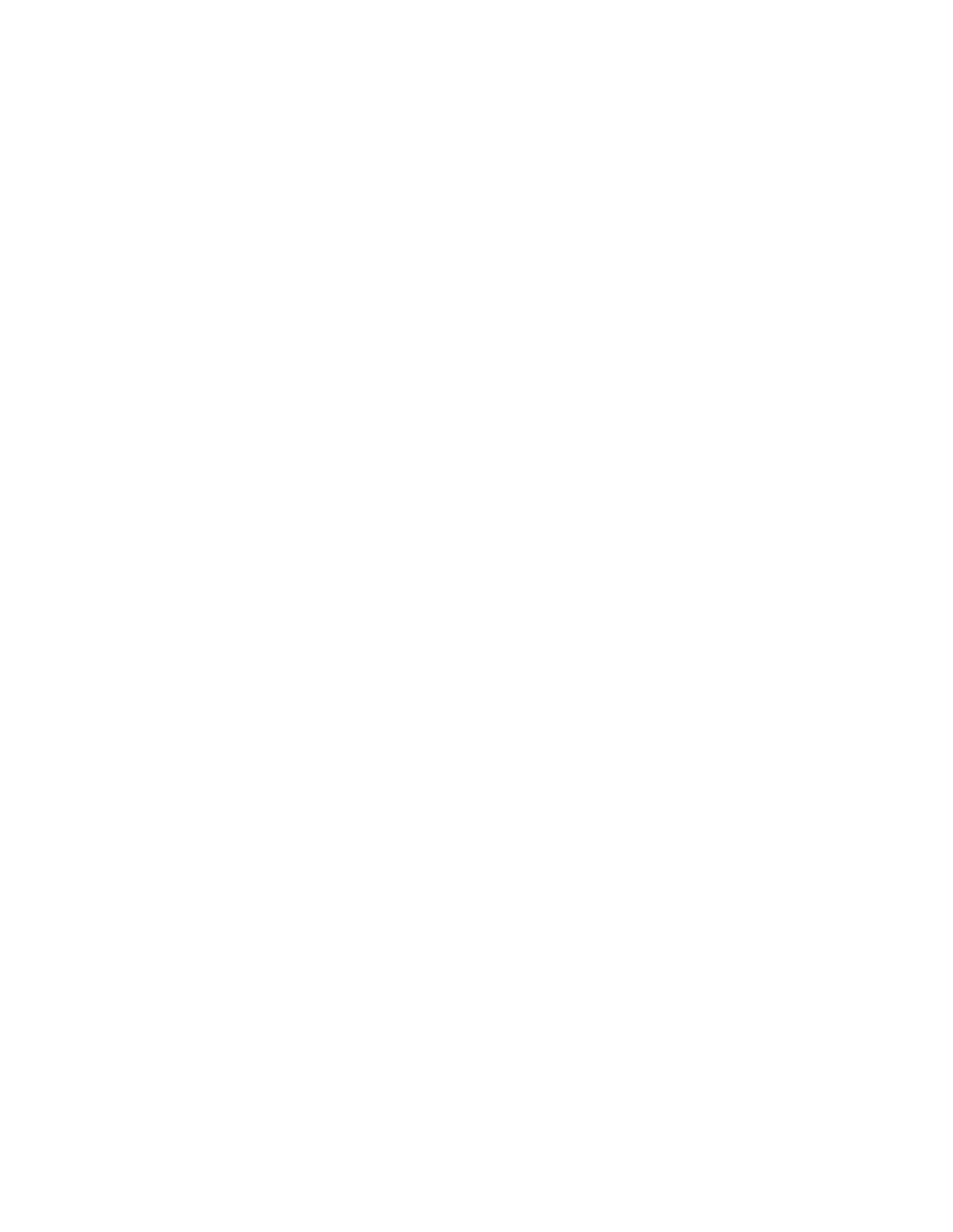# *Chapter 5 Faith Must Be Released*

## **The 'Saying' Part of Faith**

*For verily I say unto you, That whosoever shall say unto this mountain, Be thou removed, and be thou cast into the sea; and shall not doubt in his heart, but shall believe that those things which he saith shall come to pass; he shall have whatsoever he saith.*

— Mark 11:23

Notice, Jesus concluded Mark 11:23 by saying, ". . . *he shall have whatsoever he SAITH."* The fifth most important thing you should know about faith is that *faith must be released in word through your mouth.*

I remember many years ago I was holding a revival meeting in a little town in Texas. It was my custom in those days during all of my meetings to have two fast-days a week. I would always fast on Tuesdays and Thursdays.

Incidentally, concerning fasting, somebody asked me: "Brother Hagin, do you fast much? What is the longest you've ever fasted?" I said, "I've never fasted more than three days at a time in my life. You see, you need to have some purpose in your fast, and I always

107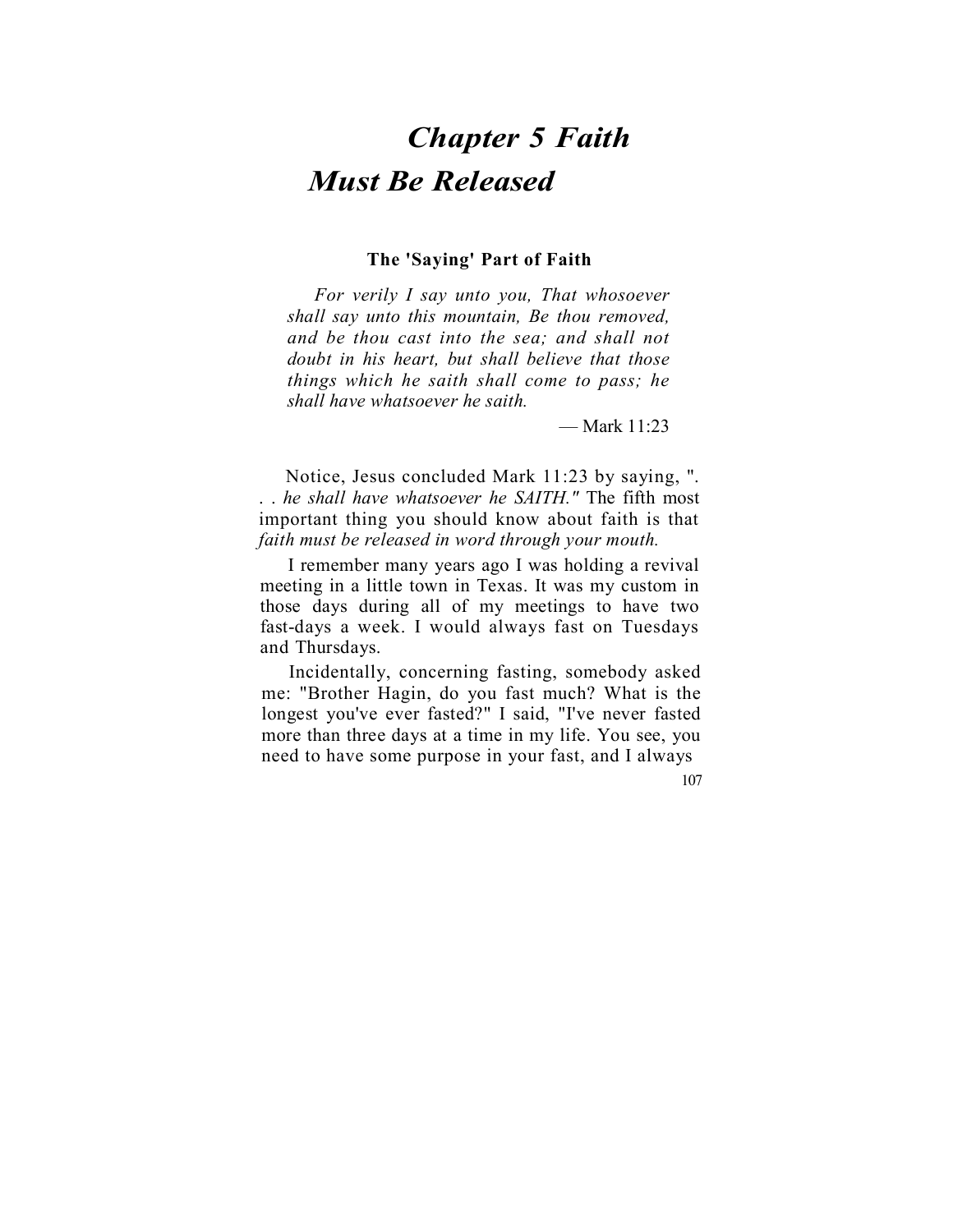got my answer within three days."

But those Tuesdays and Thursdays I set aside during my meetings were just days I spent, not to get any specific answer, but just to wait on God. For instance, if I ate an evening meal, I fasted for the next twenty-four hours. I did drink water, but I ate no food.

And I got further with God and made more spiritual progress fasting two days a week than any other way in all of my life. And then, finally, the Lord spoke to me to stop doing that because holding meetings with two services a day and fasting two days make you tired after a while!

The Lord spoke to me and said, "I'm more pleased with your living a fasted life than I am with your having set days to fast."

I said, "Lord, what do You mean, 'living a *fasted life'?"*

"Well," He said, "fasting's not going to change Me, because I'll be the same when you *start* fasting, *while*  your fasting, and when you *get through* fasting. I won't change. Your fasting won't change Me.

*"But,"* He said, "fasting *will* help you keep the flesh under. You can keep your flesh under all the time and not eat all you want."

So for years during most of my meetings, I would just eat one meal a day in the middle of the day and then occasionally maybe a little something light after church.

Back when I would fast on Tuesdays and Thursdays during my meetings, I spent one of those days in the church building for nearly the entire day, reading the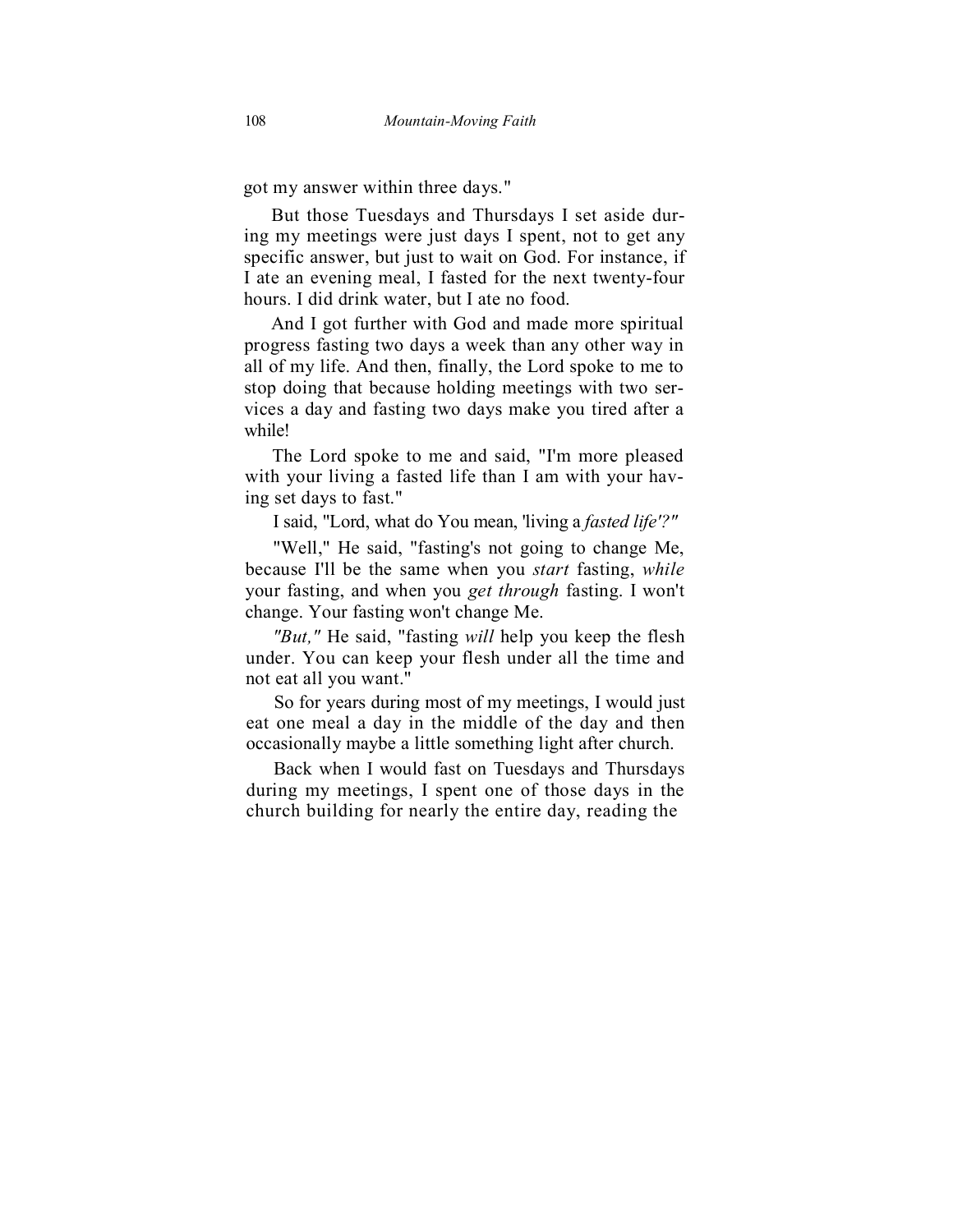Bible, walking around the altar and up and down the aisles of the sanctuary praying and waiting on God, or meditating on His Word.

And I would frequently read the whole Book of Mark. It didn't take long — there's only sixteen chapters. So I would read the whole Book of the Gospel according to St. Mark.

I don't know why, but Mark's always been my favorite Gospel. I guess the reason is that Mark 11 brought me off the bed of sickness as a Baptist boy with two serious organic heart troubles, a body practically totally paralyzed, and an incurable blood disease.

So I was reading the Book of Mark, kneeling at the altar. And I'd read through to chapter 16. And I read there at the end where Jesus said, *"And these signs shall follow them that believe; In my name shall they cast out devils; they shall speak with new tongues; They shall take up serpents; and if they drink any deadly thing, it shall not hurt them; they shall lay hands on the sick, and they shall recover"* (Mark 16:17,18).

I stopped reading and got off my knees and sat down on the floor in front of the altar bench. I was meditating on what Jesus said: ". . . *these signs shall follow them that believe.* . . . " That's what I was thinking about. I wasn't thinking about Mark 11 — that was the furthest thing from my mind.

As I was sitting there meditating, finally, I just laid down on the floor and continued to meditate on Mark chapter 16. In the Old Testament the Scripture says, *"Be still, and know that I am God* . . . " (Ps. 46:10).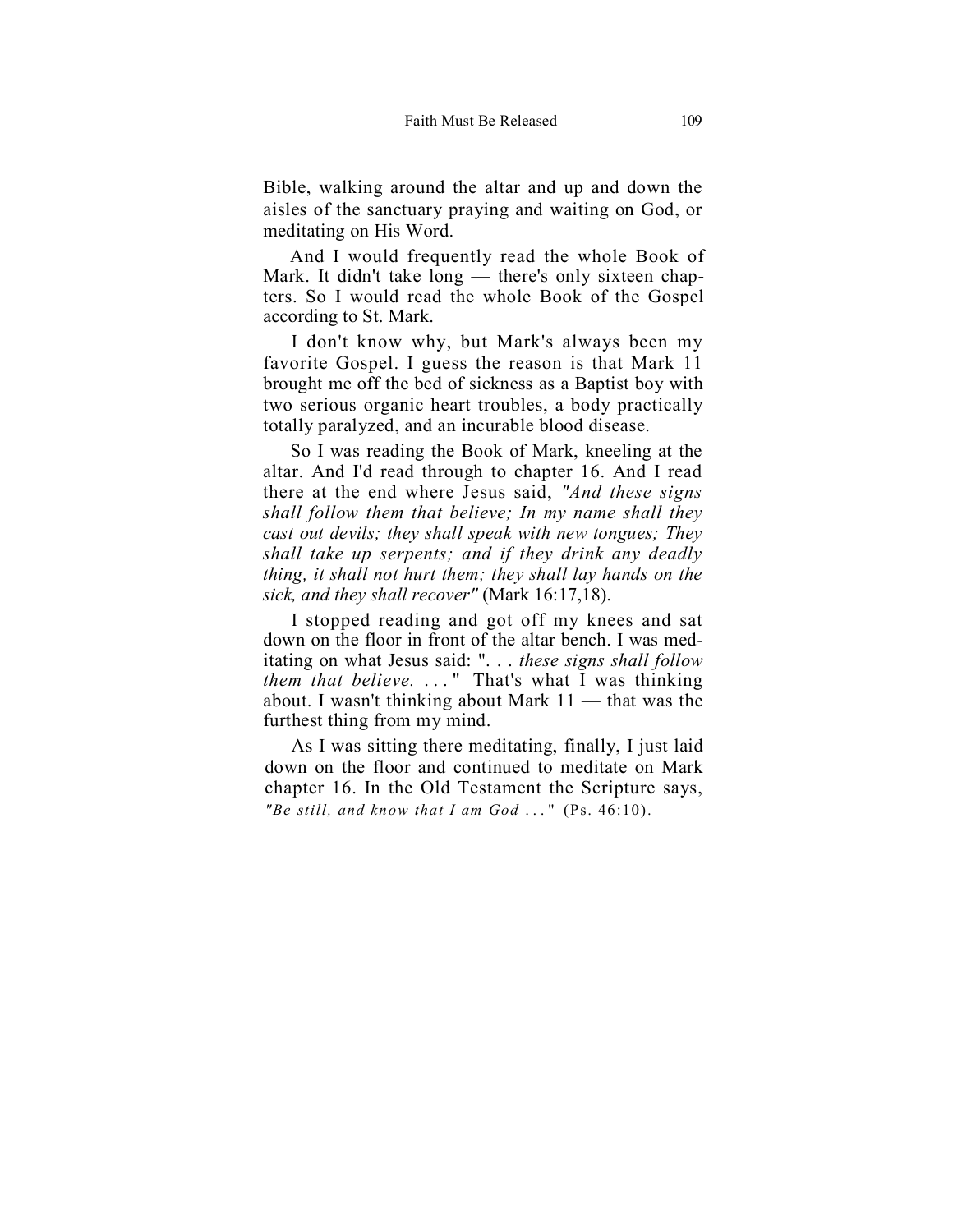Well, I just got to the place where my mind got quiet, and about that time, on the inside of me  $-$  in my spirit — I heard these words: "Did you notice in the eleventh chapter of Mark and the twenty-third verse that the word 'say' in some form is in that verse *three*  times and the word 'believe' is only there *once?"*

You see, God doesn't speak to your mind, and He doesn't speak to your body. God is a Spirit; He contacts you through your spirit. And you contact God with your spirit. It's easy enough to get quiet with your body. You lie down at night to go to sleep, and your body gets quiet. But your mind can sometimes go on and on.

But in this case, I had gotten both my body and my mind quiet, and the moment I did, that's when the Lord spoke to me. On the inside of me, in my spirit, I plainly heard the Lord speak. Now it wasn't like someone's voice speaking out loud that you can hear with your ears. I didn't hear it with my physical ears.

But yet way down on the inside — it was just as real as someone speaking to me physically — I heard those words. And when I did, I remember I rose up to a seated position and said out loud: "No. No, I didn't notice that!"

There's no telling how many thousands of times I'd quoted Mark 11:23 and 24. On the bed of sickness at the point of death, nearly all night long, I'd hang onto those verses. I'd say them over and over again. So there's no telling how many thousands of times I'd quoted these verses, but I'd never noticed that.

It's the same way with you. You may read certain chapters and verses for years, and then you'll be read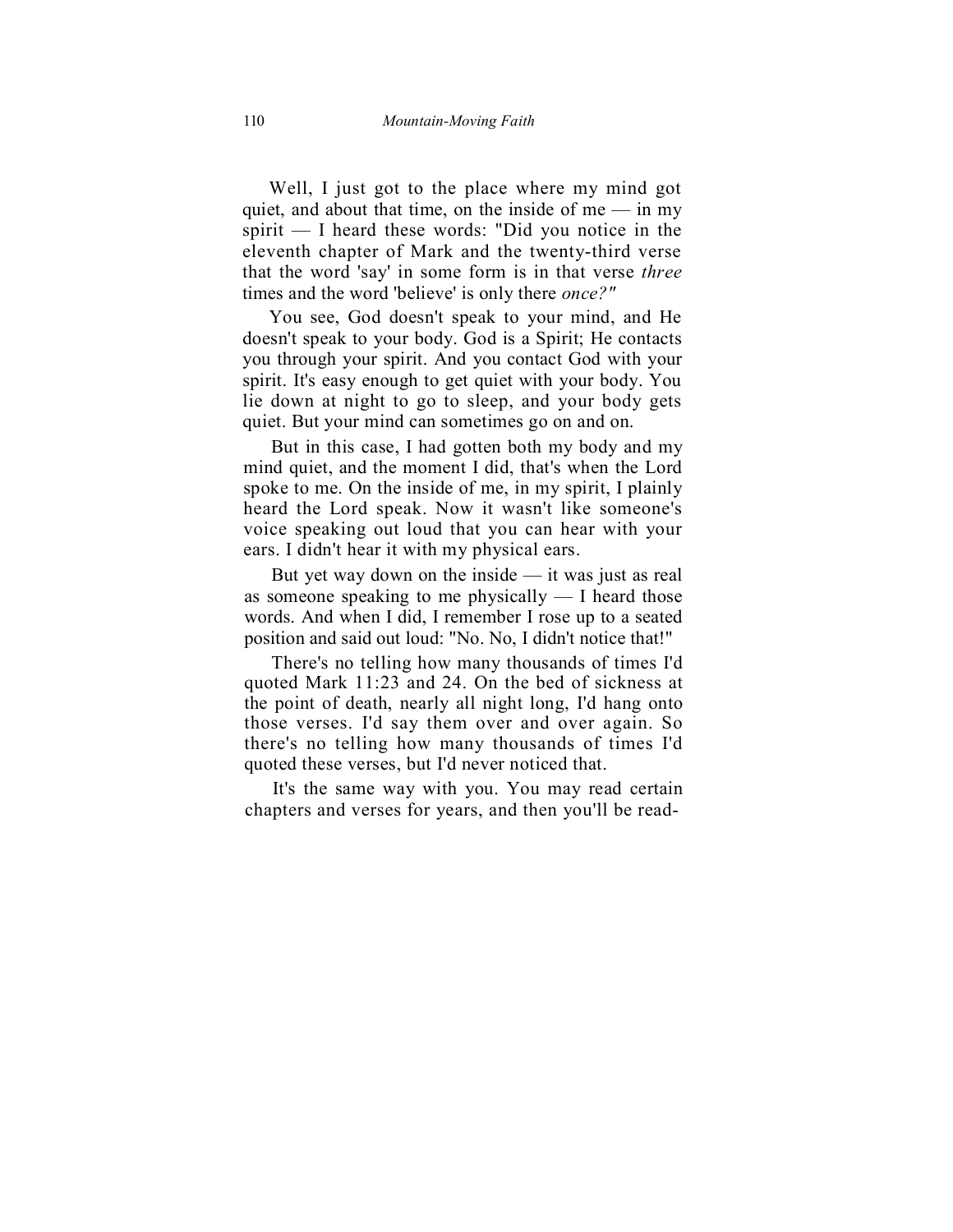ing them one day and something just pops out from the page and you see something from the Word you've never seen before. You feel so silly and wonder why you never saw it before.

You see, you don't understand the Bible with your head. You've got to get the revelation of it in your heart. That's the reason you didn't see it before — because you didn't get it in your spirit.

So I said to the Lord: "No, I didn't notice that." Quickly, I turned the pages of my Bible back to Mark 11:23, and I read it.

## **MARK 1133**

**23 For verily I say unto you, That whosoever shall SAY unto this mountain, Be thou removed, and be thou cast into the sea; and shall not doubt in his heart, but shall BELIEVE that those things which he SAITH shall come to pass; he shall have whatsoever he SAITH.**

And there it was. I saw it. The word "say" in some form was in that verse three times, and "believe" was there only once.

I said to the Lord, "That's right! I never noticed that before, but that's right!"

And then on the inside of me I heard these words: "My people are not missing it primarily in their *believing.* But where they're missing it is in their *saying.*  They have been taught to believe, but *faith must be released in words through your mouth.* You can have what you say."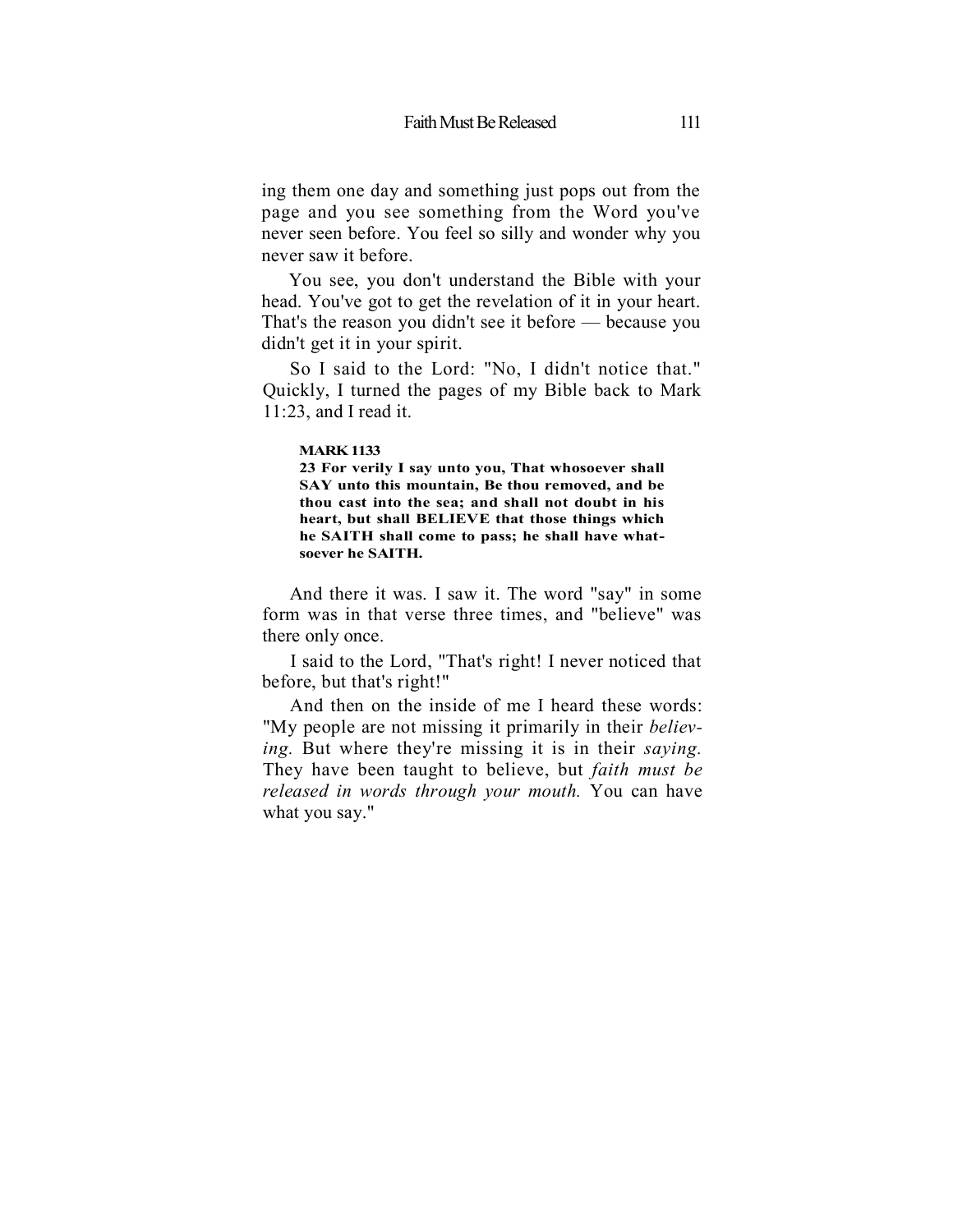## **Just Believing Is Not Enough**

After He said that to me, I sat there on the floor before that altar and began to think back in my own life at every meeting and convention I'd ever attended.

All the ministers I'd ever heard preach flashed before my mind. And I couldn't remember a single one who ever preached about the "saying" part of faith.

Then Jesus went on to say to me in my spirit: "You're going to have to do three times as much preaching and teaching about the 'saying' part as you do the 'believing' part to get folks to see it."

And I checked up on myself. I had been doing a little bit of teaching on the saying part of faith, but not much along that line. But after that, I began to do what Jesus said to do. I preached and taught more about the saying part of faith.

Let's look at Mark 11:23 again and examine it. Notice, it says, ". . . *and shall not doubt in his heart, but shall believe that those things which he saith.* . . . " In other words, that's saying, "but shall believe in his *heart* that those things which he *saith. . .* ." Those things which you *saith* are *words.*

In other words, you believe in your heart that those things — those *words* — which you saith shall come to pass. You believe in your heart, and you believe in your words. And *that* gives you power over demons, disease, and circumstances. Praise God forevermore!

Jesus concluded this verse by saying, ". . . *he shall have whatsoever he saith."* What did Jesus say you were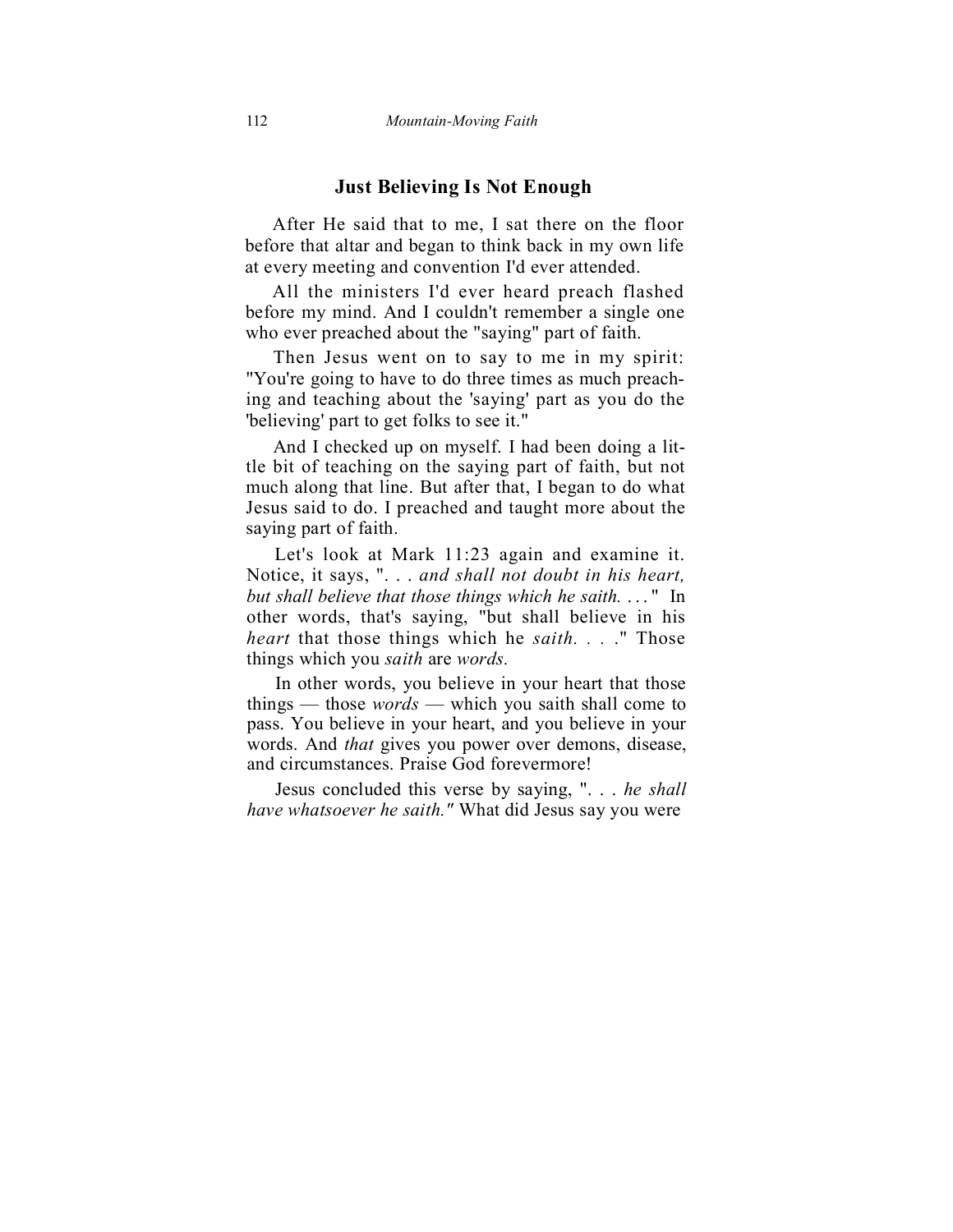going to have? What you believed for? No. You see, a lot of people think, *Now if I believe strongly enough for something, it's going to come to pass.* But then they keep talking unbelief all the time.

## **You'll Have in Life What You** *Say*

But, no. What you believe God for strongly won't necessarily come to pass just because you're believing strongly. Jesus didn't say, "He'll have whatsoever he *believeth."* Jesus said, ". . . *he shall have whatsoever he SAITH."* He said you'll have what you say.

If you're not satisfied with what you've got, check up on what you're saying. Because all that you have, and all you are today, is the result of what you believed and said yesterday. Let that soak in!

There's a verse in the Old Testament that goes well along this line.

PROVERBS 6:2

2 Thou art snared with the words of thy mouth, thou art taken with the words of thy mouth.

A lot of Christians blame things on the devil when, really, they've been taken captive by the words of their own mouth. They are snared with the words of their mouth.

One writer put it this way: "You said you could not, and the moment you said it, you were whipped. You said you did not have faith, and doubt rose up like a giant and bound you. You were imprisoned with your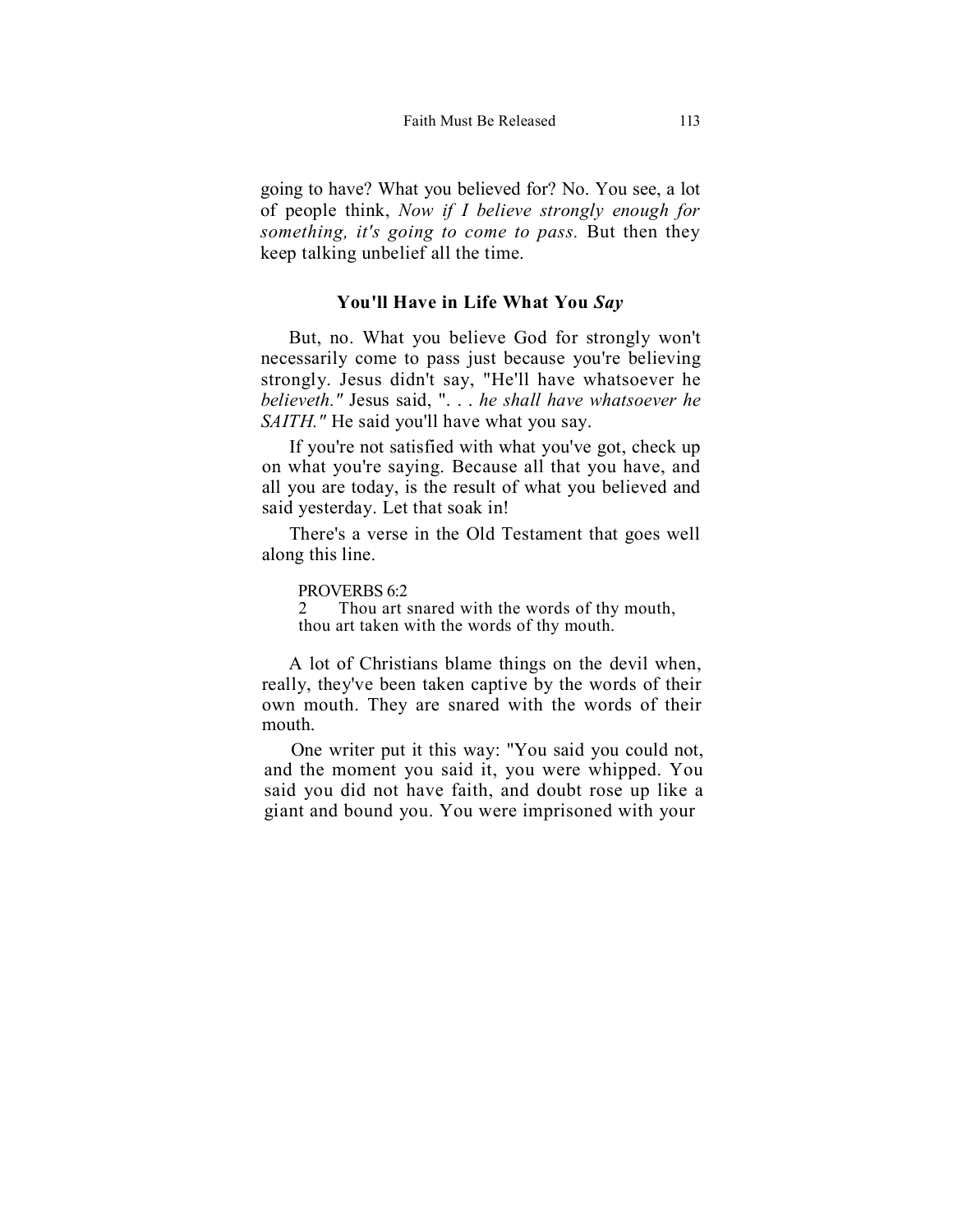own words. You talked failure, and failure held you in bondage."

Friends, mighty few of us realize that our words dominate us, and that's what Jesus is saying here in Mark 11:23: ". . . *he shall have whatsoever he SMTH."*

Never talk failure. Never talk defeat. Never for one moment acknowledge that God's ability or power cannot put you over. If you're talking failure and defeat with your lips, you're acknowledging that God can't and hasn't put you over.

Instead of being failure-conscious, become God-conscious. Become God-inside minded. Remember, the Bible says in First John 4:4:, ". . . *greater is he that is in you, than he that is in the world.*

I believe the Greater One is in me. I believe He's greater than the devil. I believe He's greater than the tests and trials I may face.

I believe He's greater than the storm I may be facing. I believe He's greater than the problems that may be confronting me. I believe He's greater than the circumstances that seem to have me bound. I believe He's greater than sickness and disease.

I believe He's greater than *anything* and *everything.*  And He dwells in me! Hallelujah!

Very often I ask folks, "What's the Greater One doing in you? Is He just a spiritual hitchhiker? Did He just hitchhike a ride with you through life? Is He just extra baggage for you to carry?"

No! He's in there to help you. He's in there to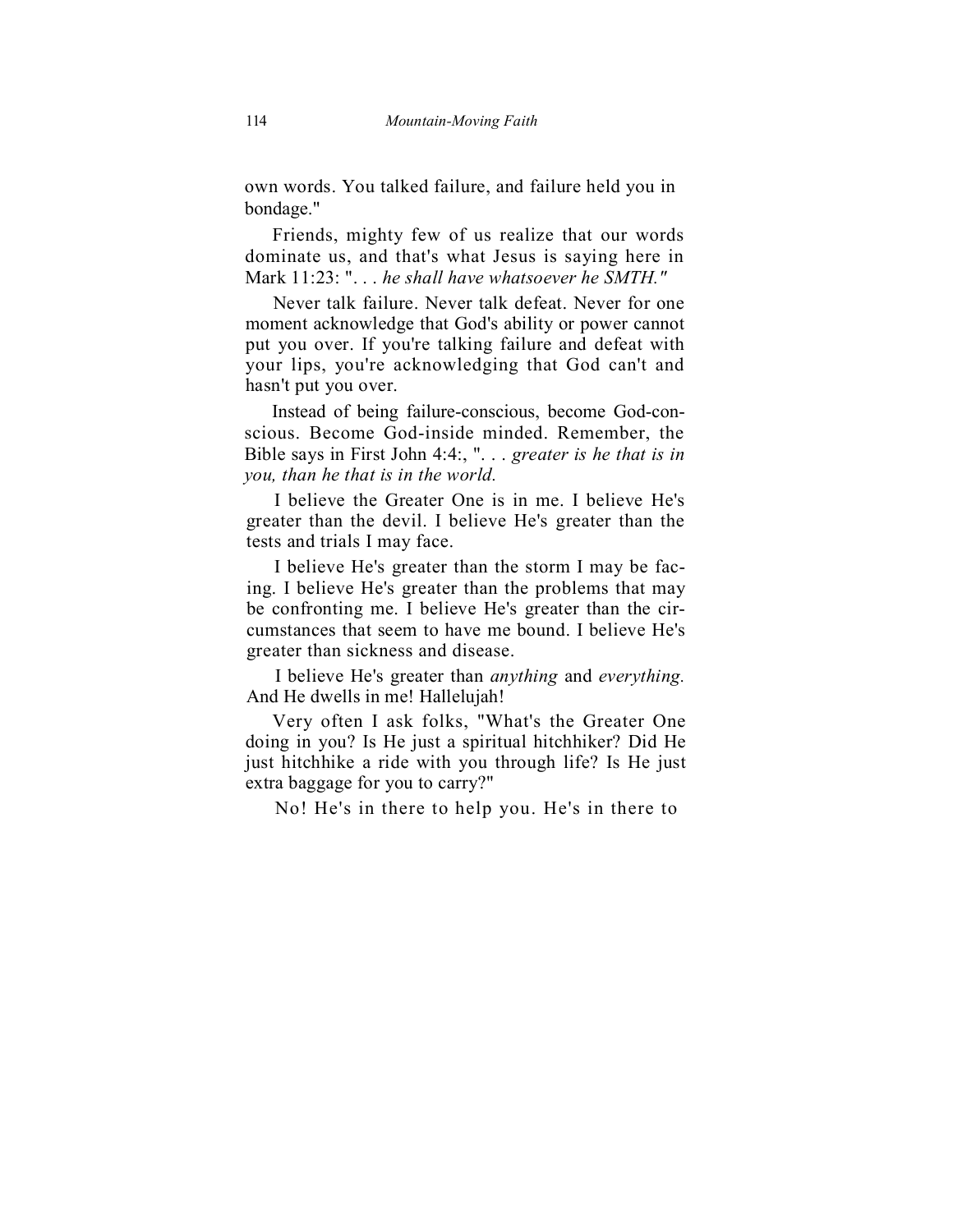strengthen you. He's in there to comfort you. Praise God, He's in there to put you over!

Friends, learn to use words that'll work for you. Your positive confession of God's Word will put you over in life. Jesus said you can have what you say.

You remember where it says in the Bible that when Israel came out of Egypt, they came right up to the border of Canaan's land to a place called Kadesh Barnea. And they sent twelve spies in to spy out the land, and ten of those spies brought back an evil report. Only two of them brought back a good report.

## **Don't Have an Evil Report**

Now there's something here we need to see. What is an evil report? It's a report of *doubt.*

You know, a lot of Christians have an evil report. There's no use discussing what's more evil or less evil. If it's evil, we don't have any business with it.

A believer doesn't have any more business peddling doubt than he does peddling dope. Both doubt and dope are of the enemy. It's easy to excuse yourself for doubting, but that's the truth nonetheless.

Some folks think this is extreme, but I tell them that if I was pastoring, I'd rather have dope peddlers and bootleggers in my church than doubt peddlers!

Let me explain. You see, if you've got bootleggers and dope peddlers in your church, if you couldn't get them right with God, you could turn them out and everybody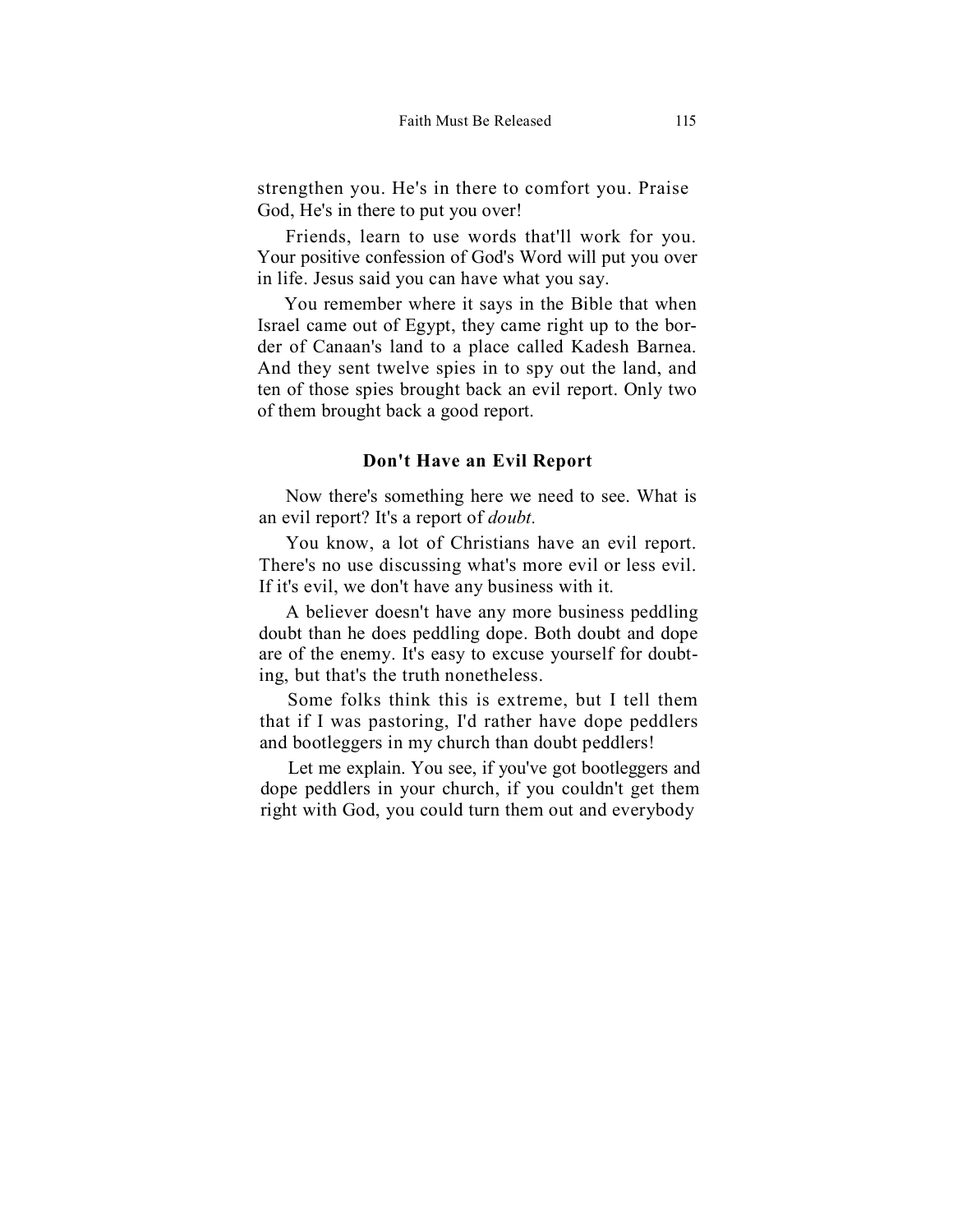would be in favor of it. But you try to deal with some of these doubt peddlers and see what you get into!

They'll go around from house to house peddling doubt. They'll say, "See, the church is not going over. I told you it wouldn't. Sunday school's down, the money's down, and nothing's coming in. That preacher's just leading us wrong, and he's even got the wrong evangelist to come here and preach."

These doubt peddlers look around for anybody they can find who's got a slop bucket for an ear so they can put a little slop in it!

No sir! The believer's got no business peddling doubt! Ten of those spies in the Book of Numbers brought back an evil report. The Bible said it was evil (Num. 13:32). What was the evil report? It was a report of doubt.

You see, God had already told them that the land they were going to was a land flowing with milk and honey. They brought back some of the giant clusters of grapes and the fruit of the land, and they said, "It is a land flowing with milk and honey, all right, *but*..."

People come to me for help sometimes, and I tell them, "Well, the Word of God says this. . . ," and I give them scriptures that answer their case. I've had them say to me, "Yes, I know that Brother Hagin, *but* you can't ever tell what might happen."

"Why, sure I can," I tell them. "Everything will happen that God said will happen if you'll believe it."

And so the Israelites brought back an evil report.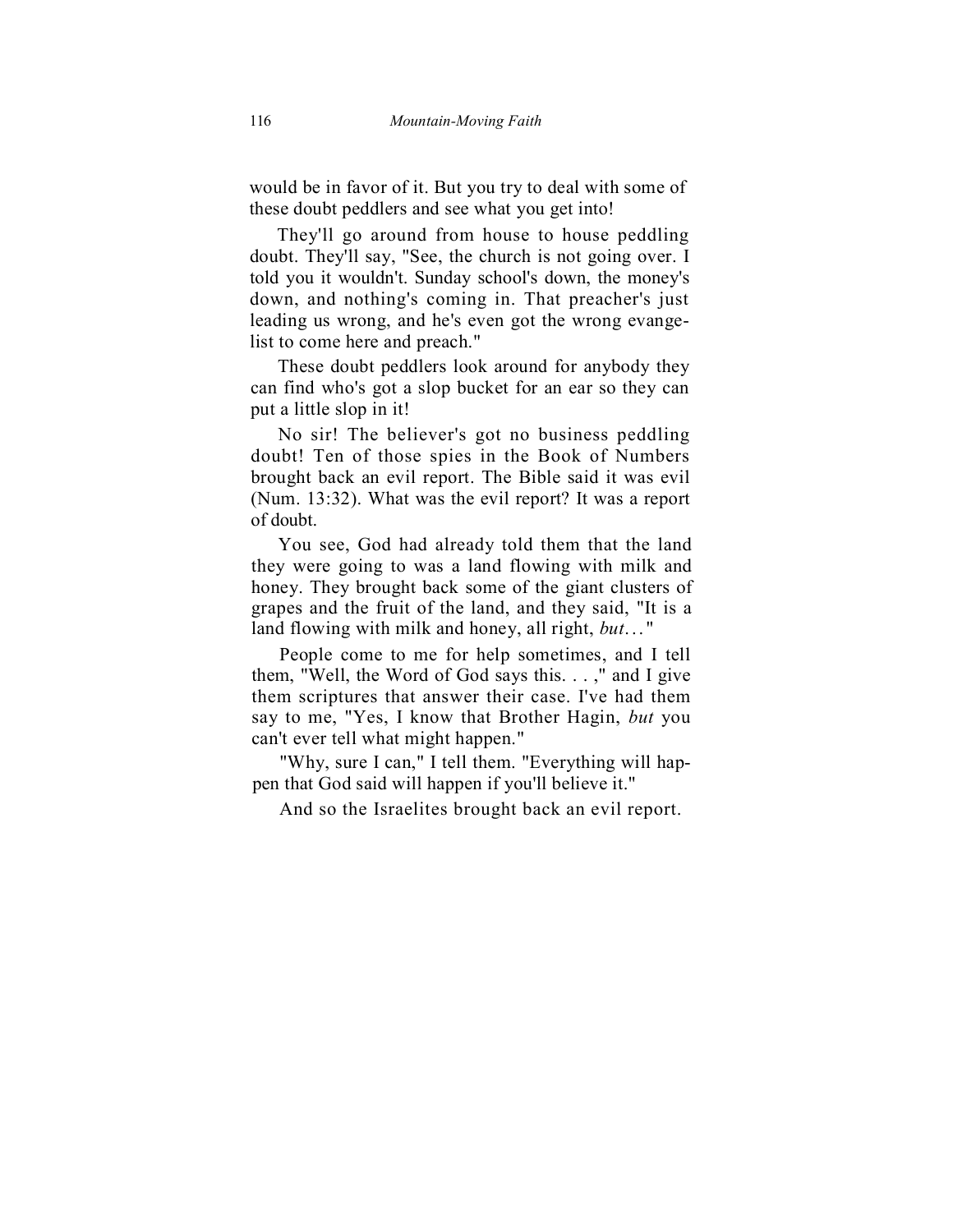They said, *"But,* there are giants in the land." The giants were there, all right. Sure they were. But the Israelites said, "In our own eyes we are grasshoppers. And we're grasshoppers in their sight too. We are not able to take the land" (Num. 13:33).

That was their confession. They confessed what they believed, and they believed they couldn't do it. They said, "We can't do it," and they got exactly what they said! Jesus said you can have what you say.

Caleb and Joshua brought back a *good* report. What did they say?

#### **NUMBERS 13:30 30 And Caleb stilled the people before Moses, and said, Let us go up at once, and possess it; FOR WE ARE WELL ABLE TO OVERCOME IT.**

The ten spies had said, "We can't take the land." And they got exactly what they said. Israel accepted the majority report, and they said, "We can't take the land." They got exactly what they said. They couldn't take the land. They wandered in the wilderness and died every one of the men from twenty years age of age upward, except Caleb and Joshua.

But Caleb said, ". . . *LET US GO UP AT ONCE, and POSSESS it; for WE ARE WELL ABLE TO OVER-COME IT"* (Num. 13:30)!

Notice, Caleb didn't deny that the giants were there. And when *we* are faced with giants in our lives, we don't just stick our heads in the sand like an ostrich and think the giants will go away. No, they're there.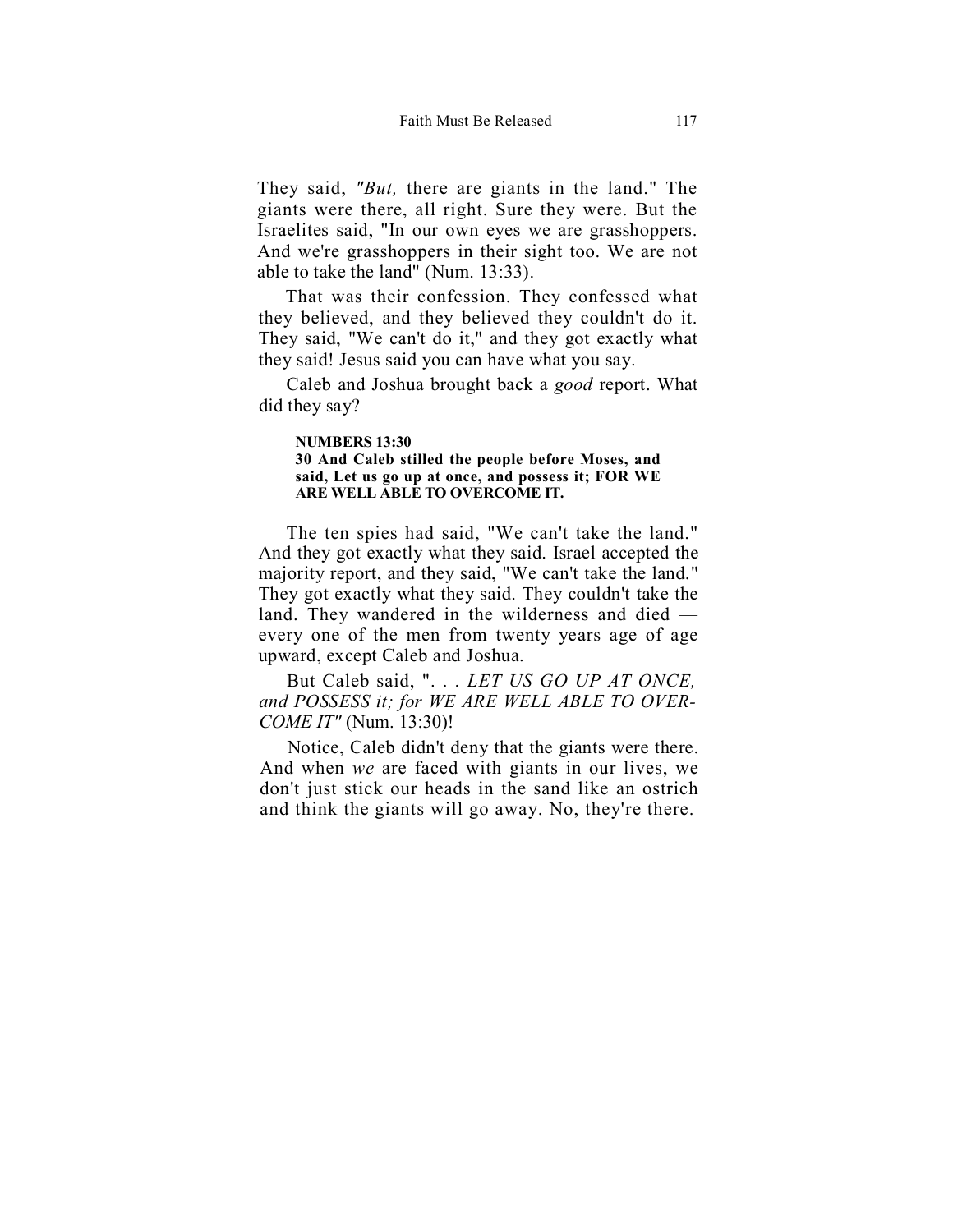But, blessed be God, we're well able to overcome them!

Now notice what Joshua said to the children of Israel about the giants in Canaan's land.

#### **NUMBERS 14:9**

**9 Only rebel not ye against the Lord, neither fear ye the people of the land** [yeah, the giants are there, but don't be afraid of them]; **for THEY ARE BREAD FOR US: their defence is departed from them, and the Lord is with us: fear them not.**

Put together what Caleb and Joshua said. They said, "We are *well* able to overcome. The Lord is with us!"

What does that mean to us today? When you're facing the giants of life, don't have a negative confession. Don't talk doubt and have an evil report. *Faith always has a good report.*

"Yeah," someone said. "But I can't do this and I can't do that."

Quit talking about what you can or can't do and talk about what the Greater One can do. Say, "I am well able to overcome the giants and take the land, for the Lord is with me. Greater is He who is in me than he who is in the world. Jesus said, *'. . . I will never leave thee, nor forsake thee'* [Heb. 13:5]. God is with me now."

Once after a service, a woman came to me, and after sitting in the service and hearing faith and truth taught, she took hold of my hand and cried almost hysterically. (I'm not saying this to make fun of her. I'm just pointing out the facts.)

I said, "What's the matter, Sister?"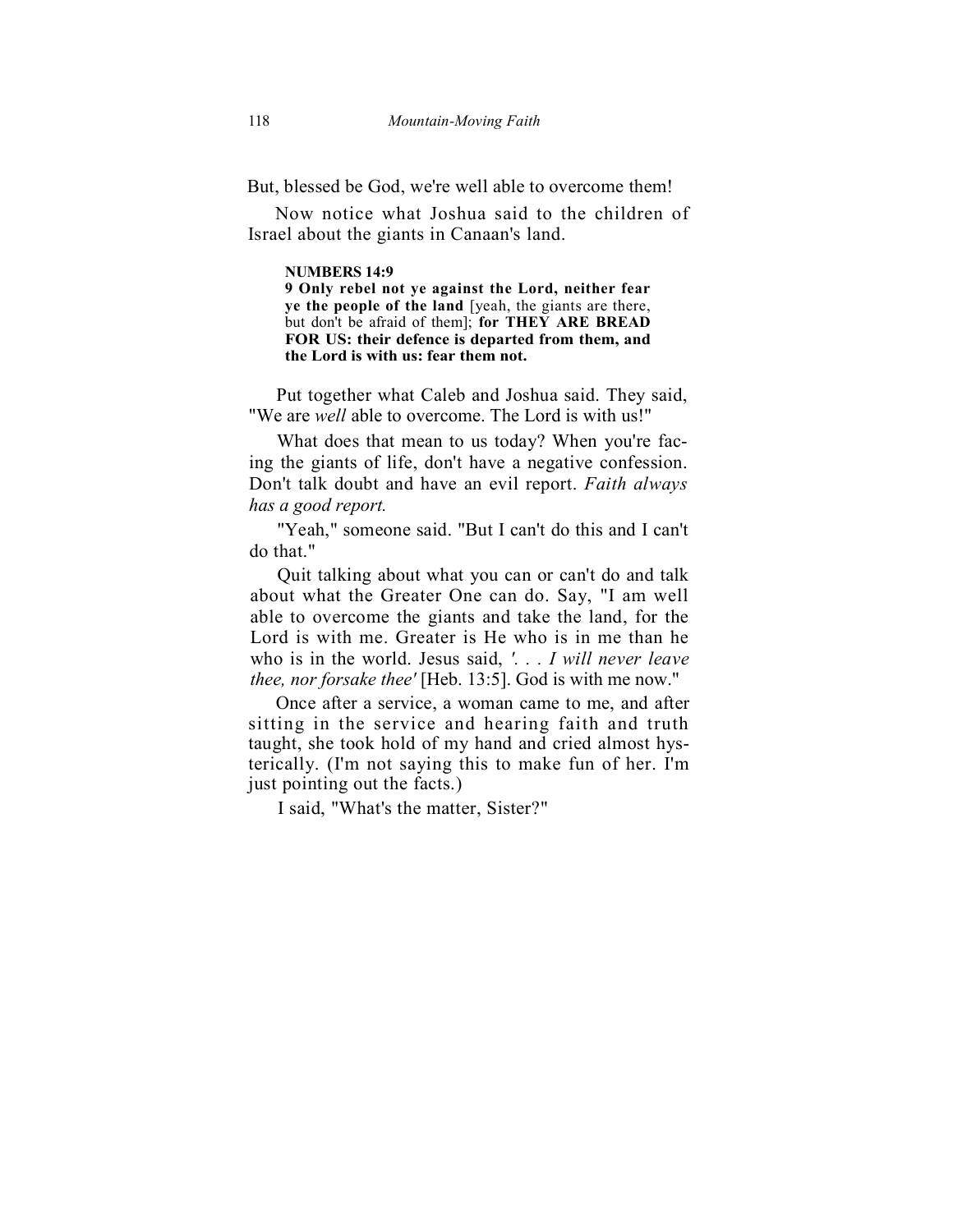"Oh, I want you to pray for me."

"All right," I said, "what is it?"

"Well," she said, "it just seems like the Lord has forsaken me."

I said, "What awful sin have you committed to make Him forsake you?"

"Oh, Brother Hagin, as far as I know, I haven't done one thing wrong. But it just seems like the Presence of the Lord has gone from me."

I said, "Now where did you ever read in the Bible where it said, 'We walk by what things *seem like'* ? The Bible didn't say we walk by what things seem like. It says we walk by *faith.* And Jesus said He'd never leave you or forsake you."

"I know that. But it just *seems like* He has."

"Well," I said, "you've got more faith in *'seems like'*  than you have in the Bible."

"Yes, but I know what I *feel."* This woman almost got mad at me.

I answered her, "Yes, and I know my Jesus, and I'm not concerned about what I feel. If Jesus said it, I believe it."

Thank God for a motto I inherited from the Southern Baptists. I wrote it in red ink on the fly leaf in the Bible I had when I was on my deathbed. It says, "The Bible says it, I believe it, and that settles it."

That means I believe what the Word says whether things seem like the Bible is so or not — feeling or no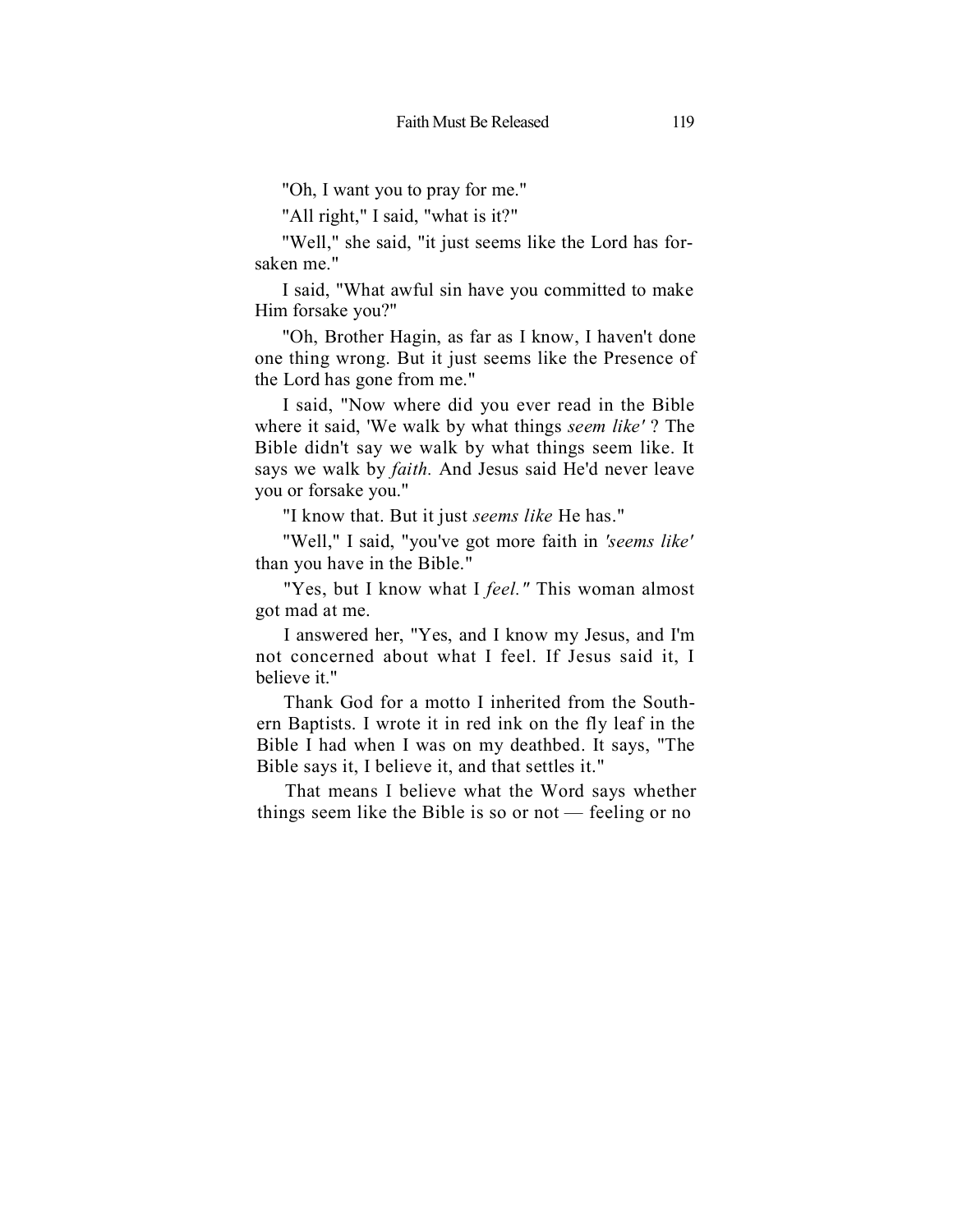feeling. And if you'll practice that and start *believing*  right, *thinking* right, and *talking* right, it won't be long until you'll be *feeling* right too. Faith must be released. In other words, you can have what you say. Your faith can move mountains for you.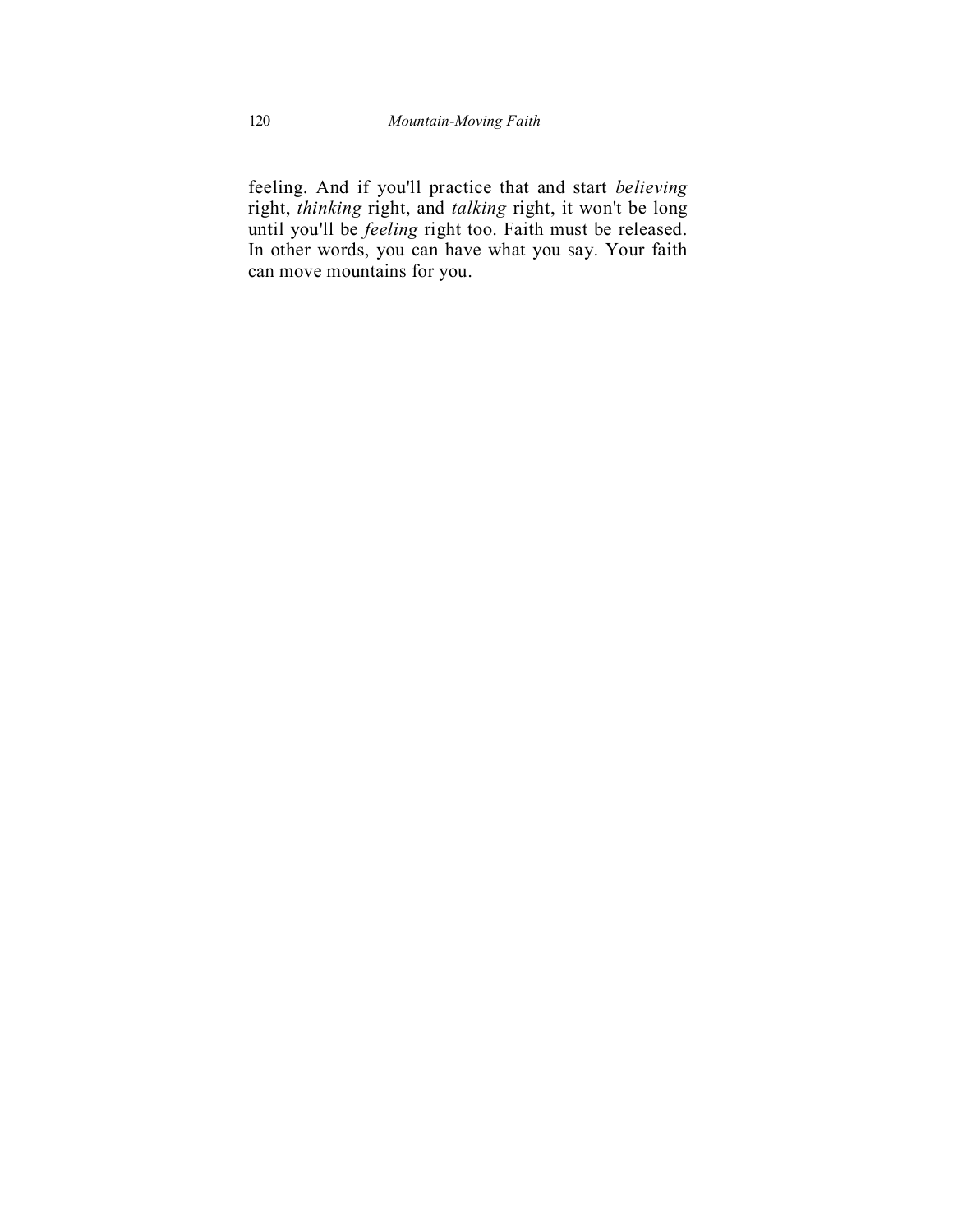# *Chapter 6 Faith by Saying for Finances*

*For verily I say unto you, That whosoever shall say unto this mountain, Be thou removed, and be thou cast into the sea; and shall not doubt in his heart, but shall believe that those things which he saith shall come to pass; he shall have whatsoever he saith.*

*—* Mark 11:23

We talked about the *"saying"* part of faith in Mark 11:23. But now I want to distinguish between *saying*  and *praying.*

For instance, notice that the word "pray" is not mentioned in Mark 11:23. But the word "say" *is* mentioned. Now let's read Mark 11:24.

## **MARK 1124**

## **24 Therefore I say unto you, What things soever ye desire, when ye PRAY, believe that ye receive them, and ye shall have them.**

The sixth point to this study of faith is this: Faith will work by *saying* without *praying.*

Mark 11:23 never said a word about praying or prayer. Certainly, faith works in prayer. But when you *pray* it, you still have to *say* it.

**121**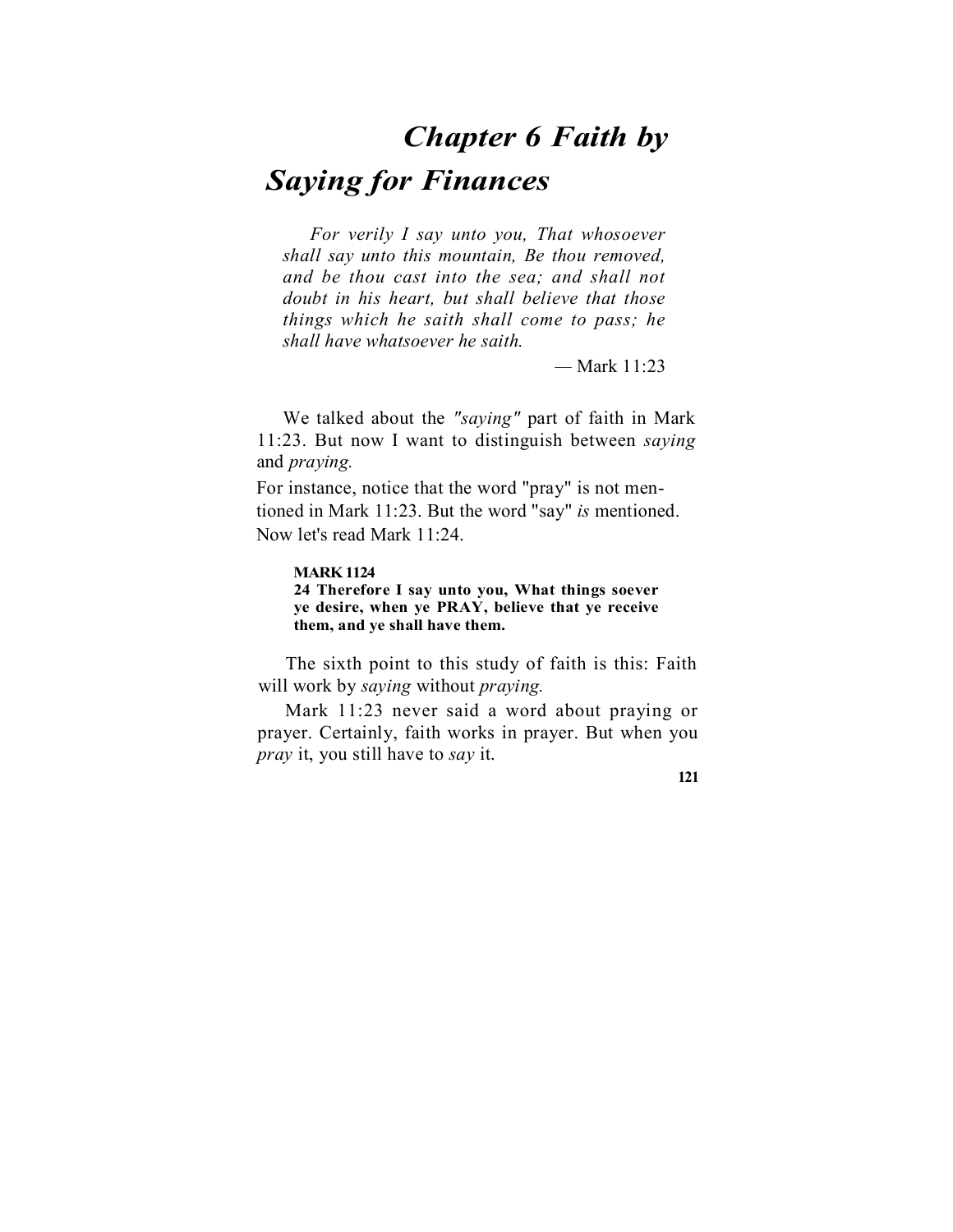Let's look at Mark 11:23 more closely. In this verse we can see faith working, without praying, by simply saying what you believe.

Jesus said, ". . . *whosoever shall say . . . and shall not doubt in his heart, but shall believe that those things which he saith shall come to pass; he shall have whatsoever he saith."*

Notice in this verse Jesus didn't say he'll have whatsoever *heprayeth.* He said he'll have whatsoever he *saith.*

Now these two verses, Mark 11:23 and 24, are the two verses of Scripture that brought me off of the bed of sickness more than fifty-five years ago. These verses brought healing to my body from an almost total paralyzed condition, an incurable blood disease, and two serious organic heart troubles. Therefore, I've always been a stickler for these scriptures. And, of course, they're true because Jesus told the truth.

Actually, I was healed by a combination of both of these verses. As I said, when you *pray,* you still have to *say.* And it was on the bed of sickness after I'd *prayed*  that I *said,* "I believe I receive healing." I said it out loud. I began to say *out loud,* not *think,* that I believed I received healing, and it was then that I began to amend, and every symptom disappeared.

Jesus didn't say, "Whosoever shall *think,* he shall have whatsoever he *thinketh."* He said, ". . . *whosoever shall SAY. . . he shall have whatsoever he SAITH."*

I began to say out loud on my bed, "I believe I receive healing for my body," and I specified the things I was believing. I said, "I believe I receive healing of the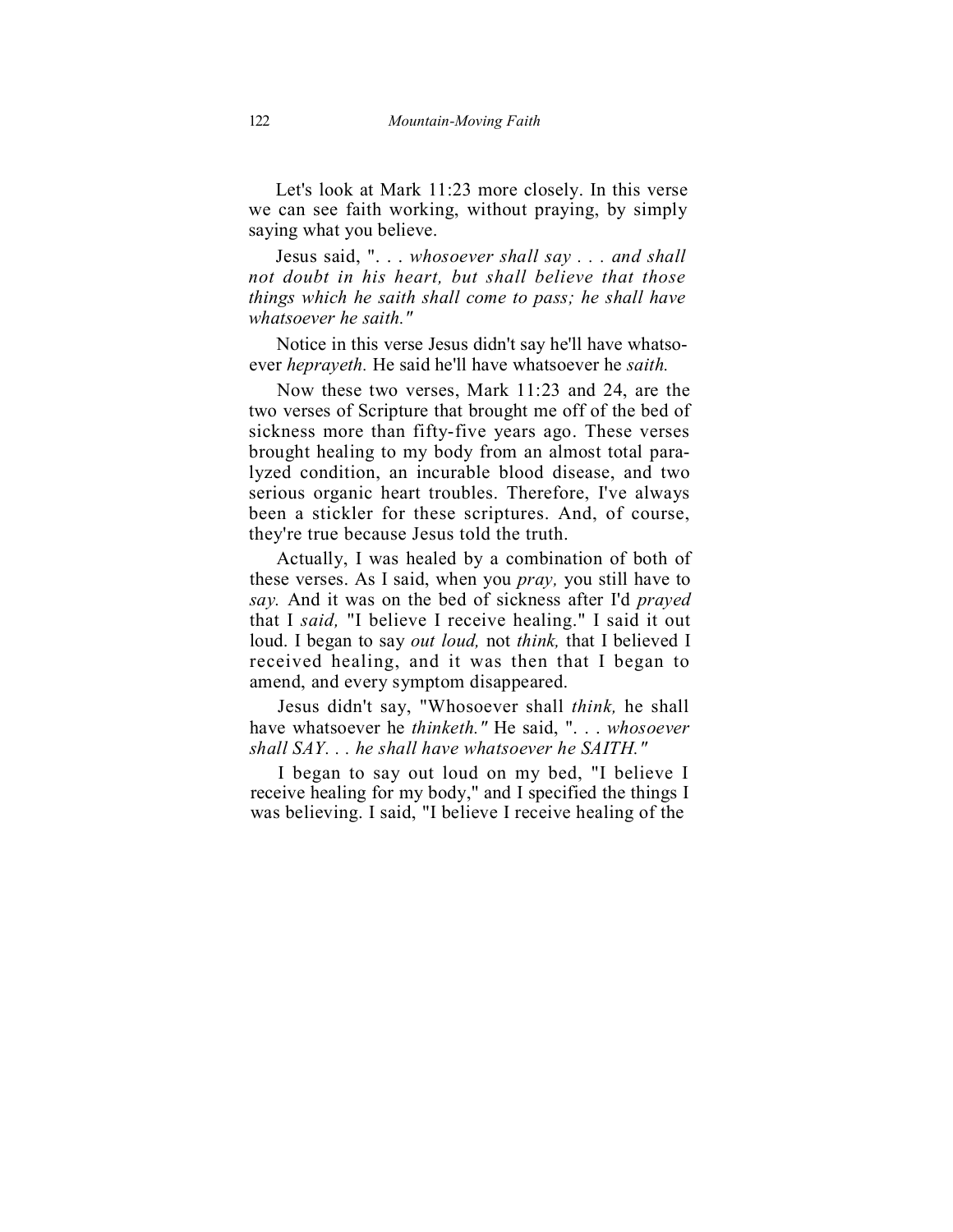heart condition, the paralysis, and the blood disease." And then, finally, in case I missed something, I just said, "I believe I receive healing from the top of my head to the soles of my feet."

That's what I believed, and that's what I said. Jesus said you'll have whatsoever you say. And when I began to say it, within the hour, every symptom of physical deficiency had disappeared, and I was standing out of bed on the floor completely healed.

Now don't misunderstand me. All manifestations of healing will not always come that fast. There's another scripture in the Bible that says, ". . . *let us hold fast our profession* [or confession]" (Heb. 4:14). That's not talking about the confessing of sin. That's talking about holding fast to your confession of *faith,* because once you confess your sin, you're supposed to forget it because God forgets it (Heb. 8:12; 10:17).

When you confess your sin and repent, God said He forgave you and forgot it. So why would you want to remember it and confess it to Him again? God said, *"I, even I, am he that blotteth out thy transgressions for mine own sake, and will not remember thy sins"* (Isa. 43:25). Once you've repented and confessed your sin, He's forgotten it. And you should forget it too.

The confession that you're to hold fast to is the confession of your faith. I've held fast many a time on different things I'd confessed that I believed I received. Sometimes it was days before it came. And sometimes it was weeks before the answer came. And sometimes it was months before it came. And one time it was four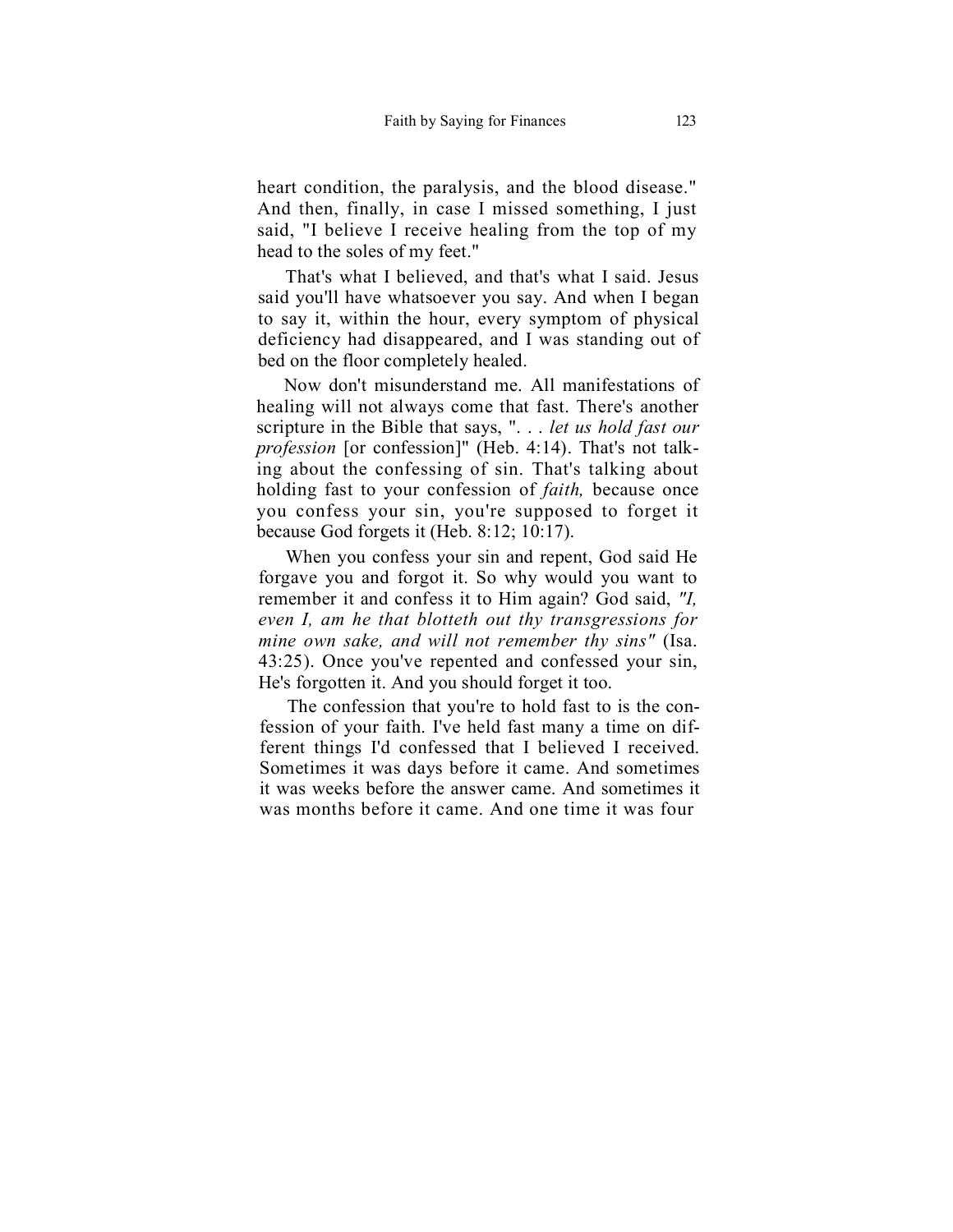years before it came. But it came! Praise God, I've never failed to receive.

With me personally, I've always just leaned more and stood more on Mark 11:23. I found it helpful to say it and not just pray it. I just said what I believed according to Mark 11:23.

I'm talking about the saying part of faith for something that concerns me, not the other person. When another person becomes involved, his will and what he believes has something to do with it. But in my own individual case, I've always leaned more and stood more on Mark 11:23. I've always just *said it* — I just *said* what I believed according to the Word.

## **Using Your Faith for Finances**

Personally, I haven't prayed about money for years. And I've never been without it. I never pray about money. I just always say, "The money will come." And here it comes, praise God!

I remember on one occasion years ago, I needed \$1,500 by the first of the month. So I said, "By the first of the month, I'll have \$1,500."

I kept *saying* it at different times in prayer. I just said, "By the first of the month, I'll have \$1,500." Well, when the first of the month came, I had \$1,580. I had \$80 more than I claimed!

The Lord actually taught me how to do that — how to use my faith for finances. For years, I hadn't seen it. I'd been saved and then healed by the power of God as a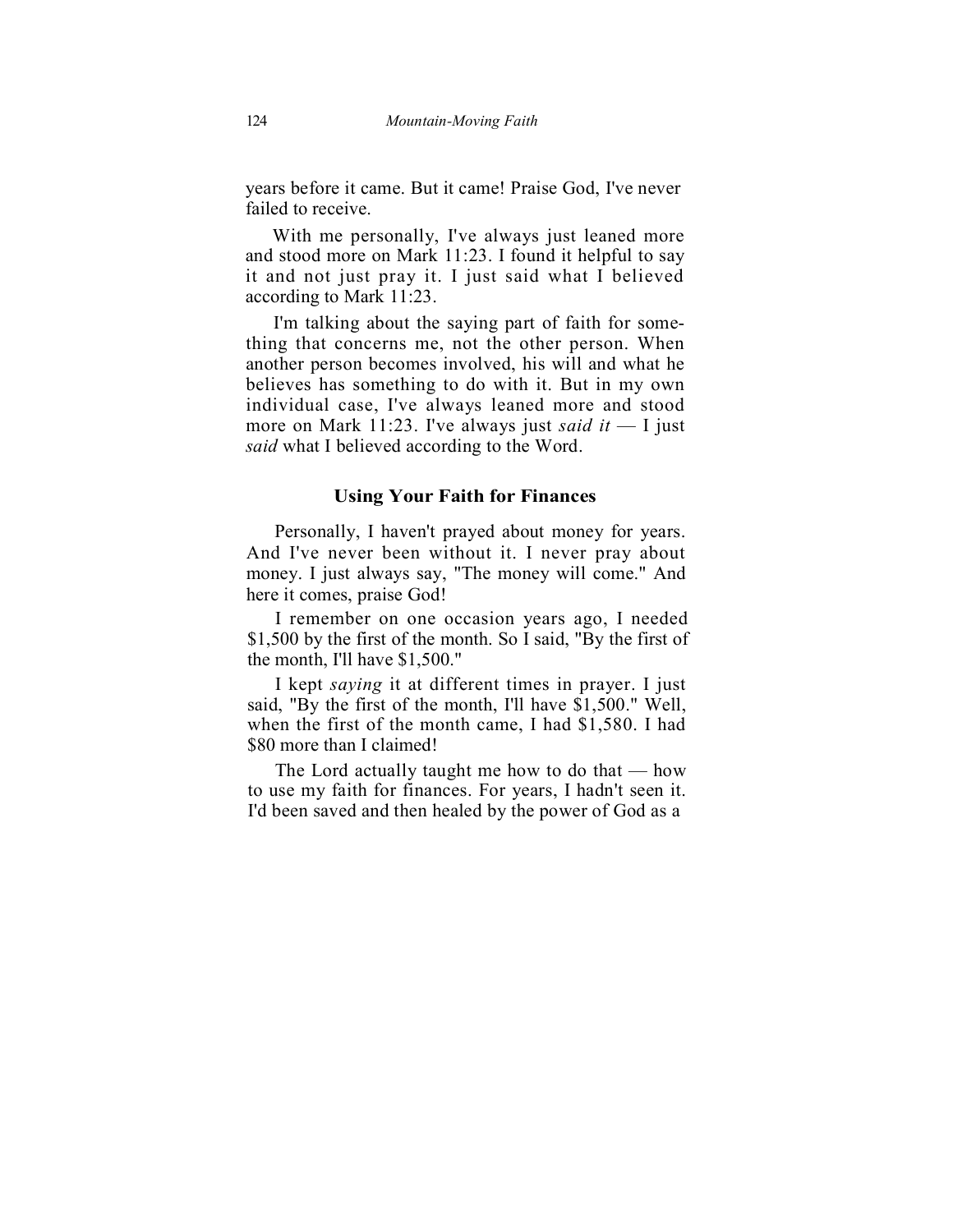young Baptist boy. But I never thought about using my faith beyond salvation or healing.

Many people have gotten saved, but they've never thought about using their faith beyond believing God for salvation.

Even in prayer, they don't use their faith. There's always a struggle with them; they're always begging, crying, bawling, squalling, scratching, and pulling! And they get nothing; they stay defeated.

I don't know why, but early in my ministry, I went along for several years and never had anything, because I didn't believe for anything much financially or materially.

The last church I pastored was from 1946 over into 1949. My church was adequate — they took care of me. I think sometimes in situations like that, you don't have to do much believing. You just expect the church to take care of you.

But the Lord dealt with me, and I left my church and went out on the field. And I had a struggle the first year.

I went to the Lord in prayer about the situation. "Now, Lord," I said. "I did what You said to do." I mean, there wasn't even a shadow of a doubt about it. If I'd had a shadow of a doubt about going out on the field and leaving my church, I wouldn't even have waited on the doubt. I'd have taken advantage of the shadow and stayed put!

I didn't have a shadow of a doubt as to whether or not I was in the will of God. Somebody said, "Well, if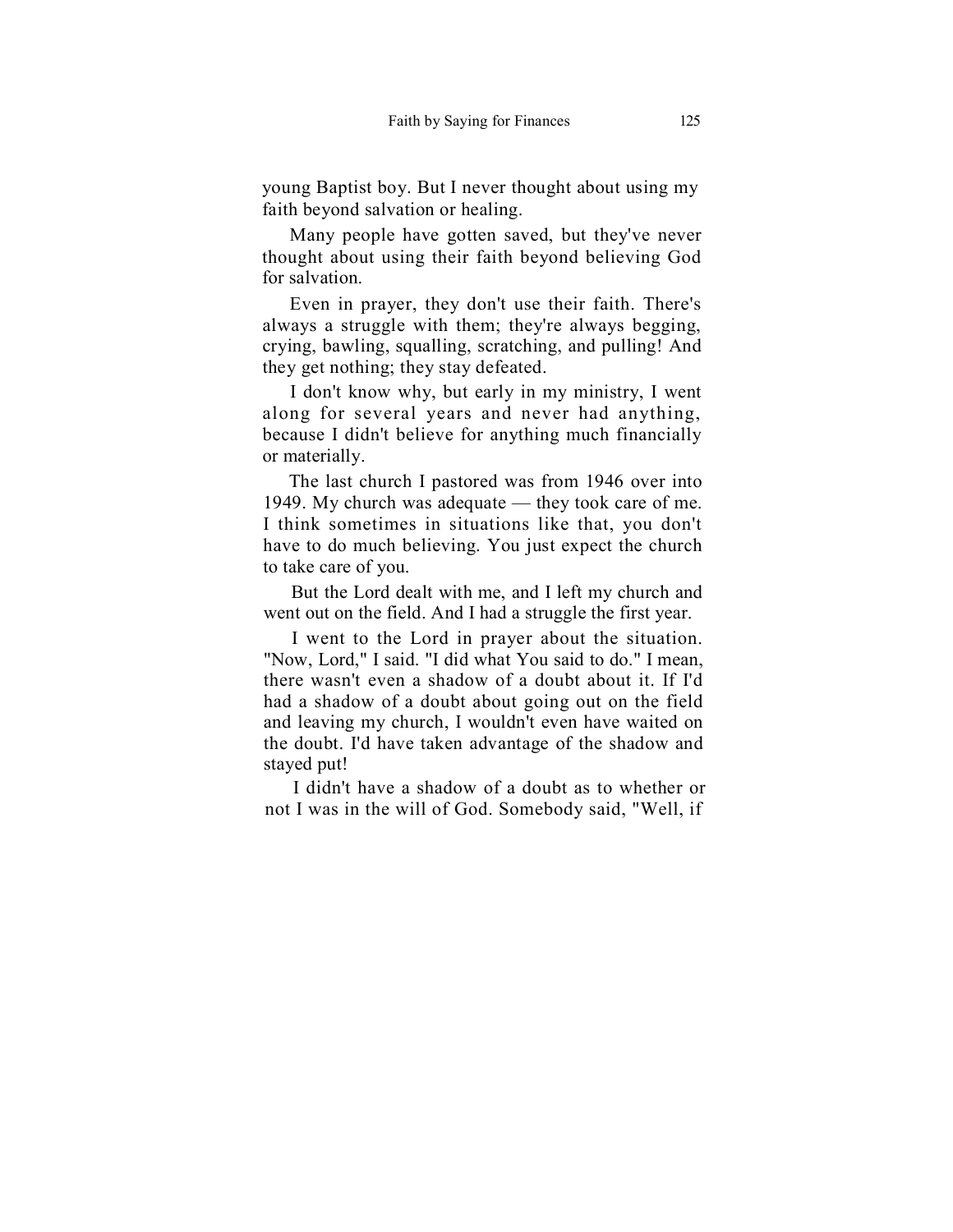you're in the perfect will of God and you're willing and obedient, everything's going to work just right, and He'll meet every need."

But you've still got to believe. If you don't believe, even though you're in the perfect will of God, it still won't work right. You've got to *appropriate* what belongs to you.

Some folks think these things will just fall on you automatically like ripe cherries off a tree. But they won't. The Bible says, *"But without faith it is impossible to please him: for he that cometh to God must believe that he is, and that he is a rewarder of them that diligently seek him"* (Heb. 11:6). God is a faith God. Faith has something to do with whether or not you receive the blessings of God.

I had all my figures in front of me, and I just brought them to the Lord in prayer. I said, "Here they are. Here's my gross income for this past year. If I'd stayed with my church (and they'd wanted me to stay), I would have had \$1,200 more.

"Plus, besides getting \$1,200 less, I've had to pay my own rent for my family while I was traveling. Before, I'd had the parsonage furnished, including all utilities paid. Plus we had much more to eat before, because a lot of folks would bring us something every time they came to church."

Sometimes we'd go visiting and come back and find the ice box full of food. The people in that church were very nice. About half of what we ate was furnished.

I continued talking to the Lord: "Now then, You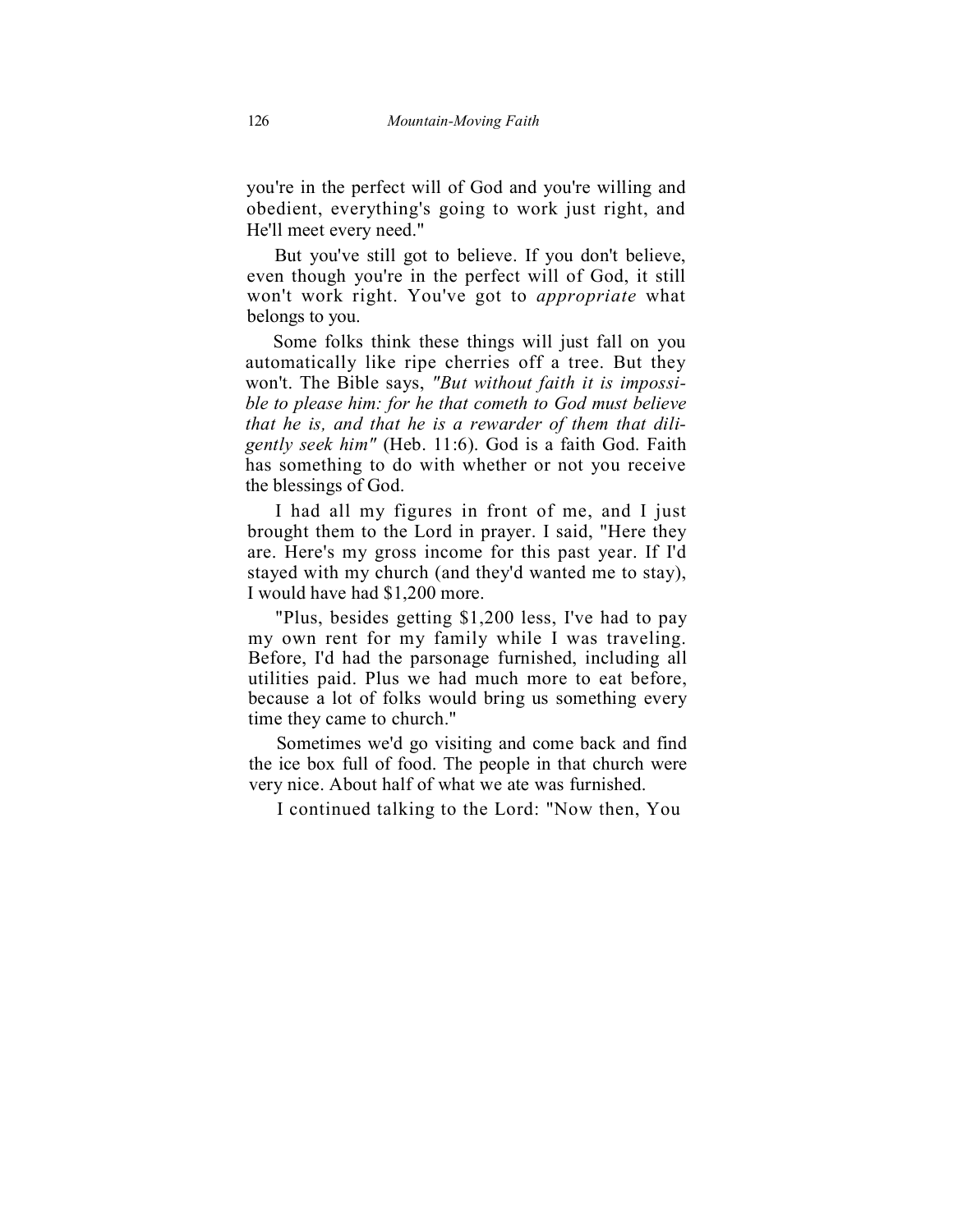said, *If ye be willing and obedient, ye shall eat the good of the land*<sup> $1$ </sup> [Isa. 1:19]. I'm sure not eating the good. And I'm not wearing the good either. If You want us to *eat* the good, I know You want us to *wear* the good too. And if You want us to eat the good of the land, doesn't that mean You'll prosper us?"

I added: "If You want us to *eat* the good and *wear*  the good, I know You want us to *drive* the good. I've never had a new car in my life. And the only car I had this year, I wore out. I just absolutely ran it ragged."

I didn't even have a spare tire, and the four tires that were on the car were baldies. The car was in such ill repair that I just sold it for junk. I didn't even get enough out of it to pay up what I owed. I had three notes, and I got enough money out of the car to pay the interest on the notes to renew them. I paid nothing on the principle. Then I had enough to buy the kids a few school clothes.

I said to the Lord: "My children are not adequately clothed or fed. But You said, *'If ye be willing and obedient, ye shall eat the good of the land."'*

## **'Practice What You Preach'**

I fasted and prayed about that for three days. And on the third day the Lord spoke to me and said, "The trouble with you is that you don't practice what you preach."

I held my stomach and said, "Lord, You've hit me a low blow." I came to my defense, as most of us would, and I said, "Lord, I *do* practice what I preach."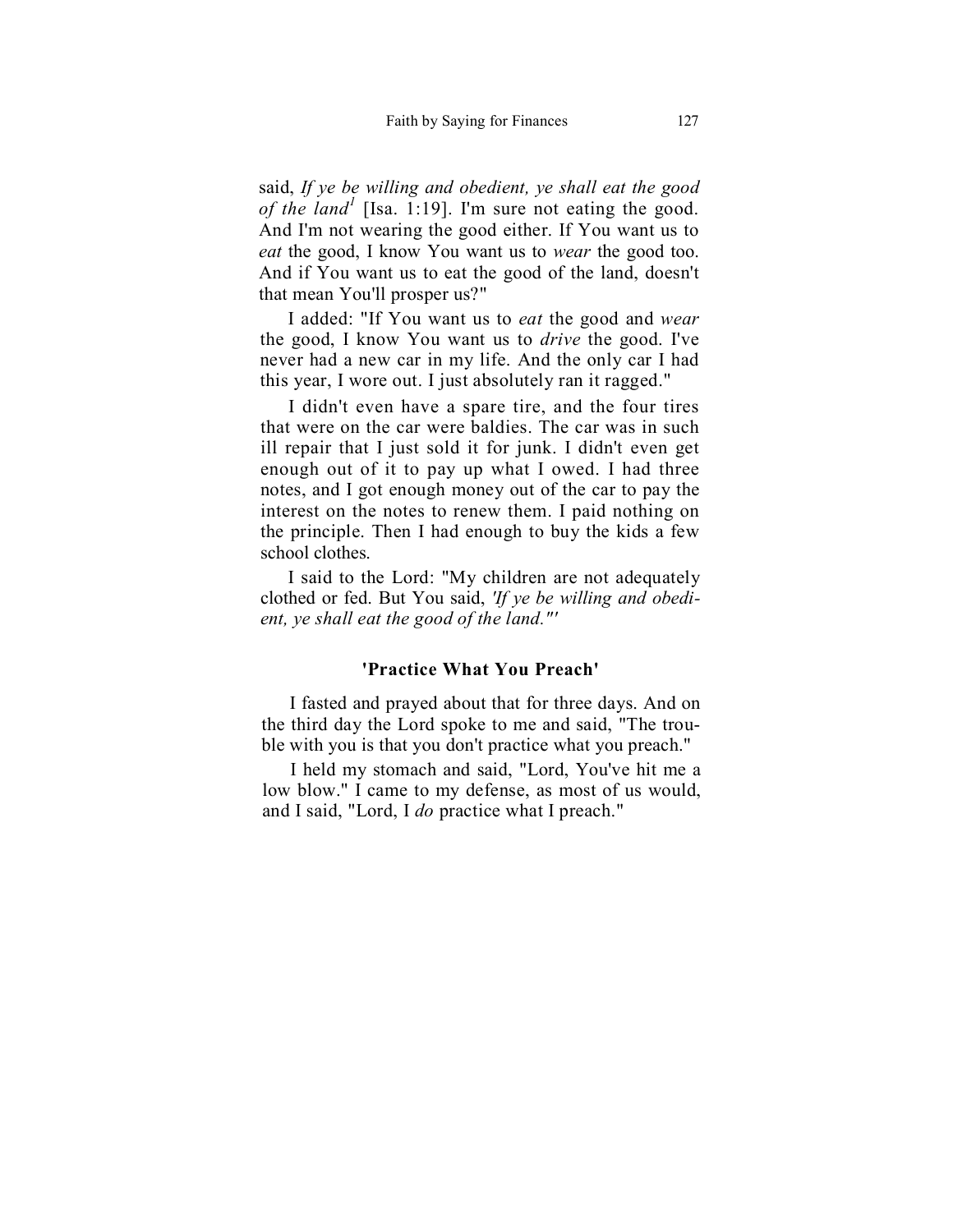He said, "The trouble with you is, you *preach* faith but you don't *practice* faith."

"Why, Lord," I said, "I *do* practice faith. All these years after I got my healing as a young Baptist boy, I've always received healing. Actually, I've never really been sick. I either get healed or begin to amend immediately. And I'm raising my children up that way, and they always receive healing."

All our children ever cost us, medically speaking, was \$37.50. You see, when Ken was born, the doctor charged \$25. That was the total price  $-$  he didn't give me a cut. (That's hard for some folks to realize because it costs a little more now!)

And then when our daughter, Pat, was born, the doctor charged \$12.50. I was pastoring a different church when she was born, and the doctor there gave all pastors a fifty-percent discount.

Now don't misunderstand me. When the children got old enough to start school, we always took them to the doctor to have them examined.

But there was never anything wrong with them, and the doctor didn't charge us anything. He gave them the shots they needed to start school, but there wasn't anything wrong with them.

I remember when Ken was twelve years old he had the mumps for forty-five minutes. We prayed, and they left him. He went right on to school the next day. You see, a lot of times, we just believe things have to be like they are, but they don't have to be that way.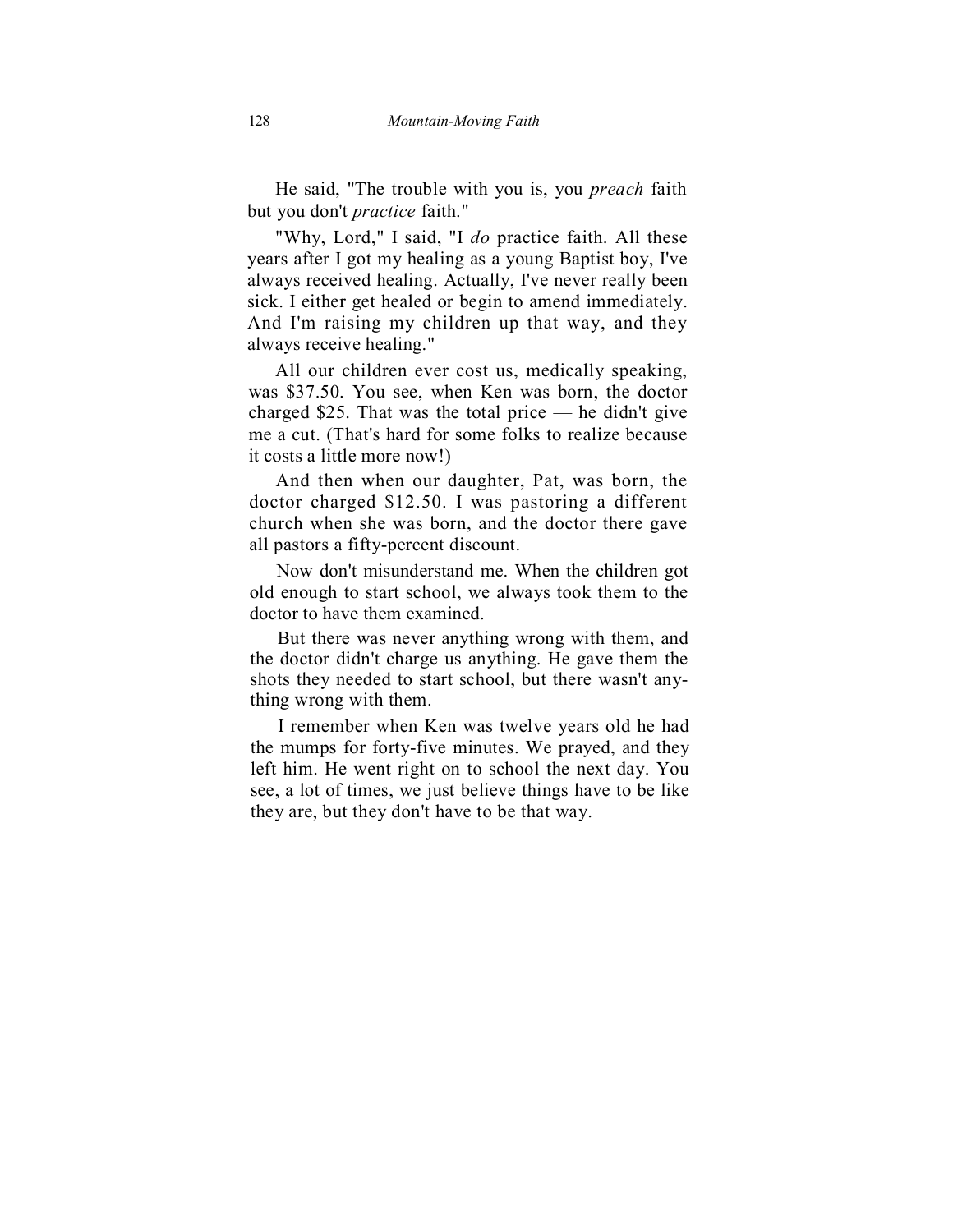So we raised our children to walk in divine health. I used my faith to believe for their healing while those children were young, but when they got older, they had to believe God for themselves. I couldn't carry them any longer.

I brought up that fact to the Lord. "Oh, yes," He said. "Sure, you practice faith when it comes to healing, and that's commendable. But that's as far as you ever went with your faith."

The Lord said to me: "Faith is the same in every realm and in every sphere. Now, you only use faith as far as salvation, the baptism of the Holy Ghost, and healing are concerned. But faith is the same in the financial realm."

The Lord continued: "Now then, if it were healing that you needed for your own body, you'd just claim that by faith, go out and publicly announce that you're healed, and go right on preaching. And many times in the past, every symptom would disappear while you were preaching.

"You've got to do the same thing when it comes to finances."

"Well, all right, Lord," I said. "I'll do that."

## **You Must Be Willing** *and* **Obedient**

Then the Lord said, "But there is a matter here that's keeping it from working for you. Do you see that text you quoted to Me, 'If ye be willing and obedient, ye shall eat the good of the land'?"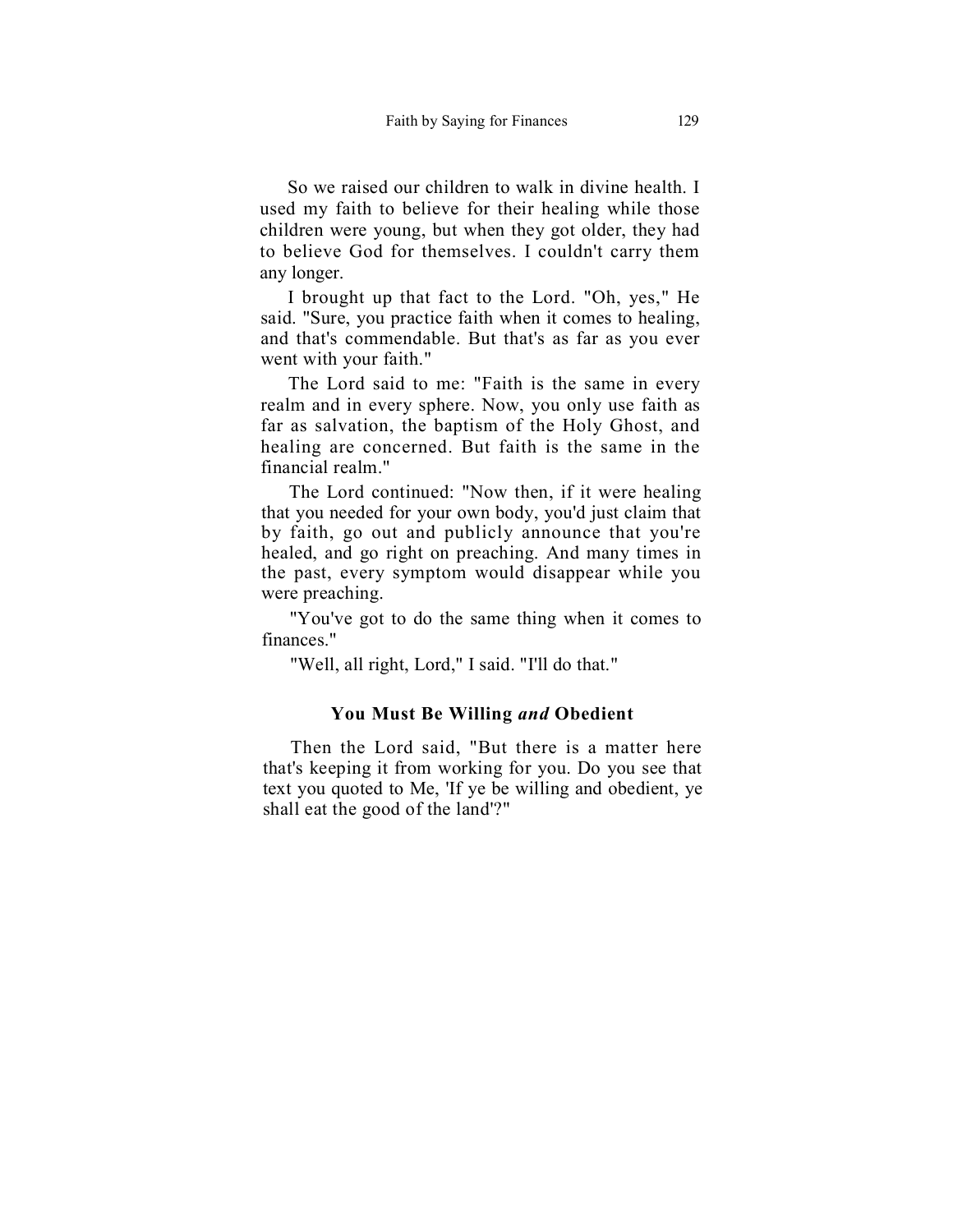Sometimes we glibly bring God's Word to Him, and He'll sure keep His Word if we measure up to it.

"Yes, Sir," I said. "That's right."

"Well," He said, "that scripture said, 'If ye be willing *and* obedient.' Now you've been obedient. You always talk about the fact that you're obeying Me. But, you know, you just never have been fully *willing."*

I want to tell you, I got willing in ten seconds! Don't tell me it takes a long time to become willing, because I know better.

I just made a little adjustment down on the inside, and I was *willing]* I'll tell you why it takes so long with some folks — it's that they're hard-headed and stubborn.

After I made the adjustment to become both willing and obedient, I said to the Lord: "Now I'm willing. I've been obedient all the time, because You already told me that I have. But now I'm willing, so I fill the bill. Praise God, now I'm ready to eat the good of the land."

The Lord said, "I know you're willing. Now then, I'll tell you what to do. "First, don't ever pray about money, that is, in the sense that you have been praying about it."

The Lord wasn't telling me not to pray. He was just telling me not to pray about money the way I had been praying. Prayer is a subject that's misunderstood by a lot of folks.

For example, somebody said that praise is the highest type of prayer, because prayer is really fellowship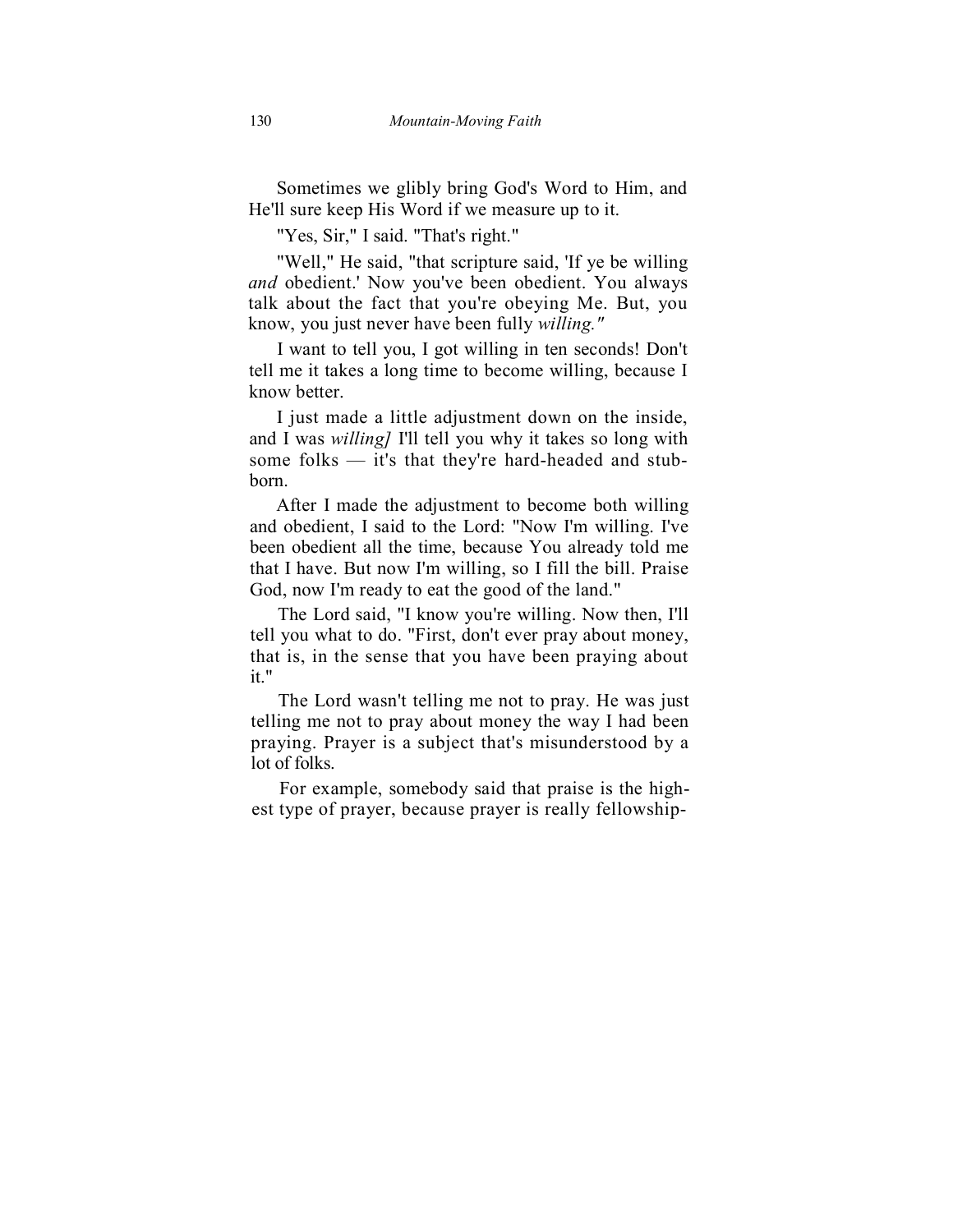ping with God. So when you're praising God, you're praying in the highest sense. That's true.

But a lot of times what we call prayer isn't prayer. So many times we think of prayer only as asking God for something. You've heard the saying, "My name is Jimmy; I'll take all You'll gimme."

Or we're like the old farmer who always prayed, "God bless me and my wife and my son John and his wife — us four and no more." And we think that's prayer. But if we're praying that way, all we're doing is mouthing words.

The Lord had told me, "Don't ever pray about money anymore in the way you've been praying about it."

I asked Him, "Then what am I going to do?"

He said, "The money you need is down there; it's not up here in Heaven. I'm not going to rain any money down from Heaven, because if any money came raining down from up here, it would be counterfeit, and I'm not a counterfeiter.

"You see, I put everything you need in the earth. I made it all, and I didn't make it for the devil and his crowd."

So many times people think, "You know, you ought not to have anything if you're living for God. If you're a Christian, you ought to go through life with the soles of your shoes, the top of your hat, and the seat of your britches worn out, living on Barely-Get-Along Street way down at the end of the block right next to Grumble Alley." And that's supposed to be a sign of humility.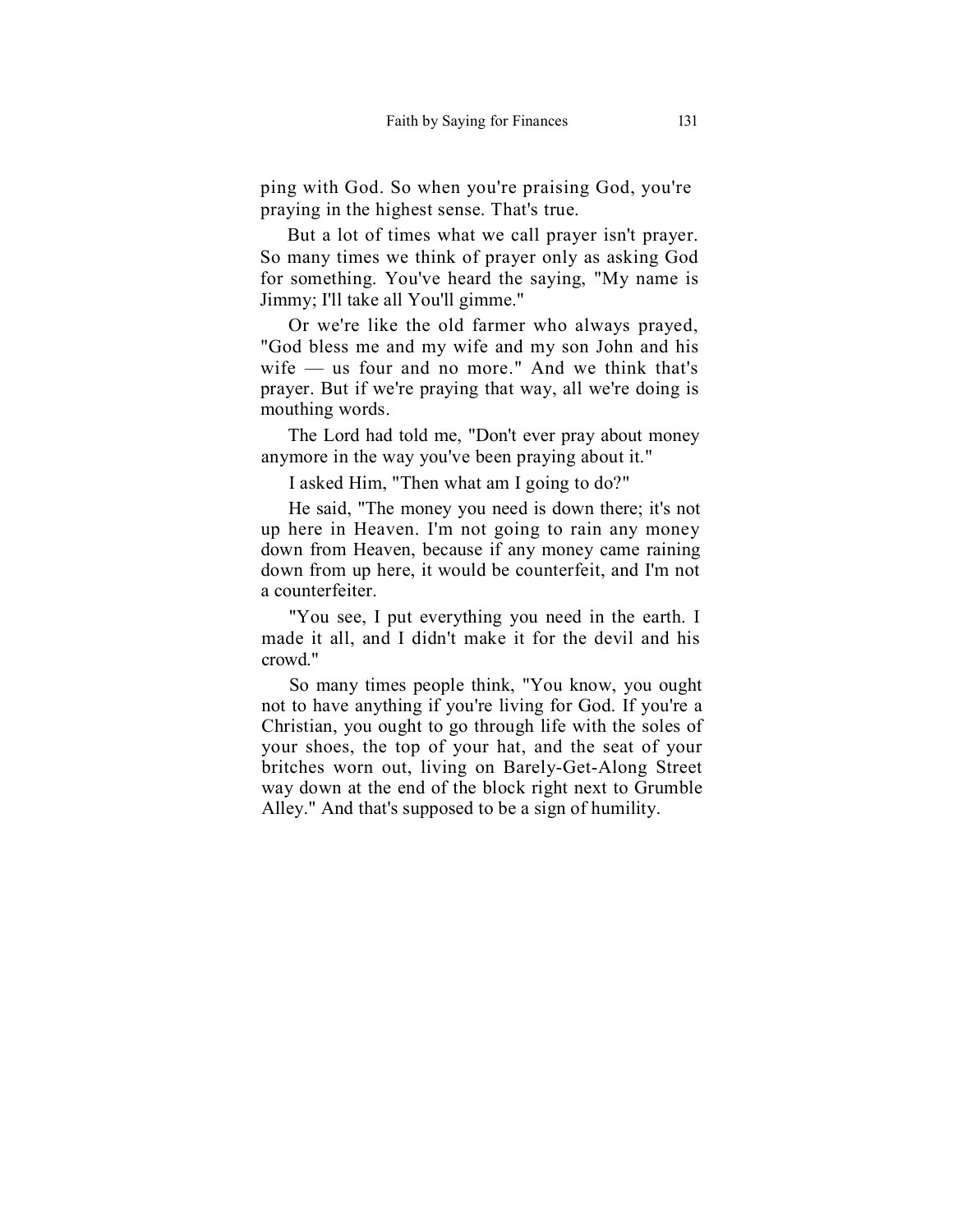No, it isn't. It isn't a sign of humility. It's a sign of ignorance of the Word.

God said to me: "You read in My Word, in Psalm 50:10-12, where it says, '. . . *every beast of the forest is mine, and the cattle upon a thousand hills . . . the world is mine, and the fulness thereof* And in Haggai 2:8 it says, *'The silver is mine, and the gold is mine. . . .'*

"It's Mine because I created it. And I didn't make it for Myself. I made it for My man Adam. And I said, 'Adam, I give you dominion over *all* the work of My hands'" (Gen. 1:26,28).

The Lord continued: "Originally, Adam was to dominate this world. He had dominion over the cattle of a thousand hills. He had dominion over the silver and the gold. And he had dominion over the world and the fullness thereof. But Adam committed high treason he became a traitor — and sold out to Satan. And Satan became the god of this world."

Second Corinthians 4:4 calls Satan the god of this world. So Satan is dominating the world because Adam gave him the permission to do it by committing high treason.

Since Satan is dominating the world, he's dominating the silver and the gold and the cattle of a thousand hills too.

But Jesus came to redeem us from the hand of the enemy, hallelujah! And in the Name of Jesus we have the authority to claim the money we need.

The Lord said to me: "Whatever you need, claim it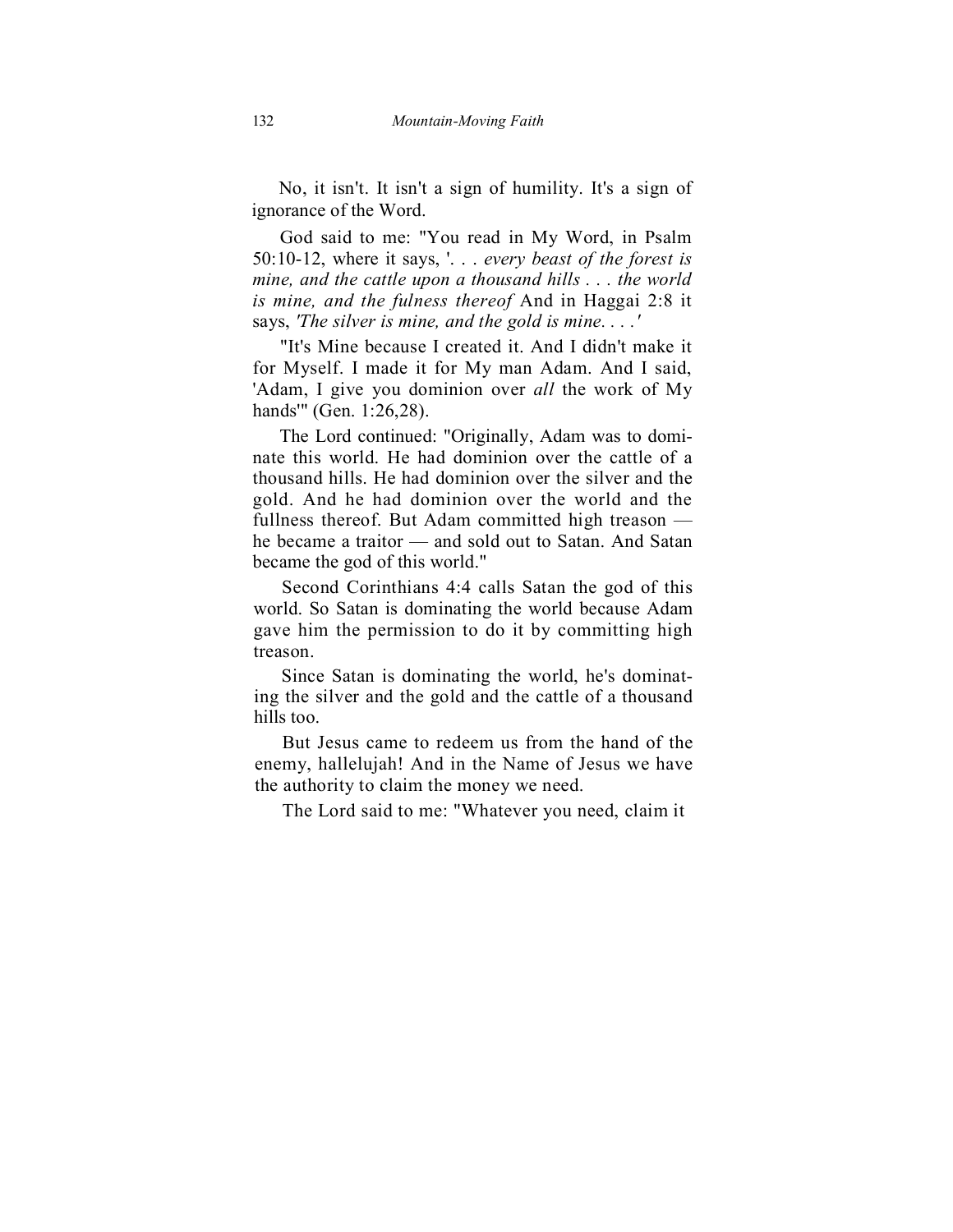in Jesus' Name. You say, 'Satan, take your hands off my money,' because it's Satan that's keeping it from coming — not Me.

"It's not Me keeping your children from being fed adequately. It's not Me keeping your children from being clothed adequately."

And I saw it! I got the light on it, praise God. I remember when I first put into practice what the Lord had shown me, I did it with fear and trembling.

When I received this revelation, I was holding a meeting in a little church down in east Texas. I had preached there the year before and they had paid me \$57.15 a week for two weeks. They had given me a total of \$114.30 for two weeks.

This was more than fifty years ago. I knew that if they thought they had adequately paid me at \$57 a week, it would have to be God for me to get what I needed to meet my budget. (There was just a small group of them, and they thought \$50 a week was just fine. They thought that was big pay for any preacher.)

So I said, "All right, Lord. I'll just prove that out here at this church. I'm claiming \$150 this week."

Now I knew that if you suggested to this church that they pay even \$75, they'd all fall over backwards. And if you had suggested a \$100, they'd say, "Well, that would take a miracle." And if you had said \$150, they'd say, "God Himself couldn't do that!" In other words, that would have been beyond their wildest imagination.

And I knew if I told the pastor what I was believing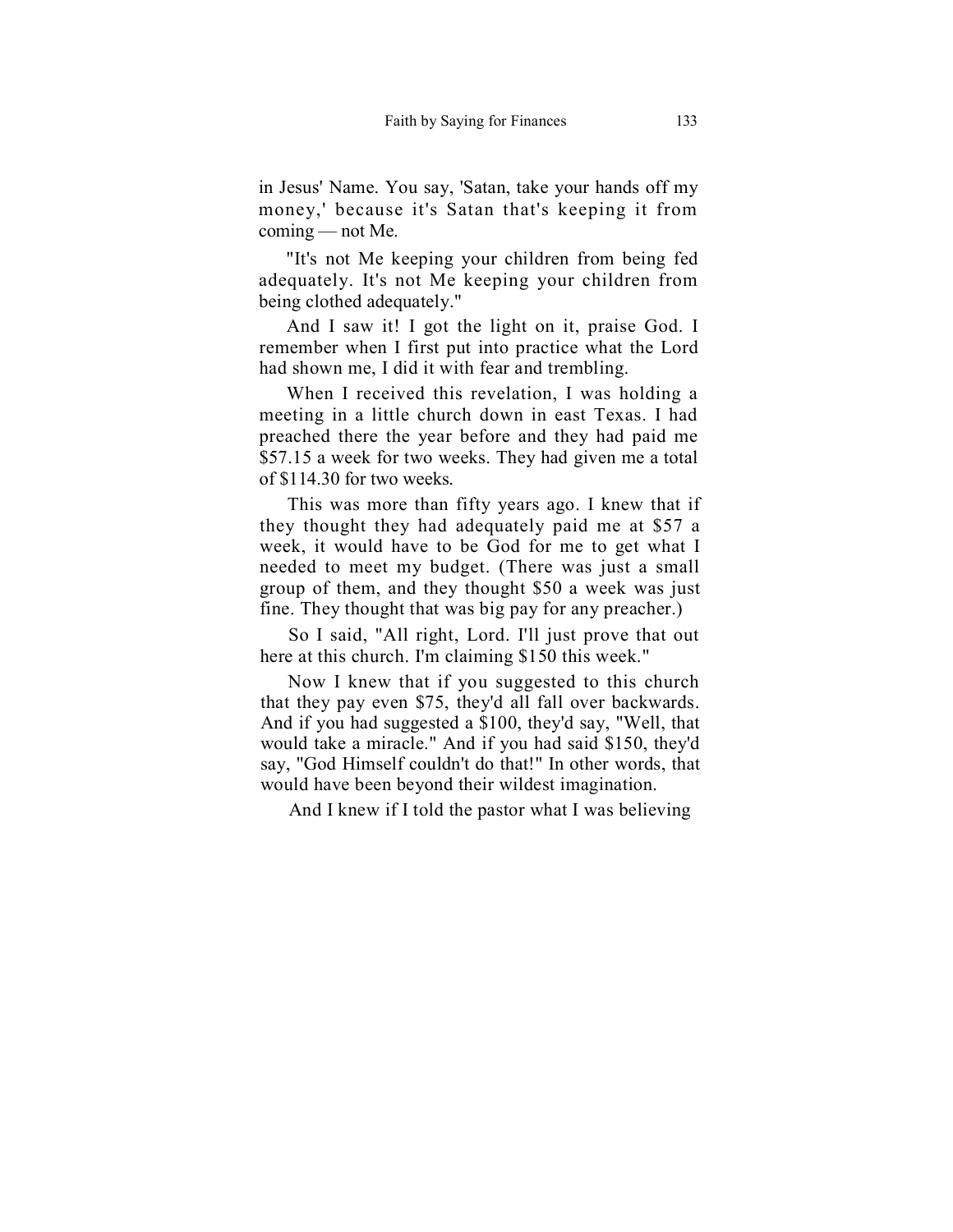for, it would have scared him. So I said to him: "During the meeting, don't put any pressure on folks for money. Don't say, 'Who'll give this or that.'" Sometimes in the past, the pastor would spend a long time on the offering if the church was running short on finances.

I told him, "Just pass the plate, that's all. Just give people a chance to give."

And so I held fast to my confession and said, "Satan, take your hands off my money." And after I'd been in that meeting a few days, the pastor asked me to stay another week. The Lord told me to stay ten days total, so I changed what I'd claimed and said, "Now, Lord, in Jesus' Name, I'm claiming \$200 for the ten days."

When it was all over, the pastor handed me my offering, and it came to \$240.15. The pastor said, "Man, that's the most we've ever done. I don't understand it. I just can't figure it out."

I went to another church. It wasn't a large church at all. They only ran about ninety in Sunday school, but a few more than that attended the night services.

And I said to this pastor, "Now be sure not to put any pressure on the people for money. Just pass the plate and give them a chance to give."

And so the very first week I was at this church, after all the money was in, he gave it to me and said, "You know Brother Hagin, we've never paid anybody this much money. Do you know how much money came in for you this week? Here's more than \$280.

"We average about \$90 a week," the pastor contin-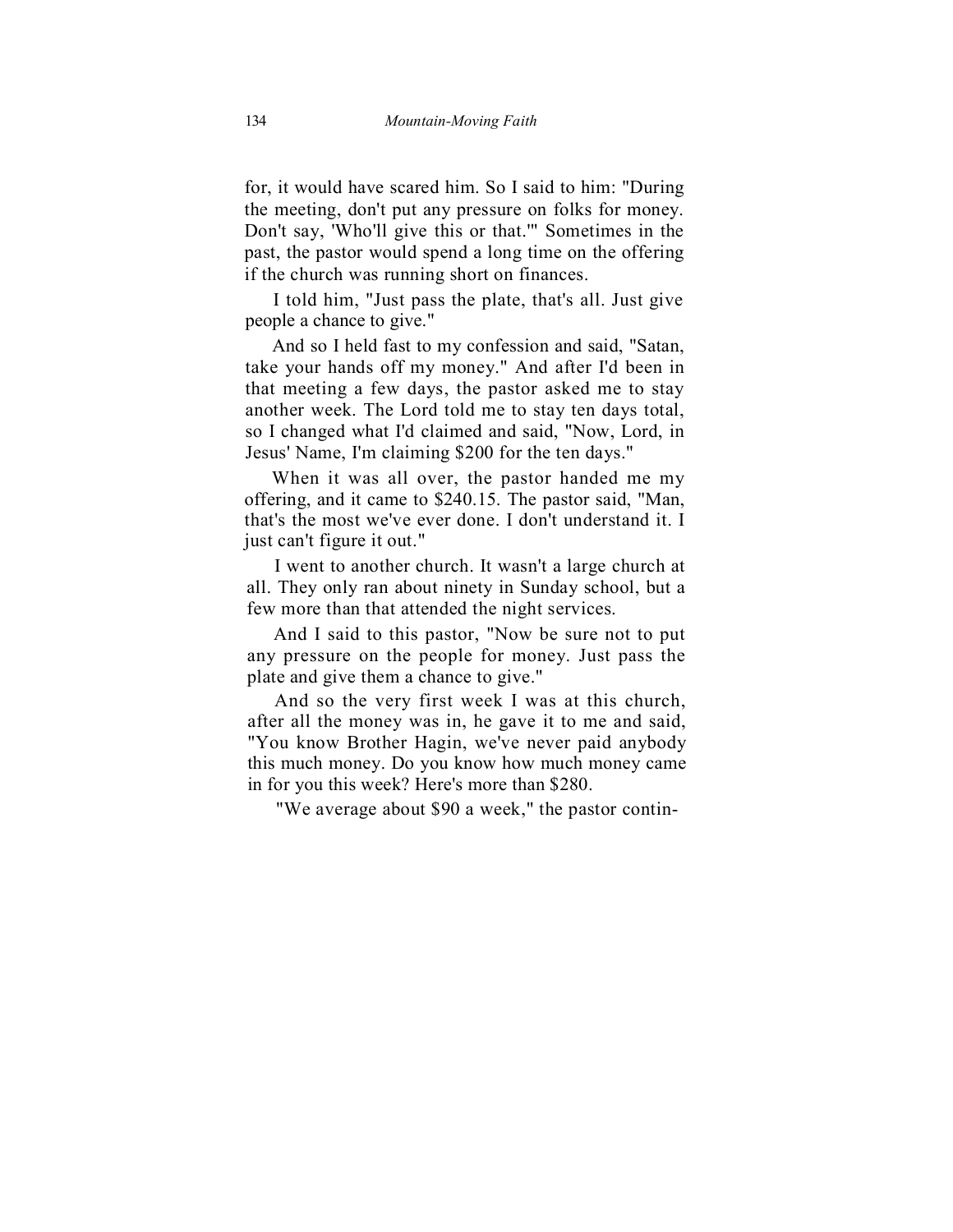ued. "We had one minister come preach who was in a bind financially because of some bills he had to pay. I got up in front of the congregation, and it took me forty-five minutes of asking the people to finally get him \$140 for one week. And here I haven't said a word, and you got more than \$280. I just don't understand it."

"That's all right, Brother," I said. "I understand it thoroughly."

I had some of the most unusual experiences back then in the area of finances that you've ever seen. And I experienced God's blessing in some of the most unlikely places, because God's Word works!

### **Hold Fast to That Which Is Good**

I like to do some things just to prove out what I learn from God and His Word. The Bible said, *"Prove all things; hold fast that which is good"* (1 Thess. 5:21).

For example, when I got a hold of this truth about finances, I had to prove it in my own life first. And you talk about scraping the bottom of the barrel. I wasn't just scraping the bottom of the barrel — I was *under*  the barrel, and the barrel was on top of me! But I got out, praise God, and started rising to the top. And I've been rising to the top ever since!

After the Lord taught me about prosperity back there in that church and showed me how to get my needs met, then I began to see some things about the saying part of faith.

I went home from that meeting and said to my wife: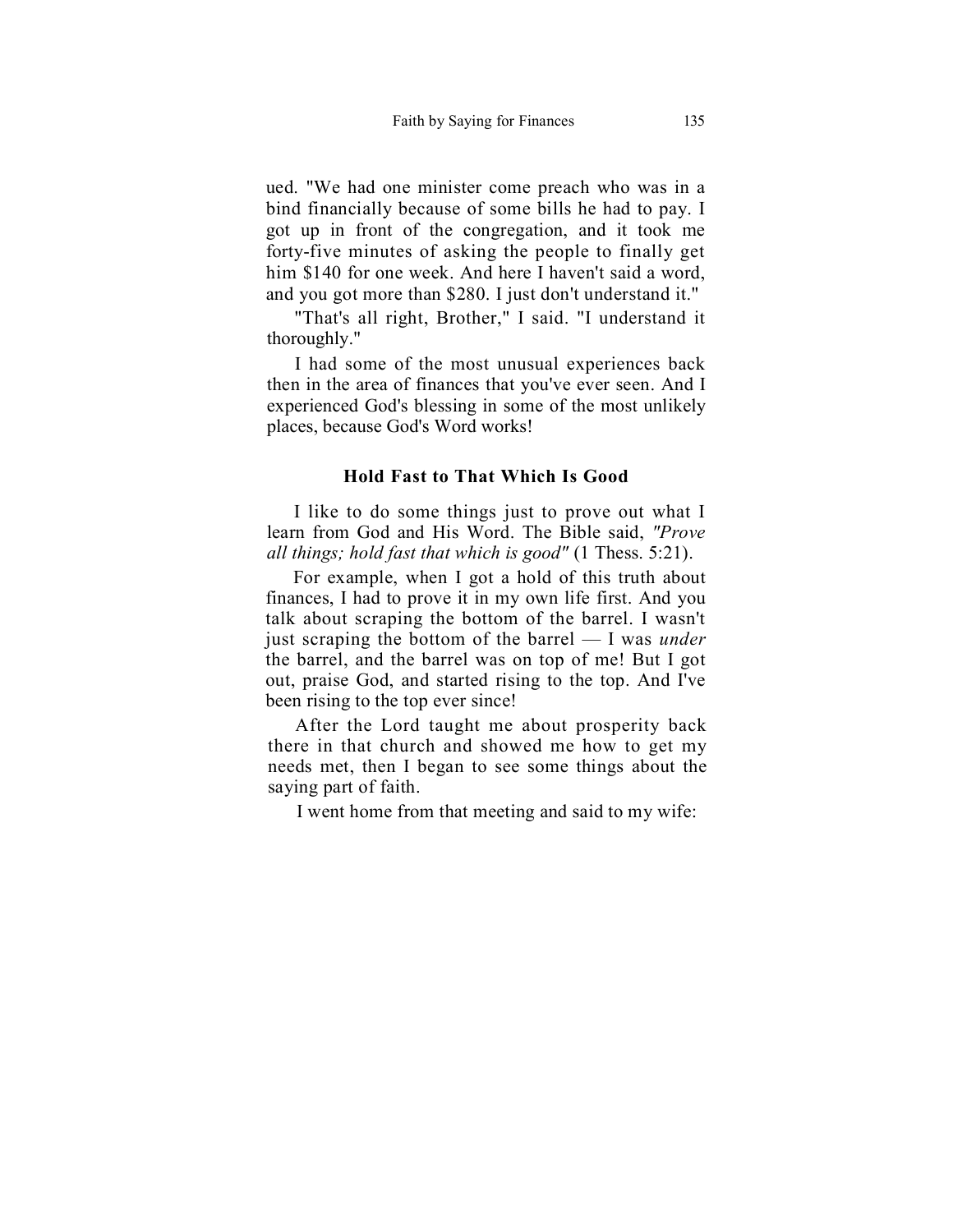"Honey, here we are living in a little three-room apartment. We need a bigger place to live."

My father-in-law had passed away. He'd lived his life out and had gone on to be with Jesus. And my mother-in-law was staying with us part time and with her son some of the time too.

So I said to Oretha, "Let's just get us a house."

"Well," she said, "can we afford it?" I began to tell her what the Lord said to me.

She said, "Yes, we can afford it. God will do that for us."

So we rented a three-bedroom home. After we had moved into this house, I said to Oretha, "You know, we could buy this house and our payment would be less than what we're paying for rent. At least we'd be building up a little equity."

So we claimed that. I got out and walked around the yard. The Bible said, *"Every place that the sole of your foot shall tread upon, that have I given unto you* . . . " (Josh. 1:3).

At that time, I was gone ninety percent of the time traveling in the field. In fact, sometimes I'd preach fifty or fifty-one weeks out of fifty-two. I'd preach, take off Christmas week, and start again on the road the next Sunday.

I said to my wife, "Now you go talk to the landlord and see what she wants for the house." We were just acting like she wanted to sell it!

So my wife wrote back (we wrote each other a letter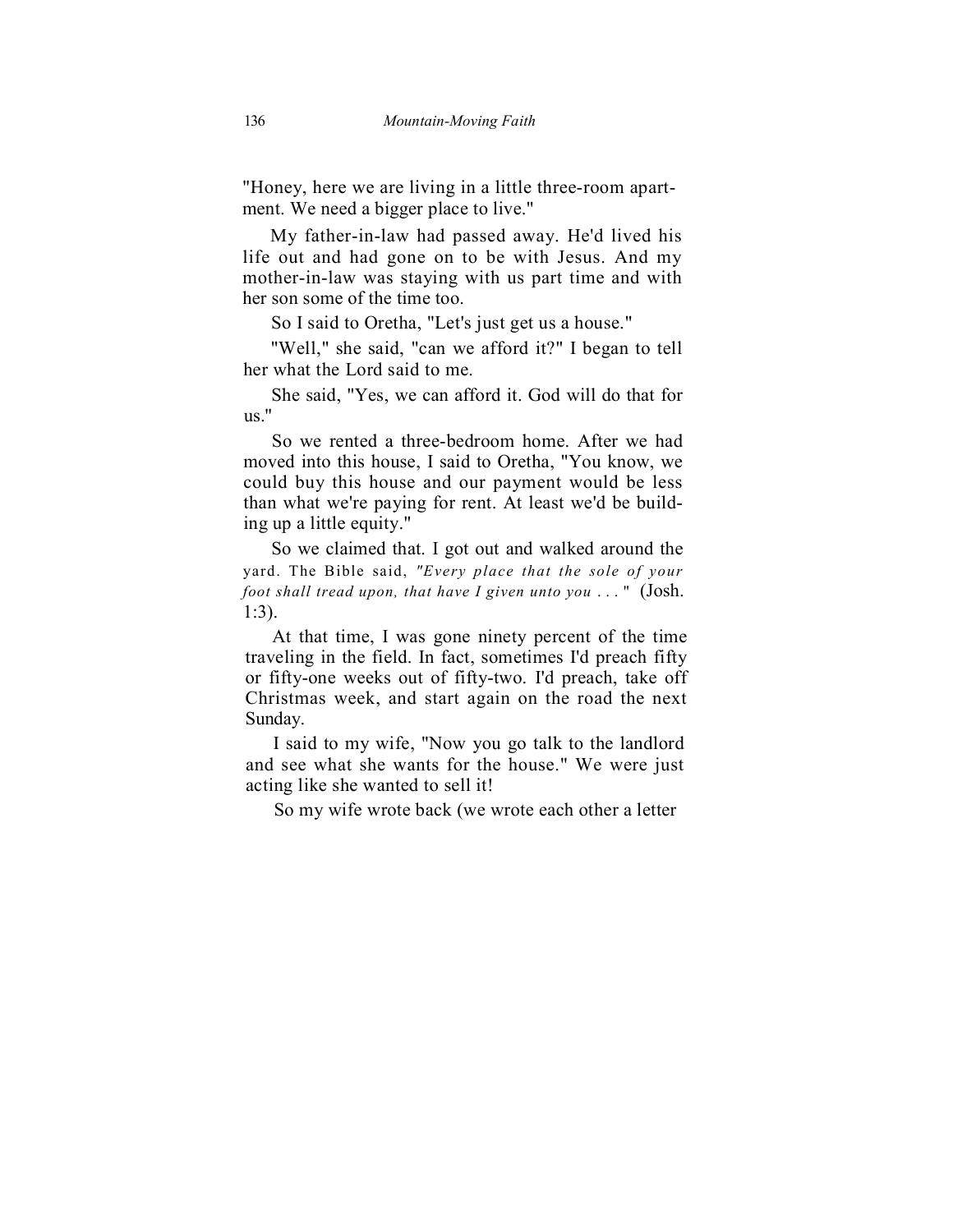every day). In her letter, Oretha said, "The landlord said she didn't want to sell the house." Her husband had built the house himself and had put some extras into it. They moved away because of his job but were planning to move back there.

I didn't let that daunt me. I wrote back to Oretha and said, "She wants to sell it; she just doesn't know it yet!" We just acted like the house was ours, and in every letter we talked like it was ours.

Then in two or three months, I wrote and said to my wife, "Go ask the landlord again." Oretha asked again, and she wrote back and said, "No, she said they weren't going to sell." I wrote back and said, "Yes, she is; she just doesn't know it."

I said to my wife, "I'm going to be holding a meeting close to home. This would be a good time for us get together with the landlord. I can drive over in the afternoon after my morning service, and we can all discuss it.

So Oretha went to see the landlord again. She called me and said, "I asked her to set up a meeting on a certain day, and she said they still weren't interested."

I said, "Well, don't let that bother you, because they are interested; they just don't know it yet."

The very next day my wife called me and said, "Honey, I've got good news. The landlord just called me and said they have decided to sell the house."

I said, "Why, I've been knowing that for nearly a year."

Oretha said, "I've set up the meeting for tomorrow afternoon at 2:30."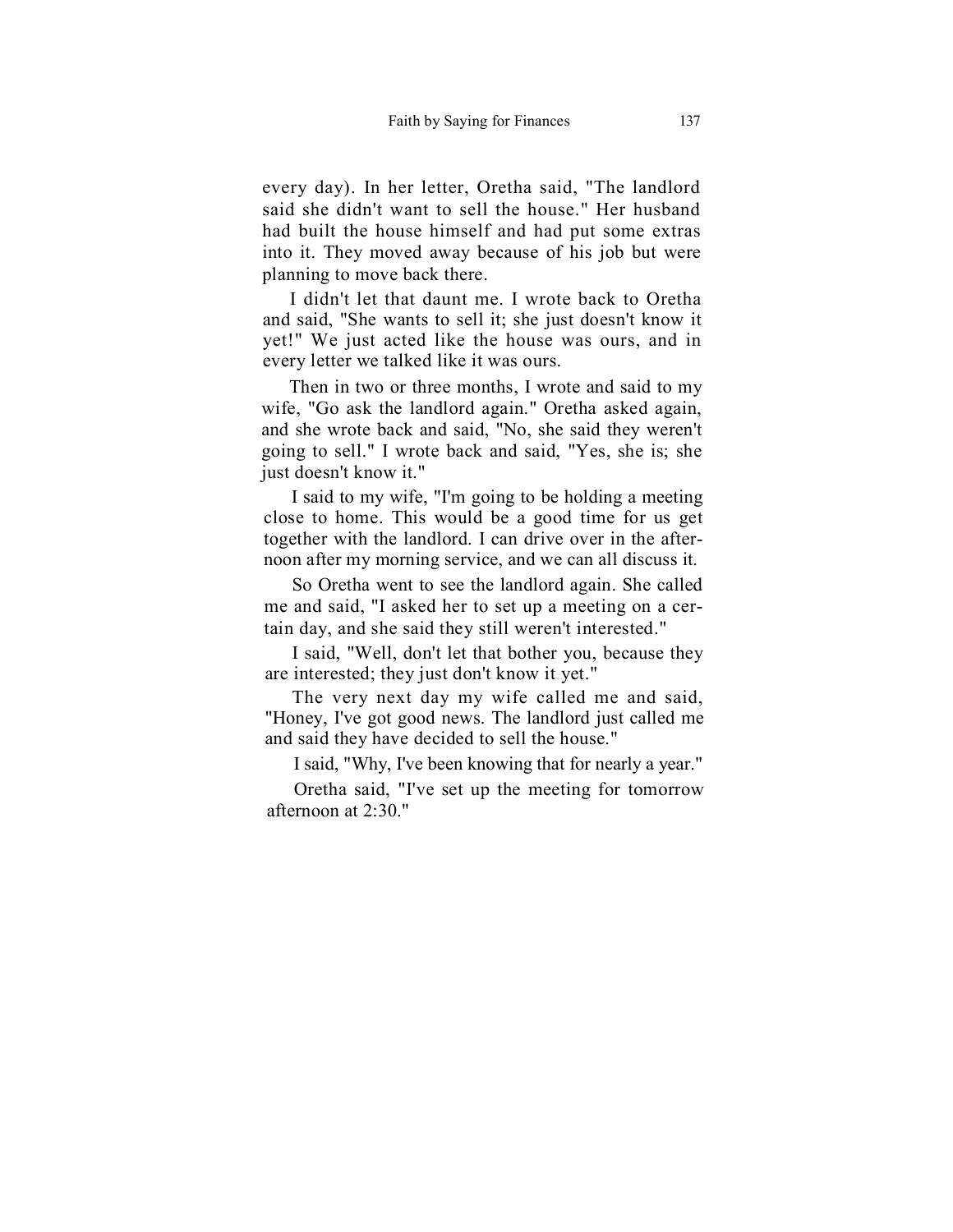I said, "All right. After my morning service I'll come home, and we'll have lunch together. Then we'll meet with them."

We met with them, and to make a long story short, we got the house. Somebody else had been wanting the house, too, and he offered them an awfully good price more than we offered them. Actually, what he offered them was more than the house was really worth. I think that was one reason they decided to sell it.

We kept bargaining with them until we were only \$500 away from the other folks' price. That was a lot of money in those days.

I needed to get back to the church for my night meeting, so finally, I said, "I sure would hate for you folks to miss God." They were Christians, but they weren't Spirit-filled Christians. However, later that same year, they were filled with the Spirit.

The woman began to laugh, and she said to her husband, "Honey, tell them what you told me."

He said, "No, you go ahead and tell them."

"Well," she said, "we're Christians, and we pray together every night before we go bed.

"The last three nights after we've prayed, my husband said to me, 'Honey, something on the inside of me tells me that the house belongs to that preacher and his wife.'"

I said, "See, that's what I'm talking about. I'd sure hate for you to miss God."

They said, "You can buy the house. It's yours."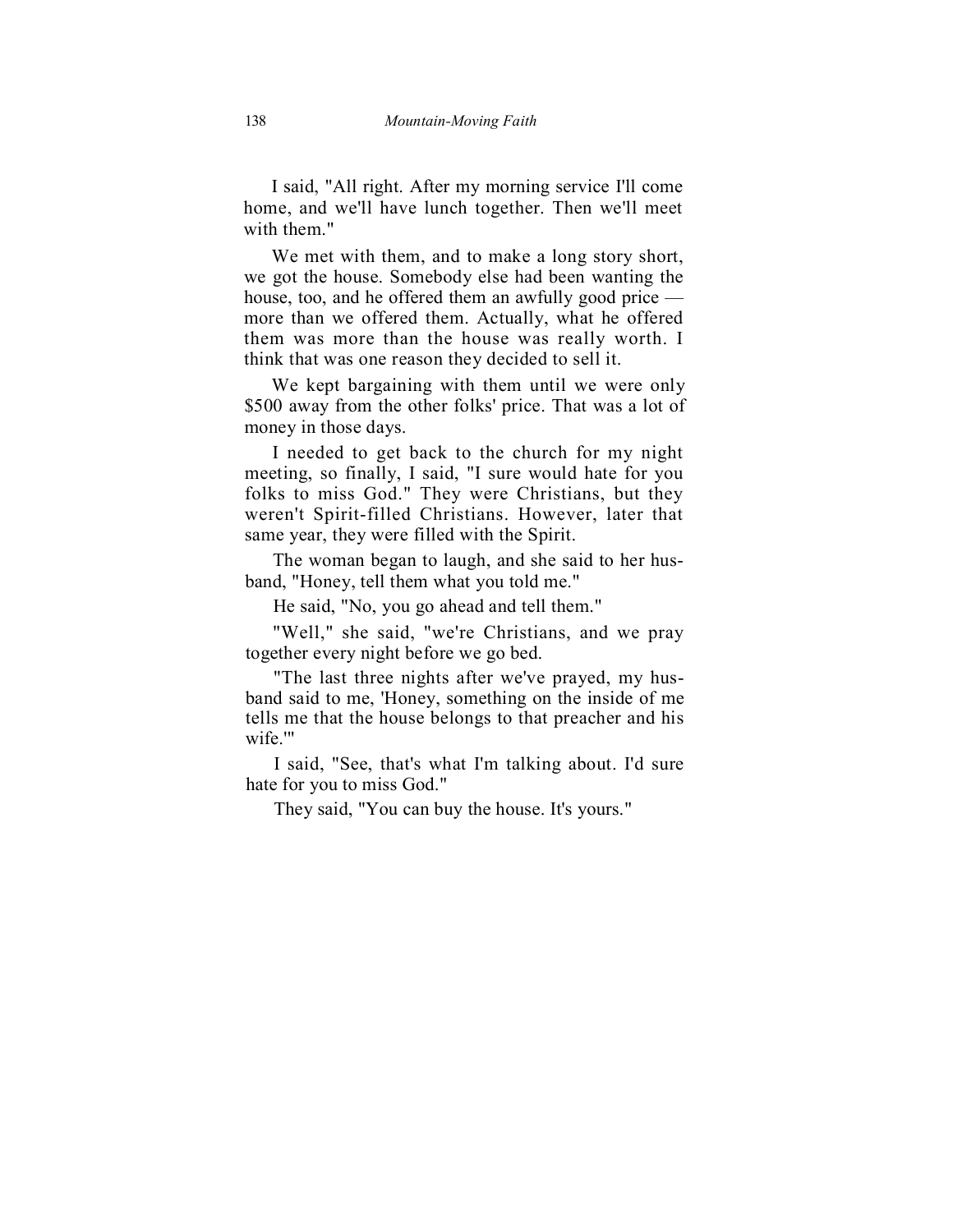That's the same way we got our second house, our third house, and our fourth house. We just said it according to Mark 11:23. And it never involved a dime of our own money.

That's also the way we got our first new automobile. I told every pastor I held a meeting for, "I'm going to buy a new car in the fall when the new cars come out."

"What are you going to buy?"

Well, I knew if God wanted us to eat the good of the land, He wanted us to drive the best. So I said, "I'm going to buy the best there is."

I was in a particular meeting one fall. It was about the same time we got the house I was telling you about. When I first walked in the parsonage door, I said to the pastor and his wife, "I'm going to buy a new car while I'm here. I hope it doesn't hurt my offerings."

Some folks, bless their hearts, if they ever pray for the preacher, they pray: "Lord, you keep him humble, and we'll keep him poor." And they think they're doing God a favor!

The pastor said, "Oh, no. It won't affect my church. In fact, we'll help you buy it. What kind are you going to buy?" I told him the kind of car I was interested in.

He said, "Well, I tell you what — one of the deacons in my church has a brother who's in the car business. He handles that particular make.

"In fact, I stopped by there to see him myself day before yesterday, and they were unloading one off the truck.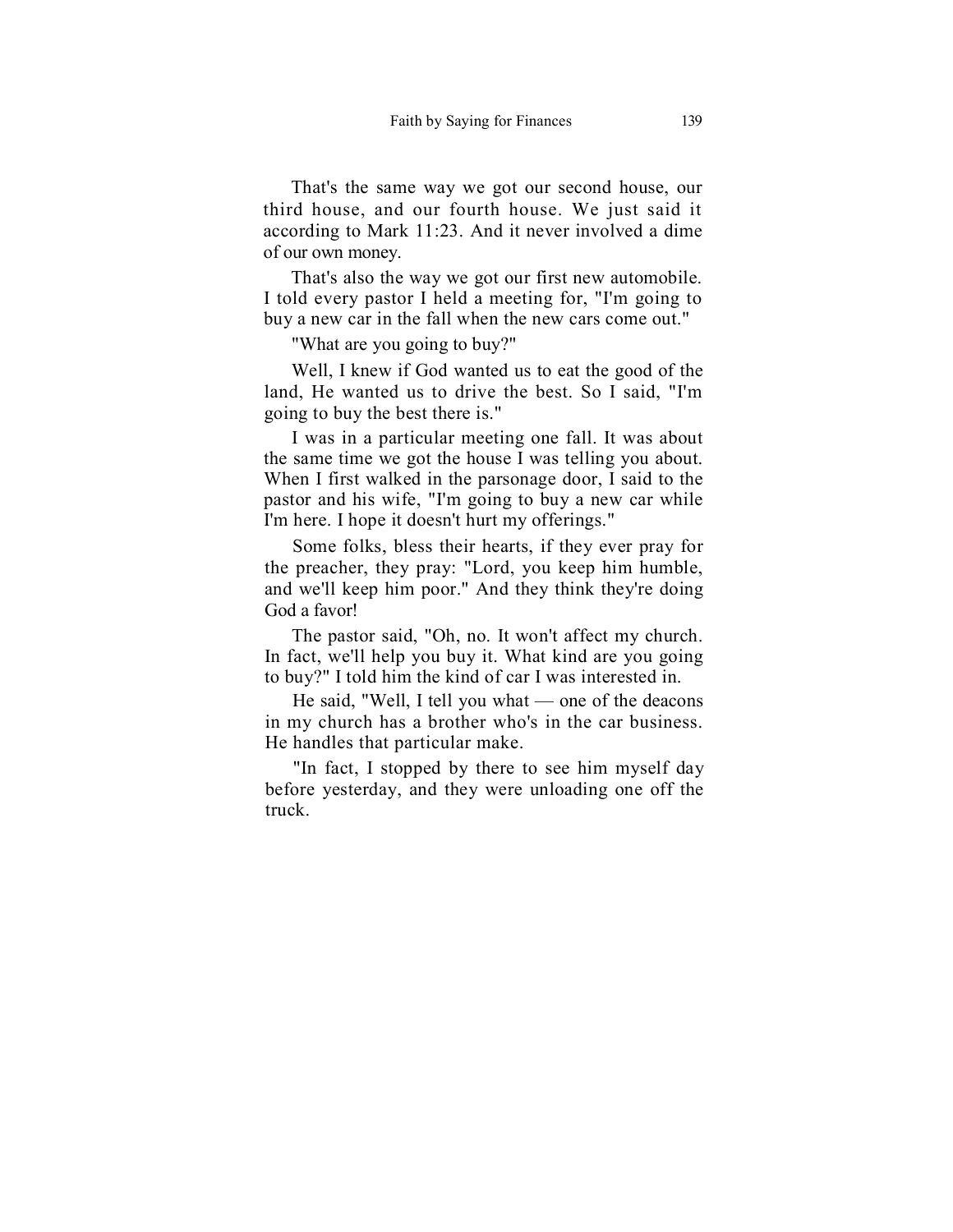"I looked at it, and it's got all the equipment you want."

I said, "It sounds like just the one I want."

I didn't think any more about it. A day or two after we started the meeting, the pastor said to me, "Come, get in the car and go with me." So we drove to this car dealership.

He said, "There's the car I was telling you about." I looked at it and said, "I'd forgotten to tell you the color, but that's the exact color I had in mind."

In this illustration, this is the point I want to show you: Not only will faith work by saying it, but faith will work in your heart with doubt in your head. Many times because people have a doubt in their minds, they think, *Well, my faith won't work. I'm doubting.*

But every time I would tell a preacher, "I'm going to buy a new car in the fall," my head would say, "Where are you going to get the money? You couldn't even buy an old sitting hen!"

When that pastor and I drove to that dealership and saw that car sitting there, I was having trouble with my head the whole time. My head said, "You've got enough sense to know better than to lie. Here you've talked in front of this pastor about how you're going to buy a car, and he's about to find out what a fraud you are.

"You've talked faith and preached faith, and you're going to fall flat on your face because you can't buy that car. You don't have any money. (And I didn't!) And all you've got is an old car that's got 93,000 miles on it. And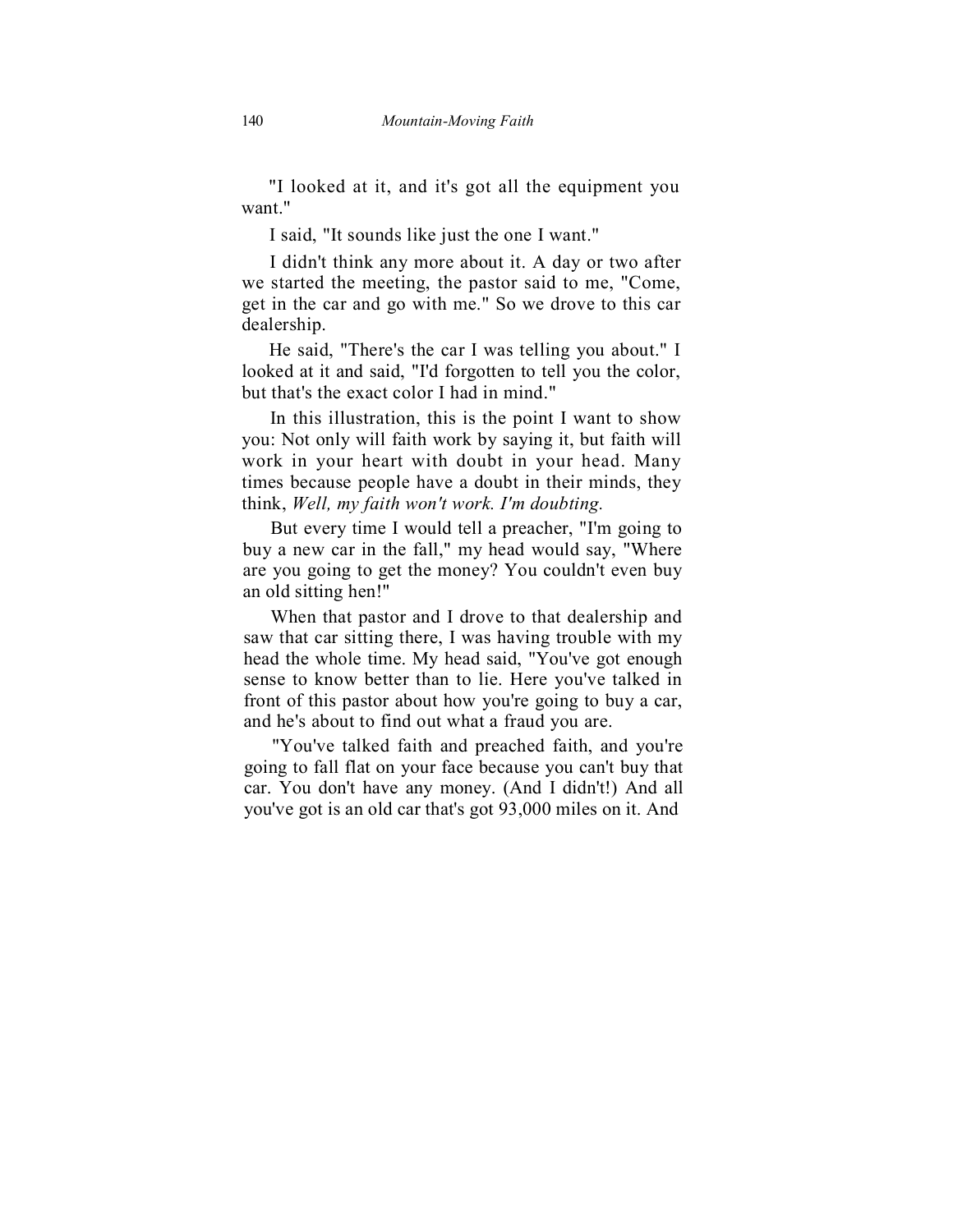it needs a valve job, and the transmission is leaking. You don't even have a spare, and all your tires are bald.

"You can't get anything for that old car. You ought to sell it for junk. You can't get enough out of it to make a down-payment on that new car. You can't, and you know you can't. You can't buy that car."

I just didn't pay any attention to my head or the devil either. We looked the car over and went inside the office. A fellow with a big black cigar in his mouth was sitting there talking on the phone. He had his feet propped up on his desk.

He finished his conversation, put down his cigar, and stood up to greet us. The pastor introduced me as his evangelist who was in town for a meeting. We all sat down, and the man picked up his cigar and began to smoke. He propped his feet up on his desk again (it was his desk — he could do whatever he wanted to!).

The pastor said to the man, "Brother Hagin wants that car right out there."

The man looked out the window at the car and said, "Well, fine, Reverend." And he put his cigar down and became very serious. He said, "I may be just a sinner, but there's one thing I believe. I believe the man of God ought to have the best in life."

You know, sometimes an old sinner's got better principles about these things than some saints — or "ain'ts"!

The car dealer said, "Reverend, do you know how much that car is worth?"

"Yes," I said, "I know." The new models had been out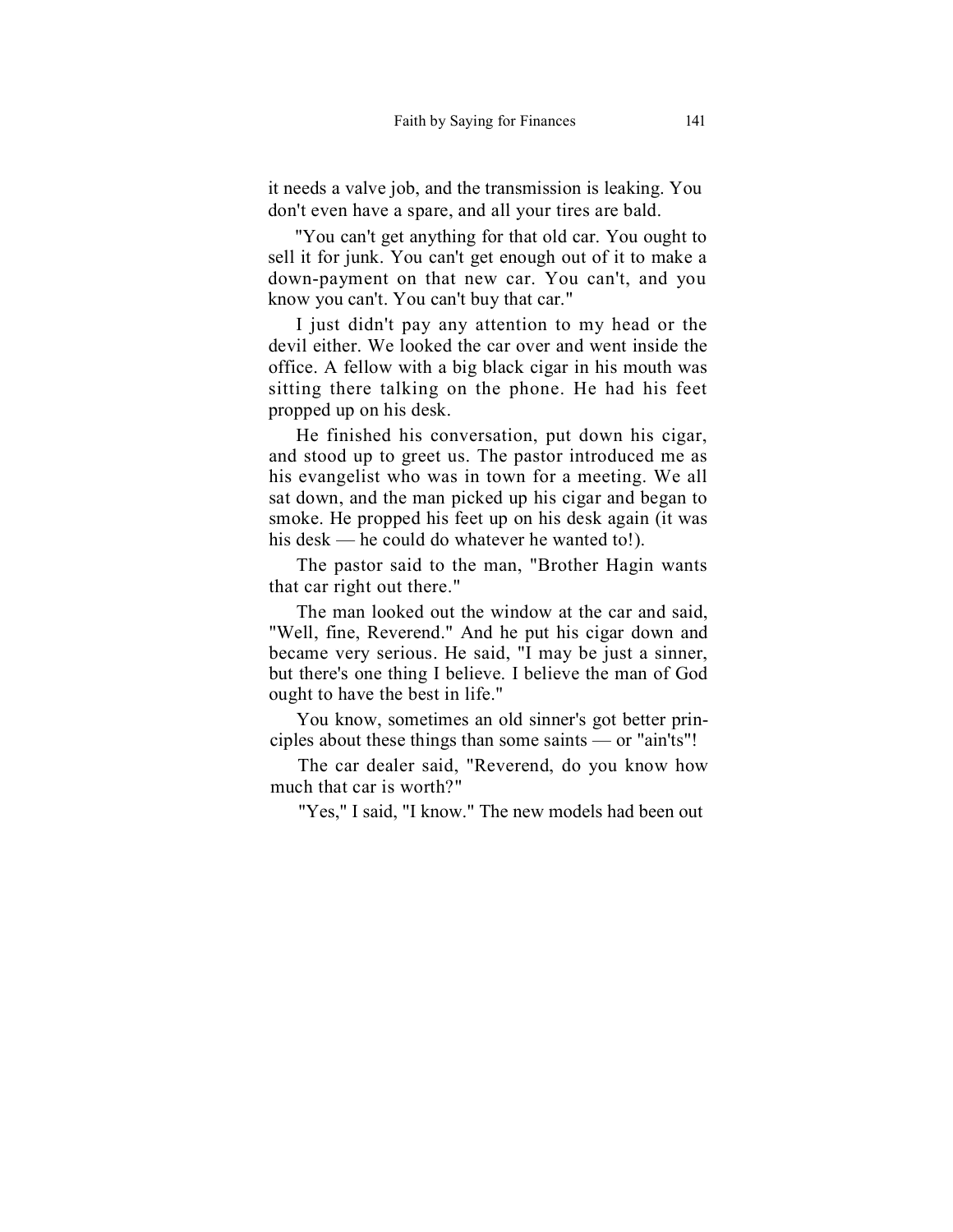about three weeks, and I'd been checking the prices, but I'd never found a color I wanted. I quoted him the price. He said, "That's exactly right. That's what the retail price is. Do you know what I paid for the car?"

He opened his desk drawer and handed me a piece of paper. He had paid about \$1,200 less than the list price.

He said, "What you see there is exactly what it cost me. And I'm going to let you have it for that. I'm not going to make a penny on it. I'm going to let you have it for just exactly what it cost me."

He asked, "Do you want to trade anything in on it?"

"Well," I said, "I don't have any money. I'll just have to trade my old car in on it."

"All right," he said, "what do you have?"

I said, "I'll just be honest with you," and I told him my car was several years old. I said, "I've put 93,000 miles on it myself. I don't know how much somebody else may have put on it, because I got it used. The transmission is leaking. It needs a valve job — it clatters like a Model-T Ford hitting on two cylinders. It just jumps and jerks."

I continued: "I don't even have a spare tire, and all four tires on the car are baldies. The car is not worth much."

"Reverend," he said, "do you know what cars like yours are selling for?"

I said, "Yes, I've checked them on the lot. Good, clean ones that are in top-notch condition sell for anywhere from \$795 to \$995."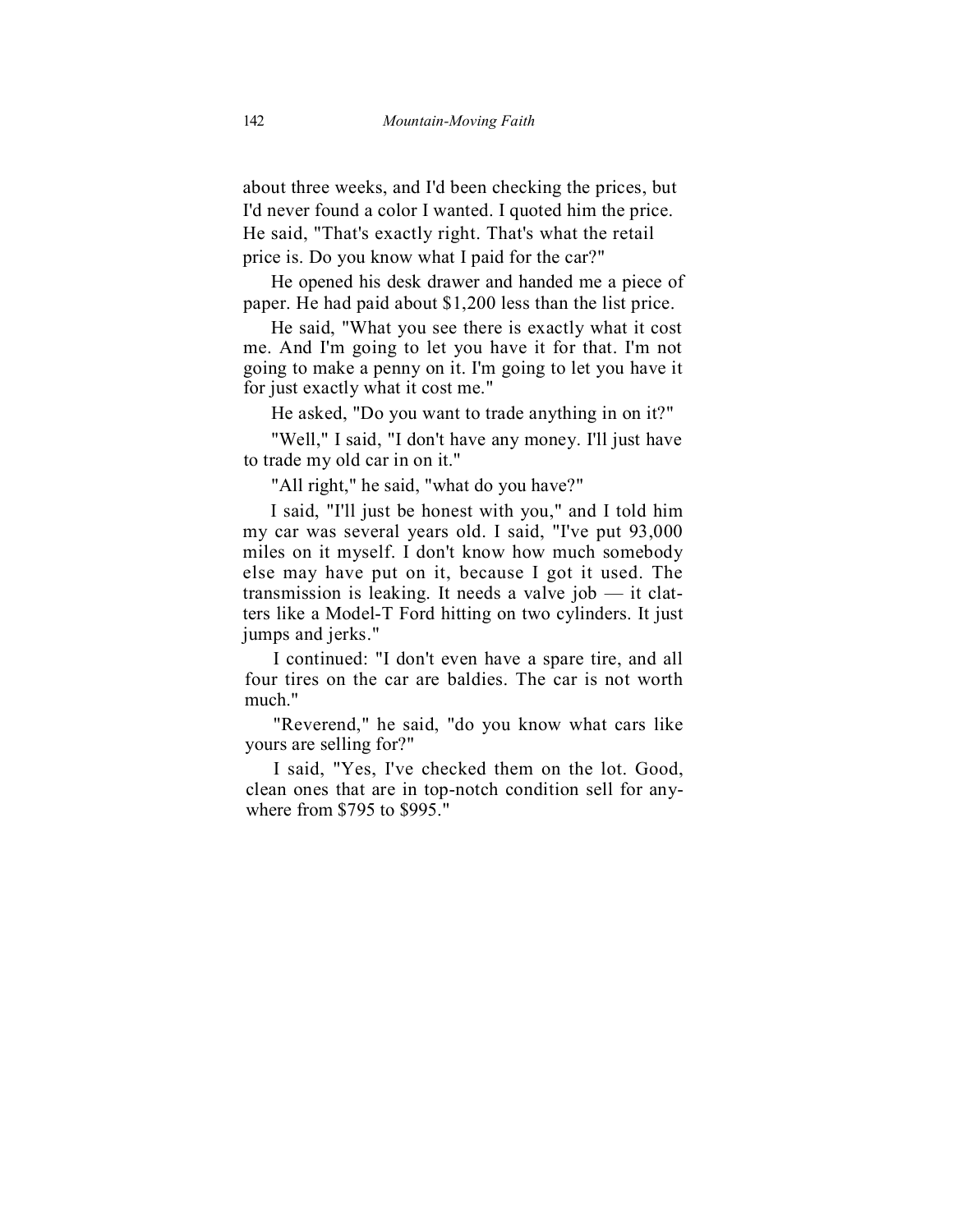He said, "Yours is probably worth about \$495." I said, "I doubt that. I wouldn't give \$495 for it."

He said, "This is what I'm going to do. I'm going to allow you \$995 for your car as a trade-in on this new one. As I said, I'm not making a penny on it, and I'll lose money on your old one. I'll put yours back there in the garage and do the valve job, fix the transmission, put tires on it, and clean it up. And I still won't get that much out of it. I'll probably have to sell it for \$795 at the most.

"It'll cost me probably two or three hundred dollars to make this deal. But sign this contract, and you can drive that new car off the lot today."

And I drove it home! And do you know that from that day to this, I've never been without a new car. I found out how to get one, praise God! God's Word works!

God taught me these principles of mountain-moving faith for finances. I remember years ago we were traveling with some friends, and I just suddenly said to them, "Somebody's going to give Kenneth Hagin Ministries \$10,000." We wanted to pay off our office building in Tulsa. Now I said that in faith on the basis of what Jesus said to me from the Word: "You can have what you say." And it wasn't three months till an Episcopal woman gave us a check for \$10,000, and we paid off our building.

I never asked anybody for anything. God's Word works!

And then on another occasion after I got the \$10,000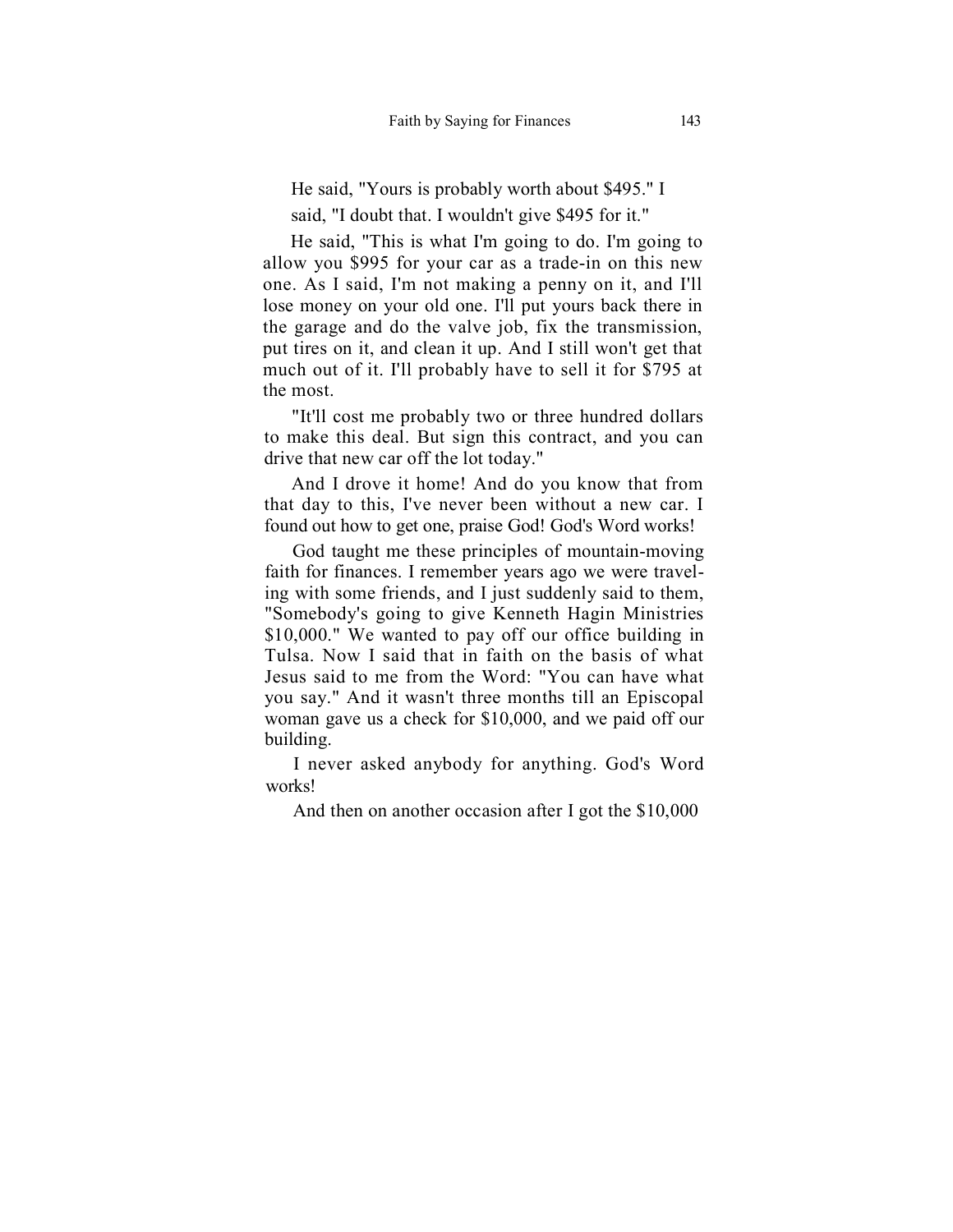check, because you can have what you say, I turned to my office force and said, "All of you, listen to me right now: Somebody's going to give us \$25,000."

And somebody did! You can have what you say.

Somebody said, "What did you do with the money?"

I didn't take a penny of it. I used it all for God and His work.

I'm going to get on *more* radio stations. I'm going to publish *more* books. I'm going to make *more* tapes. I'm going to get the truth out to folks. Somebody else is going to get blessed by it, praise God! I'm not going to take one nickel of it, not one single dime, any more than I did the \$10,000 or the \$25,000.

#### **Prosperity Is God's Will**

Somebody else said, "Well, I just don't like that prosperity business." I said, "Neither does the devil, but I'm not going to pay any attention to you or the devil either."

"Yeah," he said, "but I'm just against all that." I said, "So were Hitler, Mussolini, and Stalin. I'm not going to listen to any of the four of you!"

I'm in favor of prosperity, and so is God. He said, *"If ye be willing and obedient, ye shall eat the good of the land" {Isa.* 1:19).

Third John 2 says, *"Beloved, I wish above all things that thou mayest prosper and be in health, even as thy soul prospereth."*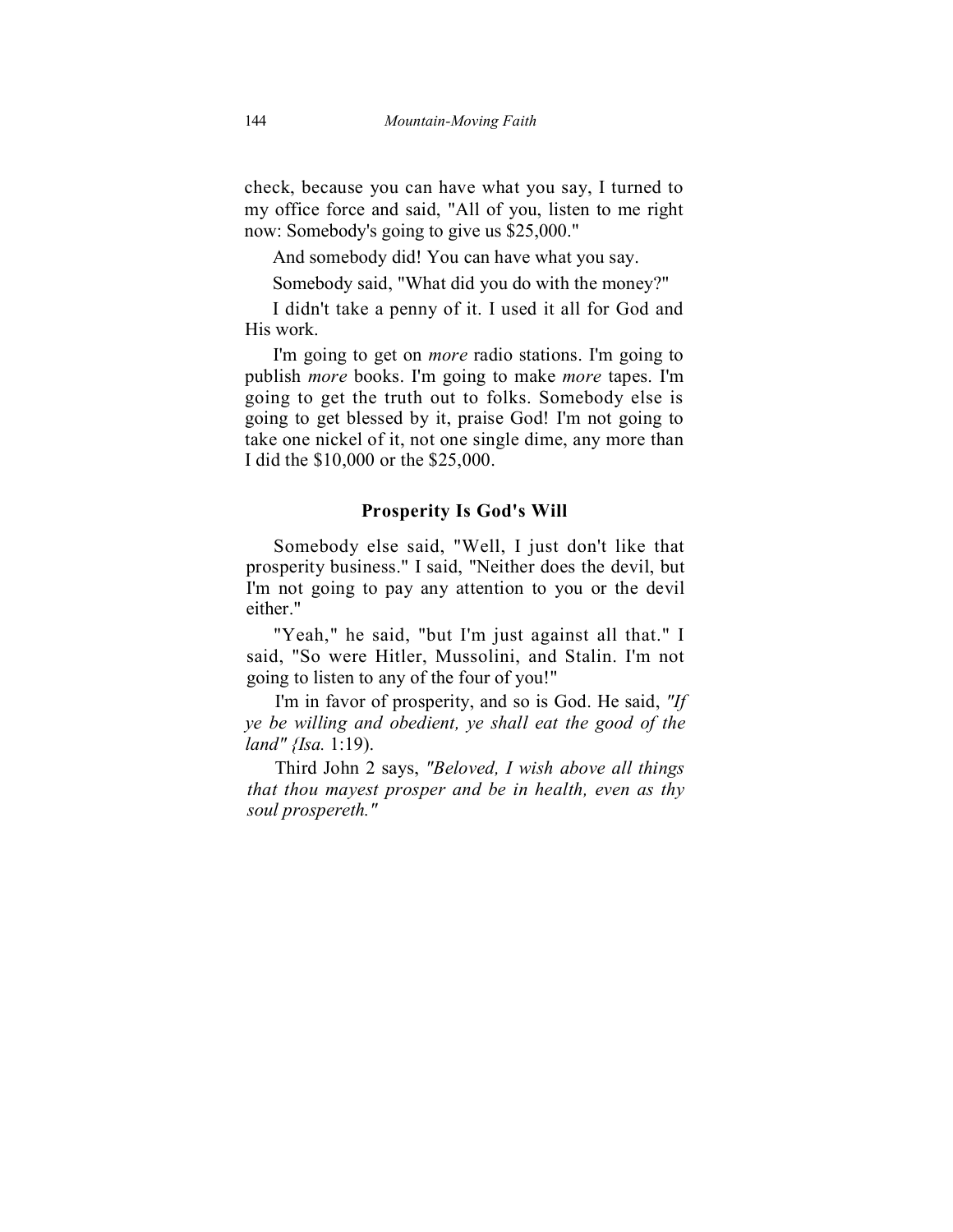*"Beloved, I wish above all things that thou mayest prosper.* ..." That's talking about financial prosperity.

The phrase, ". . . *and be in health. . . ,"* is talking about physical prosperity. And the phrase, ". . . *even as thy soulprospereth,"* is talking about spiritual prosperity.

#### **Appropriating the Blessings of God**

How does it all come about? By *saying,* by *saying,* by *saying] "For . . . whosoever shall SAY unto this mountain, Be thou removed, and be thou cast into the sea; and shall not doubt in his heart, but shall believe that those things which he SAITH shall come to pass; he shall have whatsoever he SAITH"* (Mark 11:23).

Faith works by saying without necessarily praying. But faith also works by praying. Mark 11:24 says, *". . . when ye PRAY, believe that ye receive them, and ye shall have them."*

Mark 11:23,24

23 For verily I say unto you, That whosoever shall say unto this mountain, Be thou removed, and be thou cast into the sea; and shall not doubt in his heart, but shall believe that those things which he saith shall come to pass; he shall have whatsoever he saith.

24 Therefore I say unto you, What things soever ye desire, when ye pray, believe that ye receive them, and ye shall have them.

Mark 11:23 talks about "saying it," and Mark 11:24 talks about *"praying* it." Read those two verses and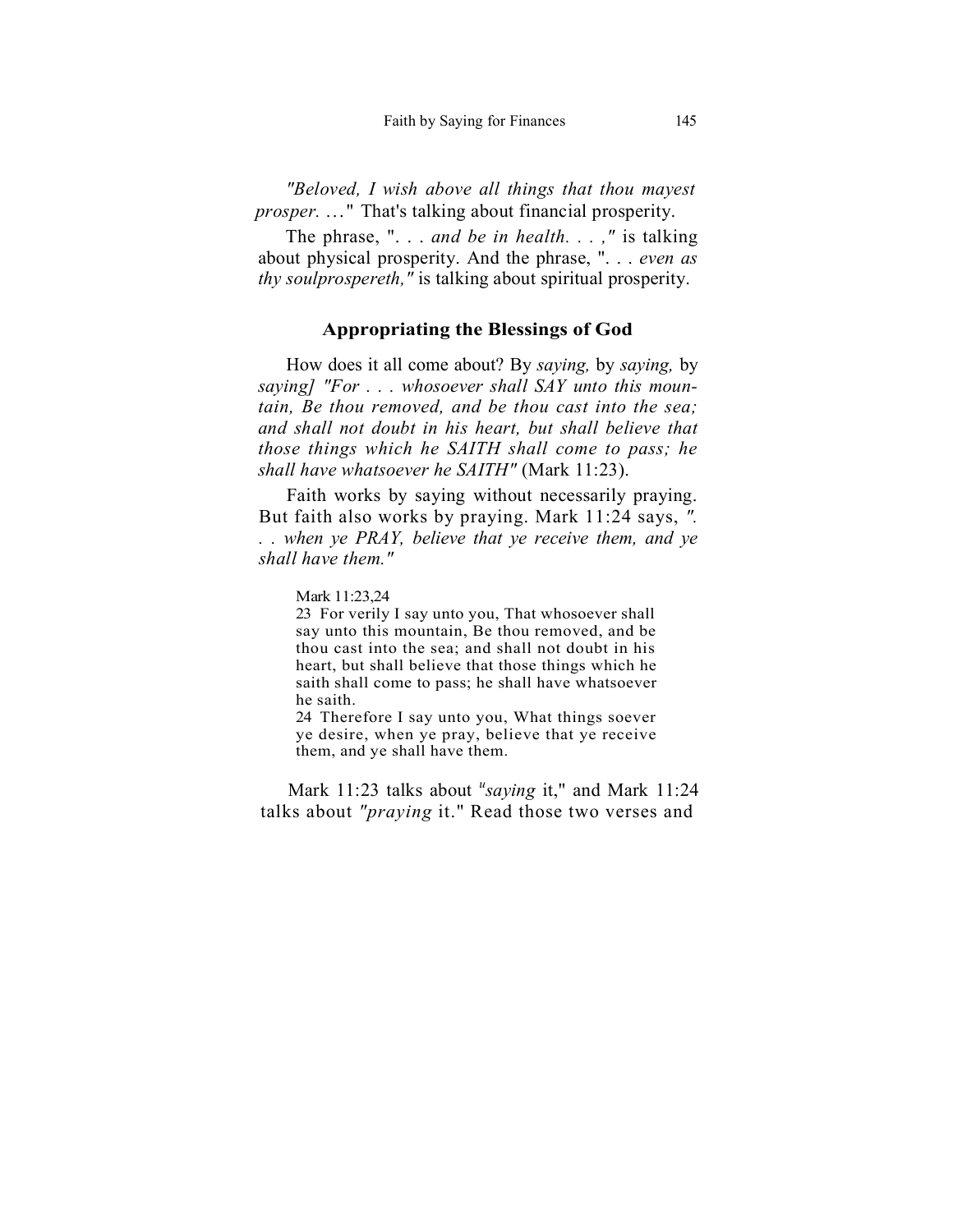underline this thought: *There is just a shade of difference in what you believe if you say it or if you pray it.* In other words, if you just *say* it, you believe that those things which you say shall come to pass. And if you just *pray* it, you believe that you receive when you pray and that you shall have whatever it is you desired and prayed for.

Too many times we say we believe, but then we leave it at that. But Jesus didn't say, "Just believe." Jesus tells you exactly what to believe: ". . . *whosoever shall say . . . and shall not doubt in his heart, but shall BELIEVE THAT THOSE THINGS WHICH HE SAITH SHALL COME TO PASS; he shall have whatsoever he saith."*

What does he believe? He believes that those things which he saith shall come to pass.

Now in the case of the house I was telling you about, my wife and I kept believing over a period of a year's time that what we said would come to pass. And it came to pass!

You see, in Mark 11:23, ". . . *whosoever shall say* . . . *and shall not doubt in his heart, but shall believe that those things which he saith shall come to pass. . .* /'it hasn't come to pass yet. But he *believes* that those things which he saith shall come to pass. They haven't come to pass yet. If they'd already come to pass, he wouldn't have to believe it. If those things which he saith had already come to pass, he'd *know* it; he wouldn't have to *believe* it.

Bless so many people's darling hearts — they're walking by *sightl* Somebody said, "Well, I can't see it; therefore, I don't have it. I believe God's going do it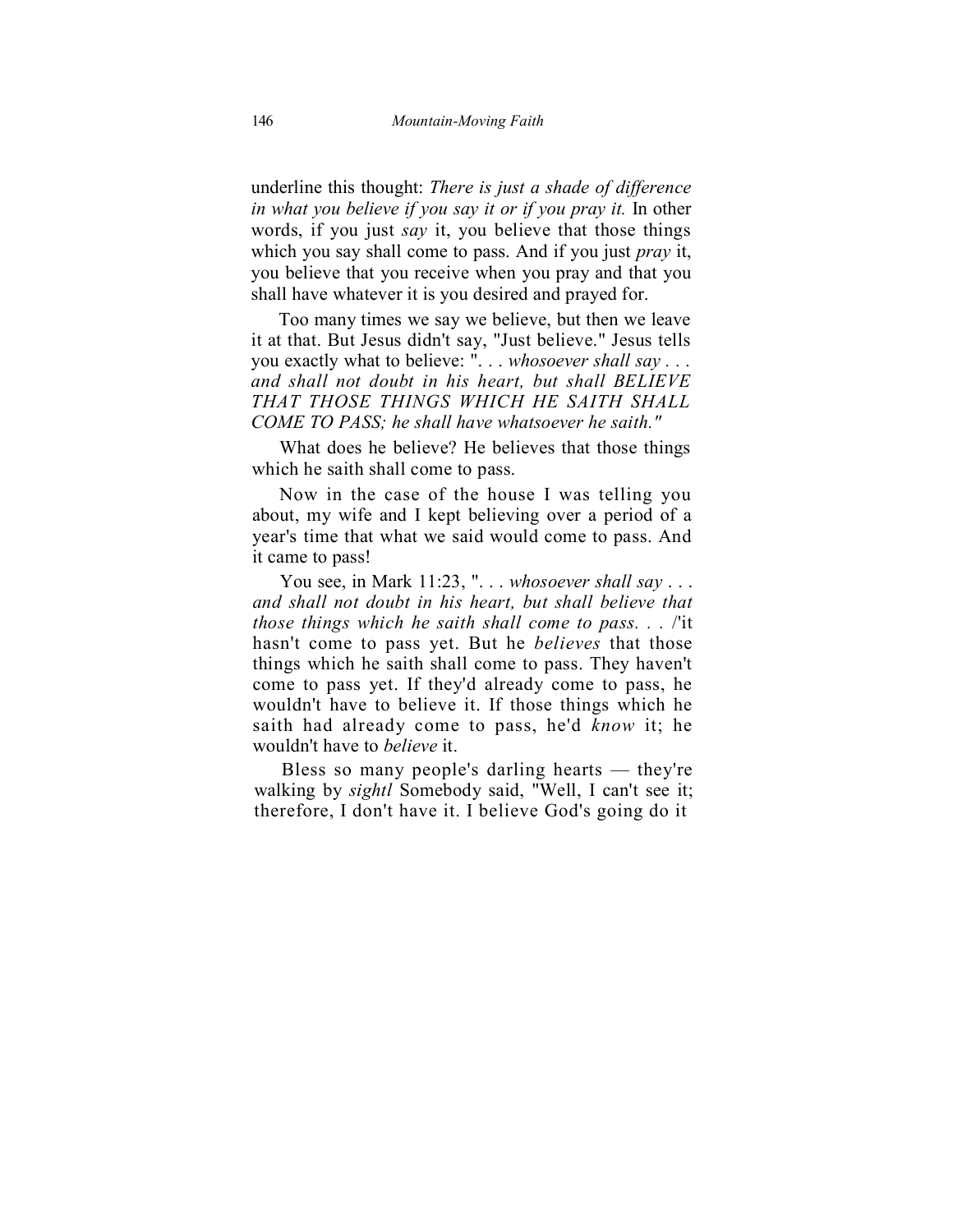*sometime."* And they miss the whole thing.

No, according to Mark 11:23, you're to keep believing that those things which you saith shall come to pass. In my own life, a lot of times, I just keep saying right in the face of contradictory circumstances, "It shall come to pass." That's what Jesus told me to believe.

Jesus didn't tell me to believe I've got it. If I've got it, I can feel it and see it, and everybody else can feel it and see it too.

Oh, I know the crowd will look at you funny when you talk about faith — even other Christians — bless their hearts! They're walking by sight. People who do that are filled with doubt. And they'll look at you like you're a little bit off, but don't let it disturb you, because you know *they're* the ones who are off, and you're the one who's on — *on God's Wordl* Hallelujah!

According to Mark 11:23, you're to believe that those things you say shall come to pass. And what will happen? Sooner or later, you shall have whatsoever you say.

I know what I'm talking about. I've been there. I put it to practice under all kinds of circumstances. And I know it's true because Jesus said it. He's not a liar.

Don't misunderstand me. That doesn't mean we're not going to have any tests or trials or that every blessing God has provided is just always going to fall on us like ripe cherries off a tree.

Back in the beginning of my Christian walk and ministry, I didn't understand faith like I understand it now. But I learned both from God's Word and from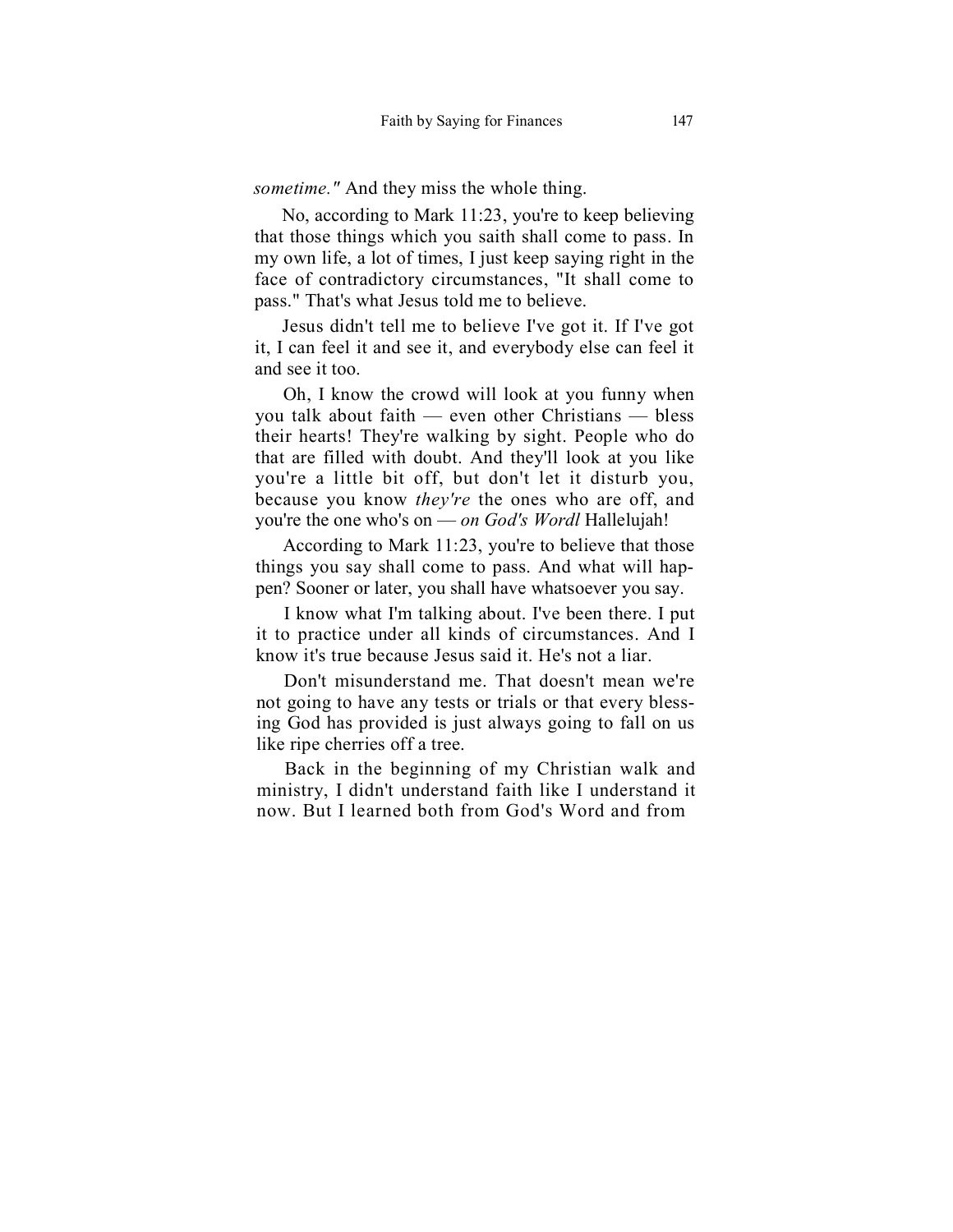experiencing for myself that what His Word says is the absolute truth. And the Lord said to me, "Now you go teach My people what I've taught you."

# **Hold Fast to Your Confession of Faith**

I've been there years ago when I've gotten into my car to go home after a meeting, and I counted my offering, and it wasn't enough. I was behind on my house rent. I owed this bill and that one. And I would start driving home at nighttime because my tires were thin and couldn't hold up under the daytime heat.

I would drive off, knowing I didn't have another meeting to hold, so I don't have any income. I was in the full-time ministry, and the Bible says, ". . . *the Lord ordained that they which preach the gospel should live of the gospel" (1* Cor. 9:14).

I'd drive at nighttime when it was cool. I had the car windows rolled down, and as I drove, it seemed like one of those tires picked up and began to sing a song: *What are you going to do now? What are you going to do now? What are you going to do now? What are you going to do now?*

And then one of the other tires joined in — they had a duet: *What are you going to do now? What are you going to do now? What are you going to do now?*

Then the third tire seemed to join in and start singing, *What are you going to do now? What are you going to now?*

And *finally,* there was a quartet — all four of them were singing, *What are you going to do now? What are*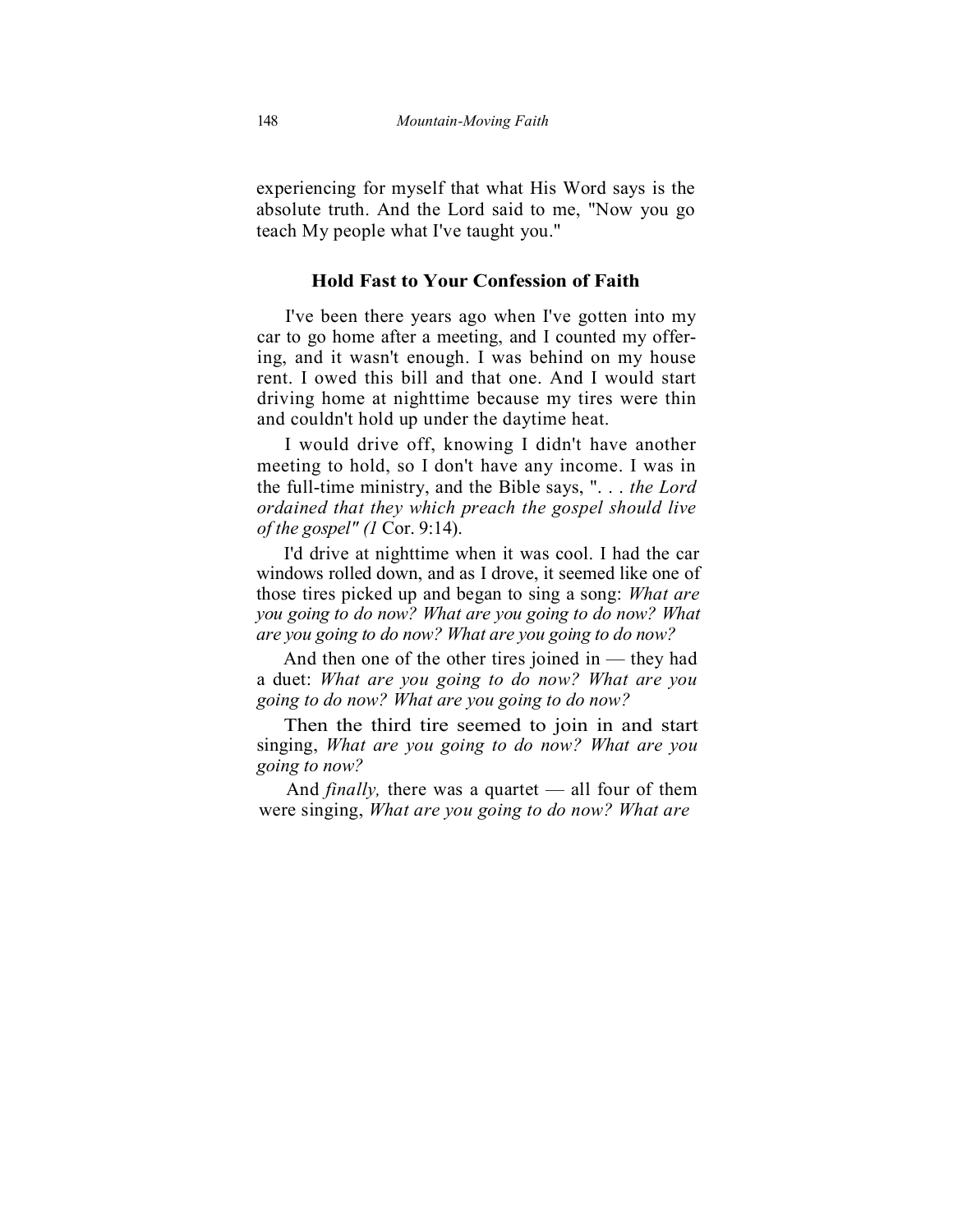*you going to do now? What are you going to do now"?*

So finally, I just yelled right out loud: "You know what I'm going to do? I'll tell you exactly what I'm going to do. I'm just going to act like the Bible is so. I'm going home, and I'm going to bed. I'm going to sleep like a baby, that's what I'm going to do!"

And I went home. My dear wife was concerned. She said, "How much money do we have? What was your offering?" You see, while I was traveling, she was at home with the bills.

I said, "Everything's fine, praise God. We don't have a care." I said that in faith because you can have what you say. "Everything's fine. Just go to sleep. We'll talk about it in the morning."

Oretha got up in the morning and got the kids off to school. I didn't get in until about three o'clock in the morning, so she let me sleep in. And I was still asleep in the morning until the phone rang and woke me up.

Oretha answered the phone, and I heard her say, "He got in late, and he's still asleep. I hate to disturb him."

I said, "What is it, Honey?"

"Somebody's calling long distance."

I said, "I'll take it." The phone had a long cord, so she just brought it to the bed.

The person on the other line said, "Brother Hagin, you don't know me, but I'm a pastor in\_\_\_\_\_" (and he named the town). "I was wondering, when could you start me a meeting?"

I said, "Tomorrow night." Glory to God!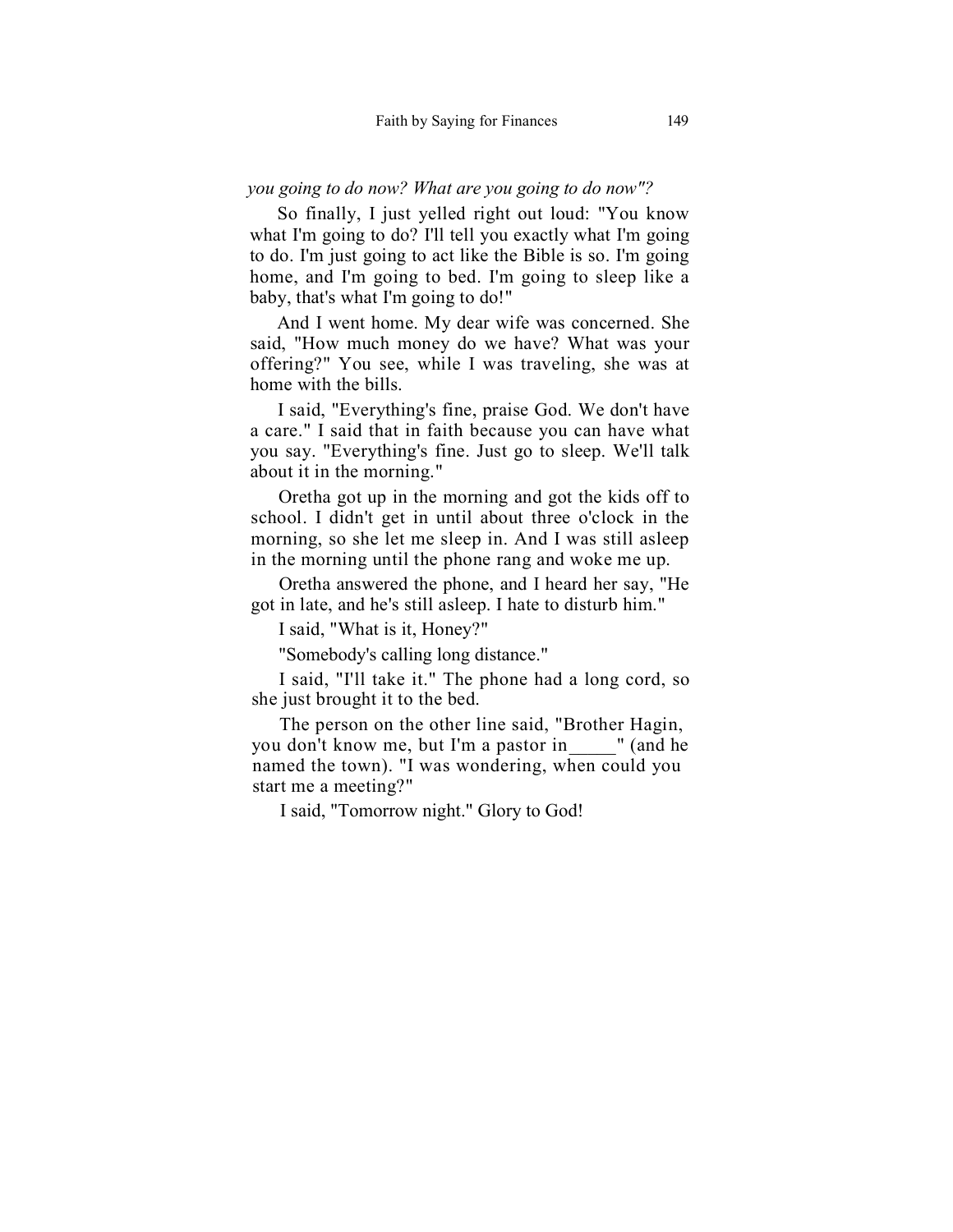#### **You Can Have What You Say**

Folks who don't live by faith have missed a lot. To make a long story short, everything worked out fine. I didn't lose a wink of sleep or miss a meal over my circumstances. And God met every need!

Faith works! When you believe that those things which you say shall come to pass, you shall have whatsoever you say!

Now, if you use your faith in prayer, what are you to believe? Look at Mark 11:24 and see: *"Therefore I say unto you, What things soever ye desire, WHEN YE PRAY, BELIEVE that ye receive them, and ye shall have them."* What things soever you desire *when you pray*  not *after* you pray, not next week, not next month — but at *that very moment* when you pray, *believe]*

#### **What Do You Believe?**

"Oh, Brother Hagin. I believe. I believe."

*What* do you believe? "Well, I believe in prayer."

It's good that you believe in prayer, but in Mark 11:24, that's not what Jesus said to believe.

"Well, I believe the Bible's so." That's good, but that won't work here. In Mark 11:24, that's not what Jesus said to believe.

"Well, I believe in the Holy Ghost." That's wonderful. Praise the Lord, I do too. But believing in the Holy Ghost won't work here, because there are a lot of people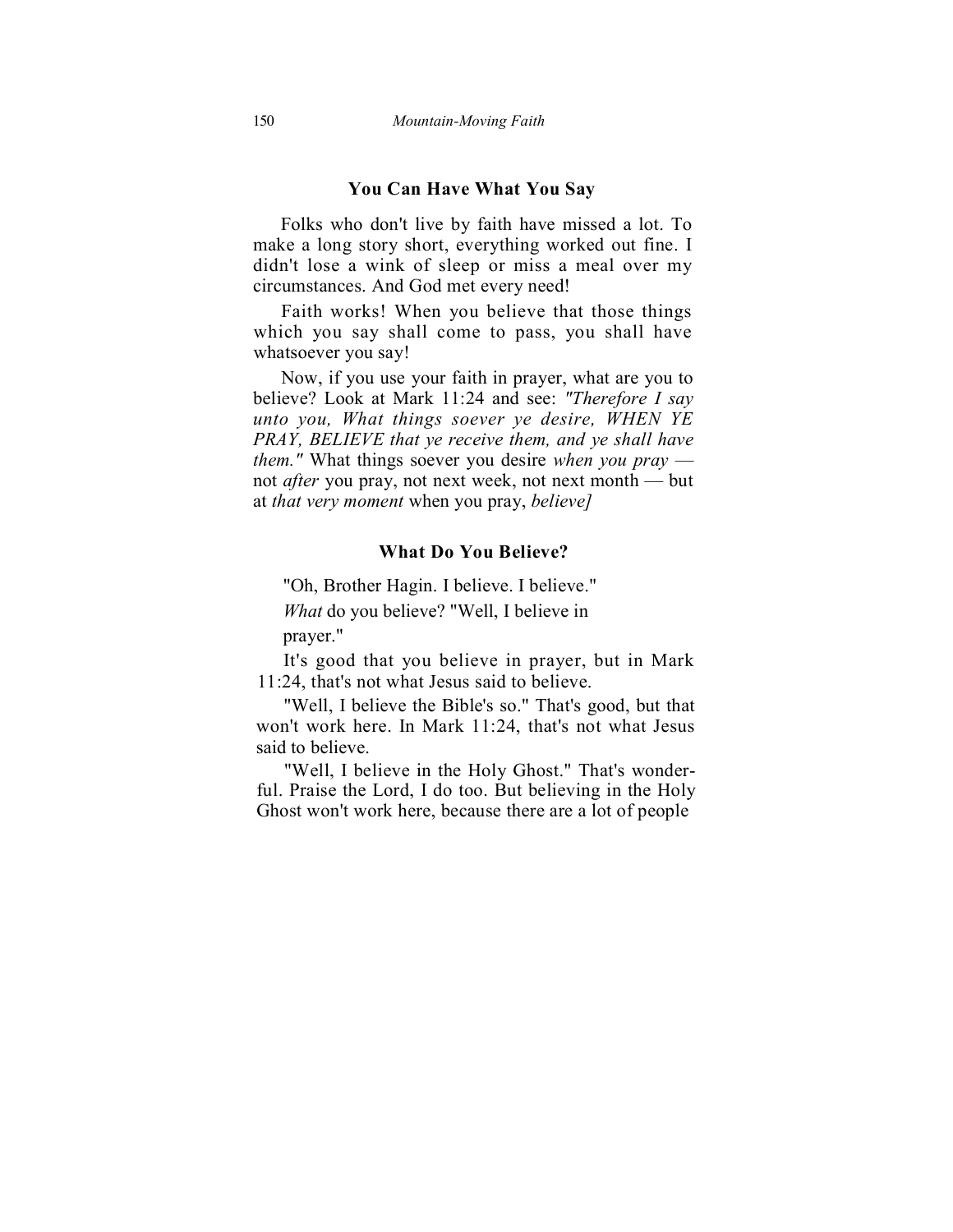who believe in the Holy Ghost who don't get their prayers answered.

"Well, I believe prayer changes things." That's wonderful too. It does. Prayer does change things. But just believing that won't work here.

No, Jesus tells us in Mark 11:24 exactly what to believe. He said that *when you pray,* believe you receive.

Here again is where people who walk by sight have trouble. They're not going to believe anything until they see it. They say, "When I see the money in my hand, then I'll believe."

Or, for instance, if it's healing they desire, they say, "When I *feel* like I'm healed and all the symptoms disappear, then I'll believe."

But if you waited till all the symptoms disappeared, you wouldn't have to believe you had received a thing then — you'd *know* it. For instance, I wouldn't have to *believe* I received a hundred dollar bill if I had a hundred dollar bill in my hand. If I had a hundred dollar bill in my hand, I'd *know* it.

But when you pray, believe that you'll have what things soever you desire. Begin to say that from your heart because you believe it. And if you don't believe it, start saying it anyhow, and you can school yourself into faith. "I believe that I receive. I believe that I receive." What will happen? The rest of that verse says, ". . . *and ye shall have them."*

You see, the *having* is going to come. But the having doesn't come first. The *believing* comes first and then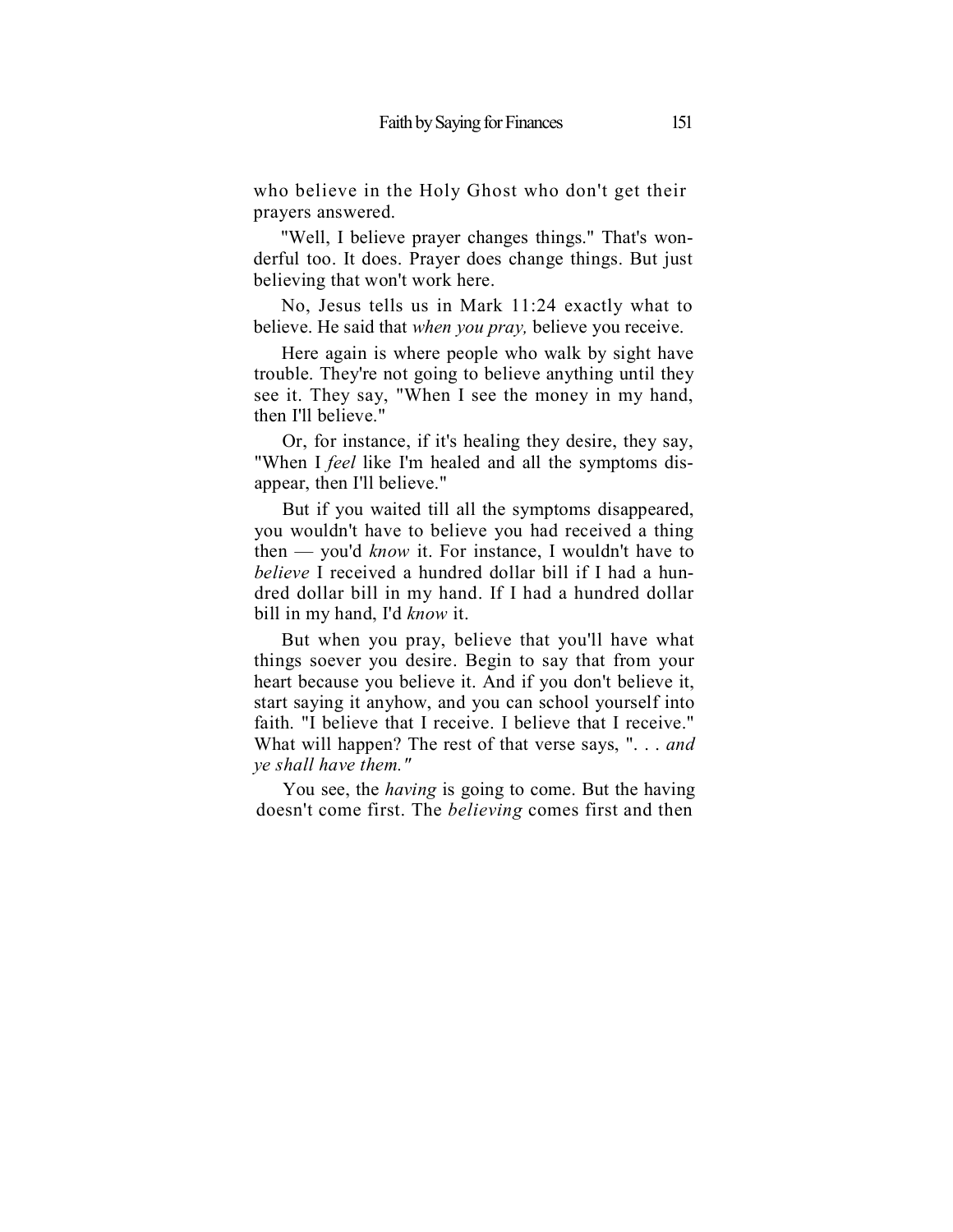the *having* comes. Most folks want it turned around; they want to have it first, then they'll believe it. But that wouldn't take any faith, and the Bible says, "The just shall live by faith" (Rom. 1:17).

In order to move mountains in your life, you need to *believe* according to God's Word, and you need to *speak*  according to God's Word. You possess mountain-moving faith, and you can use your faith *by saying* for the financial prosperity the Lord has provided for you.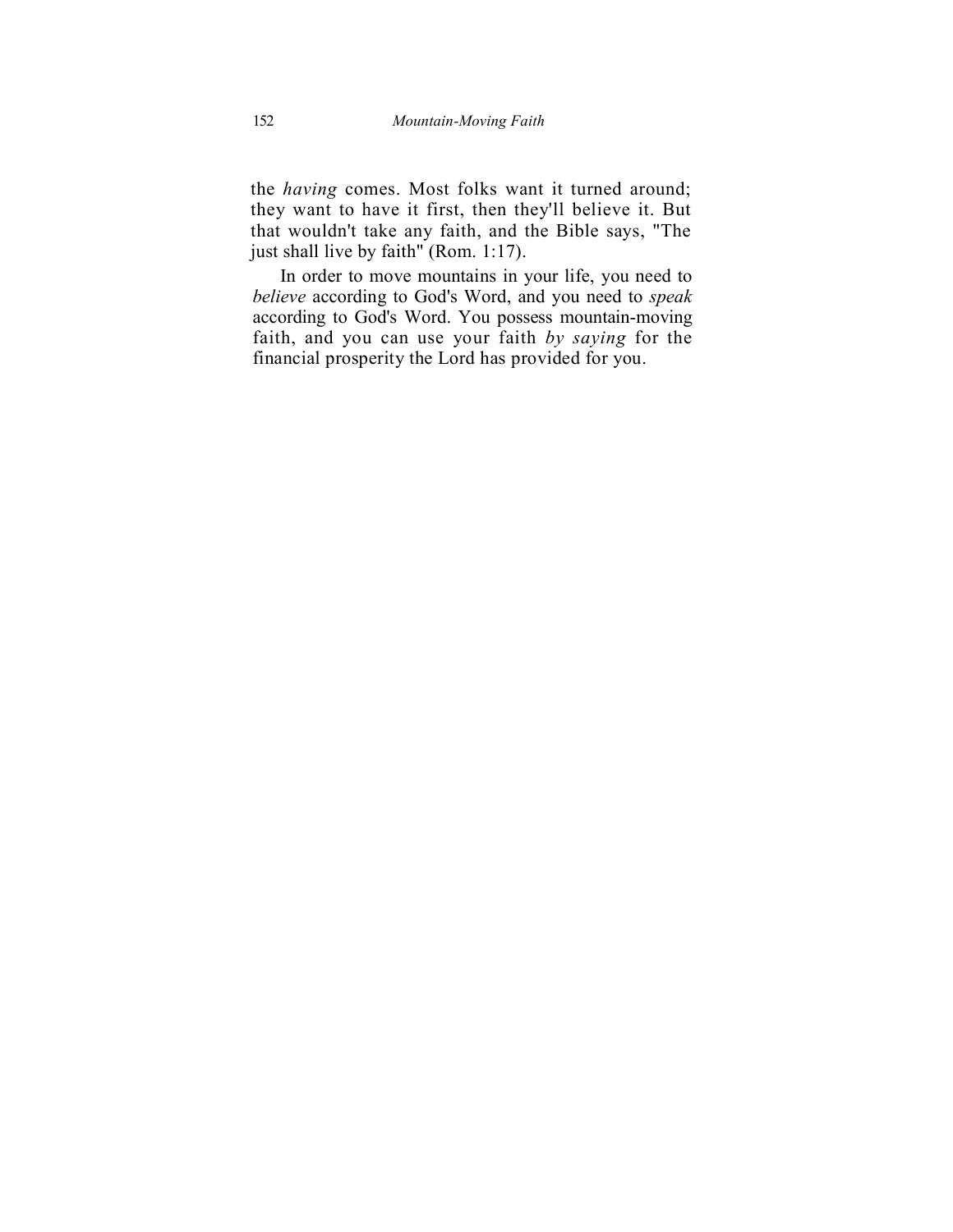# *Chapter 7 Using Mountain-Moving Faith For Others*

*And Jesus answering saith unto them, Have faith in God.*

*For verily I say unto you, That whosoever shall say unto this mountain, Be thou removed, and be thou cast into the sea; and shall not doubt in his heart, but shall believe that those things which he saith shall come to pass; he shall have whatsoever he saith.*

*Therefore I say unto you, What things soever ye desire, when ye pray, believe that ye receive them, and ye shall have them.*

*And when ye stand praying, forgive, if ye have ought against any: that your Father also which is in heaven may forgive you your trespasses.*

*But if ye do not forgive, neither will your Father which is in heaven forgive your trespasses.*

— Mark 11:22-26

I've talked about six important facts of faith that will enable you to move mountains in your life. You can put your faith to work for yourself in your own life, and your faith will *always* work for *you\*

153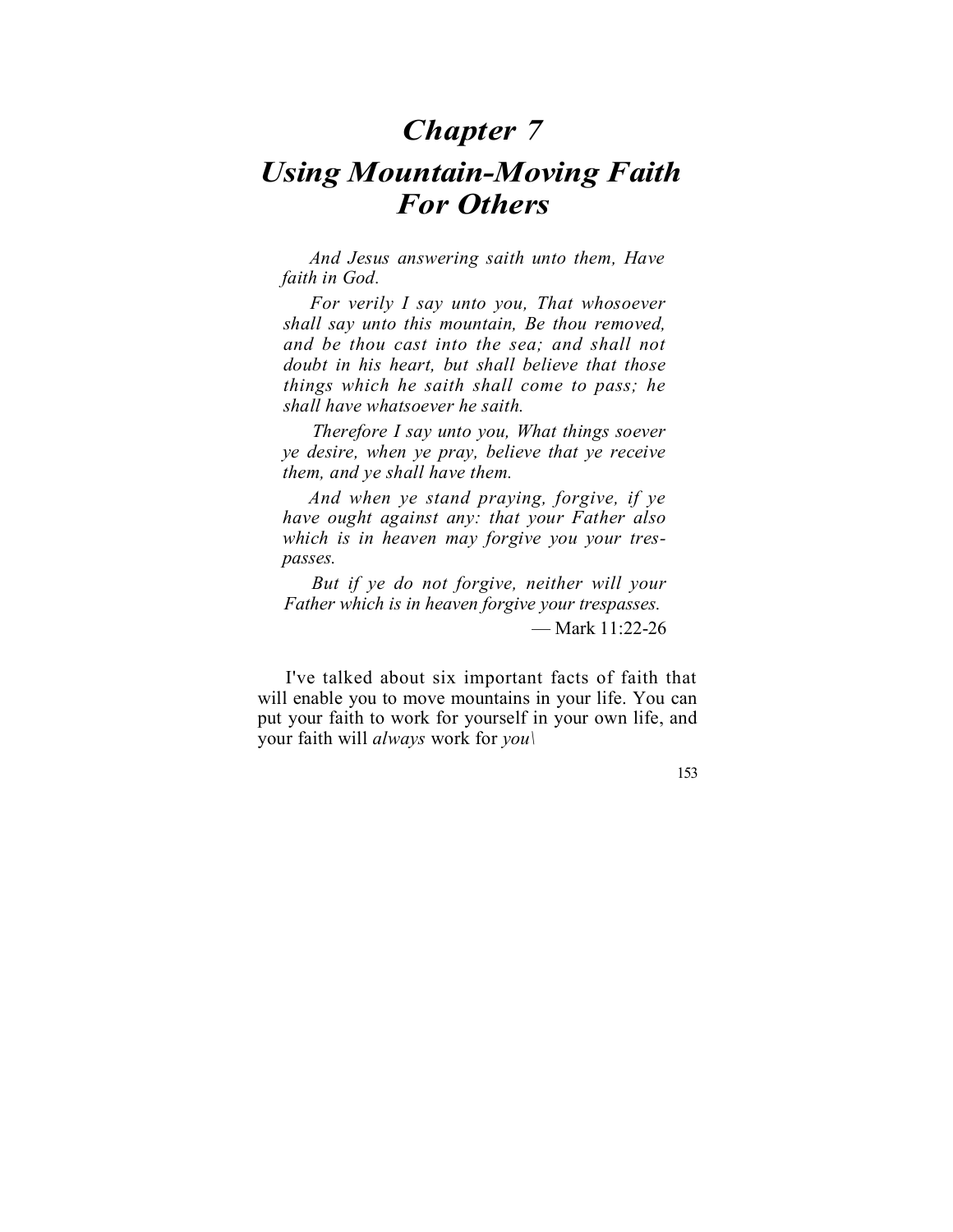Now, sometimes, but not always, you can make your faith work for someone else.

I want to call your attention especially to Mark 11:24. Notice that the very first word of that verse is *"Therefore.* . . . " Somebody once said, "When you find a "therefore" in the Bible, stop right there and find out what it's *there forl"* That's a good suggestion.

That word, "therefore," joins what Jesus was about to say to what He'd just said.

In Mark 11:23, Jesus had just said, *"For verily I say unto you, That whosoever shall say unto this mountain, Be thou removed, and be thou cast into the sea; and shall not doubt in his heart, but shall BELIEVE that THOSE THINGS WHICH HE SAITH SHALL COME TO PASS; he shall have whatsoever he saith."*

In Mark 11:24, Jesus is saying, "Therefore, I say unto *you,* what things soever *you* desire when *you* pray, *you* believe *you* receive them, and *you* shall have them." Now, that verse means all of us in general, but it's speaking about you and your desires.

You see, you're not going to be able to push *your*  desires off on somebody else. Jesus is talking in Mark 11:24 about you and your desires. So if what you desire is not somebody else's desire, you're not going to be able to push your desires off on them.

In the case where somebody else is involved in your praying, their will comes into play in the situation. You can pray for them and with them. But you'll have to get them to agree with you.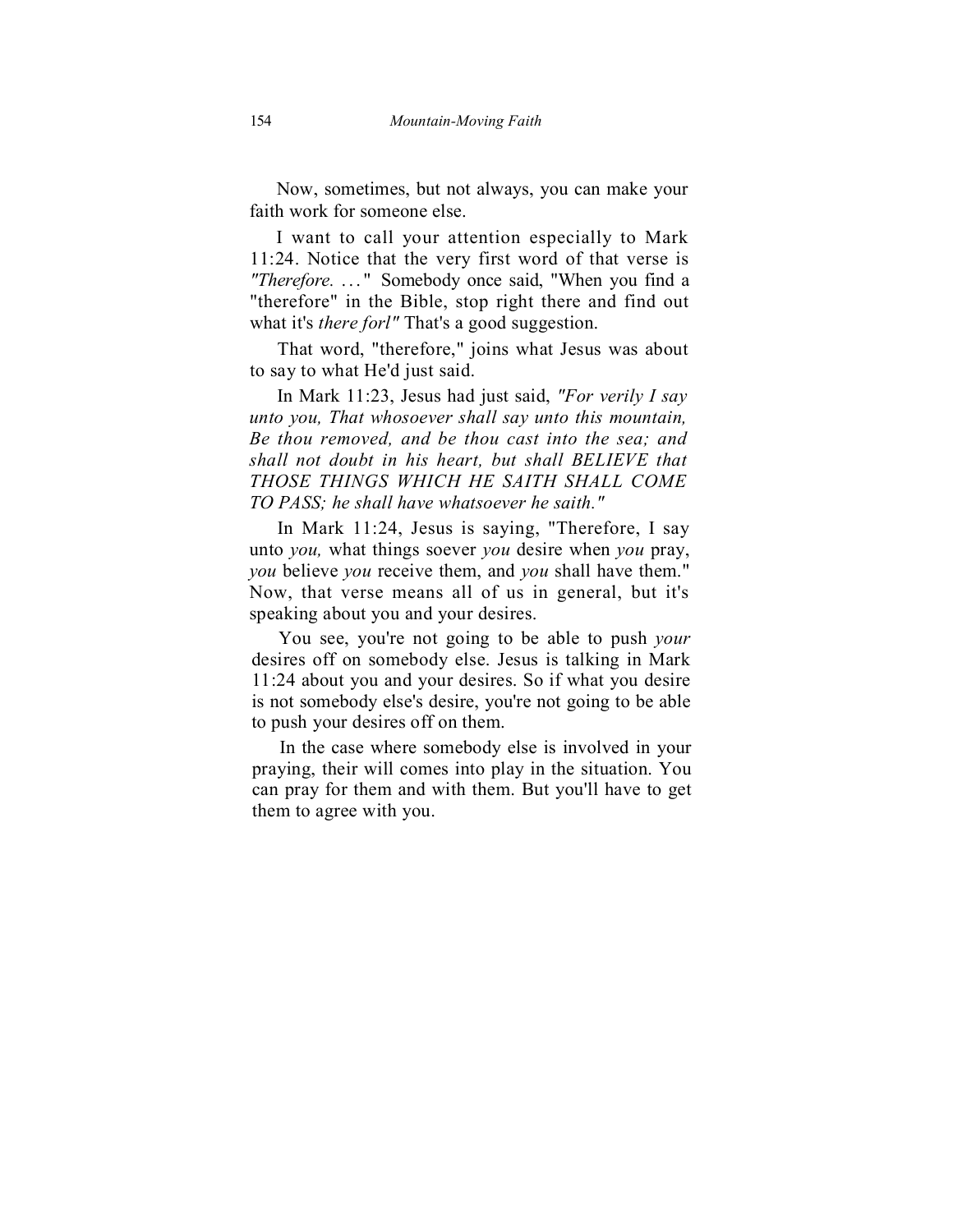**19 Again I say unto you, That if two of you shall agree on earth as touching any thing that they shall ask, it shall be done for them of my Father which is in heaven.**

The Bible says something else along this line.

# **AMOS 3:3**

**3** [How] **Can two walk together, except they be agreed?**

You're not going to get somebody healed by you believing they'll live while they believe they'll die! There's no agreement there.

I've had people to come to me and say, "Brother Hagin, I want you to pray with me."

"What for?" I'd ask them.

"Well, you use that scripture, Matthew 18:19, that says, *'. . . if two of you shall agree on earth as touching any thing that they shall ask, it shall be done for them of my Father which is in heaven.'"*

"Yes," I'd say.

"Well, I want you to pray with me," and they'd tell me their prayer request.

As a usual thing I'll say, "All right. Let's just join hands right now and agree." And most of the time I'll say, "Listen while I pray, and you agree with it, because if we both pray at once and don't pay attention to each other, you may be praying in one direction and I may be praying in another direction.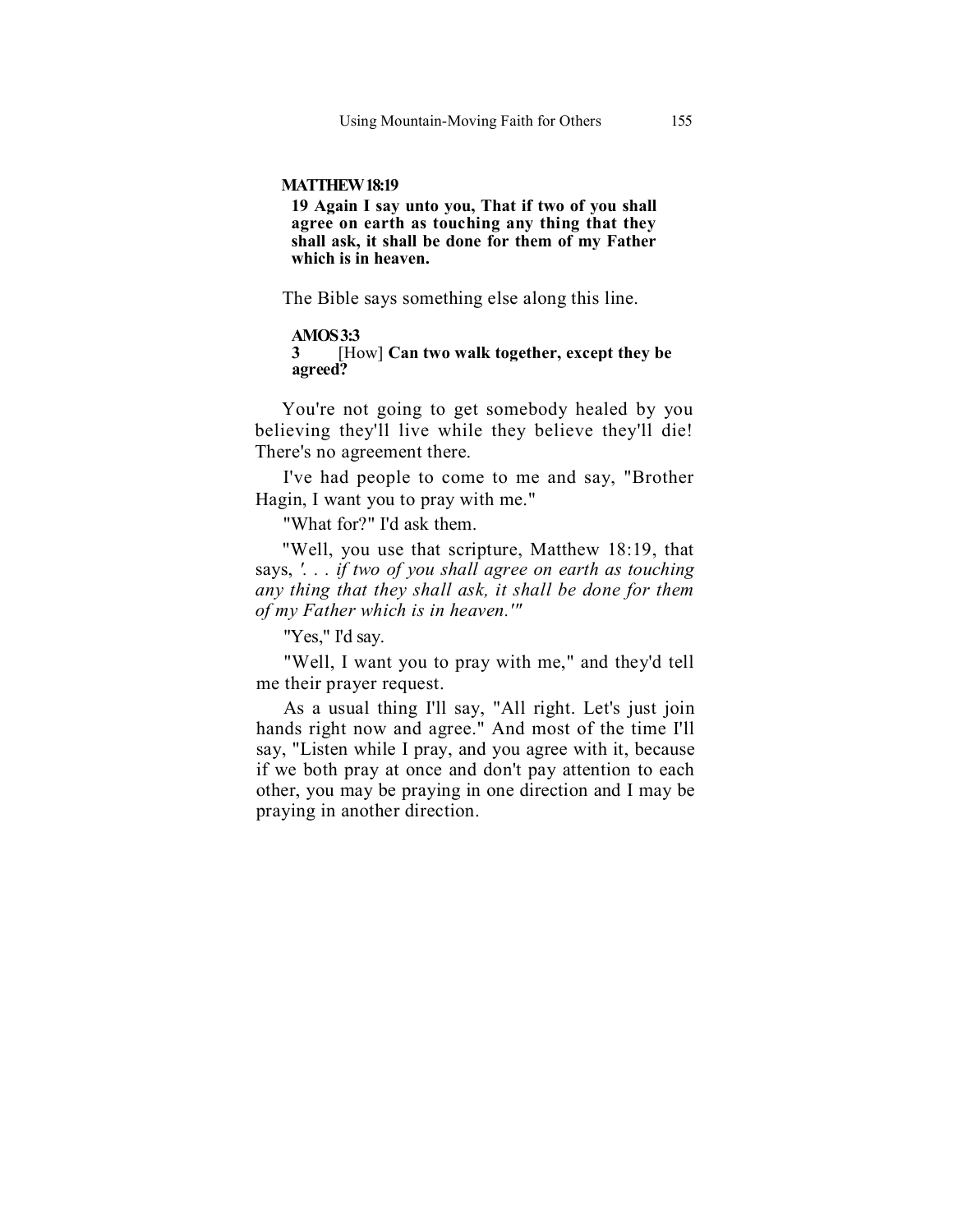"So you just listen to what I say and agree with it."

#### **Hoping Is Not Believing**

I'm thinking of one lady in particular. She asked me to pray with her about a financial need. I said, "Father, we agree concerning this \$100 that this family needs by the first of next month. And we agree that by the first of the month they'll have this extra \$100.

"Lord, You said, '. . . *if two of you shall agree on earth as touching any thing that they shall ask, it shall be done for them of my Father which is in heaven.'* So now, because we agree that it's done, we thank You, Father, because it shall happen. And we thank You for it right now in the Name of Jesus. Amen."

The woman said, "Amen." Then I said, "Sister, is it done?" She tuned up and started bawling, saying, "Well, I sure hope so, Brother Hagin. I *hope* it is."

I said, "It isn't then. It isn't, because you're hoping and I'm believing. There's no agreement there. We didn't agree."

That's the reason many fail when they come forward to receive healing. Many fail because they're hoping, and we're believing. There's no agreement, so we don't make any faith connection.

# **Who Can You 'Carry' With Your Faith?**

Then under what circumstances can you help others with your own faith? First of all, as long as people are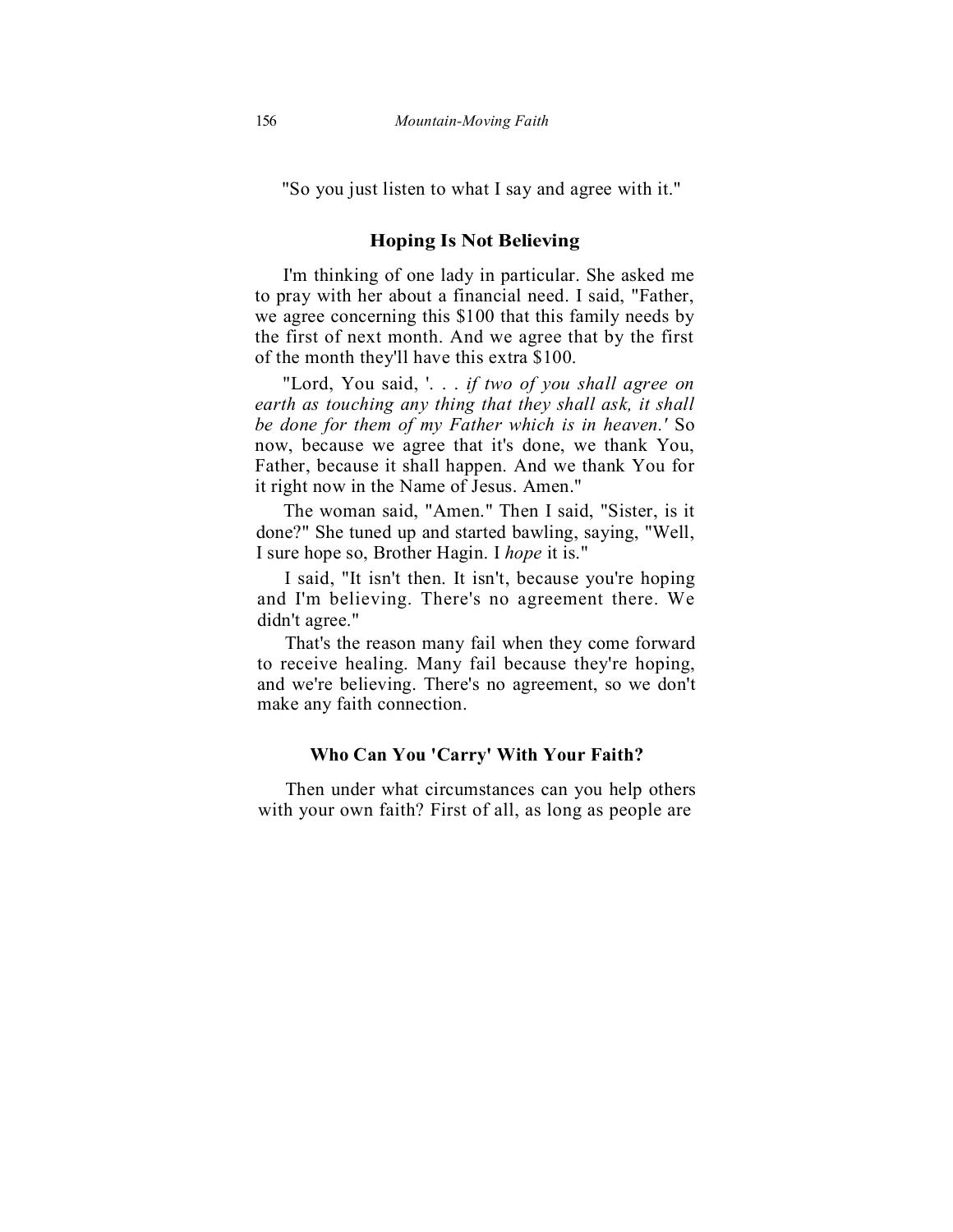genuine baby Christians, you can carry them with your faith. I know there are a lot of people who are baby Christians who shouldn't be baby Christians, and you can't carry those people. But you can carry folks on your faith as long as they are really genuine baby Christians — new Christians.

There is a likeness between physical growth and spiritual growth. You know, nobody's born a full-grown human. They're born babies, and they grow up.

In the same way, nobody is born a full-grown Christian either. They're born babies, and then they're supposed to grow up.

Peter said, *"As newborn babes desire the sincere milk of the word, that ye may grow thereby"* (1 Peter 2:2).

Paul wrote a letter to the Church at Ephesus and said, *"That we henceforth be no more children, tossed to and fro, and carried about with every wind of doctrine .* . ."(Eph. 4:14).

Paul wasn't writing to a children's church. They had some adults in that church. The Book of Acts records that Paul went to Ephesus. He saw something was missing, and he said, ". . . *Have ye received the Holy Ghost since ye believed?* ..." (Acts 19:2).

They said, ". . . *We have not so much as heard whether there be any Holy Ghost."* Paul said unto them, *". . . Unto what then were ye baptized? And they said, Unto John's baptism"* (Acts 19:3).

**ACTS 19:4-7**

**4 Then said Paul, John verily baptized with the**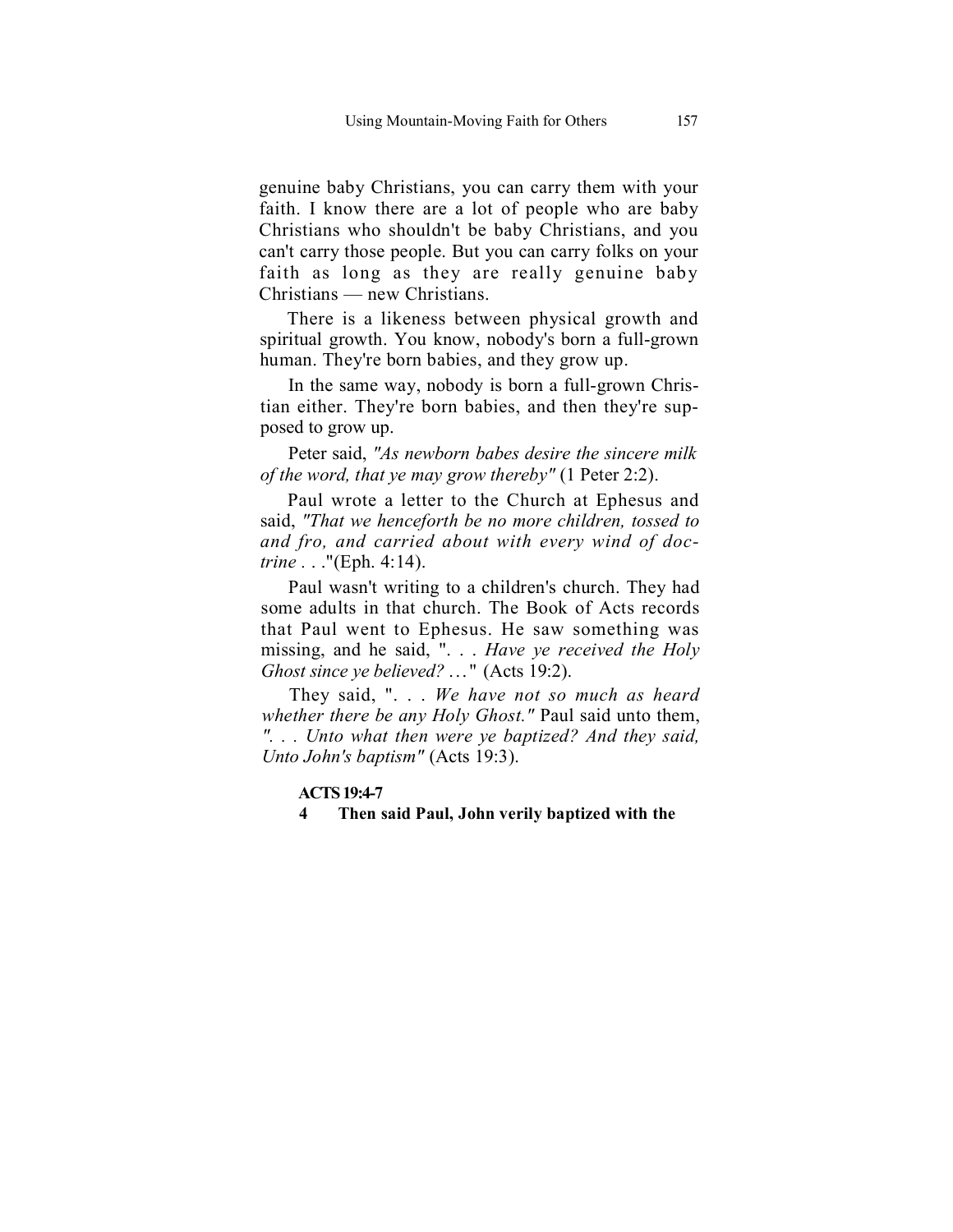baptism of repentance, saying unto the people, that they should believe on him which should come after him, that is, on Christ Jesus.

5 When they heard this, they were baptized in the name of the Lord Jesus.

6 And when Paul had laid his hands upon them, the Holy Ghost came on them; and they spake with tongues, and prophesied.

7 And all the MEN were about twelve.

Paul laid hands on them, and they received the Holy Ghost and spake with tongues and prophesied. And the number of the men was about twelve. So I know that church had twelve men in it. I don't know how many women and children there were, but it tells you the number of men who there were.

So there were people in that church who were grown folks physically, but they were still children spiritually. Paul was trying to get them to grow up.

As I said, there is a likeness between physical growth and spiritual growth. For example, when a baby is born in the natural, unless somebody cares for that baby and dresses and feeds it, it will die. It's similar with newborn Christians.

# **Newborn Christians Must Be Nurtured in the Faith**

I remember I was holding a meeting for a fellow one time, bless his heart. He had a good church. I never could understand why he had as good a church as he did. But he did. And he'd just built a new auditorium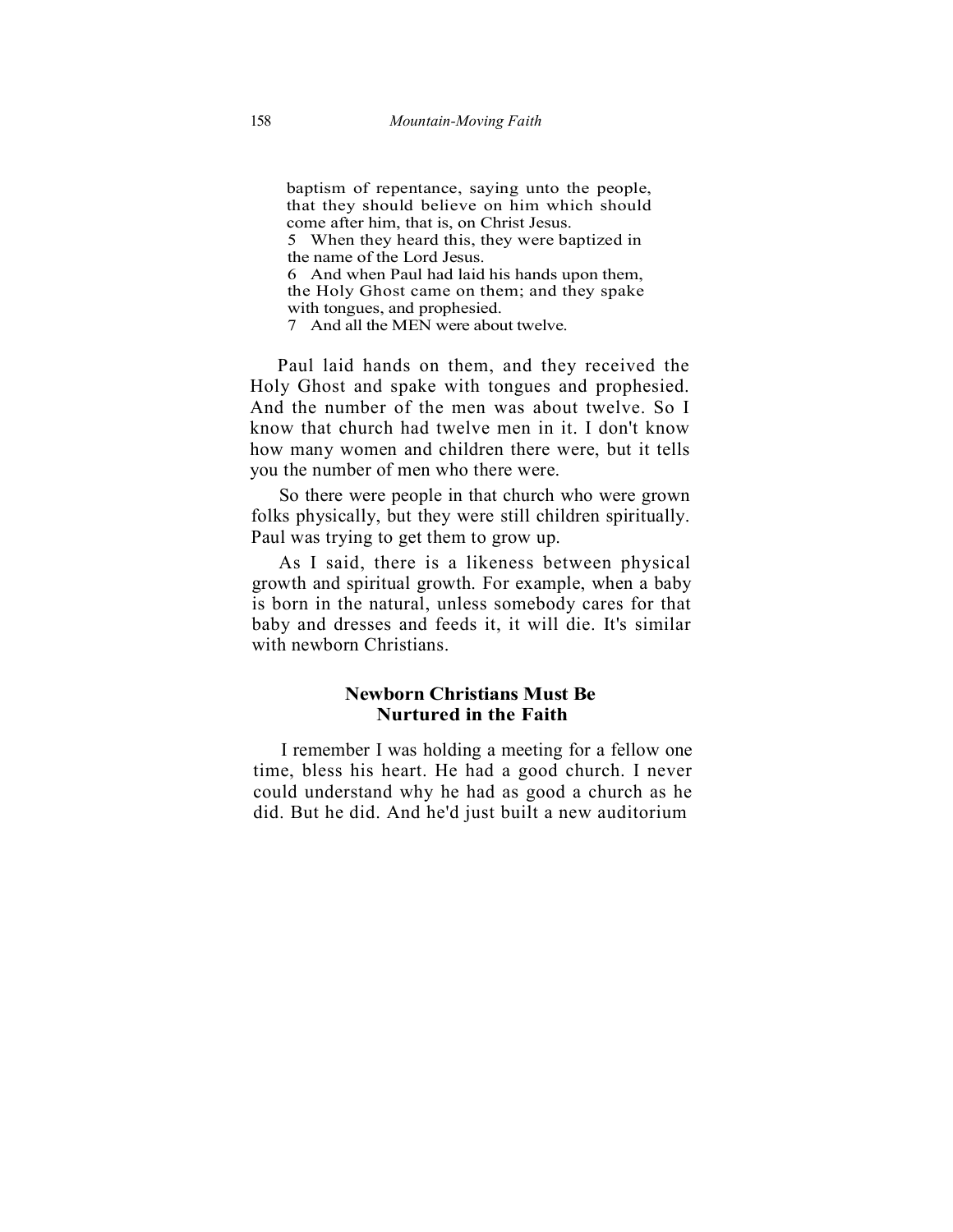that would seat about 800 people. He wrote me a letter, phoned me, and came to one of my meetings and talked to me personally about holding a meeting for him. Then he sent me a telegram, trying to get me to come and hold a meeting for him.

"Brother Hagin, I've just got a new auditorium finished that'll seat 800. It seats 600, plus we have room for 200 folding chairs. I'll guarantee you, the house will be full every night."

I went eventually. And it was just like he said. He didn't run 800. He ran 400 or 500 in attendance. But the church was full every night.

We had services every night, including Saturday night. I wasn't having day services at that time.

The pastor and I agreed to carry the meeting into a second week, and then on the Saturday night of the second week, we agreed to carry the meeting into a third week.

On that Saturday night when I gave the altar call for people to come to be saved and filled with the Spirit, thirty-nine people came. Most of them had either been backslidden and were coming back to God, or they had never been saved before and were coming to God.

We had prayer rooms beside the platform, and they weren't very large. Thirty-nine people couldn't have gotten into one of them, so we put the ladies in one prayer room and the men in the other one. And we had a man lead the men's prayer room and a lady to lead the ladies' prayer room.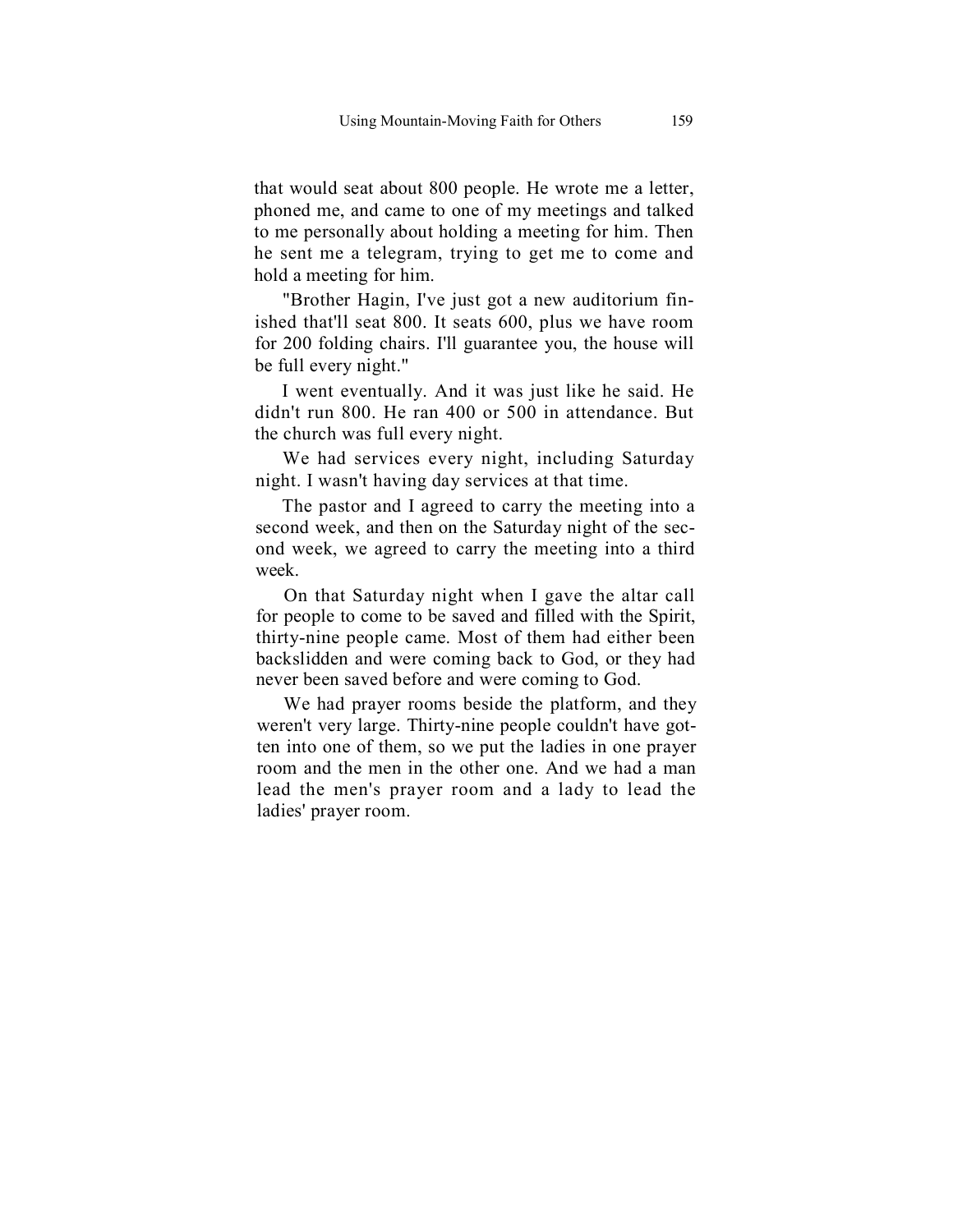I noticed at the altar that there were seven young couples who came forward. I'd say they were anywhere from twenty-eight to thirty-two years of age.

Afterward, I asked the pastor, "Did you know those seven young couples who came to the altar?" He didn't know a one of them. They were strangers — they had never been to his church before.

"Well," I said, "were they backsliders?"

"No," he said, "they were brand-new converts. They'd never been saved, and they'd never been a member of anybody's church." One or two of them never had even gone to church much in their entire lives. And they all got saved that night.

I said, "Did you get their names and addresses?" I didn't have any cards with me.

"No," he said, "I just figure if they got anything from God, they'll be back."

I said to him right then, "I'm closing the meeting tomorrow night," and I told him why. A fellow like that is not very smart. And I closed the meeting.

*Somebody's going to have to see after the spiritual babies!*

I pastored nearly twelve years, and I learned a few things in that length of time. I feel sorry for pastors, because the spiritual nurseries are full of old babies. I mean, if you got somebody saved, there would be no place to put them because nobody else is going to get up and give him his bed in the spiritual nursery!

And these older spiritual babies aren't going to give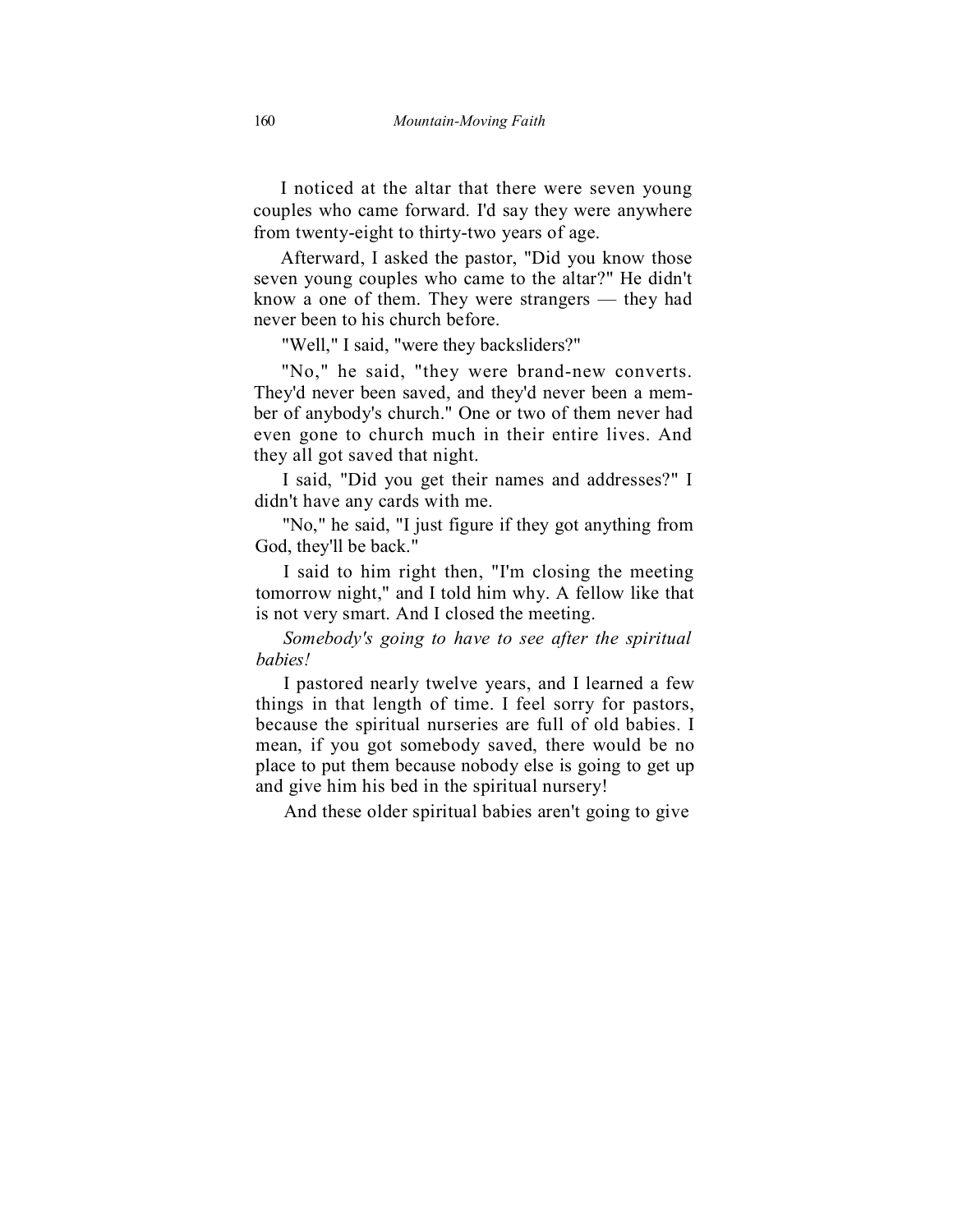the newer babies their bottles either. If you take the bottle away from some of these older Christians who've been saved and filled with the Spirit for years, you'll have a cry on your hands!

#### **Two Types of Spiritual Babies**

I'll illustrate the difference between a genuine baby Christian and a spiritual baby who's been a Christian for years.

There was a fellow in the last church I pastored who was a businessman. He was a contractor by trade. His wife was one of my Sunday school teachers.

This man wasn't a Christian, but he never missed a service — Sunday school, Sunday morning, or Sunday night. And during revival meetings, he'd come every night and bring his family.

Finally, this man said to his wife, "Talk to Brother Hagin for me. I know I'm not saved, but ask Brother Hagin if the church would accept my tithes."

This man and another fellow were in business together. The other fellow belonged to another church; he wasn't a Christian either. This woman's husband told his business partner, "Our business is in bad shape financially. We're just about bankrupt. I know we're not Christians, but I believe if we'd honor God by paying our tithes that God would honor us."

Of course we accepted his tithes! And so he started bringing his tithes from his part of the business. Then he bought out his partner, and within ninety days' time,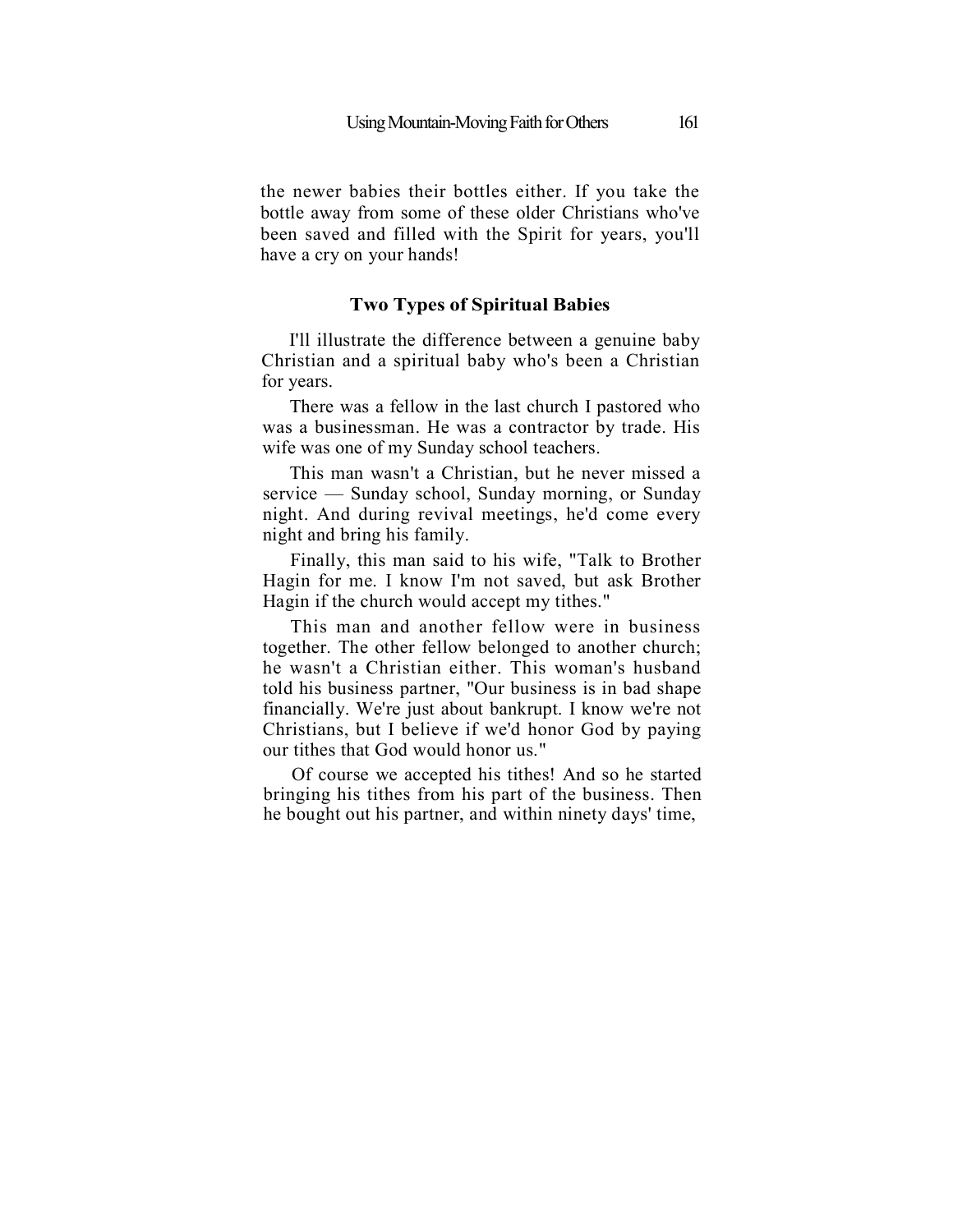his business was out of the red and in the black, and it was prospering.

Then he needed to hire other folks to help him in his business. And so he'd hire people from the church to work for him.

Even before he got saved, this man said to me, "Before I hire anybody, I ask them on a questionnaire, 'Do you pay tithes?' My older employees who have been with me can stay with me. I wouldn't fire a man for not paying tithes. But I don't hire anybody who doesn't pay tithes. This is a tithe-paying organization. I've proved it out, and it works!"

That's a pretty good attitude for a sinner man.

But then this man came to the altar one night in a service and was gloriously saved. He continued to hire people from the church to work, including the young people for summertime help. I checked up on the finances of the church and found that during a certain month, two thirds of the support of our church came through his company or through those working for him.

About two weeks after this man had gotten saved, I was shaving one morning and getting ready to downtown to buy some groceries and go to the post office to pick up our mail.

While I was shaving, the Spirit of God spoke to me, on the inside of me, in my spirit. It wasn't audible, but it was the inward Voice of the Holy Spirit, and He said to me, "Before you go to town, go out to \_\_\_ 's house and pray for him" (talking about the businessman who had just gotten saved).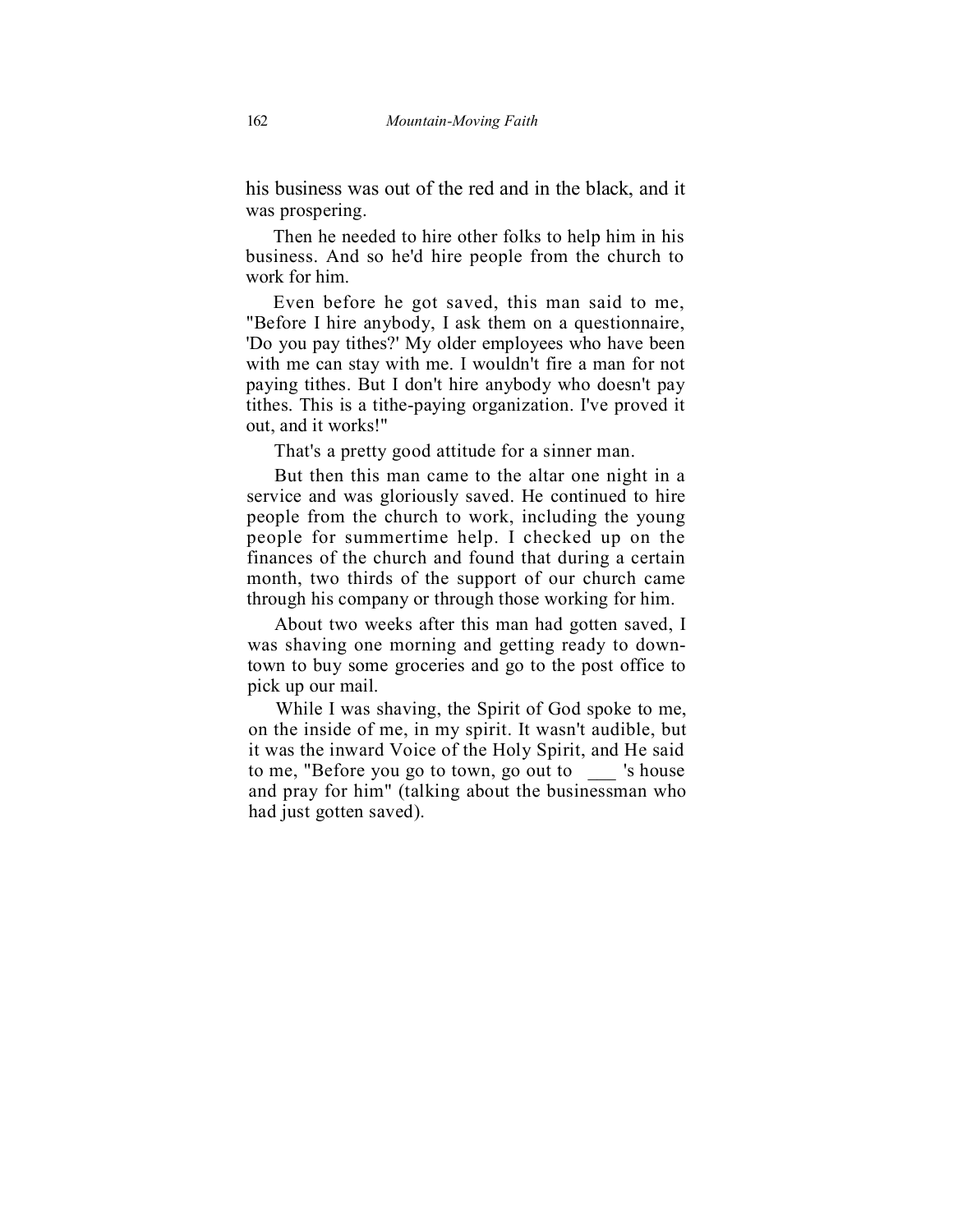The Lord said, "He got mad on the job, lost his temper, and cursed. I want you to go restore him." So I said to my wife, "The Lord told me I've got to go see The Lord just told me he lost his temper on the job, and he's home sick in bed over it. The Lord told me to go see him and restore him."

Oretha said, "Go ahead then. The errands can wait. We're not in any hurry." So I finished shaving and started putting on my tie when I heard a car drive up in front of the parsonage. I looked out the window and saw this man's wife.

She came in and said, "Oh, Brother and Sister Hagin, please don't tell \_\_\_\_ that I came here. He'll have a fit if he knew. But he got mad on the job and lost his temper. He said he was so mad, he didn't remember it, but some of the men said he cursed. He told me, 'If I did, I don't know it.'

"But now he says, I've backslidden. I'm never going to church anymore.' He had injured his back working awhile ago. And now that back injury's come back on him, and he's home in bed sick. Will you go see him?

"But don't tell him I came by here. If he asks you, 'Have you been talking to my wife?' I don't know what to tell you to do."

"Well, I know what I'm going to do," I said. "You just ask my wife. I told her less than ten minutes ago that the Lord spoke to me and told me to go over there and see your husband. So I can tell him truthfully that the Lord sent me, because He did."

So I went to the man's house. His wife told me where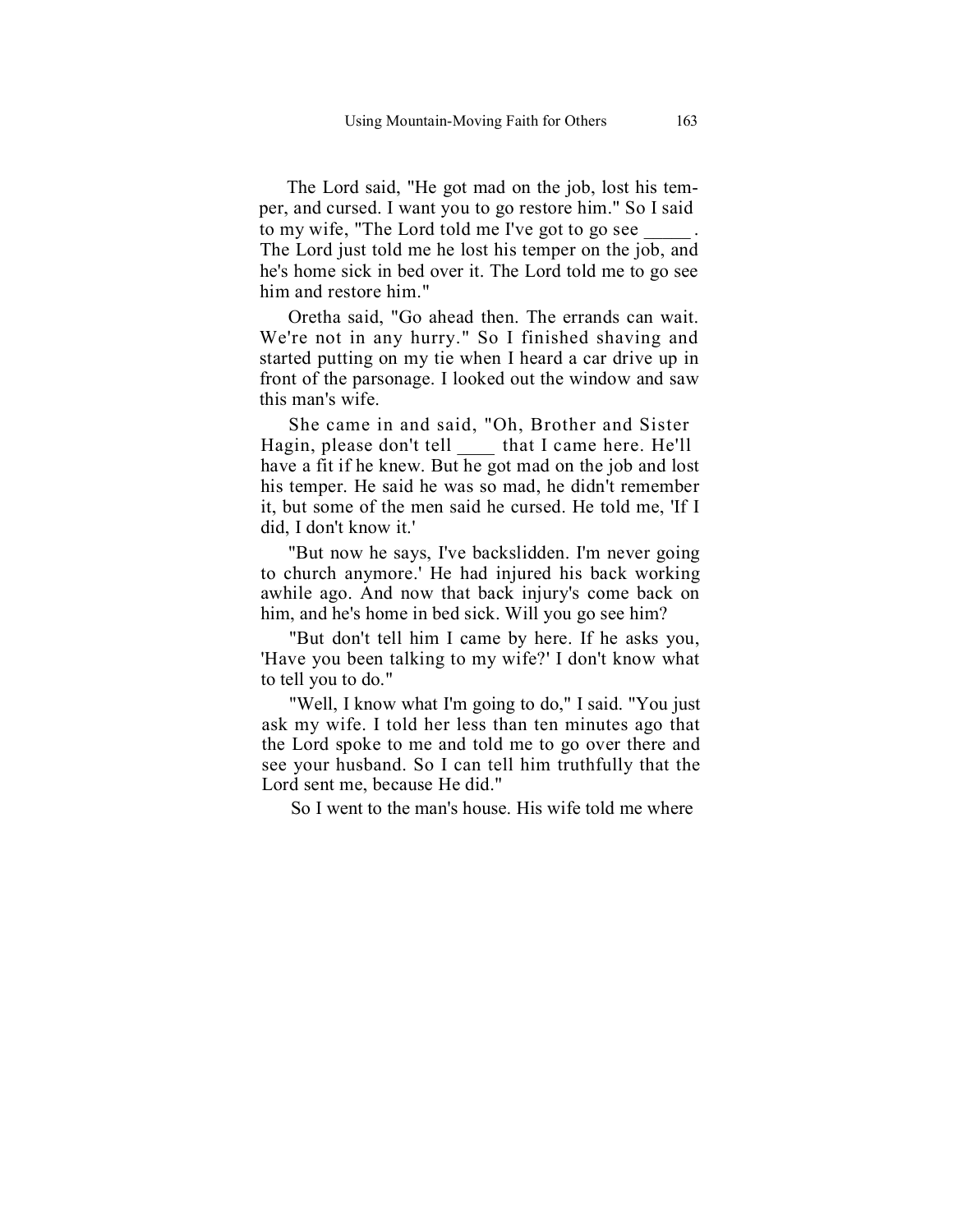he was, so I went around to a side door and knocked. He hollered, "Come in," but when I opened the door and looked in and he saw me, he jerked the bed covers up over his head. He was embarrassed, bless his heart.

But you remember he was just two weeks old in the Lord. I'll tell you, sometimes we folks who are older in the Lord forget what it's like to be newly saved. Somebody gets saved Sunday night, and we expect them to be living as good a separated and holy life as we are now (but when we first got saved, we didn't do that in our own lives either!).

And so he jerked the cover up over his head. I just got on my knees beside the bed, and I had a time doing it, but I finally managed to pull the covers off his head!

I wasn't but a boy then, just twenty-seven or twenty-eight years old. This man was in his forties. But I took him in my arms and began to cry with him. He was crying, and I just began to weep with him.

I said, "Brother\_\_\_\_\_, I was shaving, the Lord spoke to me and sent me over here. We're not going to let the devil have you. You may have missed it, but we're not going to let the devil have you."

"Oh, Brother Hagin," he said, "I'm just so embarrassed. I did get mad, and I lost my temper. I know that. But I don't remember anything I said. I was so mad, I don't know what I said. And some of the men said I cursed."

A person can get so mad he doesn't know what he's doing. I know — I've been there, but not since I was a Christian. I've got as much temper now as I ever had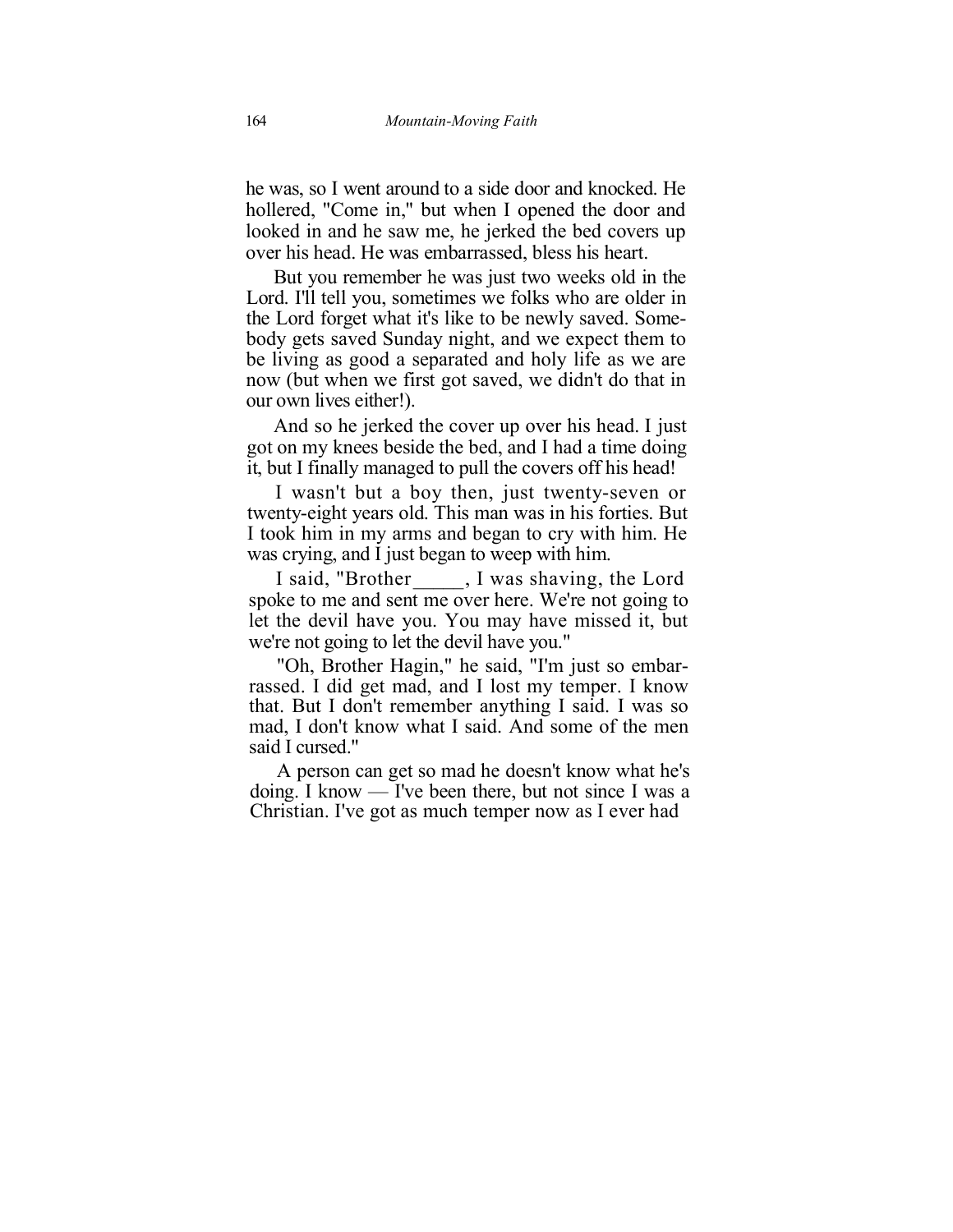before, but I control it. I've never let it get away from me since I've been a Christian.

Before I was a Christian, I could get so mad at someone, I'd knock him in the head before he could say scat! And I'd get so mad, I didn't know what I was doing sometimes. I've been just that mad before.

"Well," this man said, "I had that back injury, and it seemed like I was over it pretty good. But it's come back on me, and I'm in misery and pain."

This man was a genuine spiritual baby. I laid my hand on his back and said, "Dear God, now You love him, and I know You do. I know he's failed. I know he's sinned, but he's ashamed of it and has repented of it. Lord, just prove to him right now that You love him. Heal his back."

And I remember the man looked at me, and just as fast as you could snap your fingers, he was healed. He looked startled and jumped like you'd shocked him with electricity. He said, "You know, it's all gone. The pain left." He was instantly perfectly well.

He broke down and began to cry and said, "You mean the Lord loves me enough to heal me?"

I said, "He loves you enough, and He's restored you." Well, this man came on back to church. We didn't let the devil have him.

I had to go one other time about a month or so later to restore this man. He got mad again on the job. But I didn't have to go anymore after that.

But, after all, what do you expect out of a baby?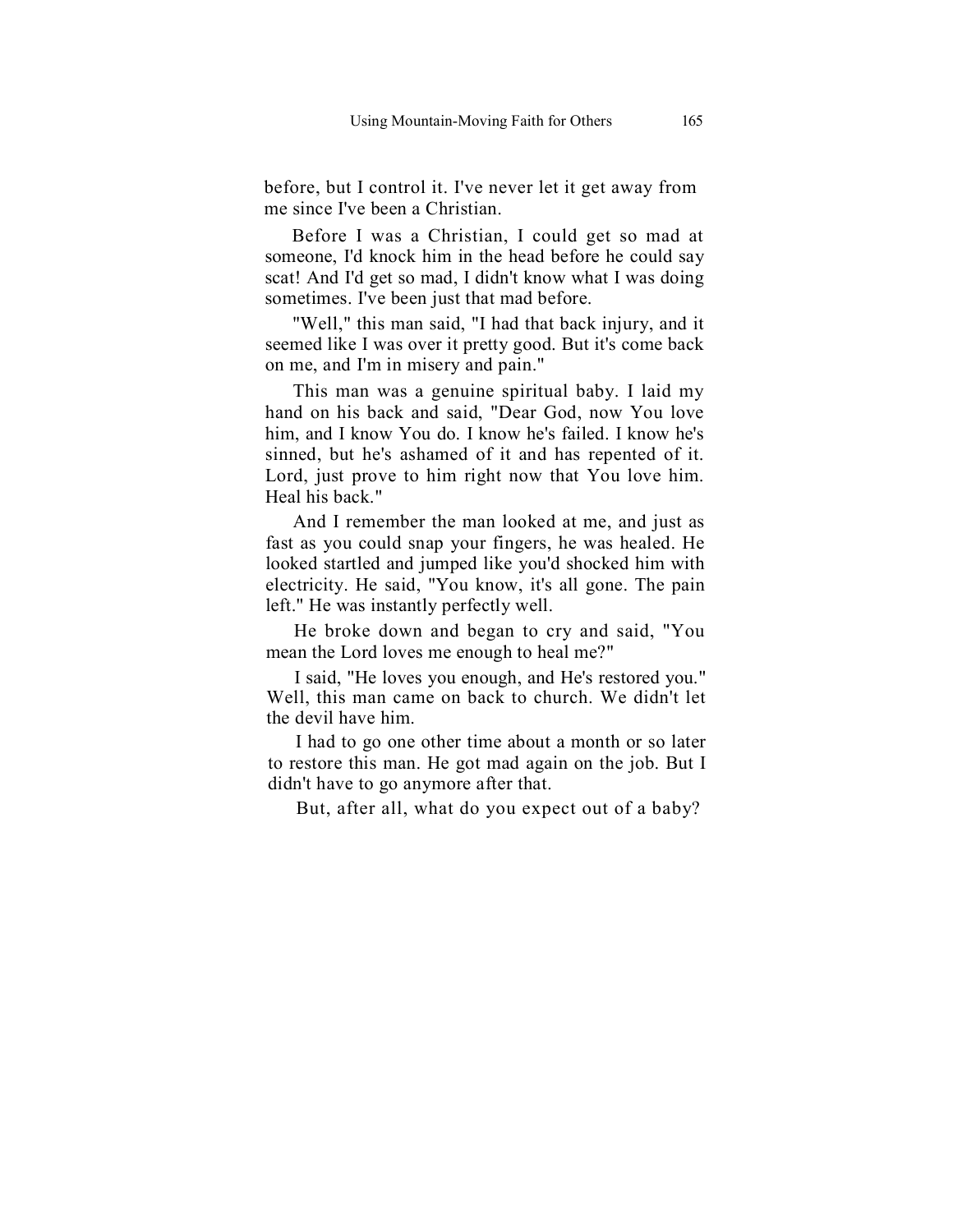They can't do too much for themselves. Somebody's got to carry them. We're going to have to give account unto God for what we've done with the babies who've been born in our midst into the Kingdom of God.

The second time the Lord spoke to me to go and restore this man, the minute it happened and he lost his temper at work, the Lord spoke to my heart and told me what had happened.

I went out and restored him, and twenty-five years later, he was on the church board and working for God. He was paying his tithes and living right.

I could carry this man on my own faith while he was a genuine spiritual baby. But let me show you something about those who have been babies for years and have not grown spiritually.

I had a deacon in my church who lived close to this man I'd restored twice. This deacon was the head deacon. He'd always testify that he'd been saved and filled with the Holy Ghost for nearly thirty years.

This deacon was nearly thirty years old in the Lord, and he came to me one day just a crying.

He said to me, "I told somebody, 'Brother Hagin doesn't love me. I saw him twice in the last two months out there at Brother  $\blacksquare$  's house, and he never comes to see me.'"

I said, "Yes, and I'm not coming either. You're a big baby. You get up and testify in church that you've been saved and filled with the Holy Ghost for nearly thirty years. You don't need anybody to visit you! You're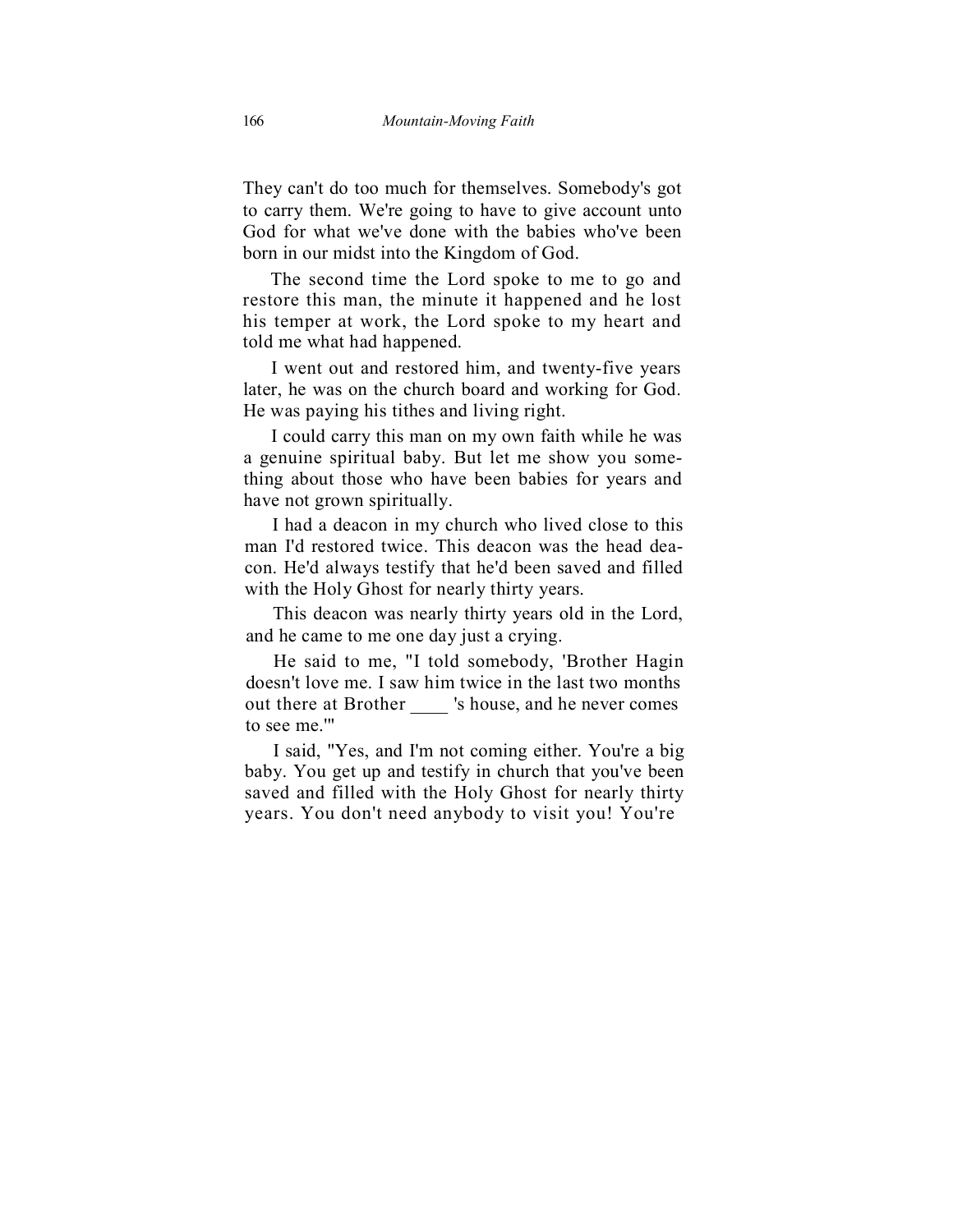thirty years old in the Lord — you ought to be out visiting others.

"Brother is a baby Christian. He needed some body to help him. You don't need anybody to help you. You ought to be helping me take care of the spiritual babies. But instead, you want to be babied yourself.

"So just go ahead and bawl if you want to," I continued. "I'm not going to sympathize with you or have one bit of compassion on you. You don't need it.

"And while I'm at it, I want to say something else to you. If you don't quit running around sticking your nose into other people's business, you're going to draw back one of these days, and you're not going to have a nose. Somebody's going to cut it off!"

I didn't mean someone was going to literally cut off his nose. But sometimes folks get the idea that God sort of ordained them and called them to run everybody else's business in the church!

# **God Wants Us To Grow Up Spiritually**

I just told this deacon the truth. And he appreciated it. Actually, he got a little huffy right then, but he thought about it, and he came back and thanked me. He shook hands with me and said, "Brother Hagin, thank you. One thing I like about you is I understand you. I see what you were talking about.

"You're exactly, one-hundred percent right," he continued, "and I'm one hundred percent wrong. I'm going to get out there and help you a little bit more. I don't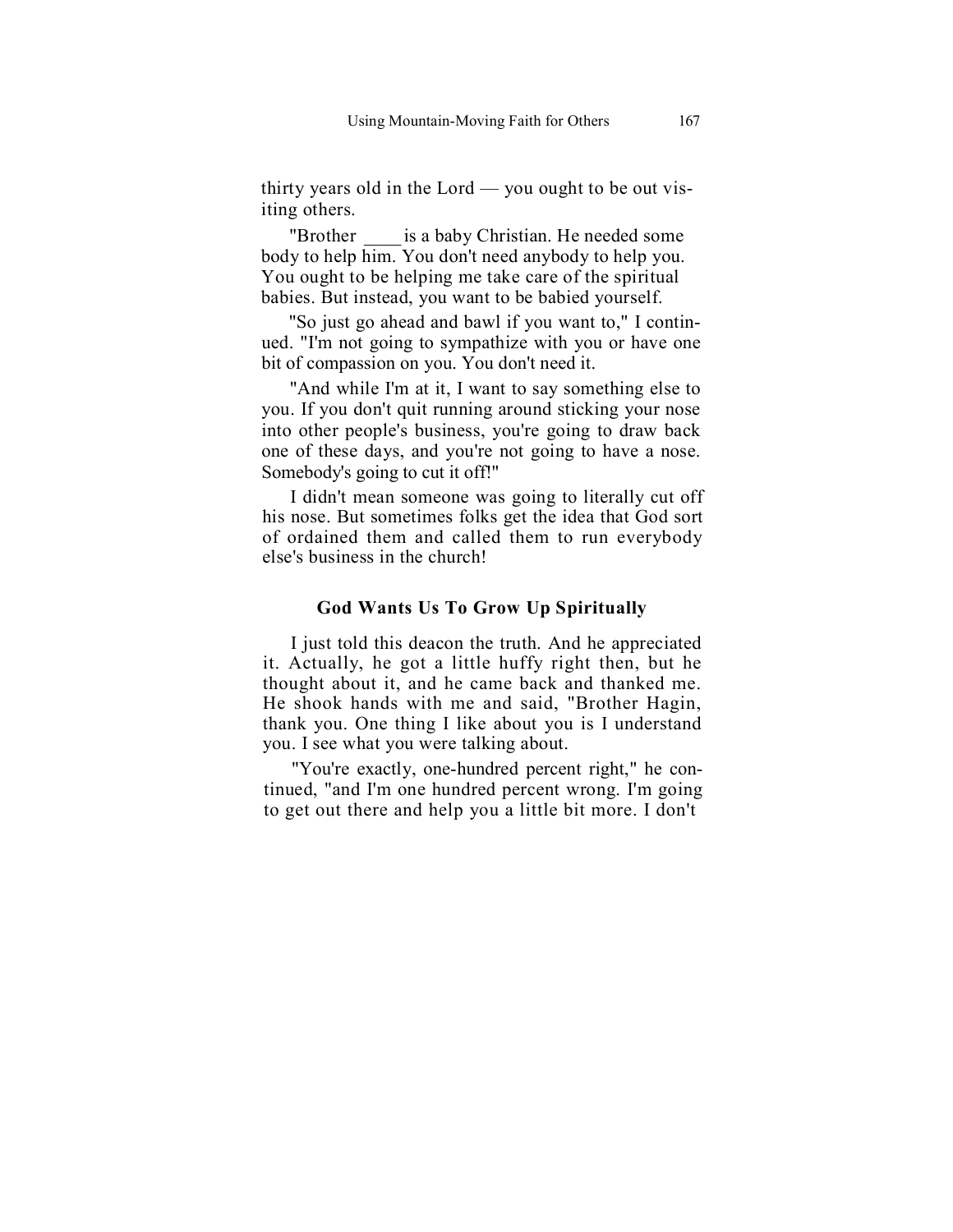need anybody to visit me. I ought to be visiting some of the babies and seeing about them and helping you out. I see that. And not only that, but I see I've tried to poke my nose in too many people's business around here. So I'm quitting it right now."

You see, as long as people are really genuine spiritual babies, you can carry them with your faith and get things from God for them. It's the easiest thing in the world to get somebody healed who's a new Christian.

Not only that, but it's comparatively easy, as a usual thing, to get Christians healed who have never heard about divine healing. They haven't been taught. So very often you can make your faith work for them. But God expects a little bit more out of those who know about divine healing and have been taught the Word.

I remember when my wife and I first married, she was Methodist and knew nothing about divine healing. She hadn't been taught. I'd learned about divine healing on the bed of sickness as a Baptist boy. So about a month after we were married, cold weather began to set in. We'd had some cool spells already, but the first real norther blew in about a month after we were married.

Oretha began to have a sore throat. She said, "I've got to go and have my throat mopped out." That's what they did back then. They didn't have any miracle drugs, so the doctor would mop your throat out.

Oretha said the doctor had wanted to operate and take her tonsils out a time or two before. He said they were bad and needed to come out. But each time he wanted to operate, she was running a little fever, so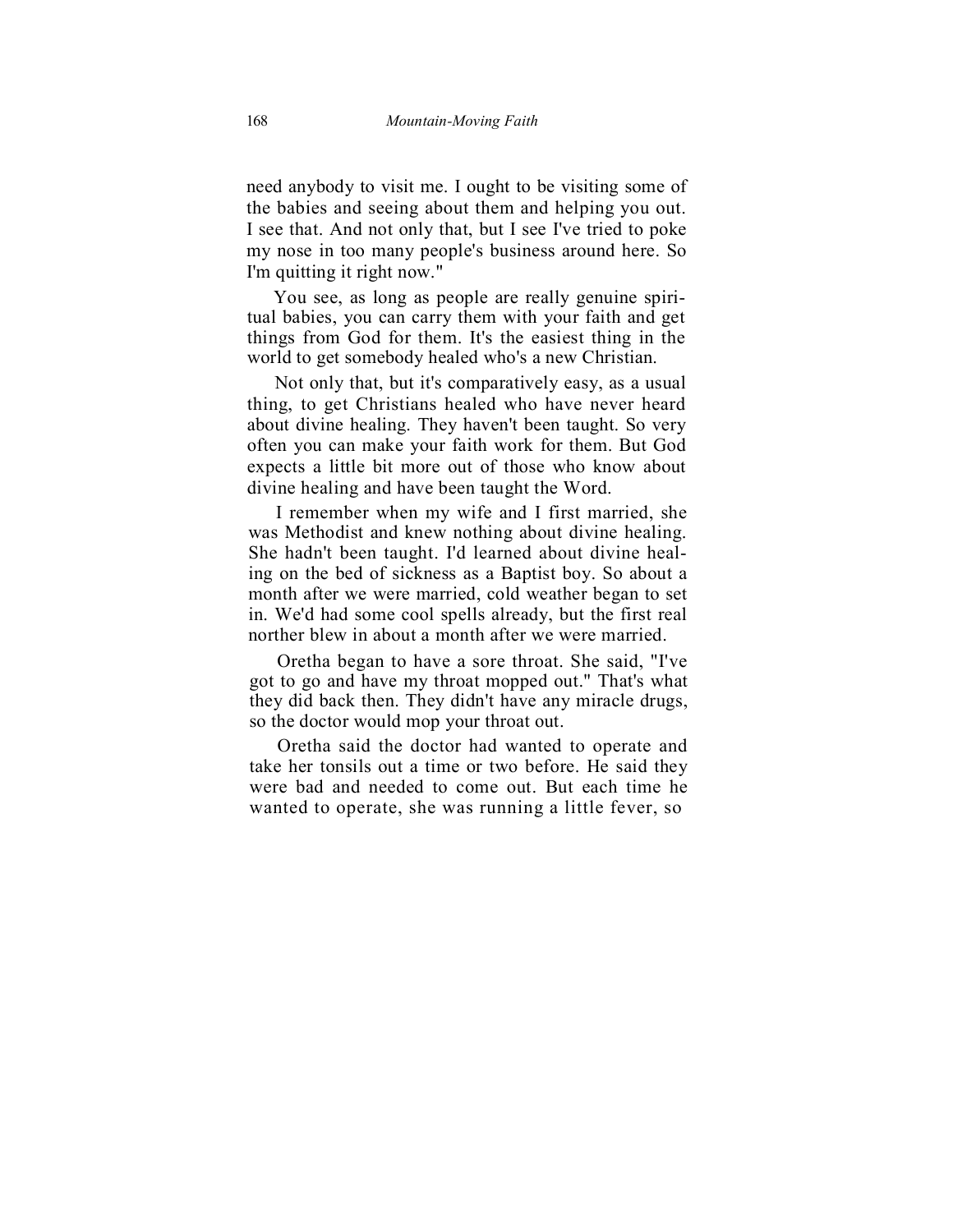they couldn't put her under the anesthesia.

Oretha said, "I'll have a bad throat all winter. I do every year. When the first real cold spell comes, I get a bad throat, and I have it all winter. Even though I go periodically and have it mopped out and do everything I know to do, it stays bad all winter."

I thought, *This would be a good opportunity to start teaching her about faith.* We'd been married about a month. And I remembered Mark 11:23.

Sometimes people think the Bible will work for you if you've got some kind of a feeling. But God's Word is just as true when you feel like it's true as when you feel like it isn't true. It's still true, and still works.

Sometimes people think you can sort of work yourself up into faith some way or another. But you can't. Or some people think faith will work if you feel some kind of a flash. But that's not so either. When I used my faith for Oretha, I didn't have a cold flash, or a hot flash, or *any* kind of flash. In fact, I never felt a thing that I know of. I just knew that Mark 11:23 is truth and that it works.

It works regardless of how you feel. Don't base your faith on your feelings. Base it on the Word.

#### **When Mark 11:23 Will Work for Others**

I didn't pray for my wife, because I knew that whosoever shall *say* and not doubt in his heart, but shall believe that those things which he saith shall come to pass, he'll have whatsoever he saith. I just said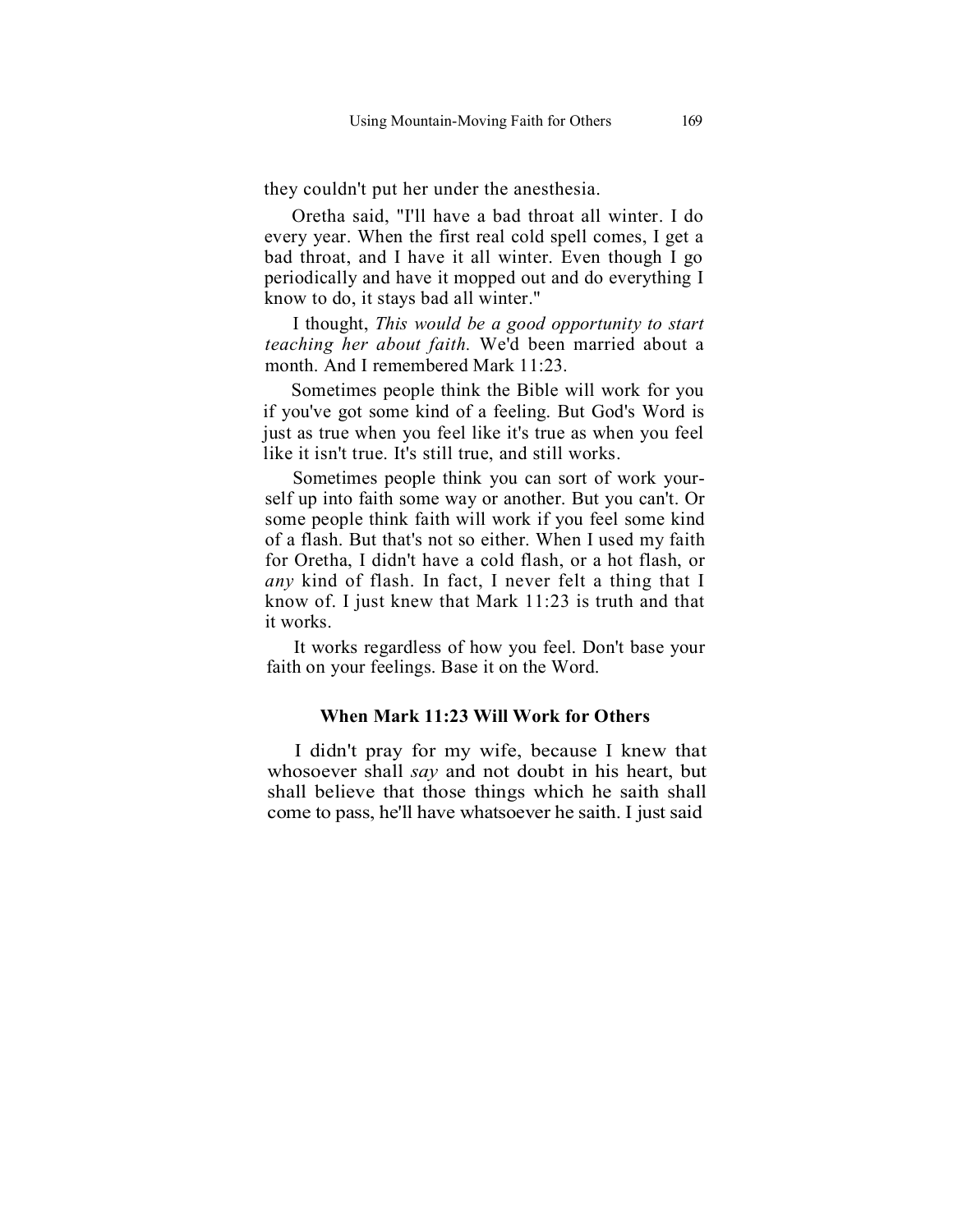to her, "No, we'll not go have your throat mopped out. That chronic throat trouble will leave you and will never come back."

Well, it left her, in all the years that have come and gone since, it's never come back!

But, you see, I couldn't do that for her later. She had to do it for herself. She learned that Mark 11:23 worked. Then it was up to her to exercise and develop her faith. And, praise God, she has.

I had the greatest time in my life demonstrating to all my kin folks that Mark 11:23 worked.

Once my uncle asked for prayer. He and his family weren't even saved. His youngest daughter was in the hospital, and the doctor said she was dying.

Mamma had called me and said, "Uncle wants you to pray for Sarah. She's dying." The best doctors around had given her up.

Sarah was a grown girl, but she was still her daddy's baby girl.

I thought this would be a good opportunity to show them Mark 11:23 works. They didn't know about Mark 11:23. They weren't even saved.

I said, "Mamma, when Aunt calls you back, tell her to tell Uncle \_\_\_\_ that I said Sarah will live and not die."

"Oh, son," Mamma said, "do you think so?" I said,

"No, I don't *think* so — I *know* so." "Well," she said, "have you heard from the Lord?"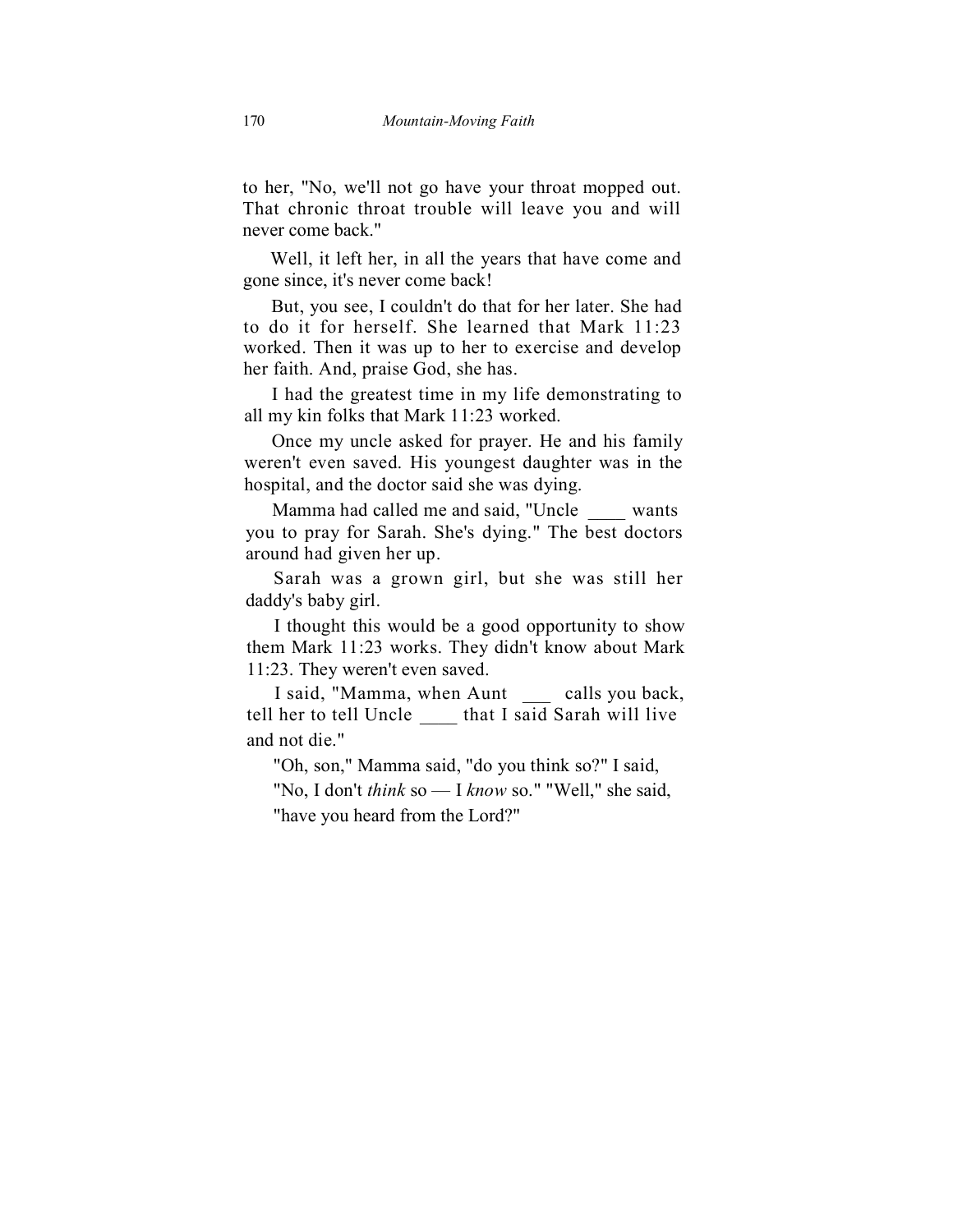I said, "Yeah, I sure have."

"Well, that's fine then. Praise the Lord."

Mamma knew the Lord would tell me things at times, and so she was satisfied with that.

I continued: "Yeah, I've heard from the Lord, all right, and Sarah will live and not die.

"Well, praise the Lord," she said. "That's fine then."

I continued: "Yeah, I heard from the Lord — Mark 11:23!"

"Oh?" she asked.

People put more emphasis on some kind of manifestation than they do the written Word of God. Don't ever do that! I said, don't do that! Put the emphasis on the *Wordl* In everything, put the *Word* first.

I said, "Yes, Mamma, I heard from Heaven." Sure I did. I heard from God, because in Mark 11:23, Jesus said, "... whosoever shall SAY...."

"Now you tell Aunt what I said."

"Well, do you suppose it'll work, son?"

I thought, *Bless her heart.* I said, "Sure it'll work."

If you work Mark  $11:23$  — if you'll act on that scripture — it'll work! It's the Word that does the work, not you! You're not going to do it; the *Word* is going to do the work.

That's where a lot of people miss it. They think they're the ones who are going to have to do the work.

Mamma had asked me, "Do you suppose itftt worVT I told her, *"I'm* not going to heal Sarah. God's going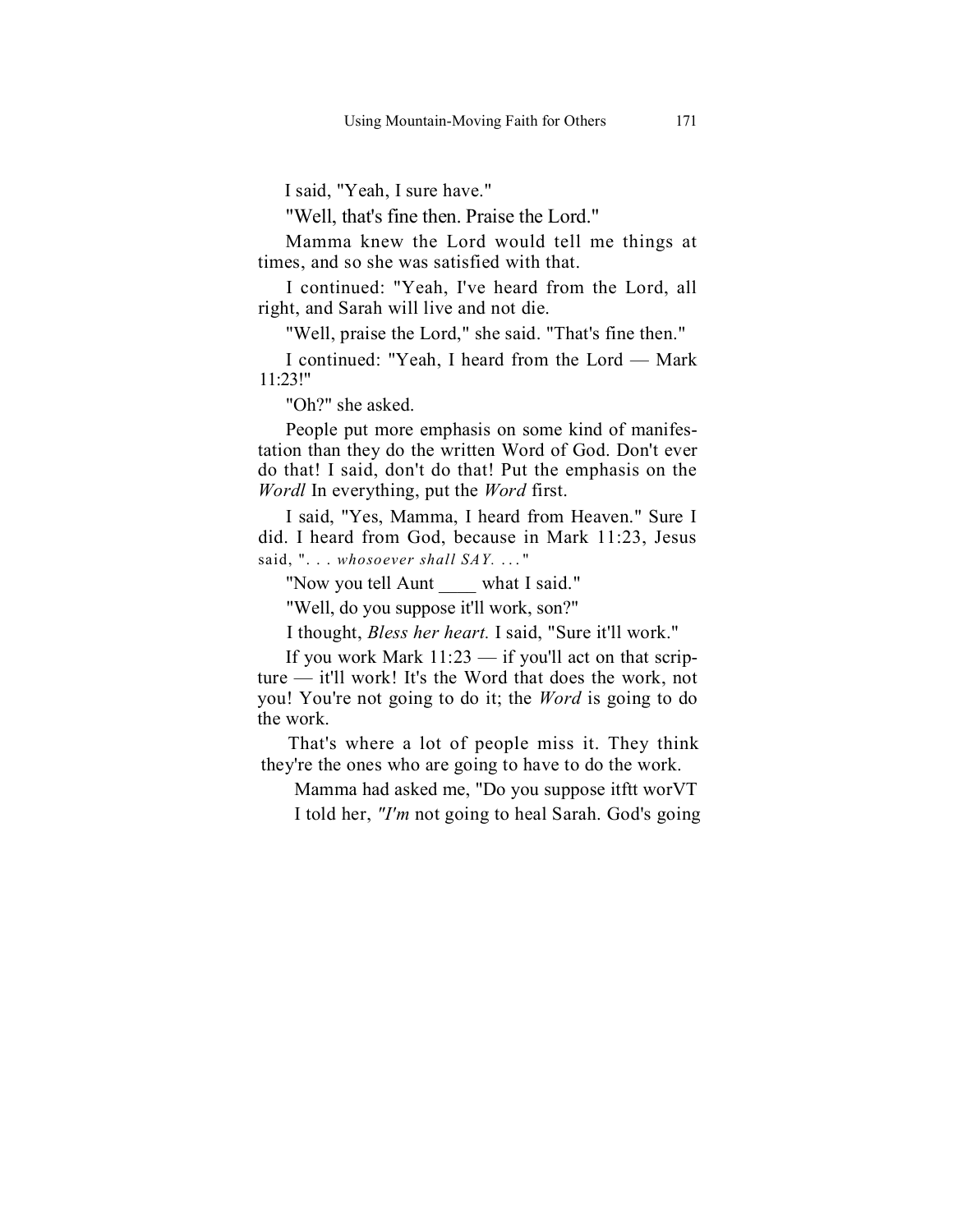to do it. All I'm going to do is do what the Word said. So you tell them that I said Sarah will live and not die and that she'll be all right."

"Well, I sure hope so."

"Well," I said, "you tell them exactly what I told you. Will you do it? Repeat it for me so I'll know you got it right." So Mamma repeated it for me.

After I hung up the phone, I went my way. My mind kept saying, *You've put yourself out on a limb. Now they're all going to find out what a fake you are.*

Did the devil ever tell you that? Did he ever tell you, *Your faith is not going to work. Your kinfolks are going to find out that there's nothing to all this faith business you've been preaching all these years.*

That's what he said to me. But I just didn't pay any attention to my head. Praise God, the first person I could get to, I got to talking to them about what Mark 11:23 says and how it works.

I had to make a little trip with a friend of mine, and when we got back, I called Mamma. "Did you tell them what I told you to tell them?"

"Yeah," she said, "and after I told them, it wasn't thirty minutes until Aunt called back and said, 'I told \_\_\_\_ what Ken said. Sarah was lying there in the Intensive Care Unit with three doctors gathered around her, shaking their heads. They said she'd never come out it — she wouldn't live.

"But just after I told them what you said, within ten minutes, she *came out of it. She just suddenly opened*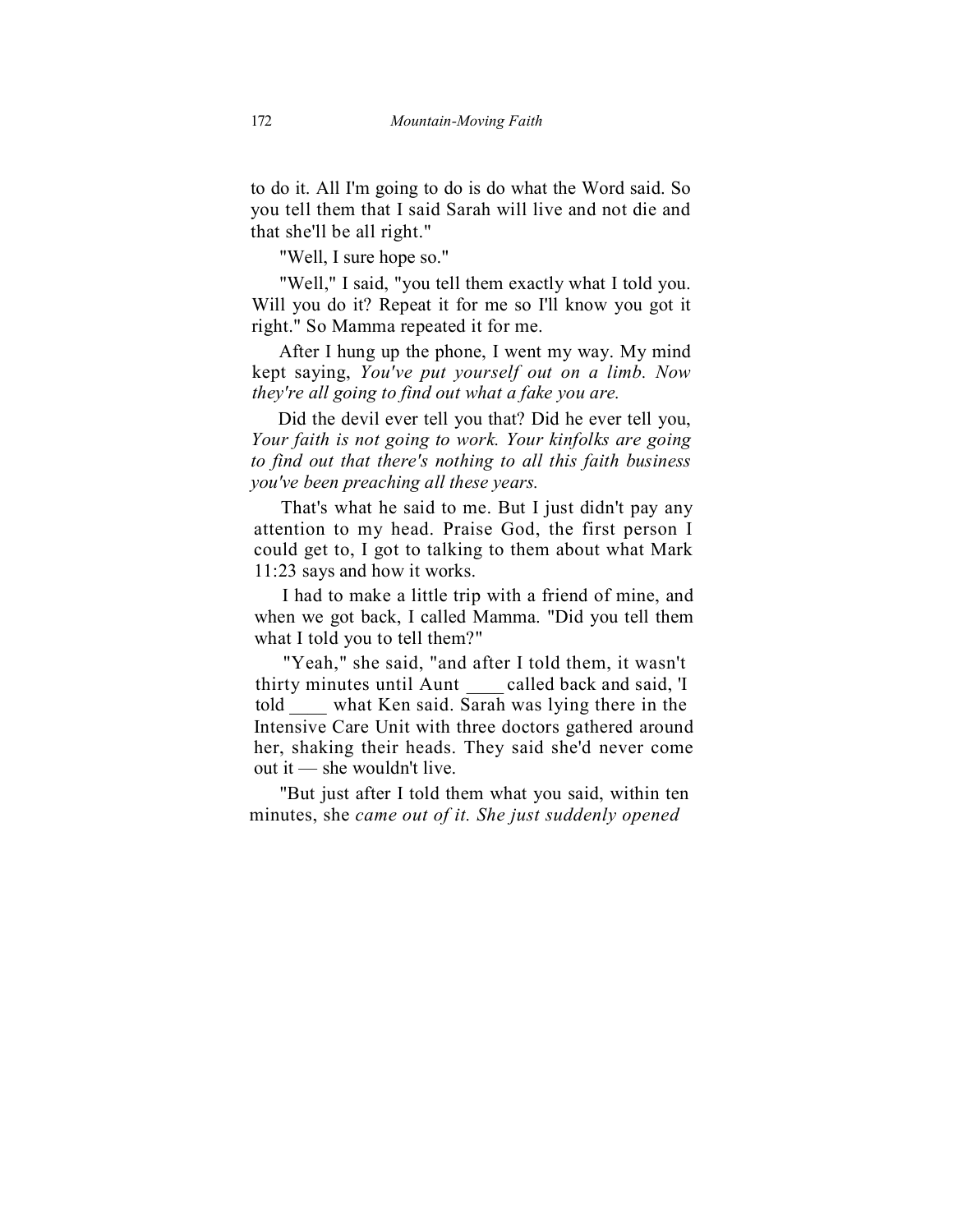her eyes and was all right! And now she's perfectly fine.'"

I said, "I knew it all the time." "How'd you know it?" Mamma asked. "Mark 11:23 said so."

Just by acting on Mark 11:23,1 made that scripture work in every family among my relatives, and I brought the supernatural power of God into their lives. But then after that, I never could do it again.

# **You Can't Carry Others On Your Own Faith Indefinitely**

You see, by me acting on Mark 11:23 and making it work for them, they had concrete evidence that it worked. Then when they needed prayer, they'd come back to me the next time, and I couldn't carry them on my faith. God expected a little more out of them this time. He wanted them to do a little bit — at least to agree with me.

You can't always make your faith work for other folks. It's not right that you carry people indefinitely with your faith. It's not right that you carry people spiritually any more than it's right that you carry people naturally.

It's not normal for parents to carry their children all their lives. Those children are eventually going to have to get out on their own.

In the same way, the time's coming when God's going to say, "You put that big youngun' down and let him